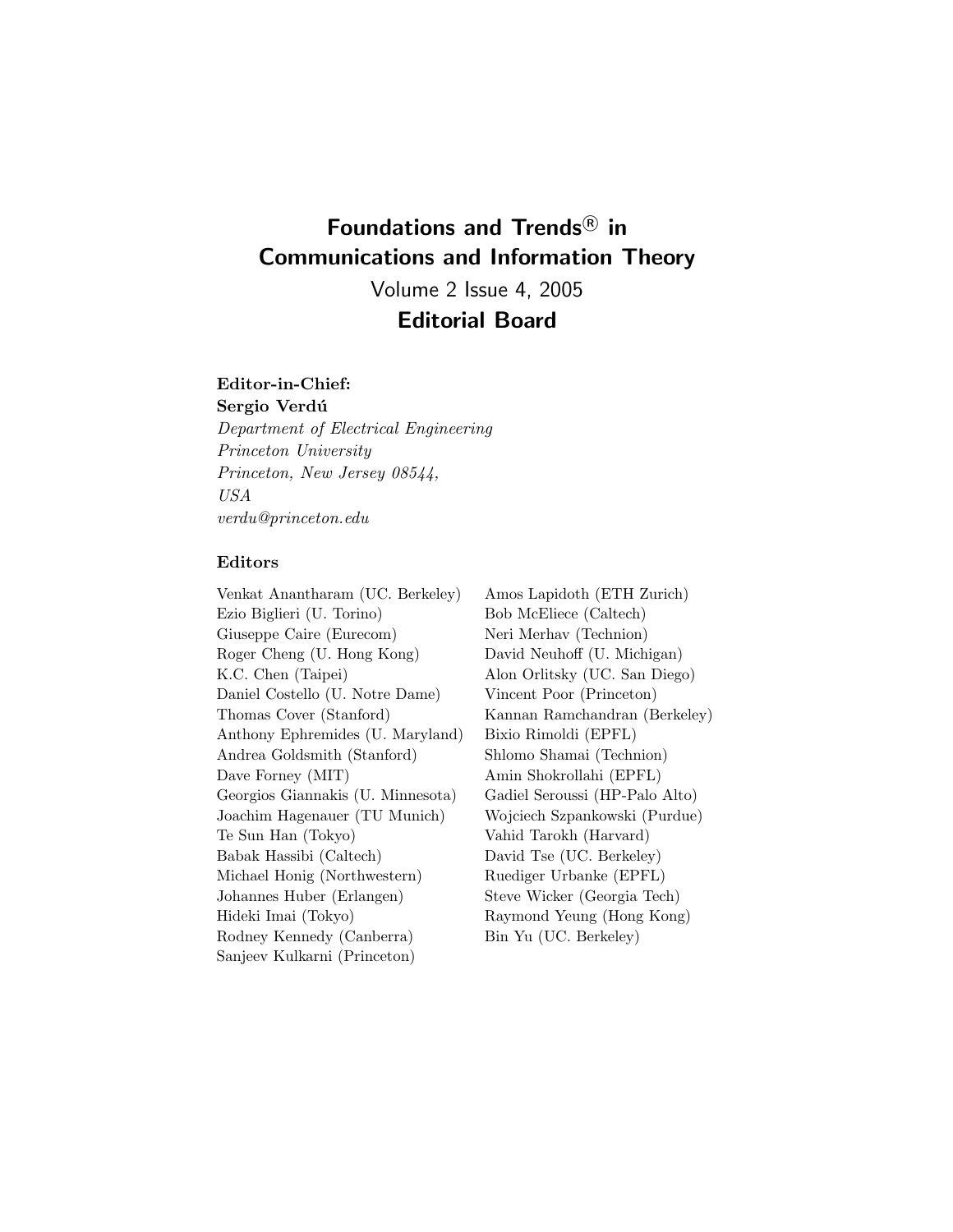## **Editorial Scope**

Foundations and Trends<sup>®</sup> in Communications and Informa**tion Theory** will publish survey and tutorial articles in the following topics:

- Coded modulation
- Coding theory and practice
- Communication complexity
- Communication system design
- Cryptology and data security
- Data compression
- Data networks
- Demodulation and Equalization
- Denoising
- Detection and estimation
- Information theory and statistics
- Information theory and computer science
- Joint source/channel coding
- Modulation and signal design

### • Multiuser detection

- Multiuser information theory
- Optical communication channels
- Pattern recognition and learning
- Quantization
- Quantum information processing
- Rate-distortion theory
- Shannon theory
- Signal processing for communications
- Source coding
- Storage and recording codes
- Speech and Image Compression
- Wireless Communications

#### **Information for Librarians**

Foundations and Trends<sup>®</sup> in Communications and Information Theory, 2005, Volume 2, 4 issues. ISSN paper version 1567-2190. ISSN online version 1567- 2328. Also available as a combined paper and online subscription.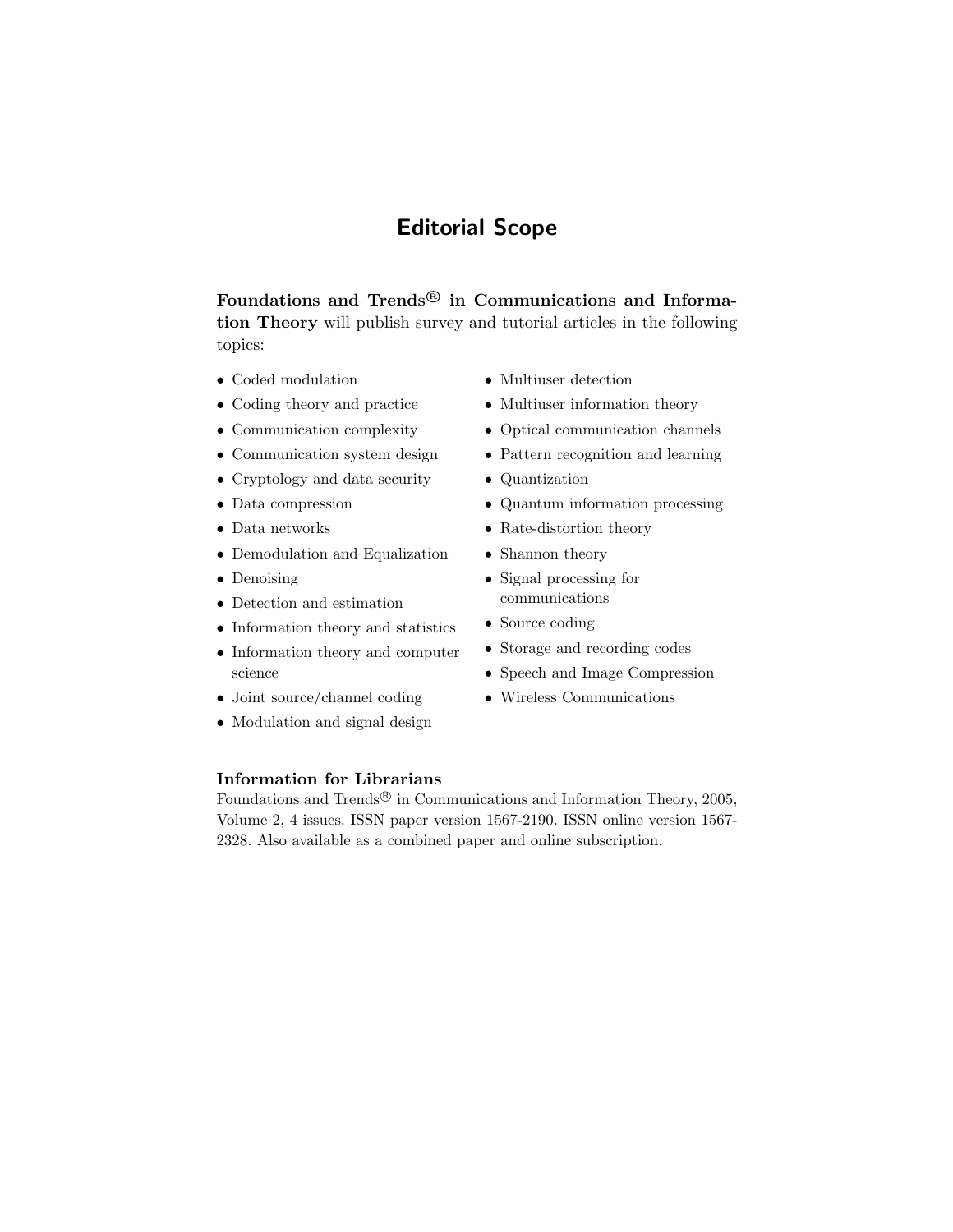# **Network Coding Theory Part I: Single Source**

## **Raymond W. Yeung**

The Chinese University of Hong Kong Hong Kong, China whyeung@ie.cuhk.edu.hk

## **Shuo-Yen Robert Li**

The Chinese University of Hong Kong Hong Kong, China bob@ie.cuhk.edu.hk

## **Ning Cai**

Xidian University Xi'an, Shaanxi, China caining@mail.xidian.edu.cn

## **Zhen Zhang**

University of Southern California Los Angeles, CA, USA zzhang@milly.usc.edu



## the essence of knowledge

Boston – Delft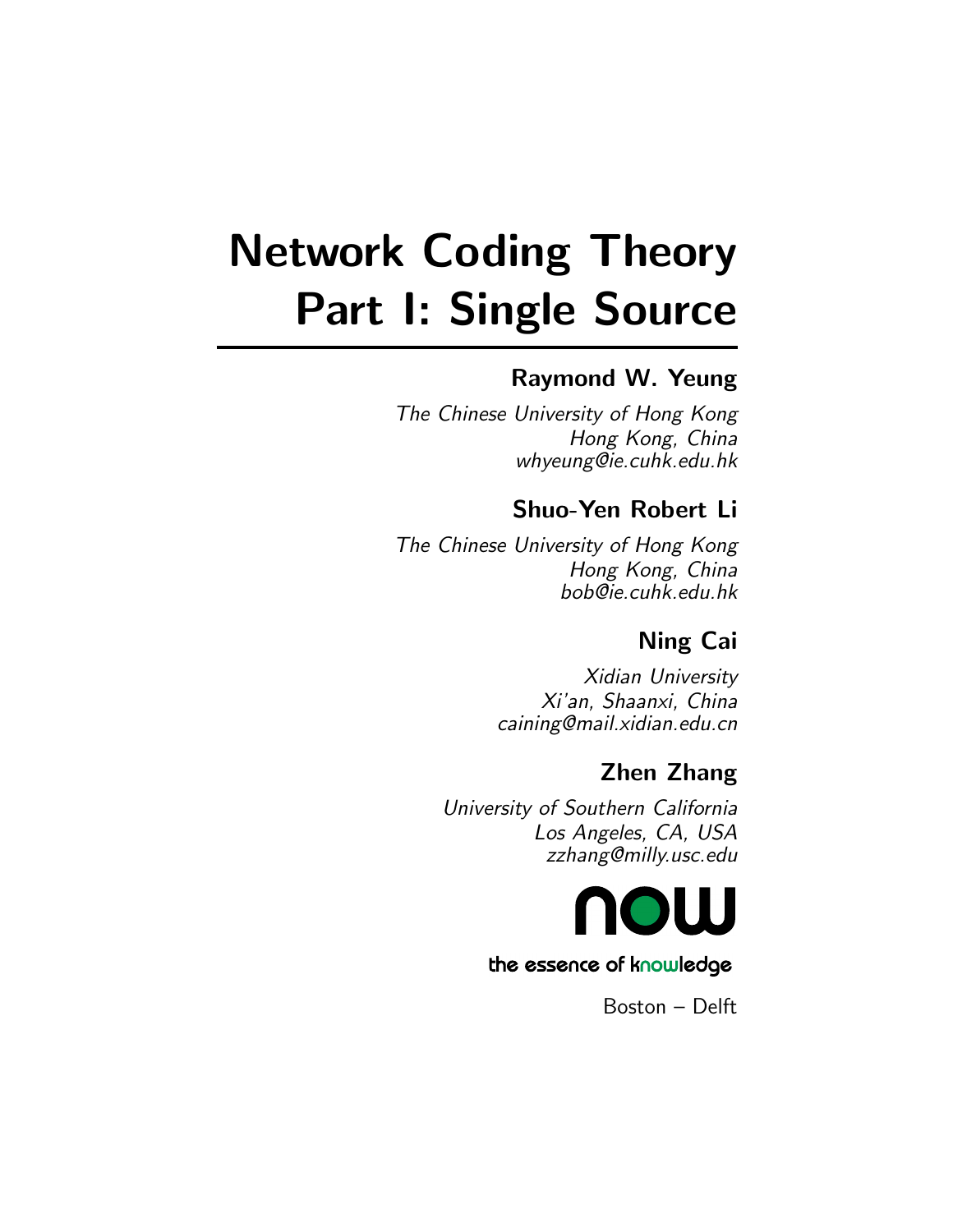## **Foundations and Trends<sup>R</sup> in Communications and Information Theory**

Published, sold and distributed by: now Publishers Inc. PO Box 1024 Hanover, MA 02339 USA Tel. +1-781-985-4510 www.nowpublishers.com sales@nowpublishers.com

Outside North America: now Publishers Inc. PO Box 179 2600 AD Delft The Netherlands Tel. +31-6-51115274

A Cataloging-in-Publication record is available from the Library of Congress

The preferred citation for this publication is R.W. Yeung, S.-Y.R. Li, N. Cai, and Z. Zhang, Network Coding Theory Part I: Single Source, Foundation and Trends<sup>(B)</sup> in Communications and Information Theory, vol 2, no 4, pp 241–329, 2005

Printed on acid-free paper

c 2006 R.W. Yeung, S.-Y.R. Li, N. Cai, and Z. Zhang

All rights reserved. No part of this publication may be reproduced, stored in a retrieval system, or transmitted in any form or by any means, mechanical, photocopying, recording or otherwise, without prior written permission of the publishers.

Photocopying. In the USA: This journal is registered at the Copyright Clearance Center, Inc., 222 Rosewood Drive, Danvers, MA 01923. Authorization to photocopy items for internal or personal use, or the internal or personal use of specific clients, is granted by now Publishers Inc for users registered with the Copyright Clearance Center (CCC). The 'services' for users can be found on the internet at: www.copyright.com

For those organizations that have been granted a photocopy license, a separate system of payment has been arranged. Authorization does not extend to other kinds of copying, such as that for general distribution, for advertising or promotional purposes, for creating new collective works, or for resale. In the rest of the world: Permission to photocopy must be obtained from the copyright owner. Please apply to now Publishers Inc., PO Box 1024, Hanover, MA 02339, USA; Tel. +1 781 871 0245; www.nowpublishers.com; sales@nowpublishers.com

now Publishers Inc. has an exclusive license to publish this material worldwide. Permission to use this content must be obtained from the copyright license holder. Please apply to now Publishers, PO Box 179, 2600 AD Delft, The Netherlands, www.nowpublishers.com; e-mail: sales@nowpublishers.com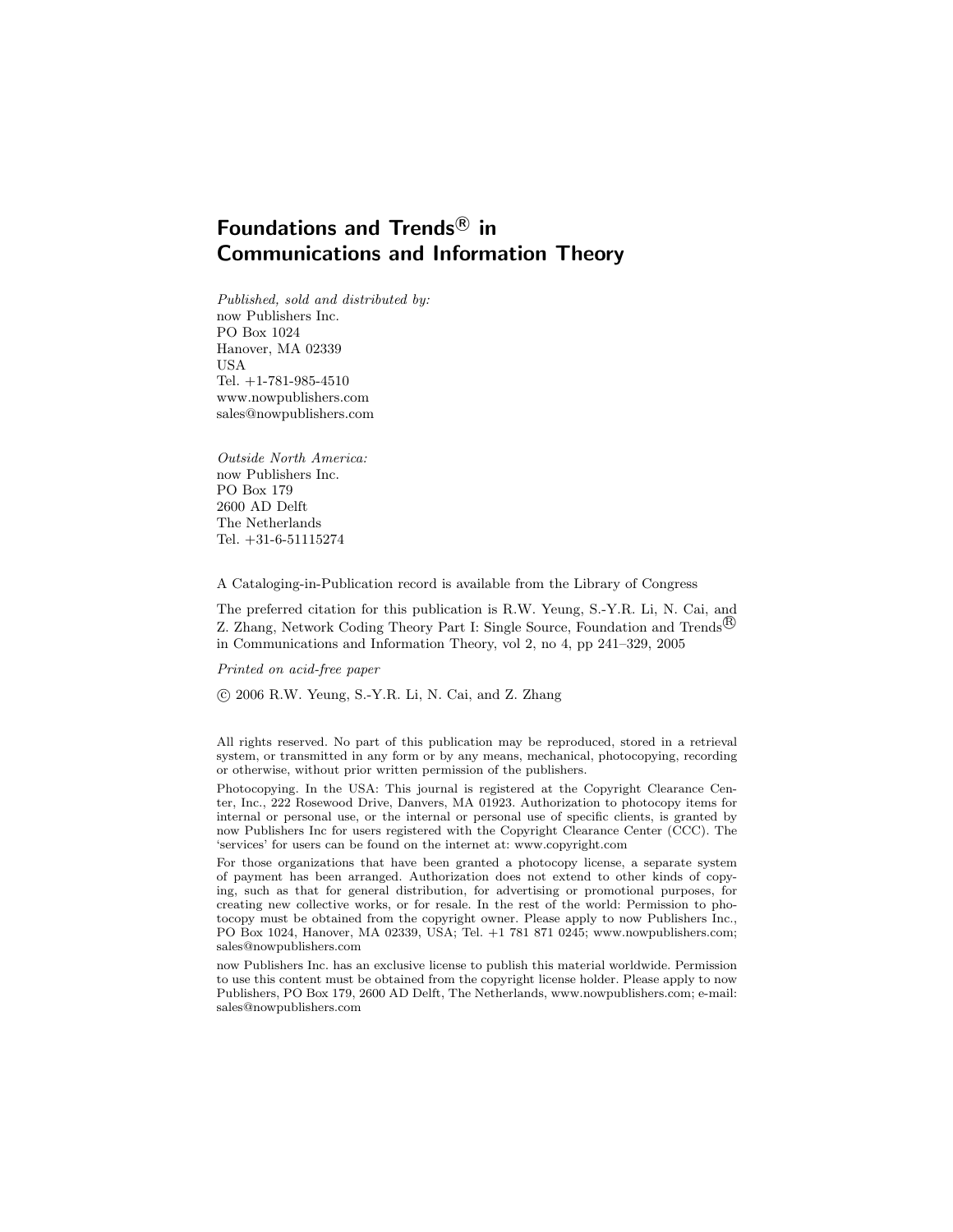Foundations and Trends $^{\textcircled{\tiny{\textregistered}}}$  in Communications and Information Theory Vol. 2, No 4 (2005) 241–329 c 2006 R.W. Yeung, S.-Y.R. Li, N. Cai, and Z. Zhang DOI: 10.1561/0100000007I



## **Network Coding Theory Part I: Single Source**

## **Raymond W. Yeung1, Shuo-Yen Robert Li2, Ning Cai3 and Zhen Zhang4**

- <sup>1</sup> *Department of Information Engineering, The Chinese University of Hong Kong, Shatin, N.T., Hong Kong, whyeung@ie.cuhk.edu.hk*
- <sup>2</sup> *Department of Information Engineering, The Chinese University of Hong Kong, Shatin, N.T., Hong Kong, bob@ie.cuhk.edu.hk*
- <sup>3</sup> *The State Key Lab. of ISN, Xidian University, Xi'an, Shaanxi, 710071, China, caining@mail.xidian.edu.cn*
- <sup>4</sup> *Department of Electrical Engineering-Systems, University of Southern California, Los Angeles, CA 90089-2565, USA, zzhang@milly.usc.edu*

#### **Abstract**

Store-and-forward had been the predominant technique for transmitting information through a network until its optimality was refuted by network coding theory. Network coding offers a new paradigm for network communications and has generated abundant research interest in information and coding theory, networking, switching, wireless communications, cryptography, computer science, operations research, and matrix theory.

We review the foundational work that has led to the development of network coding theory and discuss the theory for the transmission from a single source node to other nodes in the network. A companion issue discusses the theory when there are multiple source nodes each intending to transmit to a different set of destination nodes.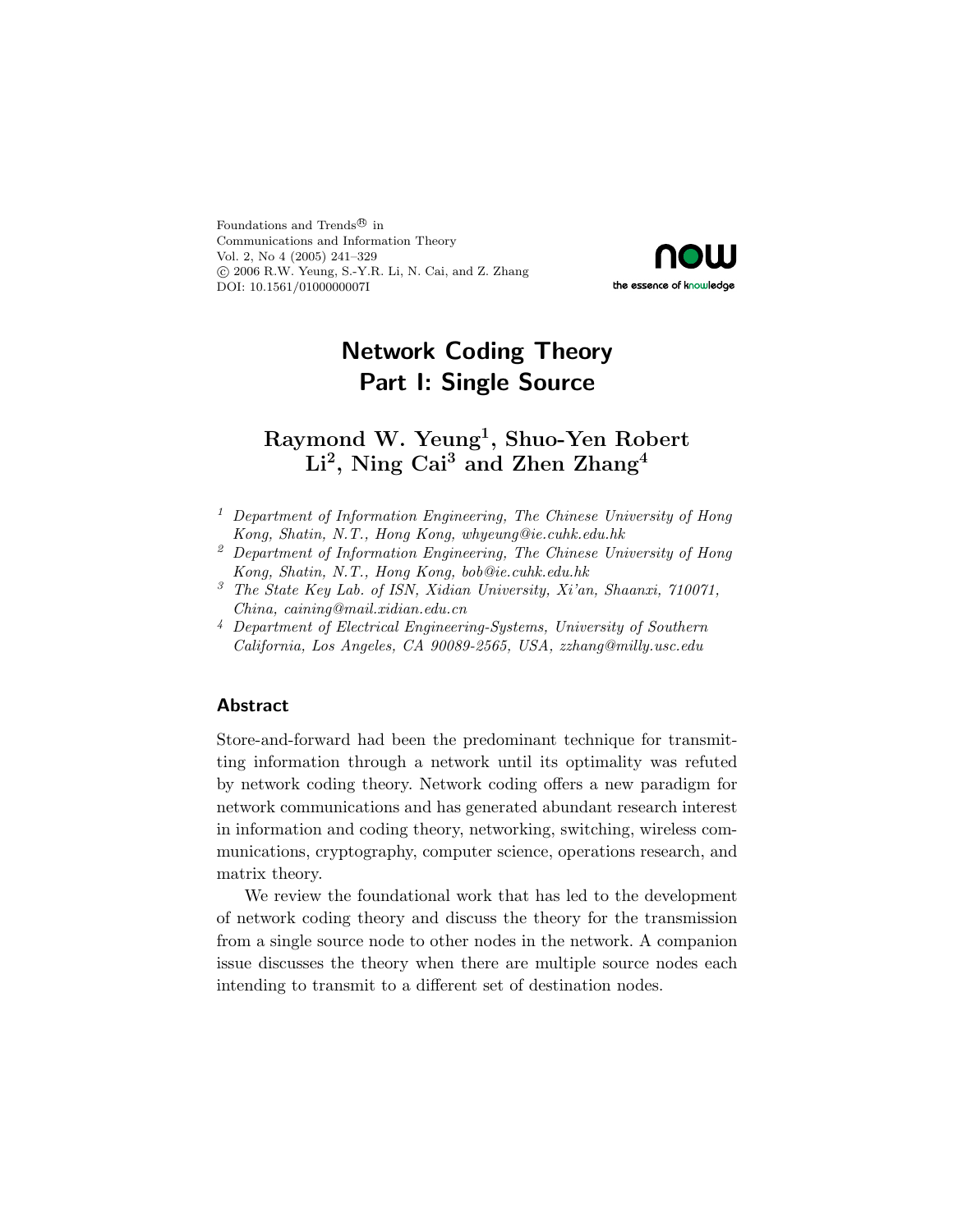## **Publisher's Note**

References to 'Part I' and 'Part II' in this issue refer to *Foundations and Trends*<sup>®</sup> *in Communications and Information Technology* Volume 2 Numbers 4 and 5 respectively.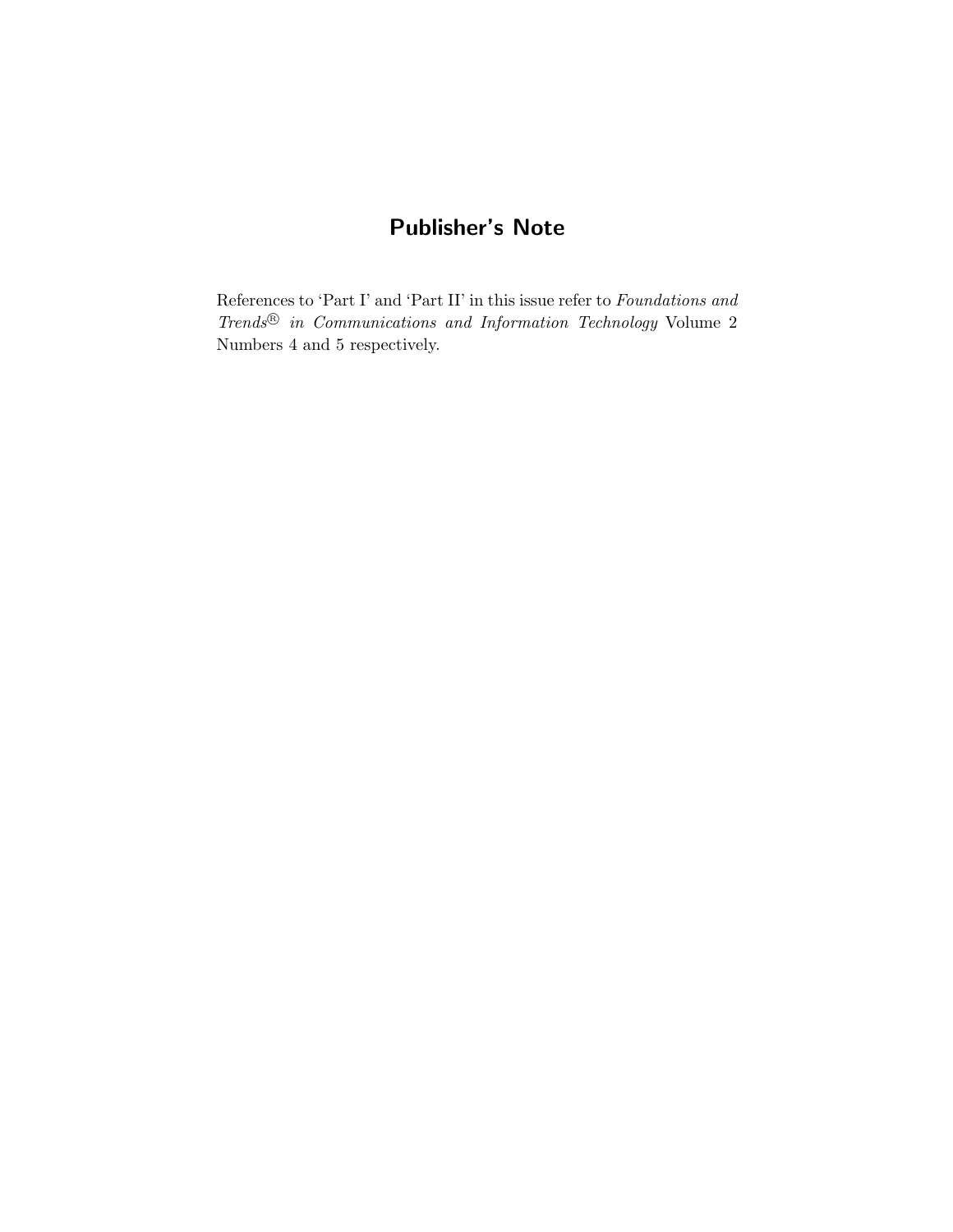## **Contents**

|          | 1 Introduction                                        | 241 |
|----------|-------------------------------------------------------|-----|
| 1.1      | A historical perspective                              | 241 |
| 1.2      | Some examples                                         | 244 |
| $\bf{2}$ | <b>Acyclic Networks</b>                               | 249 |
| 2.1      | Network code and linear network code                  | 250 |
| 2.2      | Desirable properties of a linear network code         | 256 |
| 2.3      | Existence and construction                            | 263 |
| 2.4      | Algorithm refinement for linear multicast             | 278 |
| 2.5      | Static network codes                                  | 282 |
| 3        | <b>Cyclic Networks</b>                                | 289 |
| 3.1      | Non-equivalence between local and global descriptions | 290 |
| 3.2      | Convolutional network code                            | 293 |
| $3.3\,$  | Decoding of convolutional network code                | 305 |
| 4        | <b>Network Coding and Algebraic Coding</b>            | 310 |
| 4.1      | The combination network                               | 310 |
| 4.2      | The Singleton bound and MDS codes                     | 311 |
| 4.3      | Network erasure/error correction and error detection  | 313 |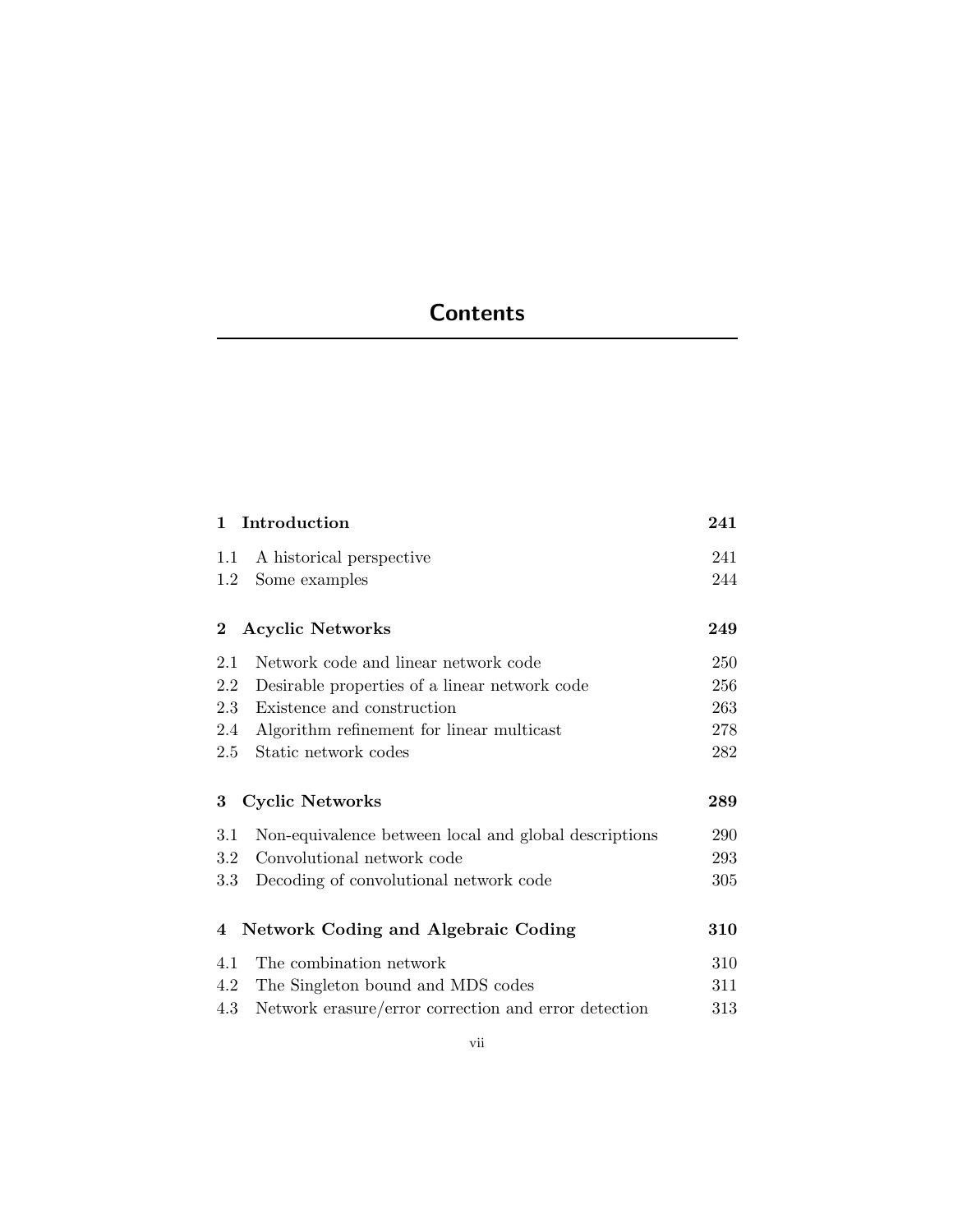| 4.4 Further remarks |      |
|---------------------|------|
| Acknowledgements    | -316 |
| References          | 317  |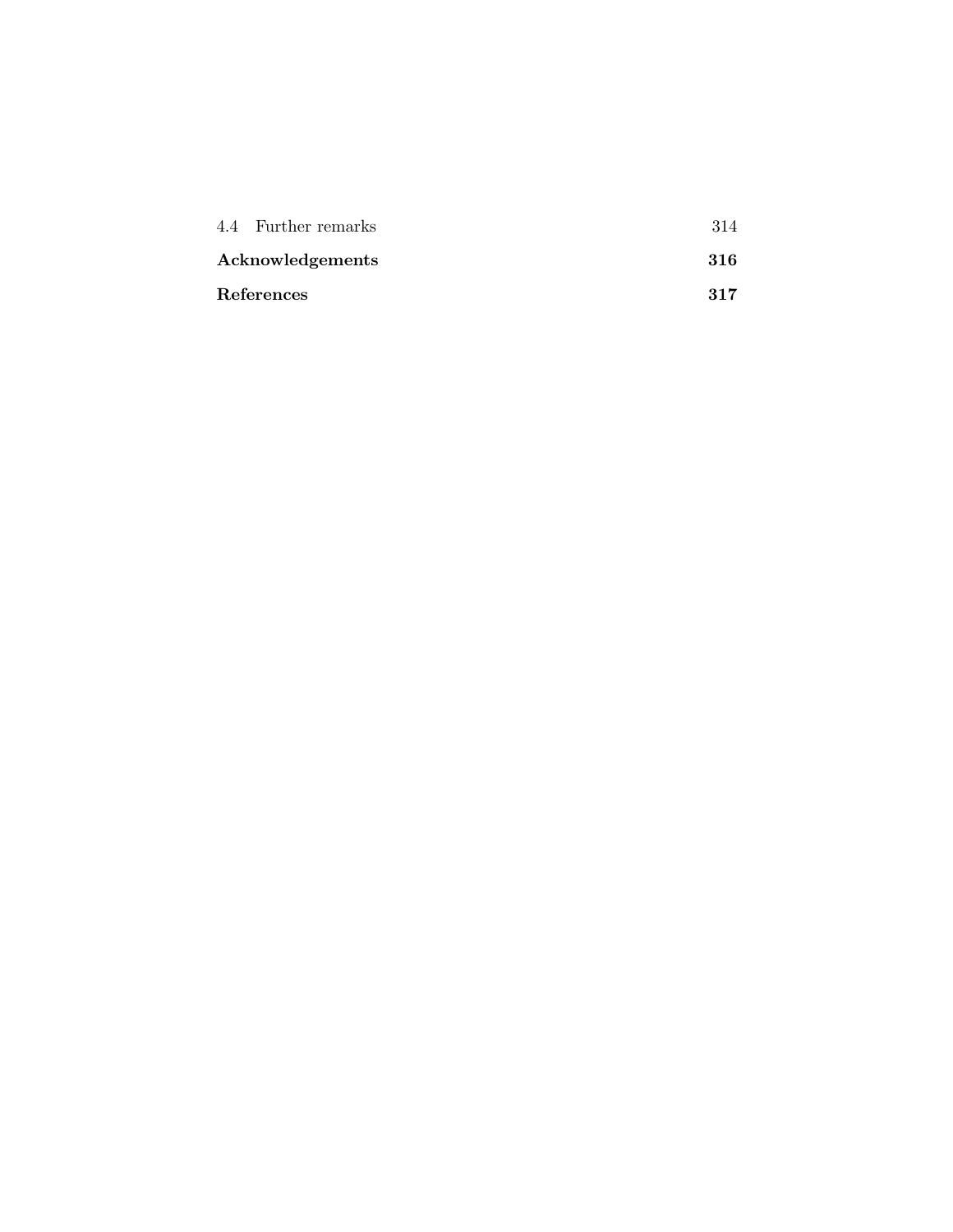## **1 Introduction**

#### **1.1 A historical perspective**

Consider a network consisting of point-to-point communication channels. Each channel transmits information noiselessly subject to the channel capacity. Data is to be transmitted from the source node to a prescribed set of destination nodes. Given the transmission requirements, a natural question is whether the network can fulfill these requirements and how it can be done efficiently.

In existing computer networks, information is transmitted from the source node to each destination node through a chain of intermediate nodes by a method known as *store-and-forward*. In this method, data packets received from an input link of an intermediate node are stored and a copy is forwarded to the next node via an output link. In the case when an intermediate node is on the transmission paths toward multiple destinations, it sends one copy of the data packets onto each output link that leads to at least one of the destinations. It has been a folklore in data networking that there is no need for data processing at the intermediate nodes except for data replication.

Recently, the fundamental concept of *network coding* was first introduced for satellite communication networks in [201] and then fully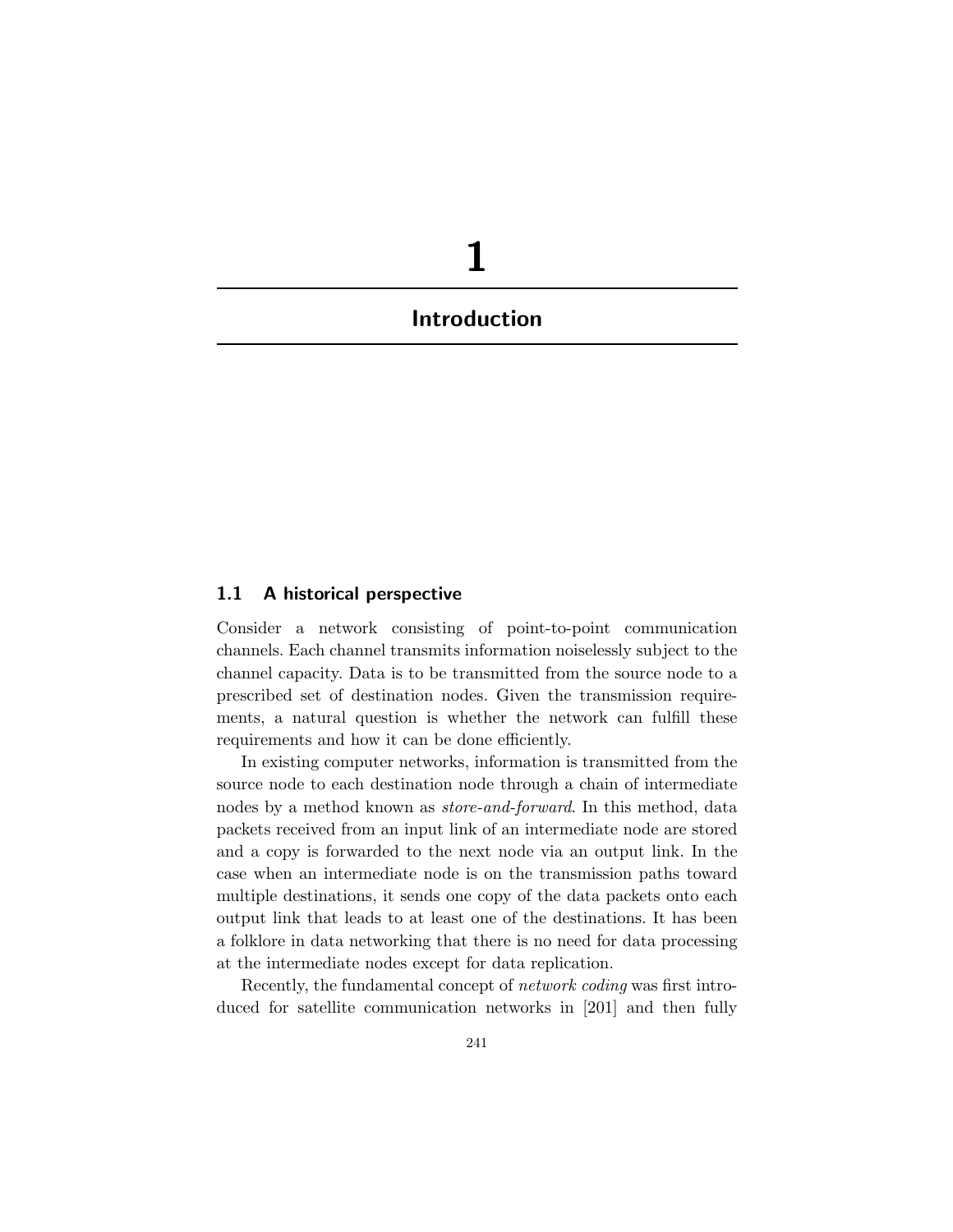#### 242 *Introduction*

developed in [158], where in the latter the term "network coding" was coined and the advantage of network coding over store-and-forward was first demonstrated, thus refuting the aforementioned folklore. Due to its generality and its vast application potential, network coding has generated much interest in information and coding theory, networking, switching, wireless communications, complexity theory, cryptography, operations research, and matrix theory.

Prior to [201] and [158], network coding problems for special networks had been studied in the context of distributed source coding [198][174][193][202][201]. The works in [158] and [201], respectively, have inspired subsequent investigations of network coding with a single information source and with multiple information sources. The theory of network coding has been developed in various directions, and new applications of network coding continue to emerge. For example, network coding technology is applied in a prototype file-sharing application  $[173]$ <sup>1</sup>. For a short introduction of the subject, we refer the reader to [170]. For an update of the literature, we refer the reader to the *Network Coding Homepage* [157].

The present text aims to be a tutorial on the basics of the theory of network coding. The intent is a transparent presentation without necessarily presenting all results in their full generality. Part I is devoted to network coding for the transmission from a single source node to other nodes in the network. It starts with describing examples on network coding in the next section. Part II deals with the problem under the more general circumstances when there are multiple source nodes each intending to transmit to a different set of destination nodes.

Compared with the multi-source problem, the single-source network coding problem is better understood. Following [184], the best possible benefits of network coding can very much be achieved when the coding scheme is restricted to just linear transformations. Thus the tools employed in Part I are mostly algebraic. By contrast, the tools employed in Part II are mostly probabilistic.

While this text is not intended to be a survey on the subject, we nevertheless provide at  $\langle \text{http://dx.doi.org/10.1561/010000007}\rangle$ 

 $1$  See [197] for an analysis of such applications.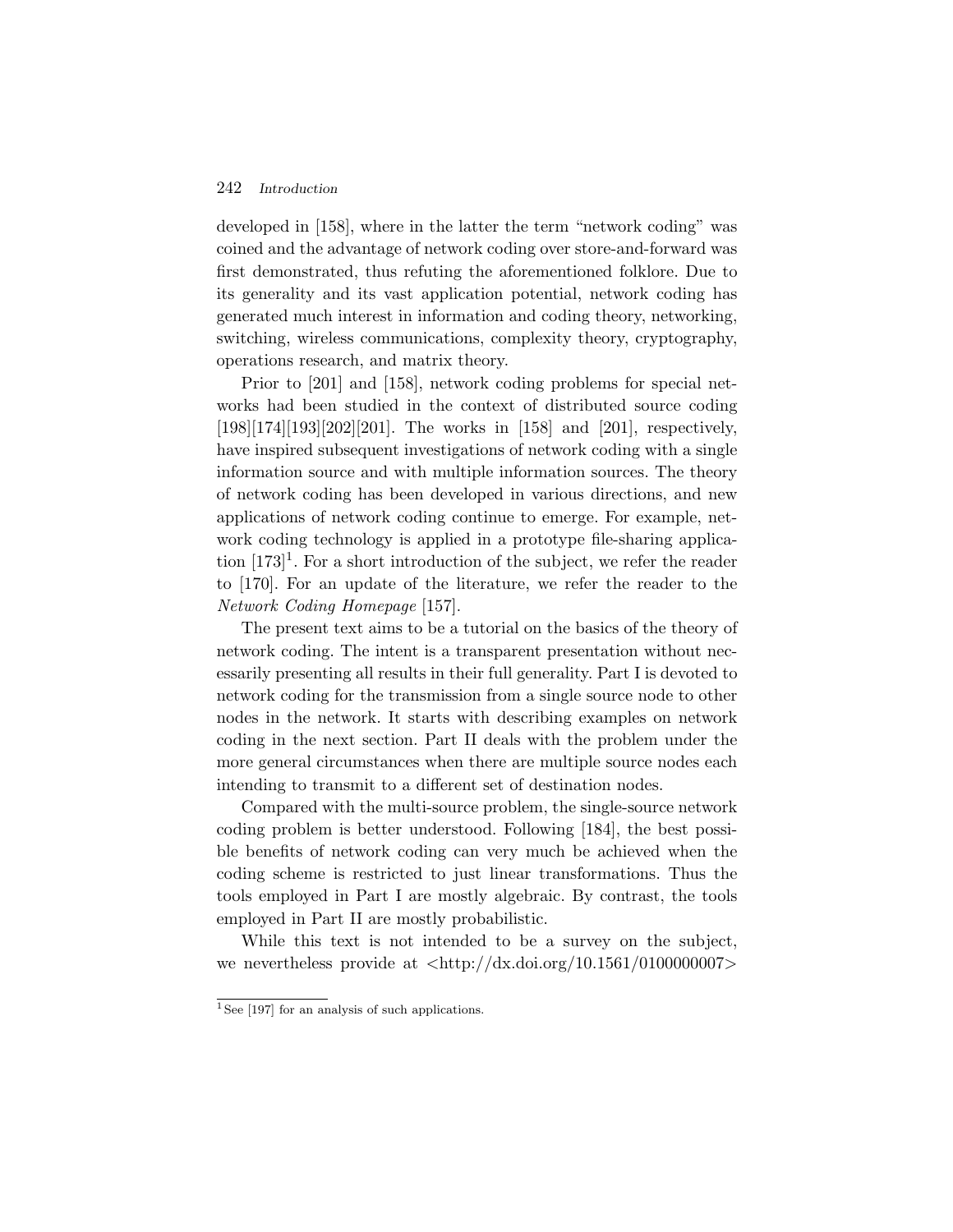a summary of the literature (see page 135) in the form of a table according to the following categorization of topics:

- 1. Linear coding
- 2. Nonlinear coding
- 3. Random coding
- 4. Static codes
- 5. Convolutional codes
- 6. Group codes
- 7. Alphabet size
- 8. Code construction
- 9. Algorithms/protocols
- 10. Cyclic networks
- 11. Undirected networks
- 12. Link failure/Network management
- 13. Separation theorem
- 14. Error correction/detection
- 15. Cryptography
- 16. Multiple sources
- 17. Multiple unicasts
- 18. Cost criteria
- 19. Non-uniform demand
- 20. Correlated sources
- 21. Max-flow/cutset/edge-cut bound
- 22. Superposition coding
- 23. Networking
- 24. Routing
- 25. Wireless/satellite networks
- 26. Ad hoc/sensor networks
- 27. Data storage/distribution
- 28. Implementation issues
- 29. Matrix theory
- 30. Complexity theory
- 31. Graph theory
- 32. Random graph
- 33. Tree packing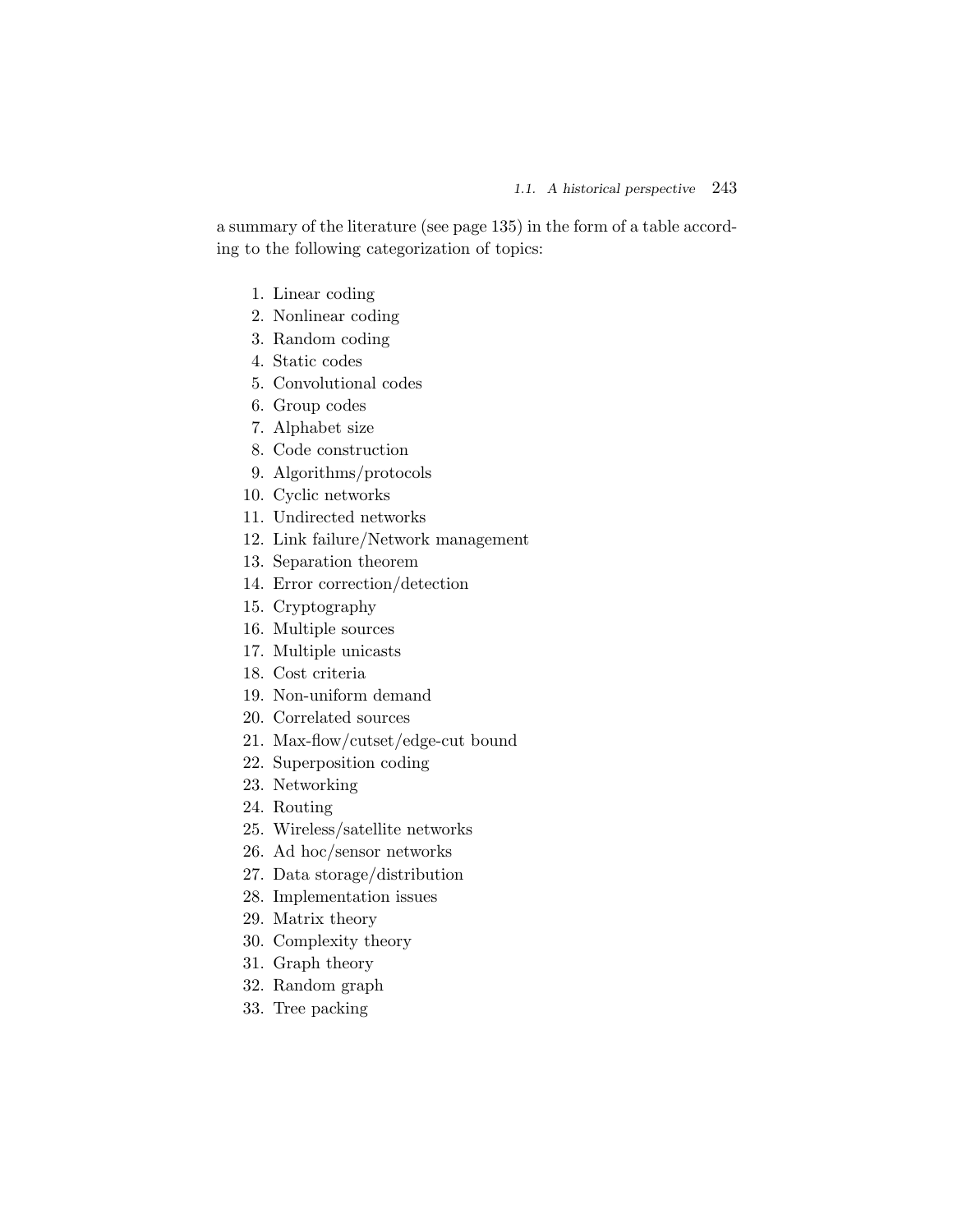#### 244 *Introduction*

- 34. Multicommodity flow
- 35. Game theory
- 36. Matriod theory
- 37. Information inequalities
- 38. Noisy channels
- 39. Queueing analysis
- 40. Rate-distortion
- 41. Multiple descriptions
- 42. Latin squares
- 43. Reversible networks
- 44. Multiuser channels
- 45. Joint network-channel coding

#### **1.2 Some examples**

**Terminology.** By a *communication network* we shall refer to a *finite* directed graph, where multiple edges from one node to another are allowed. A node without any incoming edges is called a *source node*. Any other node is called a *non-source node*. Throughout this text, in the figures, a source node is represented by a square, while a non-source node is represented by a circle. An edge is also called a *channel* and represents a noiseless communication link for the transmission of a data unit per unit time. The capacity of direct transmission from a node to a neighbor is determined by the multiplicity of the channels between them. For example, the capacity of direct transmission from the node W to the node X in Figure 1.1(a) is 2. When a channel is from a node  $X$  to a node  $Y$ , it is denoted as  $XY$ .

A communication network is said to be *acyclic* if it contains no directed cycles. Both networks presented in Figures  $1.1(a)$  and (b) are examples of acyclic networks.

A source node generates a message, which is propagated through the network in a multi-hop fashion. We are interested in how much information and how fast it can be received by the destination nodes. However, this depends on the nature of data processing at the nodes in relaying the information.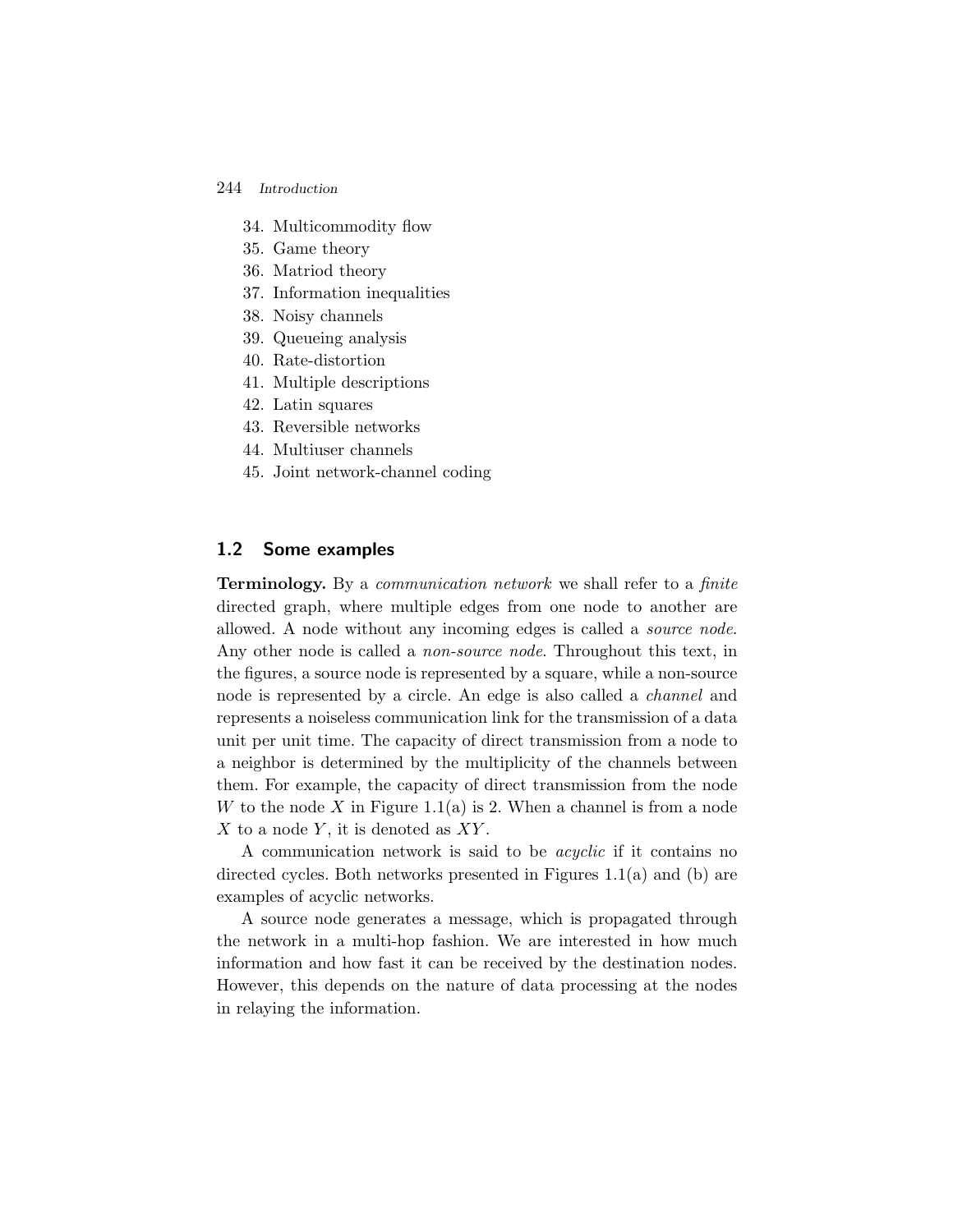#### *1.2. Some examples* 245



Fig. 1.1 Multicasting over a communication network.

Assume that we multicast two data bits  $b_1$  and  $b_2$  from the source node  $S$  to both the nodes  $Y$  and  $Z$  in the acyclic network depicted by Figure 1.1(a). Every channel carries either the bit  $b_1$  or the bit  $b_2$  as indicated. In this way, every intermediate node simply replicates and sends out the bit(s) received from upstream.

The same network as in Figure  $1.1(a)$  but with one less channel appears in Figures 1.1(b) and (c), which shows a way of multicasting 3 bits  $b_1$ ,  $b_2$  and  $b_3$  from S to the nodes Y and Z in 2 time units. This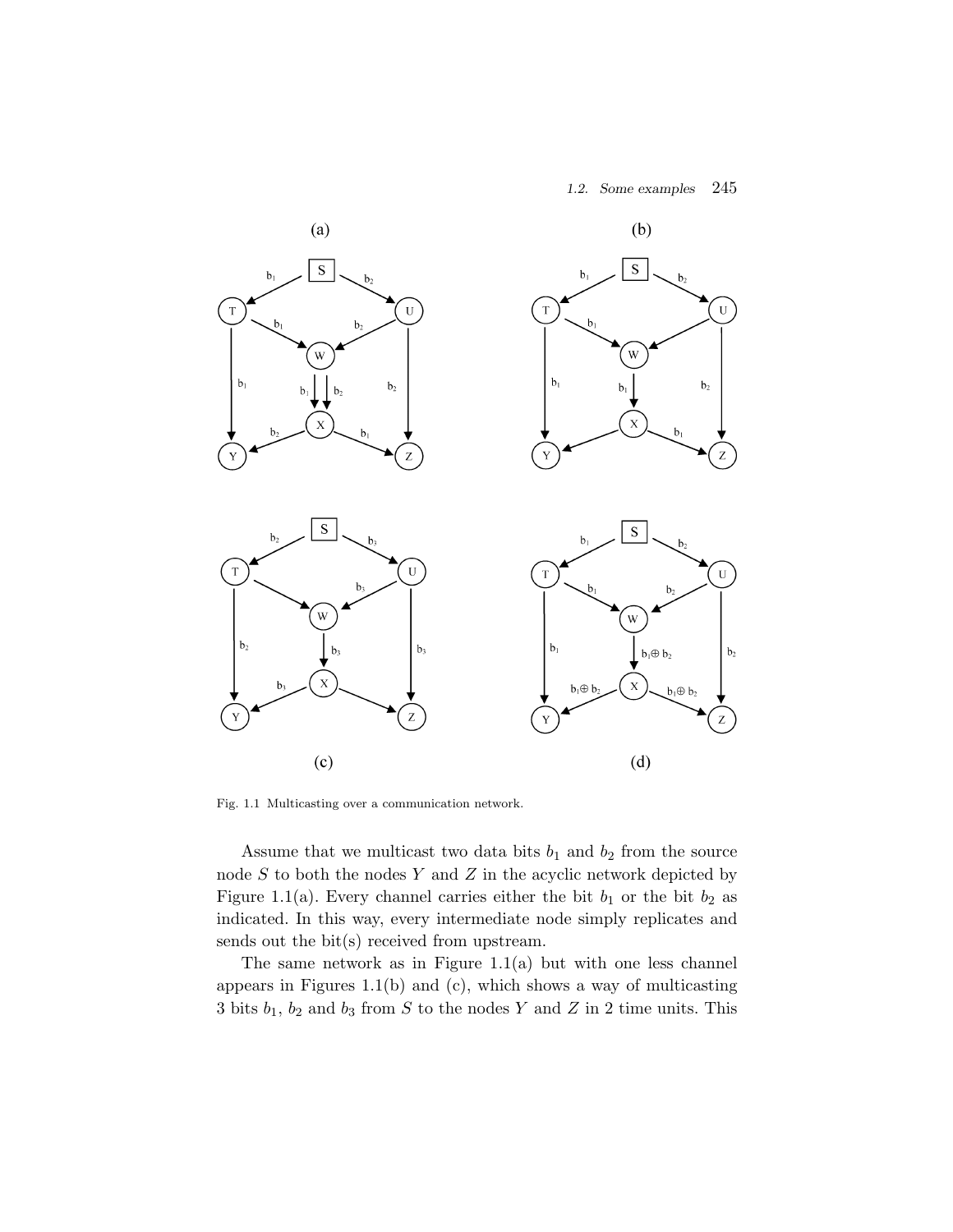#### 246 *Introduction*

achieves a multicast rate of 1.5 bits per unit time, which is actually the maximum possible when the intermediate nodes perform just bit replication (See [199], Ch. 11, Problem 3). The network under discussion is known as the *butterfly network*.

**Example 1.1. (Network coding on the butterfly network)** Figure 1.1(d) depicts a different way to multicast two bits from the source node S to Y and Z on the same network as in Figures  $1.1(b)$ and (c). This time the node W derives from the received bits  $b_1$  and  $b_2$  the exclusive-OR bit  $b_1 \oplus b_2$ . The channel from W to X transmits  $b_1 \oplus b_2$ , which is then replicated at X for passing on to Y and Z. Then, the node Y receives  $b_1$  and  $b_1 \oplus b_2$ , from which the bit  $b_2$  can be decoded. Similarly, the node Z decodes the bit  $b_1$  from the received bits  $b_2$  and  $b_1 \oplus b_2$ . In this way, all the 9 channels in the network are used exactly once.

The derivation of the exclusive-OR bit is a simple form of *coding*. If the same communication objective is to be achieved simply by bit replication at the intermediate nodes without coding, at least one channel in the network must be used twice so that the total number of channel usage would be at least 10. Thus, coding offers the potential advantage of minimizing both latency and energy consumption, and at the same time maximizing the bit rate.

**Example 1.2.** The network in Figure 1.2(a) depicts the conversation between two parties, one represented by the node combination of S and T and the other by the combination of  $S'$  and  $T'$ . The two parties send one bit of data to each other through the network in the straightforward manner.

**Example 1.3.** Figure 1.2(b) shows the same network as in Figure 1.2(a) but with one less channel. The objective of Example 1.2 can no longer be achieved by straightforward data routing but is still achievable if the node U, upon receiving the bits  $b_1$  and  $b_2$ , derives the new bit  $b_1 \oplus b_2$  for the transmission over the channel UV. As in Example 1.1, the coding mechanism again enhances the bit rate. This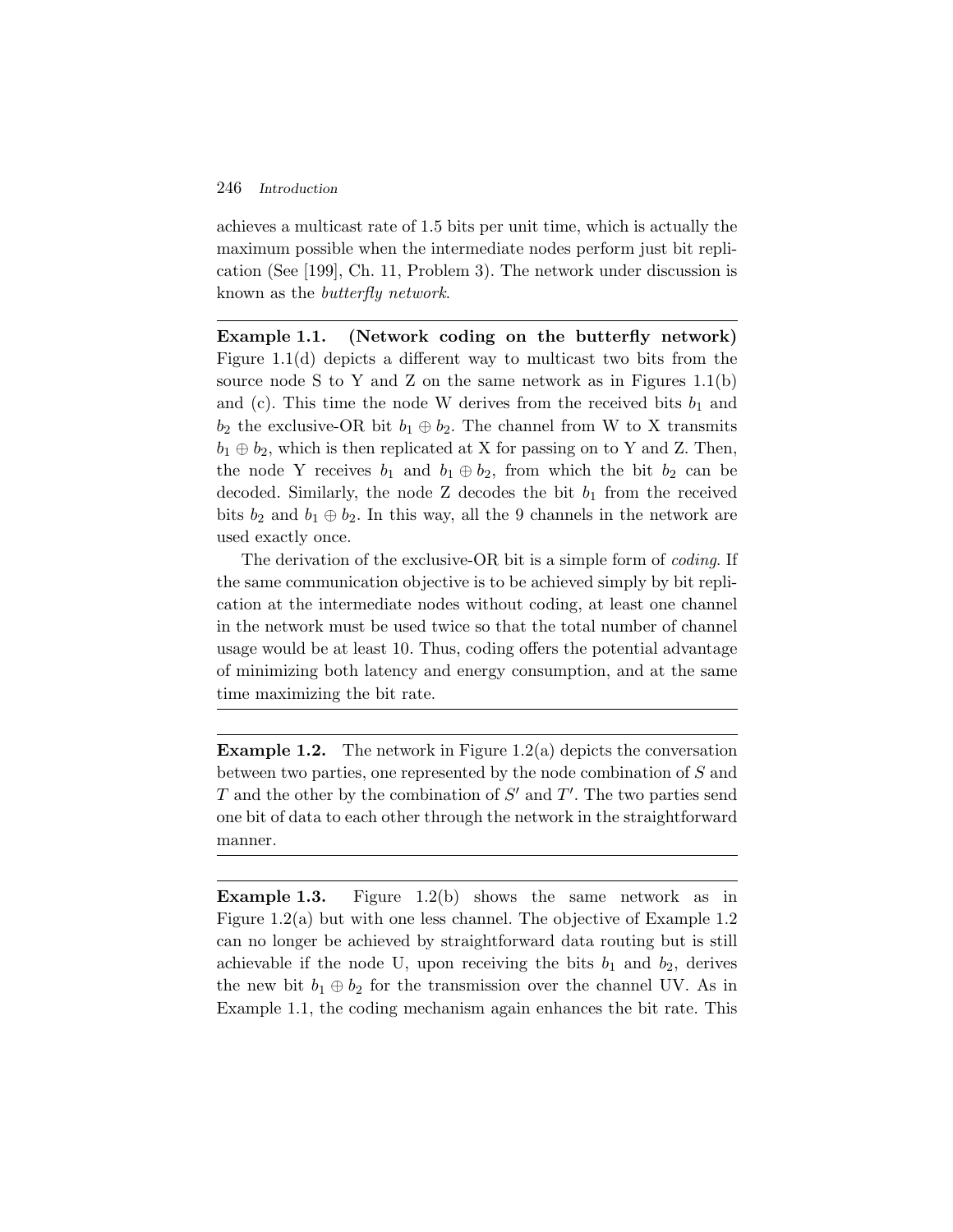

Fig. 1.2 (a) and (b) Conversation between two parties, one represented by the node combination of S and T and the other by the combination of  $S'$  and  $T'$ .

example of coding at an intermediate node reveals a fundamental fact in information theory first pointed out in [198]: When there are multiple sources transmitting information over a communication network, joint coding of information may achieve higher bit rate than separate transmission.

**Example 1.4.** Figure 1.3 depicts two neighboring base stations, labeled  $ST$  and  $S'T'$ , of a communication network at a distance twice the wireless transmission range. Installed at the middle is a relay transceiver labeled by UV, which in a unit time either receives or transmits one bit. Through UV, the two base stations transmit one bit of data to each other in three unit times: In the first two unit times, the relay transceiver receives one bit from each side. In the third unit time, it broadcasts the exclusive-OR bit to both base stations, which then can decode the bit from each other. The wireless transmission among the base stations and the relay transceiver can be symbolically represented by the network in Figure 1.2(b).

The principle of this example can readily be generalized to the situation with N-1 relay transceivers between two neighboring base stations at a distance N times the wireless transmission range.

This model can also be applied to satellite communications, with the nodes  $ST$  and  $S'T'$  representing two ground stations communicating with each other through a satellite represented by the node UV. By employing very simple coding at the satellite as prescribed, the downlink bandwidth can be reduced by 50%.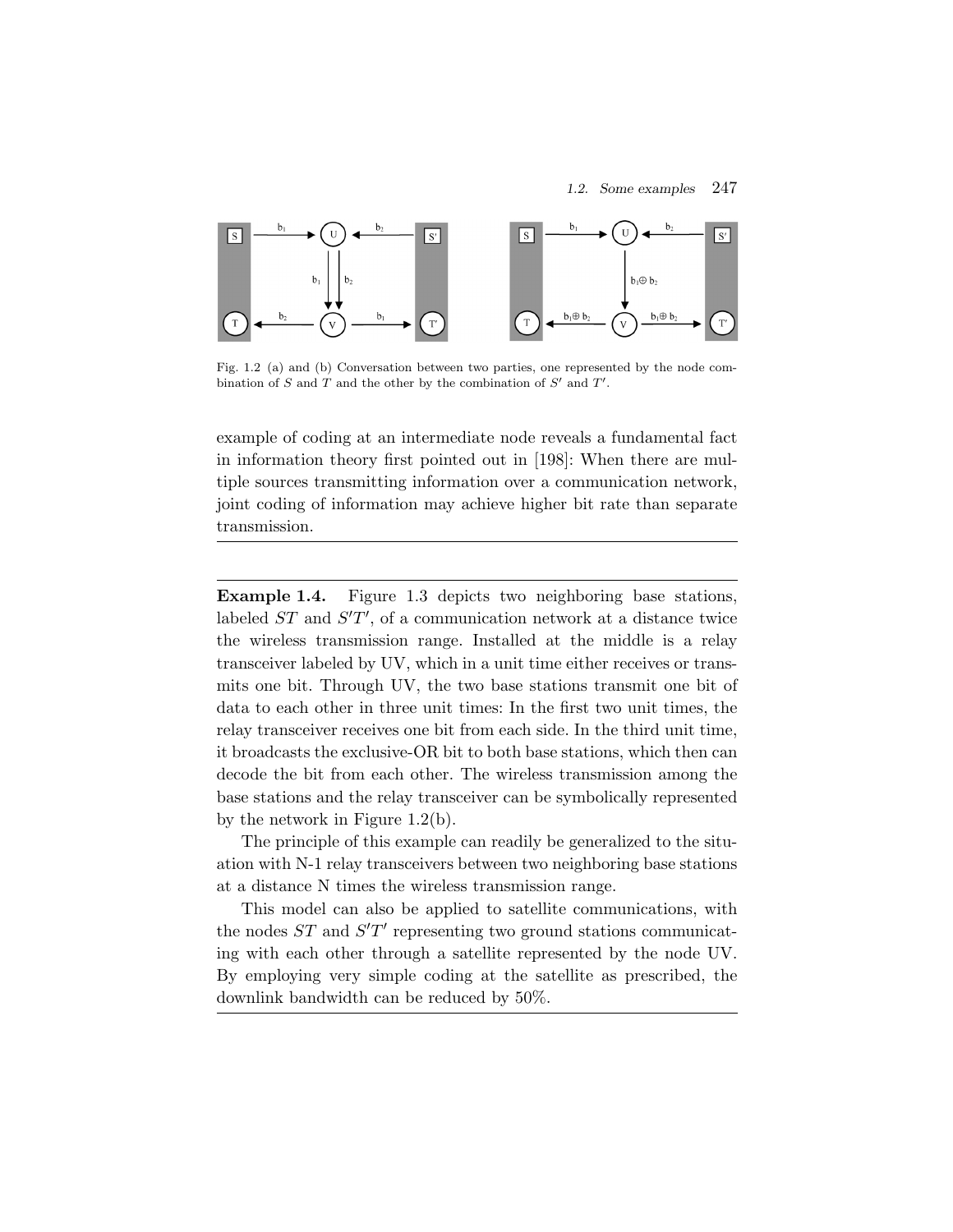



Fig. 1.3 Operation of the relay transceiver between two wireless base stations.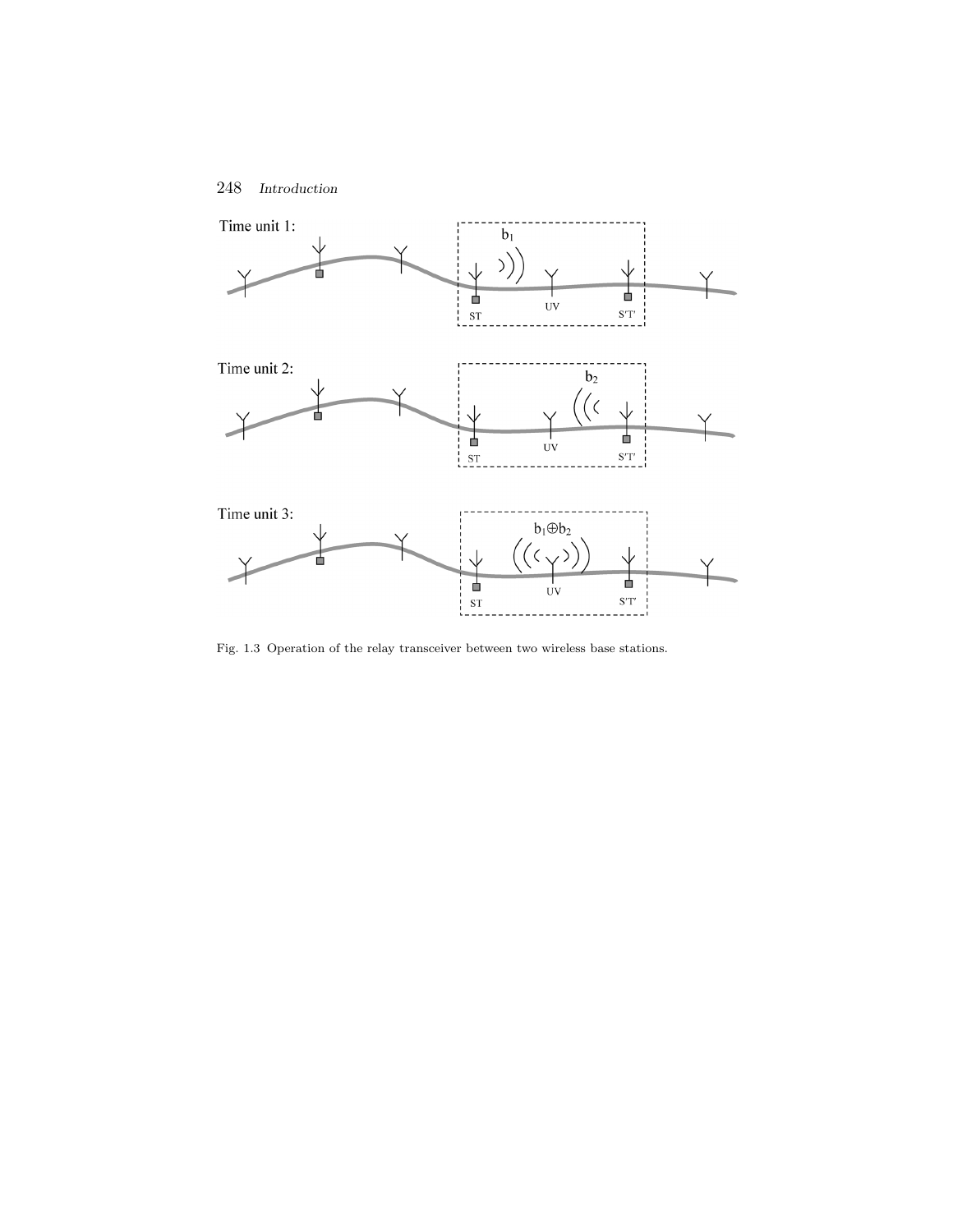## **2**

## **Acyclic Networks**

A network code can be formulated in various ways at different levels of generality. In a general setting, a source node generates a pipeline of messages to be multicast to certain destinations. When the communication network is *acyclic*, operation at all the nodes can be so synchronized that each message is individually encoded and propagated from the upstream nodes to the downstream nodes. That is, the processing of each message is independent of the sequential messages in the pipeline. In this way, the network coding problem is independent of the propagation delay, which includes the transmission delay over the channels as well as processing delay at the nodes.

On the other hand, when a network contains cycles, the propagation and encoding of sequential messages could convolve together. Thus the amount of delay becomes part of the consideration in network coding.

The present section, mainly based on [183], deals with network coding of a *single message* over an acyclic network. Network coding for a whole pipeline of messages over a cyclic network will be discussed in Section 3.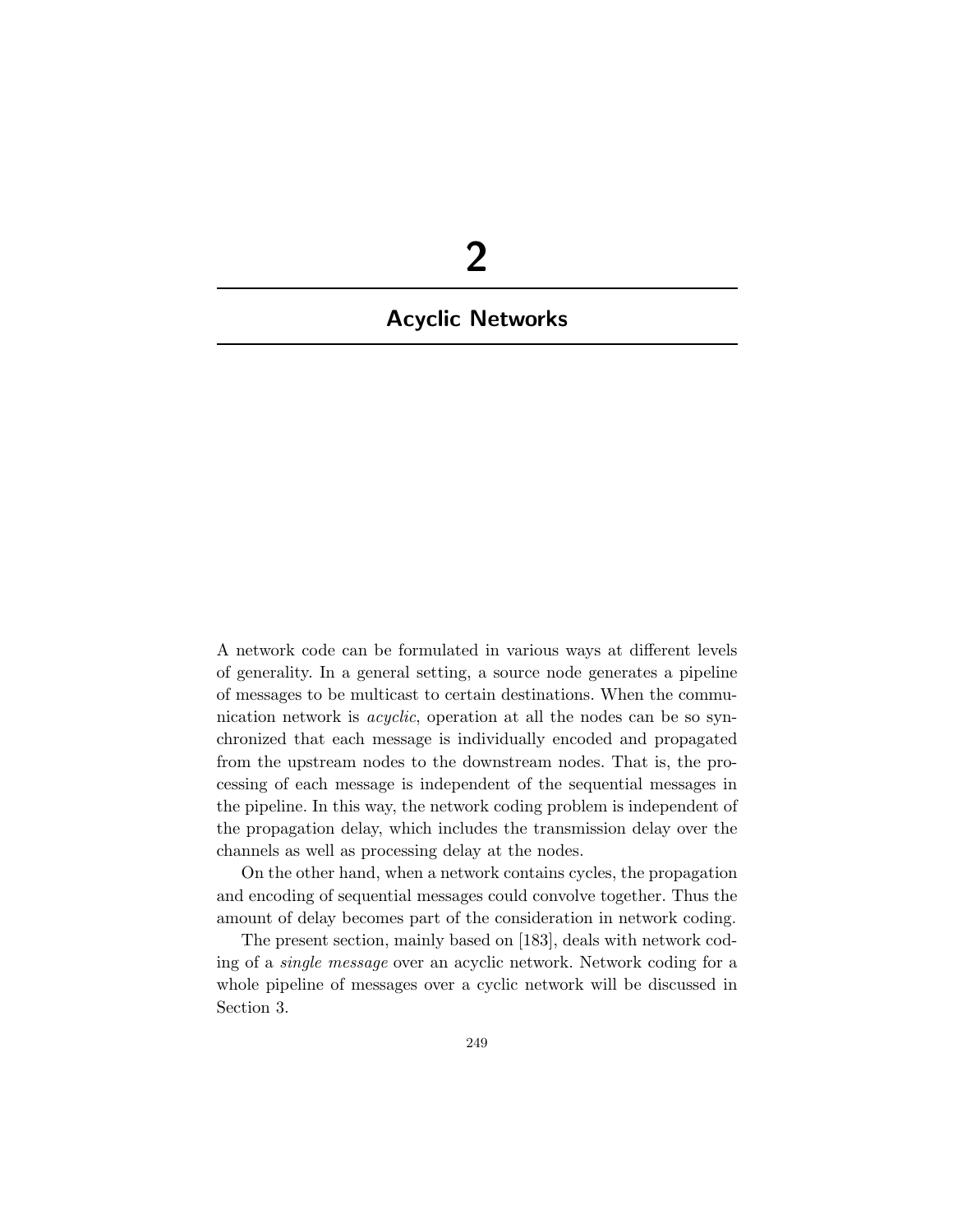#### **2.1 Network code and linear network code**

A communication network is a directed graph<sup>1</sup> allowing multiple edges from one node to another. Every edge in the graph represents a communication channel with the capacity of one data unit per unit time. A node without any incoming edge is a *source node* of the network. There exists at least one source node on every acyclic network. In Part I of the present text, all the source nodes of an acyclic network are combined into one so that there is a unique source node denoted by S on every acyclic network.

For every node  $T$ , let  $\text{In}(T)$  denote the set of incoming channels to  $T$  and  $Out(T)$  the set of outgoing channels from  $T$ . Meanwhile, let In(S) denote a set of *imaginary channels*, which terminate at the source node S but are without originating nodes. The number of these imaginary channels is context dependent and always denoted by  $\omega$ . Figure 2.1 illustrates an acyclic network with  $\omega = 2$  imaginary channels appended at the source node S.



Fig. 2.1 Imaginary channels are appended to a network, which terminate at the source node S but are without originating nodes. In this case, the number of imaginary channels is  $\omega = 2$ .

<sup>1</sup> Network coding over undirected networks was introduced in [185]. Subsequent works can be found in [181][159][191].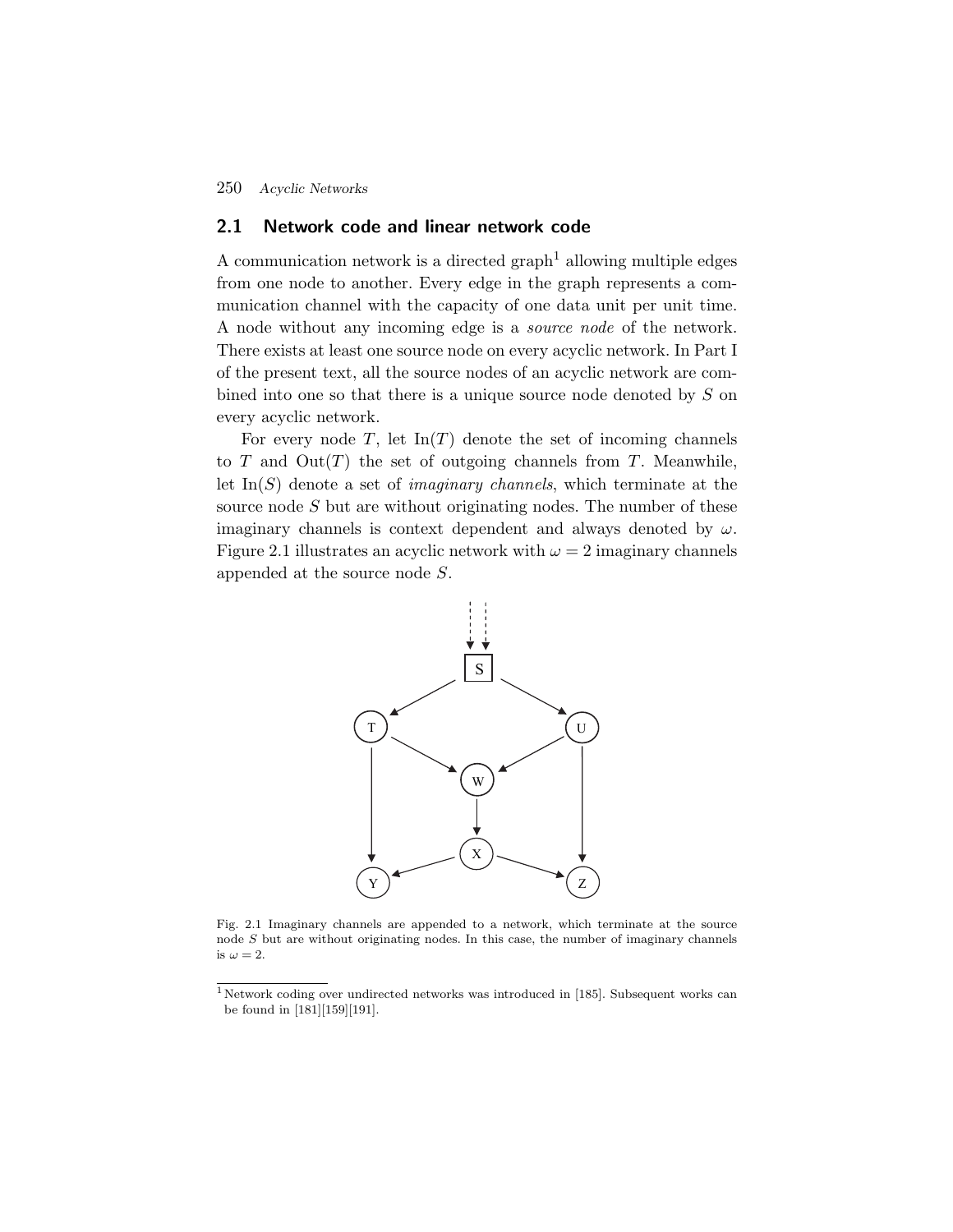A data unit is represented by an element of a certain *base field* F. For example,  $F = GF(2)$  when the data unit is a bit. A message consists of  $\omega$  data units and is therefore represented by an  $\omega$ -dimensional row vector  $x \in F^{\omega}$ . The source node S generates a message x and sends it out by transmitting a symbol over every outgoing channel. Message propagation through the network is achieved by the transmission of a symbol  $f_e(x) \in F$  over every channel e in the network.

A non-source node does not necessarily receive enough information to identify the value of the whole message  $x$ . Its encoding function simply maps the ensemble of received symbols from all the incoming channels to a symbol for each outgoing channel. A *network code* is specified by such an encoding mechanism for every channel.

**Definition 2.1. (Local description of a network code on an acyclic network)** Let F be a finite field and  $\omega$  a positive integer. An ω-dimensional F-valued *network code* on an acyclic communication network consists of a *local encoding mapping*

$$
\tilde{k}_e : F^{|\text{In}(T)|} \to F
$$

for each node T in the network and each channel  $e \in Out(T)$ .

The acyclic topology of the network provides an upstream-todownstream procedure for the local encoding mappings to accrue into the values  $f_e(x)$  transmitted over all channels e. The above definition of a network code does not explicitly give the values of  $\tilde{f}_e(x)$ , of which the mathematical properties are at the focus of the present study. Therefore, we also present an equivalent definition below, which describes a network code by both the local encoding mechanisms as well as the recursively derived values  $f_e(x)$ .

**Definition 2.2. (Global description of a network code on an acyclic network)** Let F be a finite field and  $\omega$  a positive integer. An ω-dimensional F-valued *network code* on an acyclic communication network consists of a local encoding mapping  $\tilde{k}_e : F^{\mid \text{In}(T) \mid} \to F$  and a *global*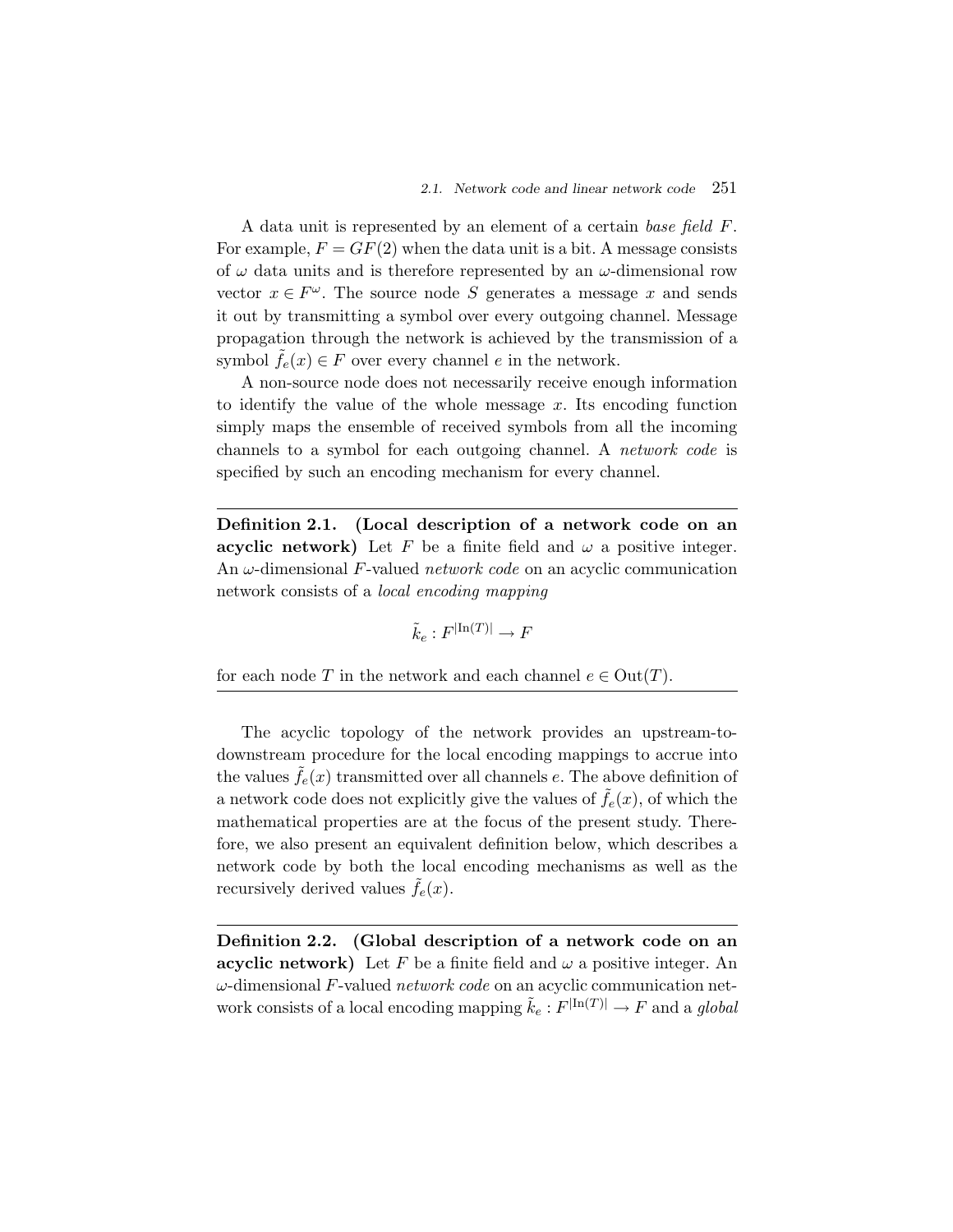*encoding mapping*  $\tilde{f}_e : F^\omega \to F$  for each channel e in the network such that:

(2.1) For every node T and every channel  $e \in Out(T)$ ,  $\tilde{f}_e(x)$  is uniquely determined by  $(\tilde{f}_d(x), d \in \text{In}(T))$ , and  $\tilde{k}_e$  is the mapping via

$$
(\tilde{f}_d(x), d \in \text{In}(T)) \mapsto \tilde{f}_e(x).
$$

(2.2) For the  $\omega$  imaginary channels e, the mappings  $\tilde{f}_e$  are the projections from the space  $F^{\omega}$  to the  $\omega$  different coordinates, respectively.

**Example 2.3.** Let  $x = (b_1, b_2)$  denote a generic vector in  $[GF(2)]^2$ . Figure 1.1(d) shows a 2-dimensional binary network code with the following global encoding mappings:

$$
\tilde{f}_e(x) = b_1
$$
 for  $e = OS, ST, TW$ , and  $TY$   
\n $\tilde{f}_e(x) = b_2$  for  $e = OS', SU, UW$ , and  $UZ$   
\n $\tilde{f}_e(x) = b_1 \oplus b_2$  for  $e = WX, XY$ , and  $XZ$ 

where  $OS$  and  $OS'$  denote the two imaginary channels in Figure 2.1. The corresponding local encoding mappings are

$$
\tilde{k}_{ST}(b_1, b_2) = b_1, \ \tilde{k}_{SU}(b_1, b_2) = b_2,
$$
  
\n
$$
\tilde{k}_{TW}(b_1) = \tilde{k}_{TY}(b_1) = b_1,
$$
  
\n
$$
\tilde{k}_{UW}(b_2) = \tilde{k}_{UZ}(b_2) = b_2, \ \tilde{k}_{WX}(b_1, b_2) = b_1 \oplus b_2,
$$

etc.

Physical implementation of message propagation with network coding incurs transmission delay over the channels as well as processing delay at the nodes. Nowadays node processing is likely the dominant factor of the total delay in message delivery through the network. It is therefore desirable that the coding mechanism inside a network code be implemented by simple and fast circuitry. For this reason, network codes that involve only linear mappings are of particular interest.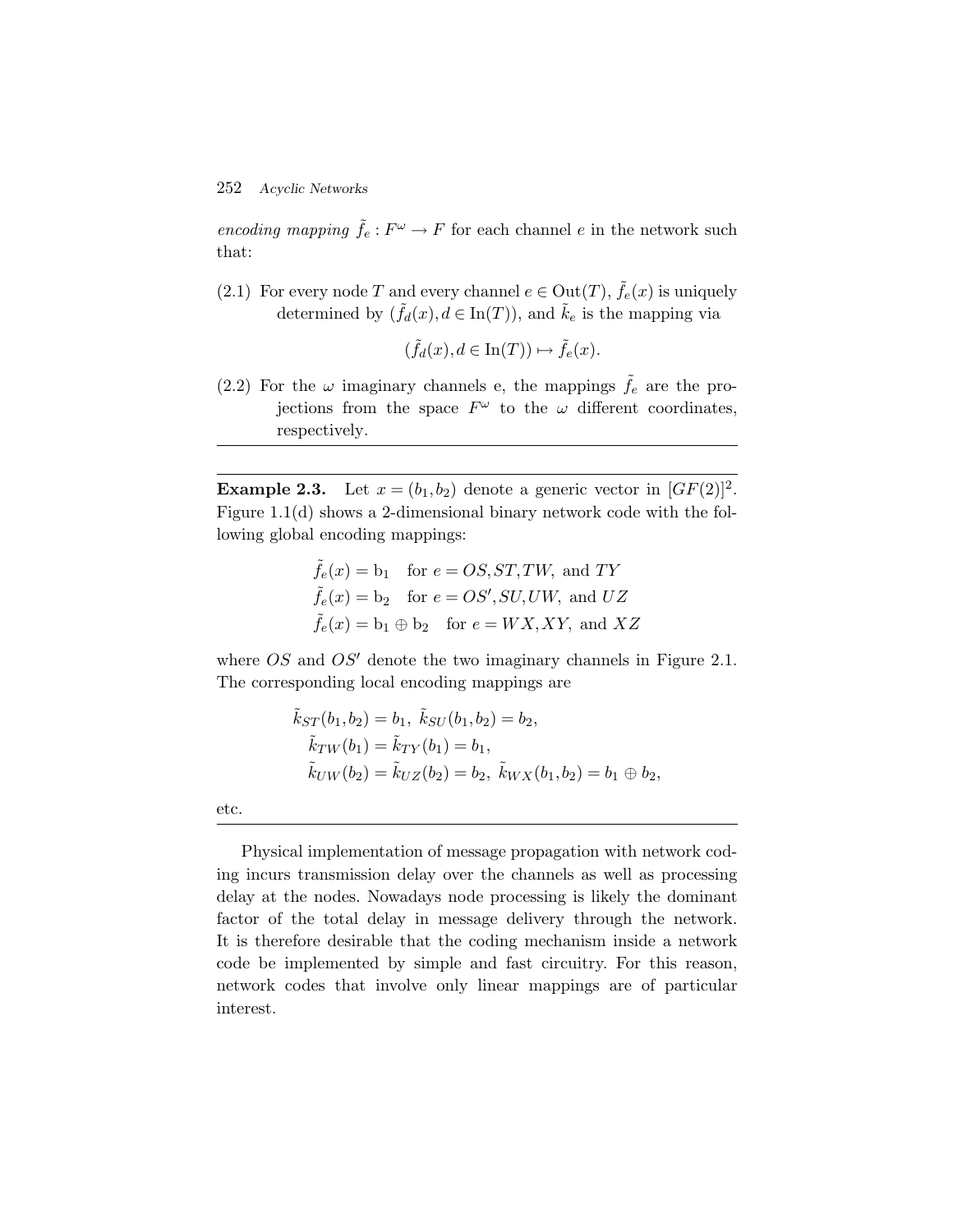When a global encoding mapping  $\tilde{f}_e$  is linear, it corresponds to an ω-dimensional column vector  $f_e$  such that  $\tilde{f}_e(x)$  is the product  $x \cdot f_e$ , where the  $\omega$ -dimensional row vector x represents the message generated by S. Similarly, when a local encoding mapping  $\tilde{k}_e$ , where  $e \in Out(T)$ , is linear, it corresponds to an  $\ln(T)$ -dimensional column vector  $k_e$  such that  $\tilde{k}_e(y) = y \cdot k_e$ , where  $y \in F^{\vert \text{In}(T) \vert}$  is the row vector representing the symbols received at the node T. In an  $\omega$ -dimensional F-valued network code on an acyclic communication network, if all the local encoding mappings are linear, then so are the global encoding mappings since they are functional compositions of the local encoding mappings. The converse is also true and formally proved in Appendix A: If the global encoding mappings are all linear, then so are the local encoding mappings.

Let a pair of channels (d,e) be called an *adjacent pair* when there exists a node T with  $d \in \text{In}(T)$  and  $e \in \text{Out}(T)$ . Below, we formulate a *linear network code* as a network code where all the local and global encoding mappings are linear. Again, both the local and global descriptions are presented even though they are equivalent. A linear network code was originally called a "linear-code multicast (LCM)" in [184].

**Definition 2.4. (Local description of a linear network code on an acyclic network)** Let F be a finite field and  $\omega$  a positive integer. An ω-dimensional F-valued *linear network code* on an acyclic communication network consists of a scalar  $k_{d,e}$ , called the *local encoding kernel*, for every adjacent pair  $(d, e)$ . Meanwhile, the local encoding kernel at the node T means the  $\left|\text{In}(T)\right| \times \left|\text{Out}(T)\right|$  matrix  $K_T = [k_{d,e}]_{d \in \text{In}(T), e \in \text{Out}(T)}.$ 

Note that the matrix structure of  $K_T$  implicitly assumes some ordering among the channels.

**Definition 2.5. (Global description of a linear network code on an acyclic network)** Let F be a finite field and  $\omega$  a positive integer. An ω-dimensional F-valued *linear network code* on an acyclic communication network consists of a scalar  $k_{d,e}$  for every adjacent pair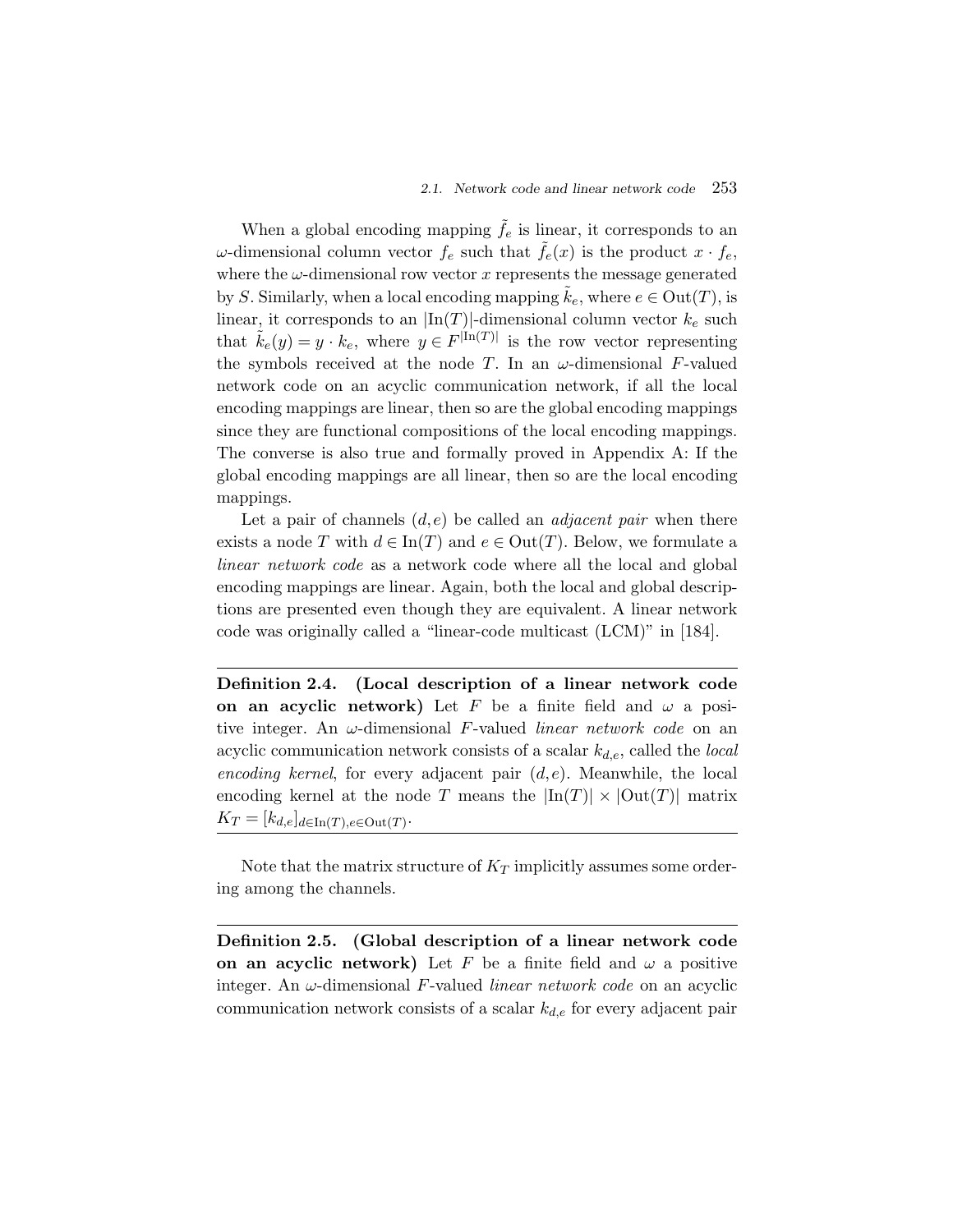$(d,e)$  in the network as well as an  $\omega$ -dimensional column vector  $f_e$  for every channel e such that:

- $(2.3)$   $f_e = \sum_{d \in \text{In}(T)} k_{d,e} f_d$ , where  $e \in \text{Out}(T)$ .
- (2.4) The vectors  $f_e$  for the  $\omega$  imaginary channels  $e \in \text{In}(S)$  form the natural basis of the vector space  $F^{\omega}$ .

The vector  $f_e$  is called the *global encoding kernel* for the channel  $e$ .

Let the source generate a message  $x$  in the form of an  $\omega$ -dimensional row vector. A node T receives the symbols  $x \cdot f_d$ ,  $d \in \text{In}(T)$ , from which it calculates the symbol  $x \cdot f_e$  for sending onto each channel  $e \in Out(T)$ via the linear formula

$$
x \cdot f_e = x \cdot \sum_{d \in \text{In}(T)} k_{d,e} f_d = \sum_{d \in \text{In}(T)} k_{d,e}(x \cdot f_d),
$$

where the first equality follows from  $(2.3)$ .

Given the local encoding kernels for all the channels in an acyclic network, the global encoding kernels can be calculated recursively in any upstream-to-downstream order by (2.3), while (2.4) provides the boundary conditions.

**Remark 2.6.** A partial analogy can be drawn between the global encoding kernels  $f_e$  for the channels in a linear network code and the columns of a generator matrix of a linear error-correcting code  $[160][186][161][196]$ . The former are indexed by the channels in the network, while the latter are indexed by "time." However, the mappings  $f_e$  must abide by the law of information conservation dictated by the network topology, i.e., (2.3), while the columns in the generator matrix of a linear error-correcting code in general are not subject to any such constraint.

**Example 2.7.** Example 2.3 translates the solution in Example 1.1 into a network code over the network in Figure 2.1. This network code is in fact linear. Assume the alphabetical order among the channels  $OS, OS', ST, \ldots, XZ$ . Then, the local encoding kernels at nodes are the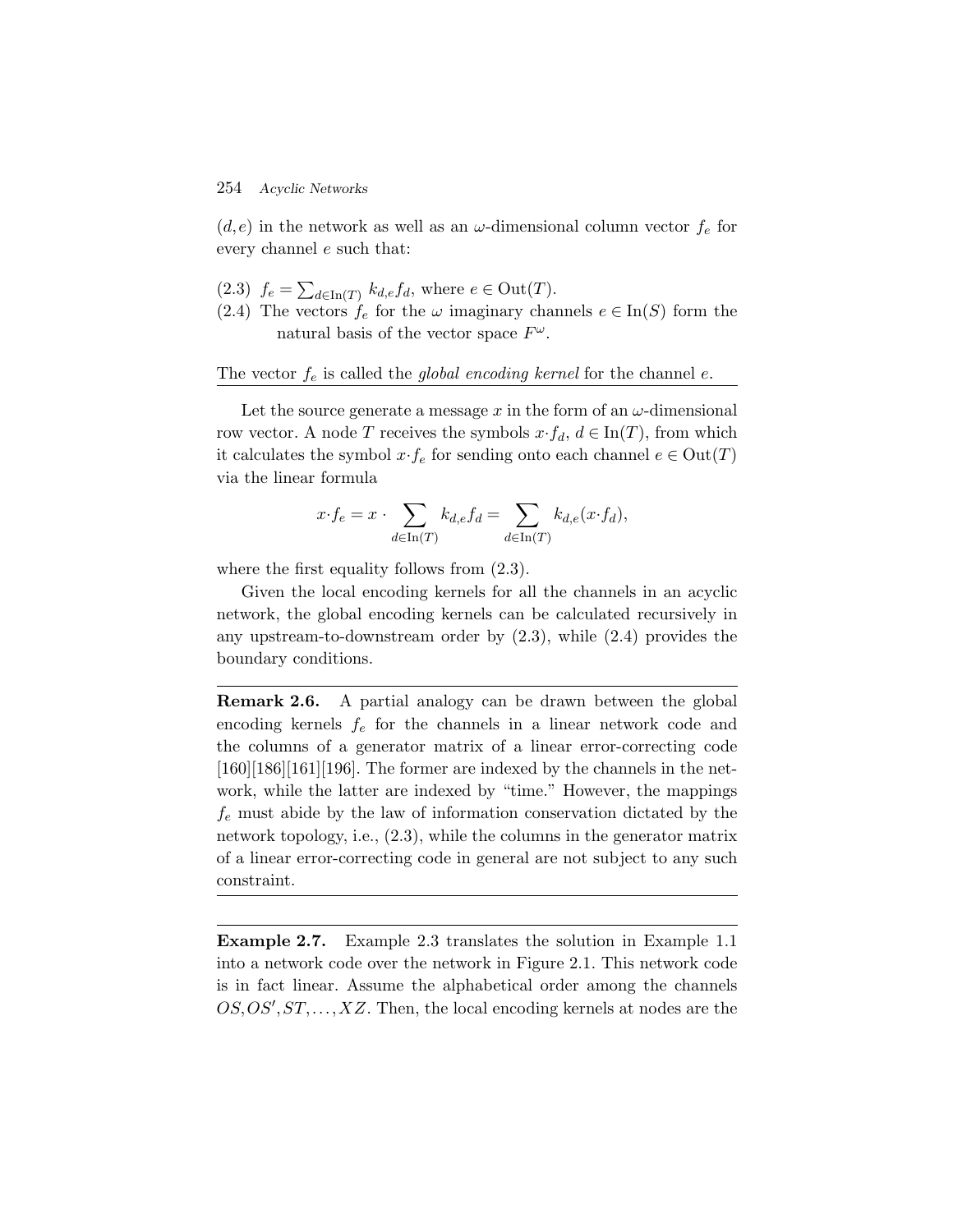*2.1. Network code and linear network code* 255



Fig. 2.2 The global and local encoding kernels in the 2-dimensional linear network code in Example 2.7.

following matrices:

$$
K_S=\begin{bmatrix} 1 \ 0 \\ 0 \ 1 \end{bmatrix}, \ K_T=K_U=K_X=\begin{bmatrix} 1 \ 1 \end{bmatrix}, \ K_W=\begin{bmatrix} 1 \\ 1 \end{bmatrix}.
$$

The corresponding global encoding kernels are:

$$
f_e = \begin{cases} \begin{bmatrix} 1 \\ 0 \end{bmatrix} & \text{for } e = OS, ST, TW, \text{ and } TY \\ \begin{bmatrix} 0 \\ 1 \end{bmatrix} & \text{for } e = OS', SU, UW, \text{ and } UZ \\ \begin{bmatrix} 1 \\ 1 \end{bmatrix} & \text{for } e = WX, XY, \text{ and } XZ. \end{cases}
$$

The local/global encoding kernels are summarized in Figure 2.2. In fact, they describe a 2-dimensional network code regardless of the choice of the base field.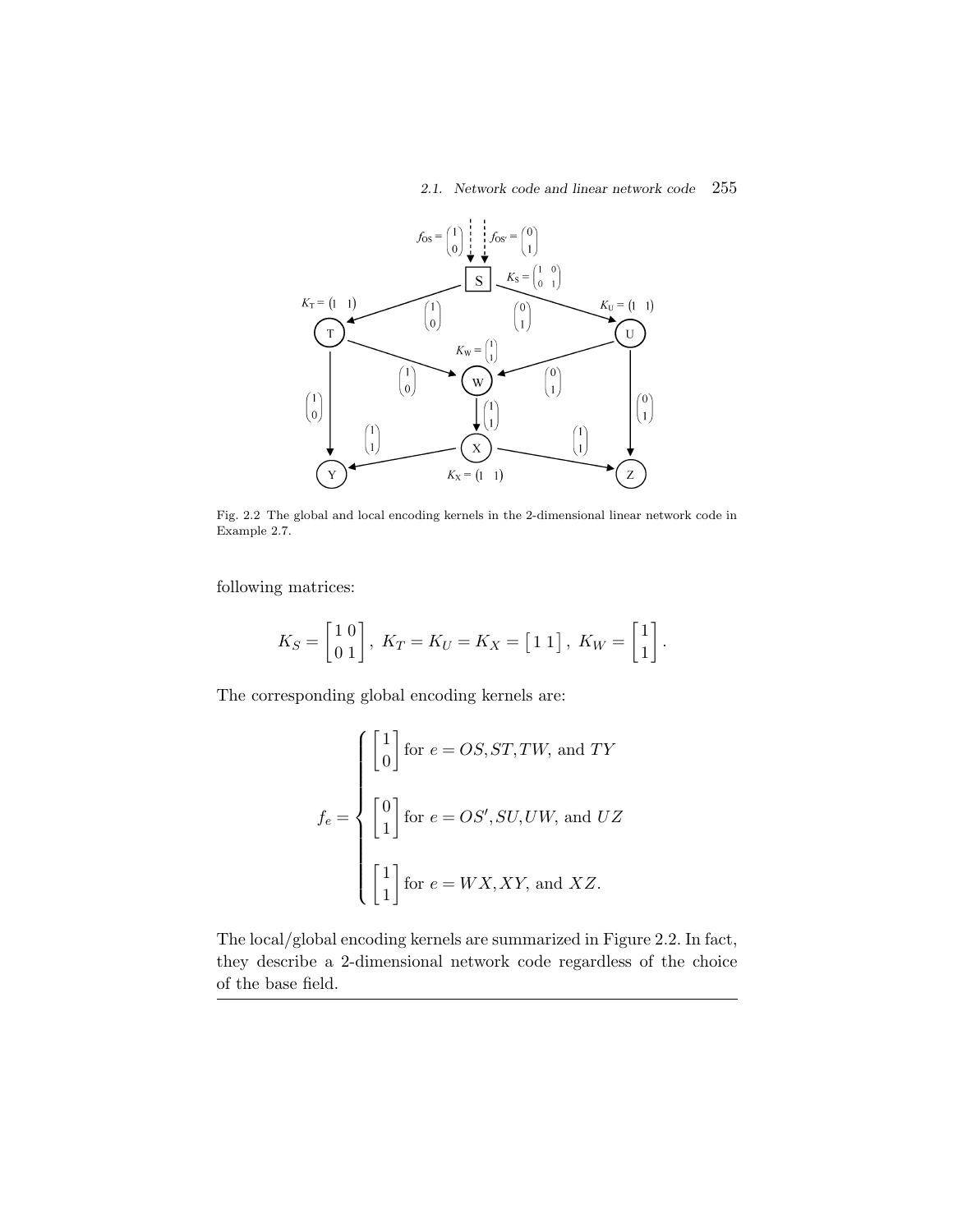**Example 2.8.** For a general 2-dimensional linear network code on the network in Figure 2.2, the local encoding kernels at the nodes can be expressed as

$$
K_S = \begin{bmatrix} n & q \\ p & r \end{bmatrix}, \ K_T = \begin{bmatrix} s & t \end{bmatrix}, \ K_U = \begin{bmatrix} u & v \end{bmatrix},
$$

$$
K_W = \begin{bmatrix} w \\ x \end{bmatrix}, \ K_X = \begin{bmatrix} y & z \end{bmatrix},
$$

where n, p, q, ..., z are indeterminates. Starting with  $f_{OS} = \begin{bmatrix} 1 \\ 0 \end{bmatrix}$ 0 | and  $f_{OS'} = \begin{bmatrix} 0 \\ 1 \end{bmatrix}$ 1 , we calculate the global encoding kernels recursively as follows:

$$
f_{ST} = \begin{bmatrix} n \\ p \end{bmatrix}, f_{SU} = \begin{bmatrix} q \\ r \end{bmatrix}, f_{TW} = \begin{bmatrix} ns \\ ps \end{bmatrix}, f_{TY} = \begin{bmatrix} nt \\ pt \end{bmatrix},
$$

$$
f_{UW} = \begin{bmatrix} qu \\ ru \end{bmatrix}, f_{UZ} = \begin{bmatrix} qv \\ rv \end{bmatrix}, f_{WX} = \begin{bmatrix} nsw + qux \\ psw + rux \end{bmatrix},
$$

$$
f_{XY} = \begin{bmatrix} nswy + quxy \\ pswy + ruxy \end{bmatrix}, f_{XZ} = \begin{bmatrix} nswz + quxz \\ pswz + ruxz \end{bmatrix}.
$$

The above local/global encoding kernels are summarized in Figure 2.3.

#### **2.2 Desirable properties of a linear network code**

Data flow with any conceivable coding schemes at an intermediate node abides with the *law of information conservation*: the content of information sent out from any group of non-source nodes must be derived from the accumulated information received by the group from outside. In particular, the content of any information coming out of a non-source node must be derived from the accumulated information received by that node. Denote the maximum flow from  $S$  to a non-source node  $T$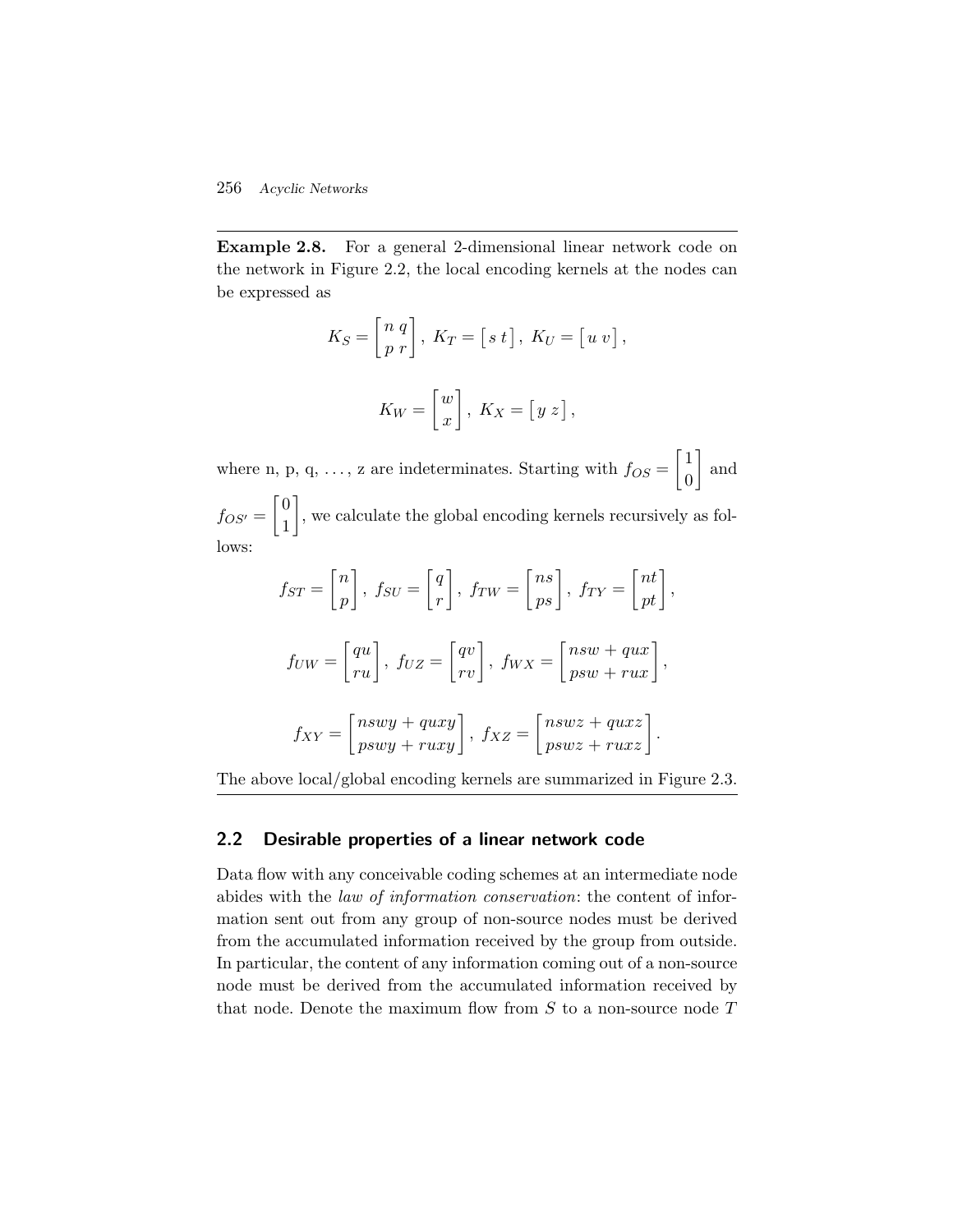#### *2.2. Desirable properties of a linear network code* 257



Fig. 2.3 Local/global encoding kernels of a general 2-dimensional linear network code.

as maxflow $(T)$ . From the Max-flow Min-cut Theorem, the information rate received by the node T obviously cannot exceed maxflow $(T)$ . (See for example [190] for the definition of a maximum flow and the Maxflow Min-cut Theorem.) Similarly, denote the maximum flow from  $S$ to a collection  $\wp$  of non-source nodes as maxflow $(\wp)$ . Then, the information rate from the source node to the collection  $\varphi$  cannot exceed  $\text{maxflow}(\wp)$ .

Whether this upper bound is achievable depends on the network topology, the dimension  $\omega$ , and the coding scheme. Three special classes of linear network codes are defined below by the achievement of this bound to three different extents. The conventional notation  $\langle \cdot \rangle$  for the linear span of a set of vectors will be employed.

**Definition 2.9.** Let vectors  $f_e$  denote the global encoding kernels in an  $\omega$ -dimensional F-valued linear network code on an acyclic network. Write  $V_T = \langle \{f_e : e \in \text{In}(T)\}\rangle$ . Then, the linear network code qualifies as a *linear multicast*, a *linear broadcast*, or a *linear dispersion*, respectively, if the following statements hold:

(2.5) dim( $V_T$ ) =  $\omega$  for every non-source node T with maxflow(T)  $\geq \omega$ .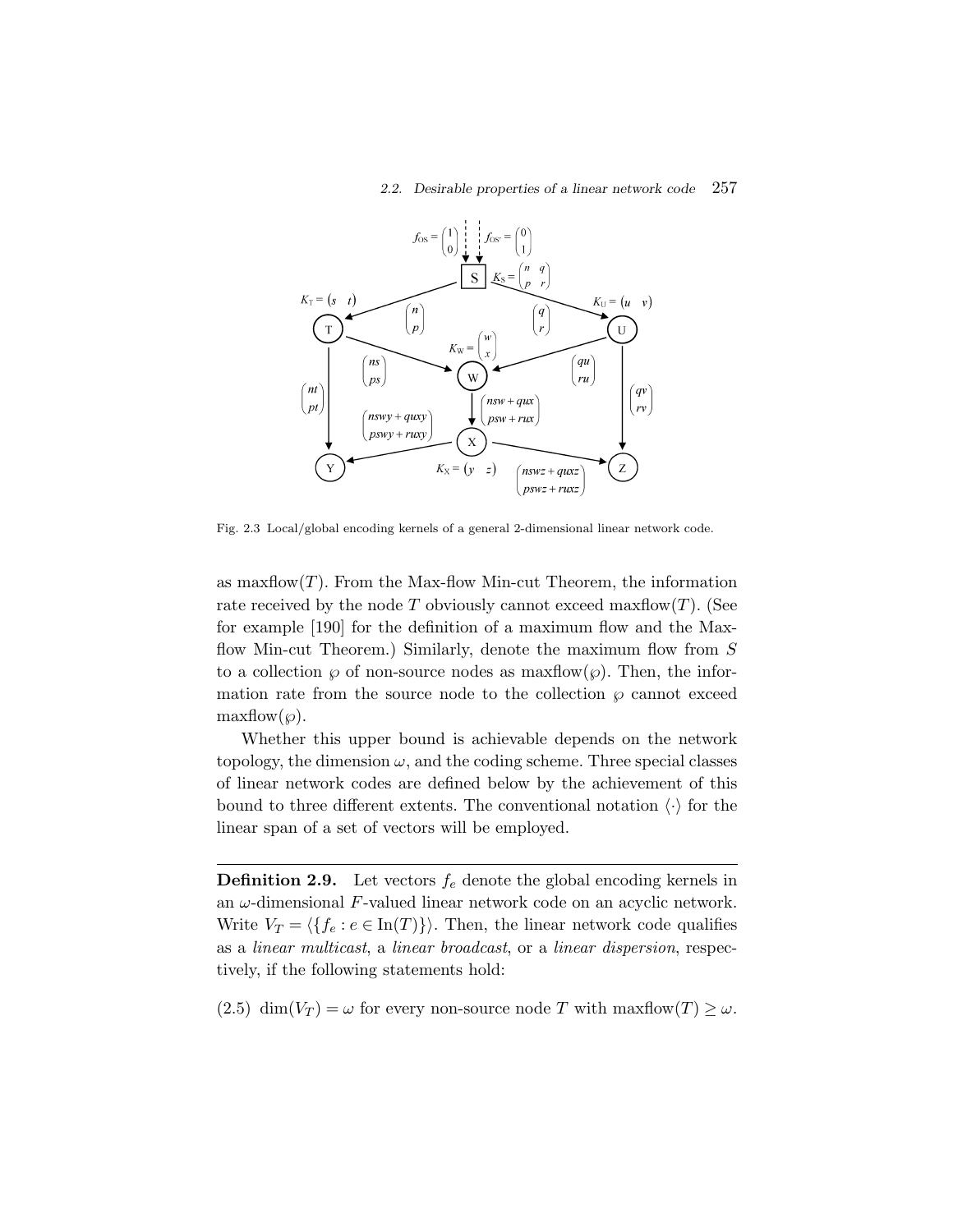- $(2.6)$  dim $(V_T) = \min\{\omega, \text{maxflow}(T)\}\)$  for every non-source node T.
- $(2.7)$  dim  $(\langle \bigcup_{T \in \omega} V_T \rangle) = \min{\{\omega, \maxflow(\varphi)\}}$  for every collection  $\varphi$  of non-source nodes.

In the existing literature, the terminology of a "linear network code" is often associated with a given set of "sink nodes" with maxflow $(T) \geq$  $\omega$  and requires that  $\dim(V_T) = \omega$  for every sink T. Such terminology in the strongest sense coincides with a "linear network multicast" in the above definition.

Clearly,  $(2.7) \Rightarrow (2.6) \Rightarrow (2.5)$ . Thus, every linear dispersion is a linear broadcast, and every linear broadcast is a linear multicast. The example below shows that a linear broadcast is not necessarily a linear dispersion, a linear multicast is not necessarily a linear broadcast, and a linear network code is not necessarily a linear multicast.

**Example 2.10.** Figure 2.4(a) presents a 2-dimensional linear dispersion on an acyclic network by prescribing the global encoding kernels. Figure 2.4(b) presents a 2-dimensional linear broadcast on the same network that is not a linear dispersion because maxiflow  $(T,U)$  =  $2 = \omega$  while the global encoding kernels for the channels in In(T) ∪ In(U) span only a 1-dimensional space. Figure 2.4(c) presents a 2dimensional linear multicast that is not a linear broadcast since the node U receives no information at all. Finally, the 2-dimensional linear network code in Figure 2.4(d) is not a linear multicast.

When the source node S transmits a message of  $\omega$  data units into the network, a receiving node T obtains sufficient information to decode the message if and only if  $\dim(V_T) = \omega$ , of which a necessary prerequisite is that maxflow $(T) \geq \omega$ . Thus, an  $\omega$ -dimensional linear multicast is useful in multicasting  $\omega$  data units of information to all those non-source nodes T that meet this prerequisite.

A linear broadcast and a linear dispersion are useful for more elaborate network applications. When the message transmission is through a linear broadcast, every non-source node U with  $\maxflow(U)$  $\omega$  receives partial information of maxflow(U) units, which may be designed to outline the message in more compressed encoding, at a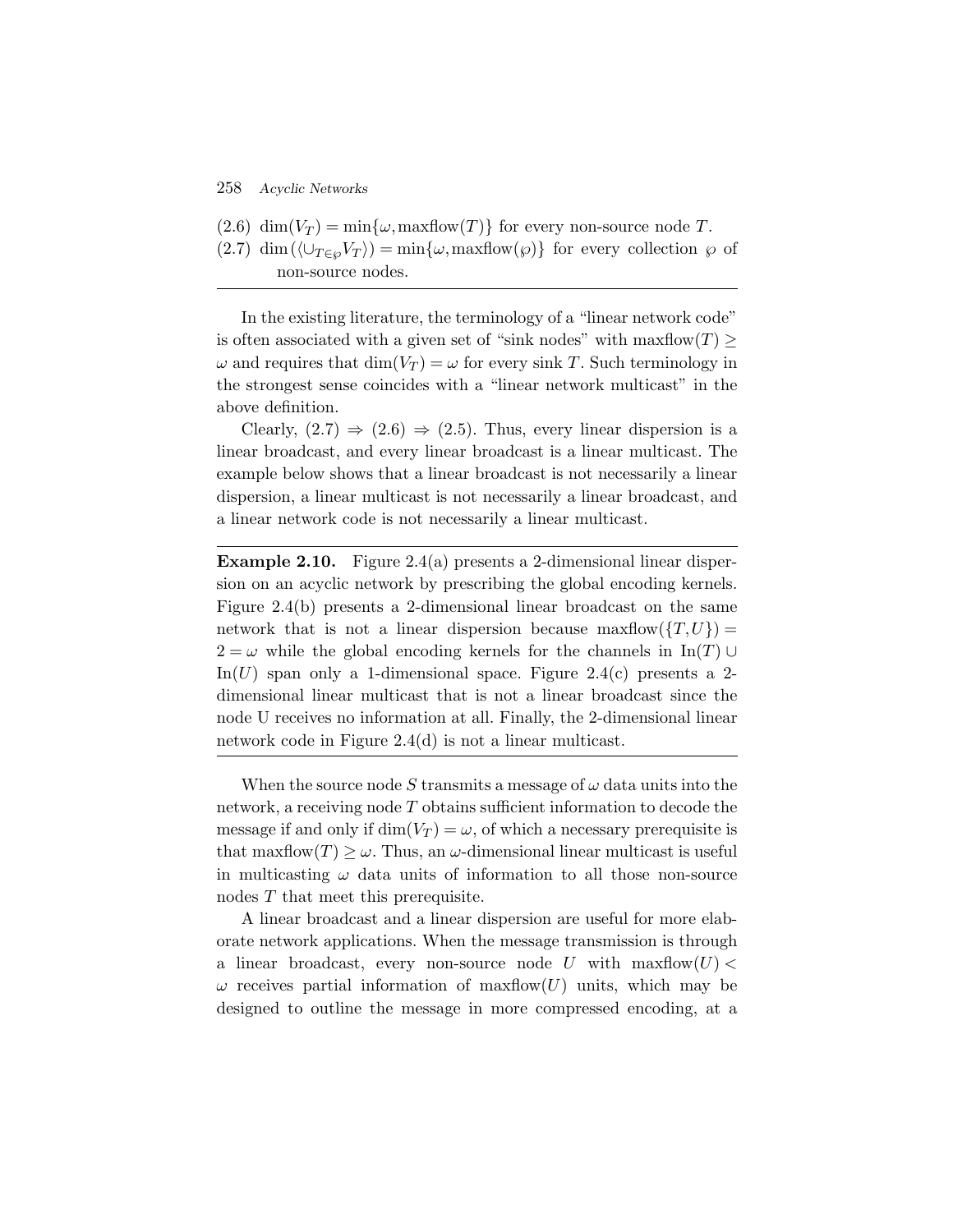

Fig. 2.4 (a) A 2-dimensional binary linear dispersion over an acyclic network, (b) a 2 dimensional linear broadcast that is not a linear dispersion, (c) a 2-dimensional linear multicast that is not a linear broadcast, and (d) a 2-dimensional linear network code that is not a linear multicast.

lower resolution, with less error-tolerance and security, etc. An example of application is when the partial information reduces a large image to the size for a mobile handset or renders a colored image in black and white. Another example is when the partial information encodes ADPCM voice while the full message attains the voice quality of PCM (see [175] for an introduction to PCM and ADPCM). Design of linear multicasts for such applications may have to be tailored to network specifics. Most recently, a combined application of linear broadcast and directed diffusion [178] in sensor networks has been proposed [195].

A potential application of a linear dispersion is in the scalability of a 2-tier broadcast system herein described. There is a backbone network and a number of local area networks (LANs) in the system. A single source presides over the backbone, and the gateway of every LAN is connected to backbone node(s). The source requires a connection to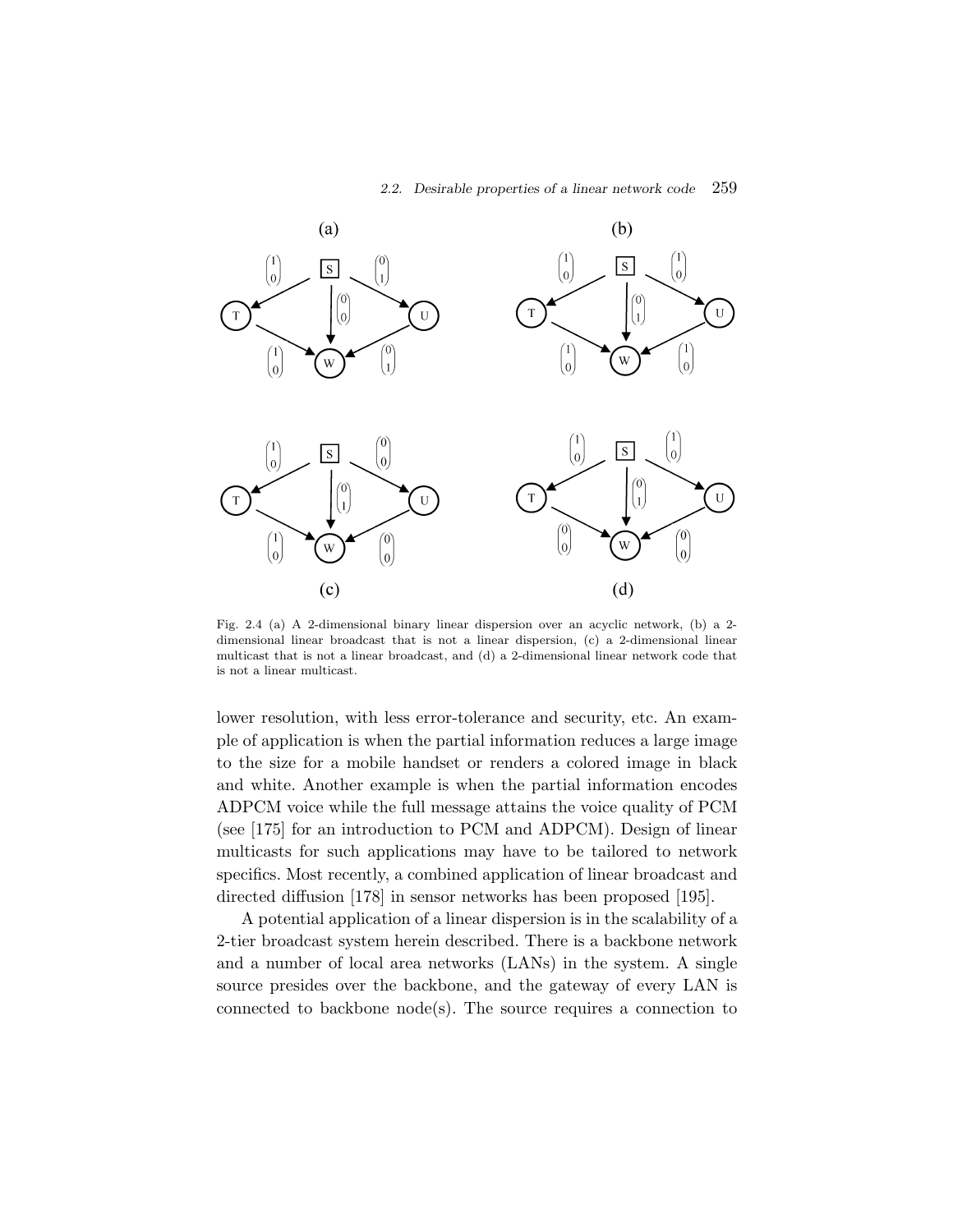the gateway of every LAN at the minimum data rate  $\omega$  in order to ensure proper reach to LAN users. From time to time a new LAN is appended to the system. Suppose that there exists a linear broadcast over the backbone network. Then ideally the new LAN gateway should be connected to a backbone node T with maxflow $(T) \geq \omega$ . However, it may so happen that no such node  $T$  is within the vicinity to make the connection economically feasible. On the other hand, if the linear broadcast is in fact a linear dispersion, then it suffices to connect the new LAN gateway to any collection  $\wp$  of backbone nodes with  $\maxflow(\varphi) \geq \omega$ .

In real implementation, in order that a linear multicast, a linear broadcast, or a linear dispersion can be used as intended, the global encoding kernels  $f_e, e \in \text{In}(T)$  must be available to each node T. In case this information is not available, with a small overhead in bandwidth, the global encoding kernel  $f_e$  can be sent along with the value  $f_e(x)$ on each channel  $e$ , so that at a node  $T$ , the global encoding kernels  $f_e, e \in Out(T)$  can be computed from  $f_d, d \in In(T)$  via  $(2.3)$  [176].

**Example 2.11.** The linear network code in Example 2.7 meets all the criteria (2.5) through (2.7) in Definition 2.5. Thus it is a 2-dimensional linear dispersion, and hence also a linear broadcast and linear multicast, regardless of the choice of the base field.

**Example 2.12.** The more general linear network code in Example 2.8 meets the criterion  $(2.5)$  for a linear multicast when

- $f_{TW}$  and  $f_{UW}$  are linearly independent;
- $f_{TY}$  and  $f_{XY}$  are linearly independent;
- $f_{UZ}$  and  $f_{XZ}$  are linearly independent.

Equivalently, the criterion says that  $s, t, u, v, y, z, nr - pq$ ,  $npsw + nrux - pnsw - pqux$ , and  $rnsw + rqux - qpsw - qrux$ are all nonzero. Example 2.7 has been the special case with

$$
n = r = s = t = u = v = w = x = y = z = 1
$$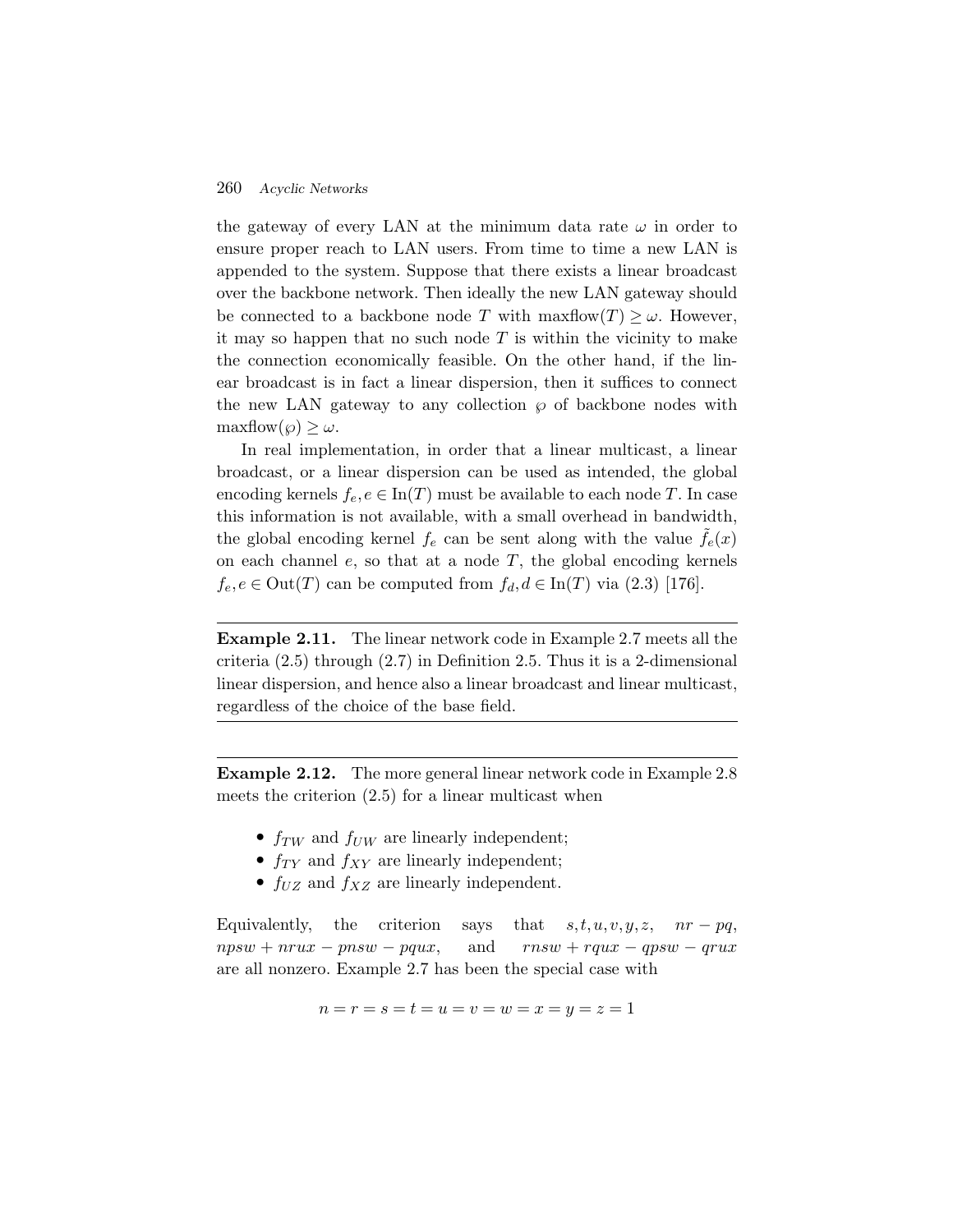and

#### $p = q = 0.$

The requirements  $(2.5)$ ,  $(2.6)$ , and  $(2.7)$  that qualify a linear network code as a linear multicast, a linear broadcast, and a linear dispersion, respectively, state at three different levels of strength that the global encoding kernels  $f_e$  span the maximum possible dimensions. Imagine that if the base field  $F$  were replaced by the real field  $\bf R$ . Then arbitrary infinitesimal perturbation of local encoding kernels  $k_{d,e}$  in any given linear network code would place the vectors  $f_e$  at "general positions" with respect to one another in the space  $\mathbb{R}^{\omega}$ . Generic positions maximize the dimensions of various linear spans by avoiding linear dependence in every conceivable way. The concepts of generic positions and infinitesimal perturbation do not apply to the vector space  $F^{\omega}$ when  $F$  is a finite field. However, when  $F$  is almost infinitely large, we can emulate this concept of avoiding unnecessary linear dependence.

One way to construct a linear multicast/broadcast/dispersion is by considering a linear network code in which every collection of global encoding kernels that can possibly be linearly independent is linearly independent. This motivates the following concept of a *generic linear network code*.

**Definition 2.13.** Let F be a finite field and  $\omega$  a positive integer. An  $\omega$ -dimensional F-valued linear network code on an acyclic communication network is said to be *generic* if:

 $(2.8)$  Let  $\{e_1, e_2, \ldots, e_m\}$  be an arbitrary set of channels, where each  $e_j \in \text{Out}(T_j)$ . Then, the vectors  $f_{e_1}, f_{e_2}, \ldots, f_{e_m}$  are linearly independent (and hence  $m \leq \omega$ ) provided that

$$
\langle \{ f_d : d \in \text{In}(T_j) \} \rangle \not\subset \langle \{ f_{e_k} : k \neq j \} \rangle \text{ for } 1 \leq j \leq m.
$$

Linear independence among  $f_{e_1}, f_{e_2}, \ldots, f_{e_m}$  is equivalent to that  $f_{e_j} \notin \langle \{f_{e_k} : k \neq j\} \rangle$  for all j, which implies that  $\langle \{f_d : d \in \text{In}(T_j)\} \rangle \nsubseteq$  $\langle \{f_{e_k}:k\neq j\}\rangle$ . Thus the requirement (2.8), which is the converse of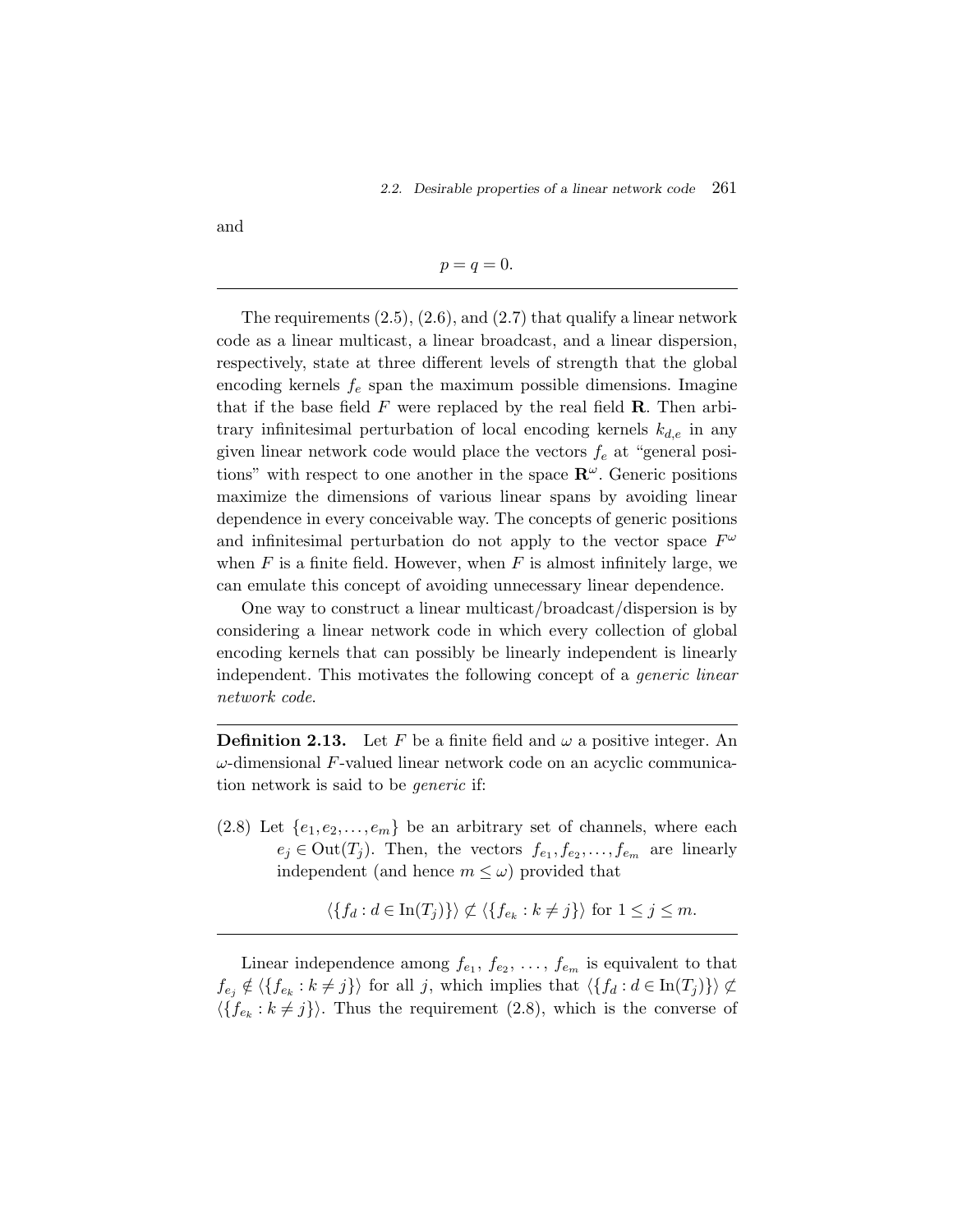the above implication, indeed says that any collection of global encoding kernels that can possibly be linearly independent must be linearly independent.

**Remark 2.14.** In Definition 2.13, suppose all the nodes  $T_j$  are equal to some node T. If the linear network code is generic, then for any collection of no more than  $\dim(V_T)$  outgoing channels from T, the corresponding global encoding kernels are linearly independent. In particular, if  $|\text{Out}(T)| \le \dim(V_T)$ , then the global encoding kernels of all the outgoing channels from T are linearly independent.

Theorem 2.21 in the next section will prove the existence of a generic linear network code when the base field  $F$  is sufficiently large. Theorem 2.29 will prove every generic linear network code to be a linear dispersion. Thus, a generic network code, a linear dispersion, a linear broadcast, and a linear multicast are notions of decreasing strength in this order with regard to linear independence among the global encoding kernels. The existence of a generic linear network code then implies the existence of the rest.

Note that the requirement (2.8) of a generic linear network code is purely in terms of linear algebra and does not involve the notion of maximum flow. Conceivably, other than  $(2.5)$ ,  $(2.6)$  and  $(2.7)$ , new conditions about linear independence among global encoding kernels might be proposed in the future literature and might again be entailed by the purely algebraic requirement (2.8).

On the other hand, a linear dispersion on an acyclic network does not necessarily qualify for a generic linear network code. A counterexample is as follows.

**Example 2.15.** The 2-dimensional binary linear dispersion on the network in Figure 2.5 is a not a generic linear network code because the global encoding kernels of two of the outgoing channels from the source node S are equal to  $\begin{pmatrix} 1 \\ 1 \end{pmatrix}$  , a contradiction to the remark following Definition 2.13.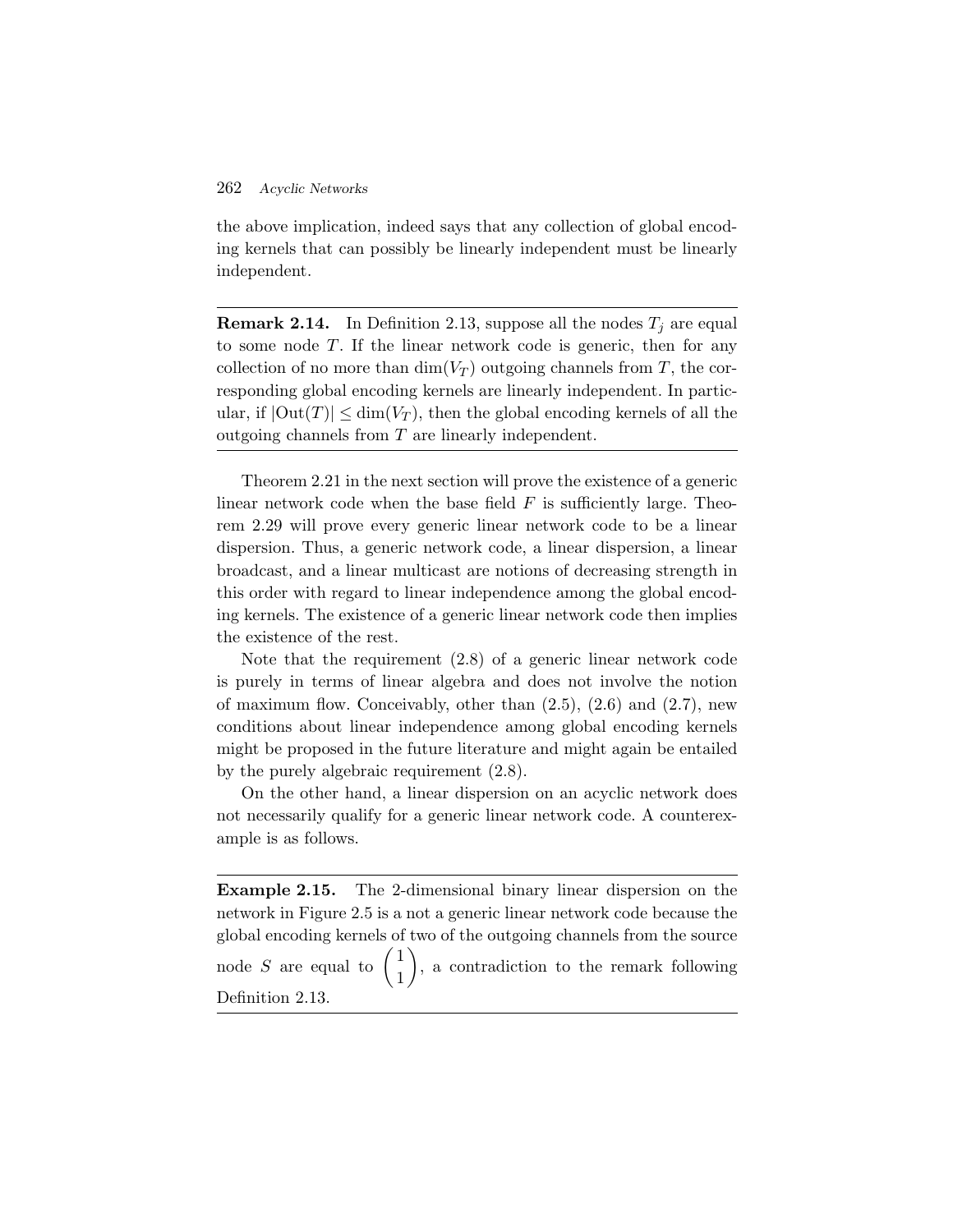

Fig. 2.5 A 2-dimensional linear dispersion that is not a generic linear network code.

#### **2.3 Existence and construction**

The following three factors dictate the existence of an  $\omega$ -dimensional F-valued generic linear network code, linear dispersion, linear broadcast, and linear multicast on an acyclic network:

- the value of  $\omega$ ,
- the network topology,
- $\bullet$  the choice of the base field  $F$ .

We begin with an example illustrating the third factor.

**Example 2.16.** On the network in Figure 2.6, a 2-dimensional ternary linear multicast can be constructed by the following local encoding kernels at the nodes:

$$
K_S = \begin{bmatrix} 0 & 1 & 1 & 1 \\ 1 & 0 & 1 & 2 \end{bmatrix} \quad \text{and} \quad K_{U_i} = \begin{bmatrix} 1 & 1 & 1 \end{bmatrix}
$$

for  $i = 1$  to 4. On the other hand, we can prove the nonexistence of a 2-dimensional binary linear multicast on this network as follows. Assuming to the contrary that a 2-dimensional binary linear multicast exists, we shall derive a contradiction. Let the global encoding kernel  $f_{SU_i} = \begin{bmatrix} y_i \ z_i \end{bmatrix}$ zi for  $i = 1$  to 4. Since maxflow $(T_k) = 2$  for all  $k = 1$  to 6,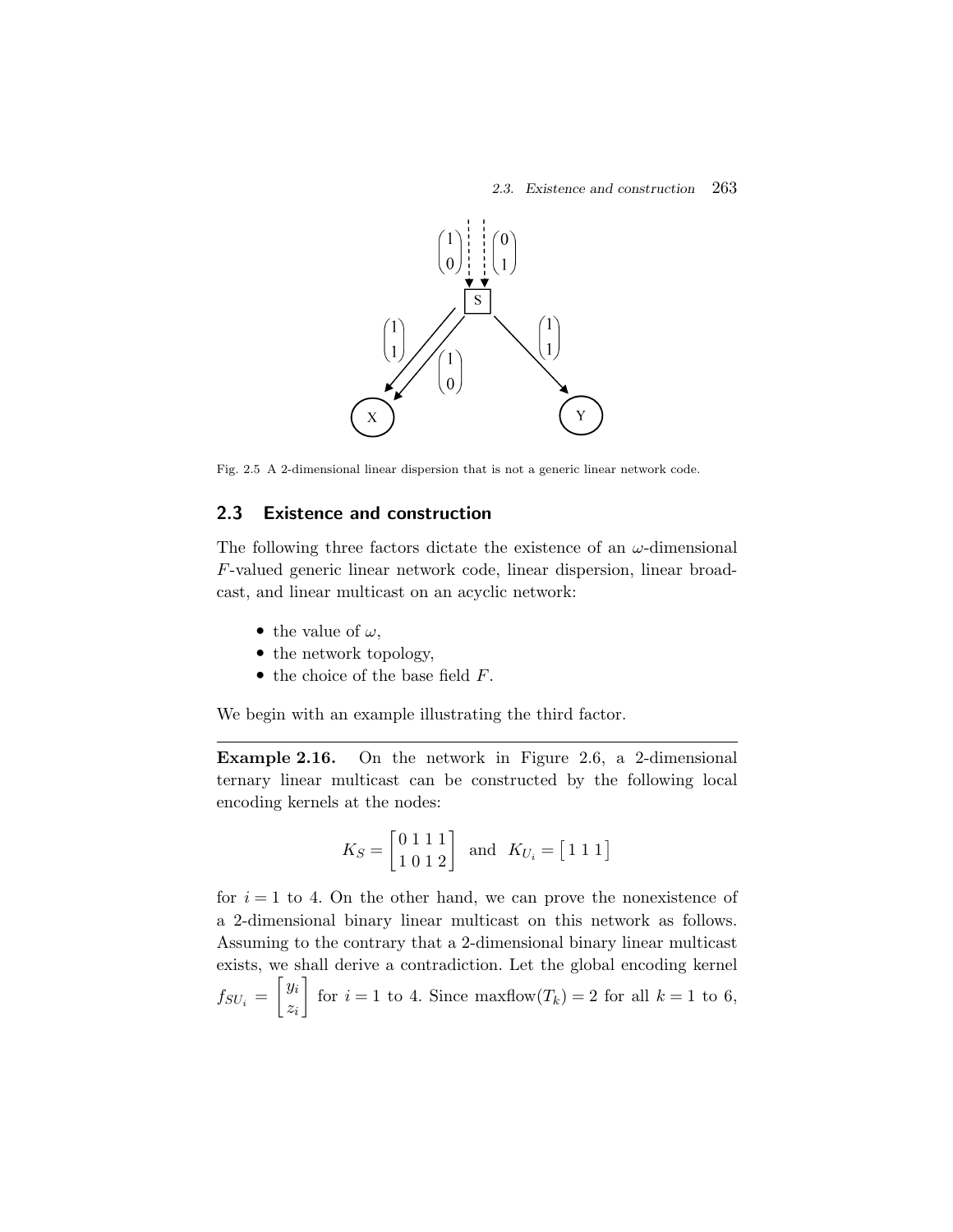

Fig. 2.6 A network with a 2-dimensional ternary linear multicast but without a 2-dimensional binary linear multicast.

the global encoding kernels for the two incoming channels to each node  $T_k$  must be linearly independent. Thus, if  $T_k$  is at the downstream of both  $U_i$  and  $U_j$ , then the two vectors  $\begin{bmatrix} y_i \\ z_i \end{bmatrix}$ zi  $\Big]$  and  $\Big[ y_j$  $z_j$  must be linearly independent. Each node  $T_k$  is at the downstream of a different pair of nodes among  $U_1, U_2, U_3$ , and  $U_4$ . Therefore, the four vectors  $\begin{bmatrix} y_i \\ y_j \end{bmatrix}$ zi  $\Big\}, i=1$ to 4, are pairwise linearly independent, and consequently, must be four distinct vectors in  $GF(2)^2$ . Thus, one of them must be  $\begin{bmatrix} 0 \\ 0 \end{bmatrix}$ 0  $\Big]$ , as there are only four vectors in  $GF(2)^2$ . This contradicts the pairwise linear independence among the four vectors.

In order for the linear network code to qualify as a linear multicast, a linear broadcast, or a linear dispersion, it is required that certain collections of global encoding kernels span the maximum possible dimensions. This is equivalent to certain polynomial functions taking nonzero values, where the indeterminates of these polynomials are the local encoding kernels. To fix ideas, take  $\omega = 3$  and consider a node T with two incoming channels. Put the global encoding kernels for these two channels in juxtaposition to form a  $3 \times 2$  matrix. Then, this matrix attains the maximum possible rank of 2 if and only if there exists a  $2 \times 2$  submatrix with nonzero determinant.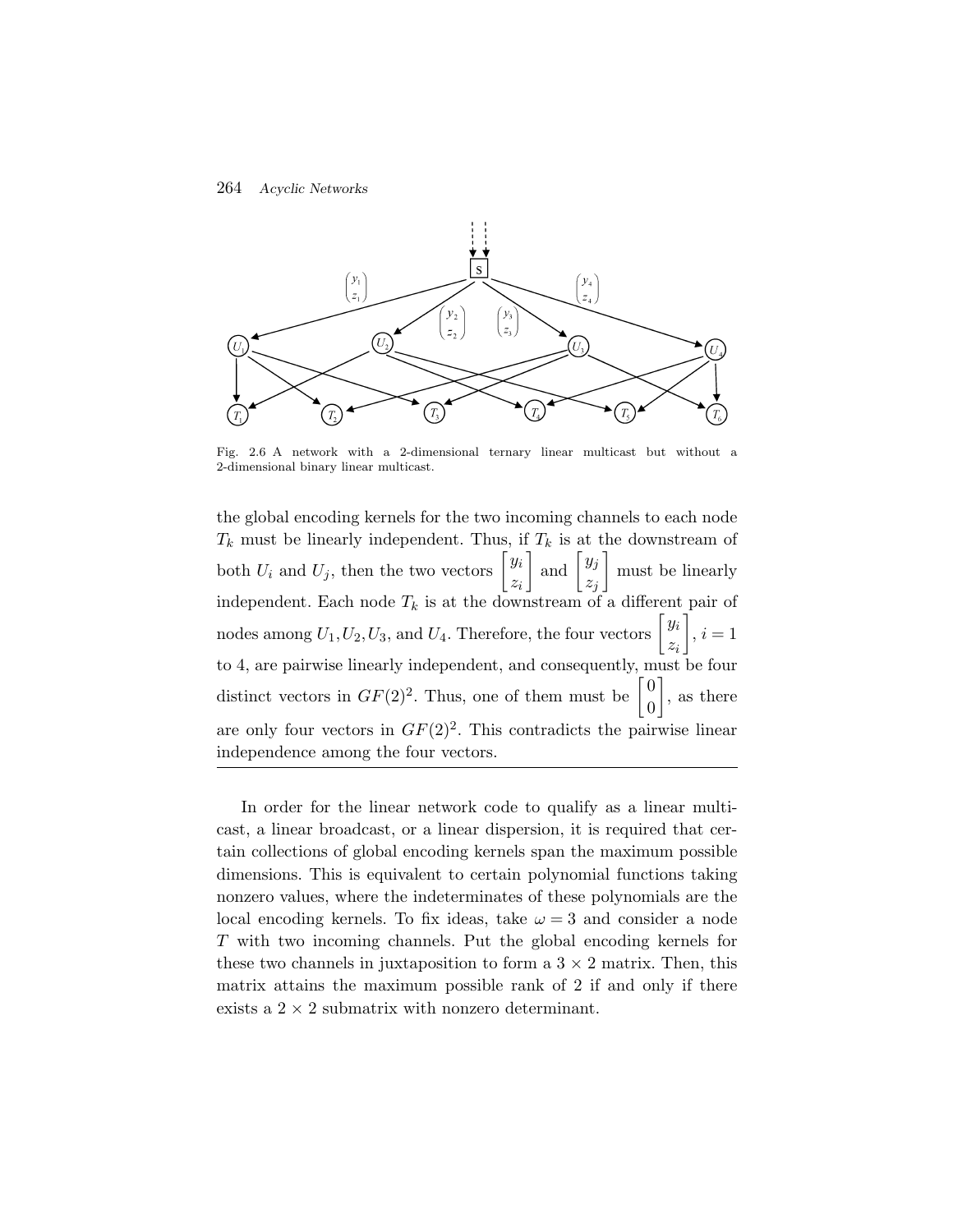According to the local description, a linear network code is specified by the local encoding kernels and the global encoding kernels can be derived recursively in the upstream-to-downstream order. From Example 2.11, it is not hard to see that every component in a global encoding kernel is a polynomial function whose indeterminates are the local encoding kernels.

When a nonzero value of such a polynomial function is required, it does not merely mean that at least one coefficient in the polynomial is nonzero. Rather, it means a way to choose scalar values for the indeterminates so that the polynomial function assumes a nonzero scalar value.

When the base field is small, certain polynomial equations may be unavoidable. For instance, for any prime number  $p$ , the polynomial equation  $z^p - z = 0$  is satisfied for any  $z \in GF(p)$ . The nonexistence of a binary linear multicast in Example 2.16 can also trace its root to a set of polynomial equations that cannot be avoided simultaneously over  $GF(2)$ .

However, when the base field is sufficiently large, every nonzero polynomial function can indeed assume a nonzero value with a proper choice of the values taken by the set of indeterminates involved. This is asserted by the following elementary proposition, which will be instrumental in the alternative proof of Corollary 2.24 asserting the existence of a linear multicast on an acyclic network when the base field is sufficiently large.

**Lemma 2.17.** Let  $g(z_1, z_2, \ldots, z_n)$  be a nonzero polynomial with coefficients in a field F. If |F| is greater than the degree of g in every  $z_i$ , then there exist  $a_1, a_2, \ldots, a_n \in F$  such that  $g(a_1, a_2, \ldots, a_n) \neq 0$ .

*Proof.* The proof is by induction on n. For  $n = 0$ , the proposition is obviously true, and assume that it is true for  $n-1$  for some  $n \geq 1$ . Express  $g(z_1,z_2,\ldots,z_n)$  as a polynomial in  $z_n$  with coefficients in the polynomial ring  $F[z_1,z_2,\ldots,z_{n-1}],$  i.e.,

$$
g(z_1, z_2,..., z_n) = h(z_1, z_2,..., z_{n-1})z_n^{k} + ...,
$$

where k is the degree of g in  $z_n$  and the leading coefficient  $h(z_1,z_2,\ldots,z_{n-1})$  is a nonzero polynomial in  $F[z_1,z_2,\ldots,z_{n-1}].$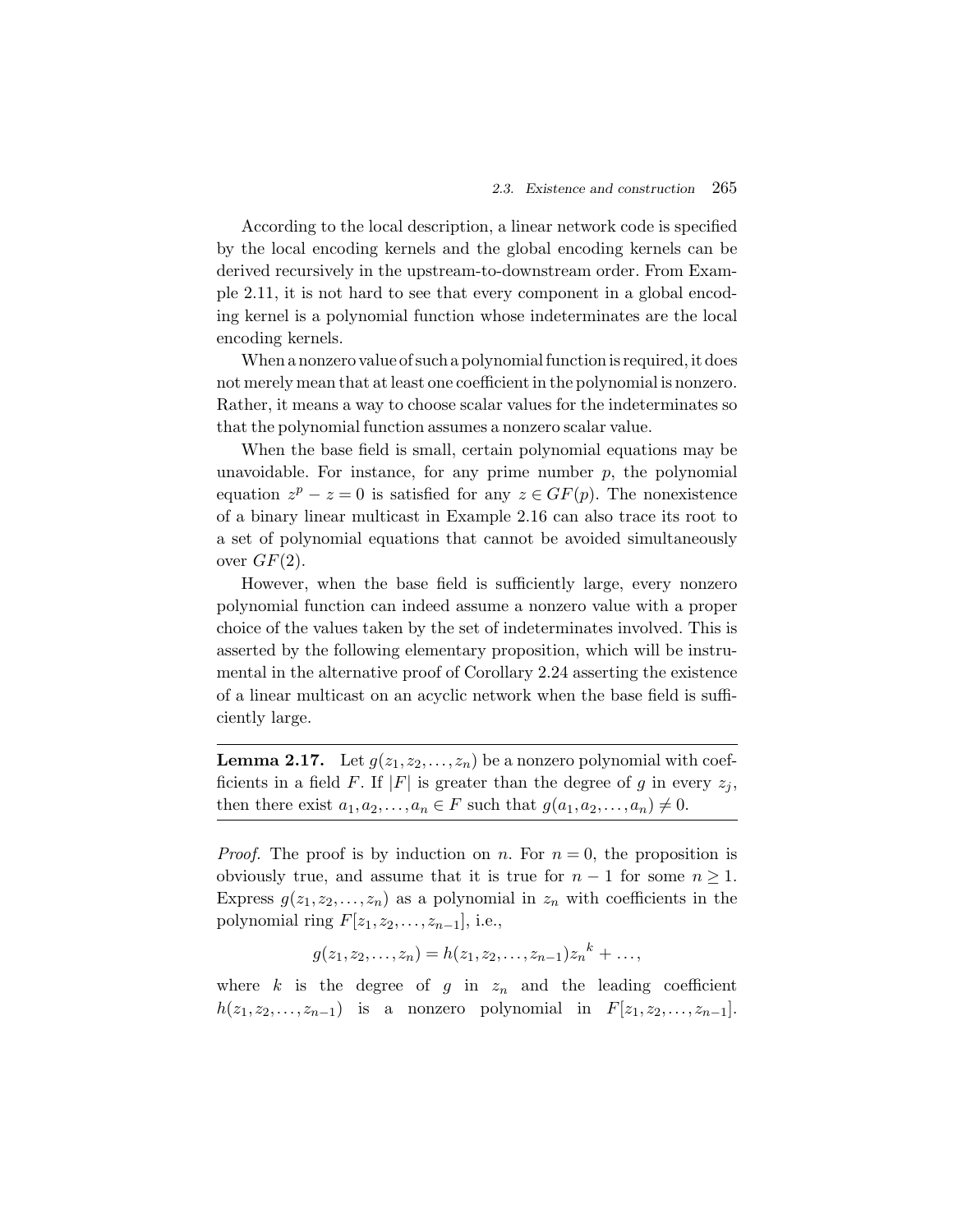By the induction hypothesis, there exist  $a_1, a_2, \ldots, a_{n-1} \in E$  such that  $h(a_1, a_2,..., a_{n-1}) \neq 0$ . Thus  $g(a_1, a_2,..., a_{n-1}, z)$  is a nonzero polynomial in z with degree  $k < |F|$ . Since this polynomial cannot have more than k roots in F and  $|F| > k$ , there exists  $a_n \in F$  such that

$$
g(a_1, a_2,..., a_{n-1}, a_n) \neq 0.
$$

**Example 2.18.** Recall the 2-dimensional linear network code in Example 2.8 that is expressed in the 12 indeterminates  $n, p, q, \ldots, z$ . Place the vectors  $f_{TW}$  and  $f_{UW}$  in juxtaposition into the  $2 \times 2$  matrix

$$
L_W = \left[\begin{matrix} ns qu \\ ps ru \end{matrix}\right],
$$

the vectors  $f_{TY}$  and  $f_{XY}$  into the  $2 \times 2$  matrix

$$
L_Y = \left[ \begin{matrix} nt & nswy + quxy \\ pt & pswy + ruxy \end{matrix} \right],
$$

and the vectors  $f_{UZ}$  and  $f_{XZ}$  into the  $2 \times 2$  matrix

$$
L_Z = \begin{bmatrix} nswz + quxz & qv \\ pswz + ruxz & rv \end{bmatrix}.
$$

Clearly,

$$
\det(L_W) \cdot \det(L_Y) \cdot \det(L_Z) \neq 0
$$

in  $F[n, p, q, \ldots, z]$ . Applying Lemma 2.17 to  $F[n, p, q, \ldots, z]$ , we can set scalar values for the 12 indeterminates so that

$$
\det(L_W) \cdot \det(L_Y) \cdot \det(L_Z) \neq 0
$$

when the field  $F$  is sufficiently large. These scalar values then yield a 2-dimensional F-valued linear multicast. In fact,

$$
\det(L_W) \cdot \det(L_Y) \cdot \det(L_Z) = 1
$$

when

$$
p = q = 0
$$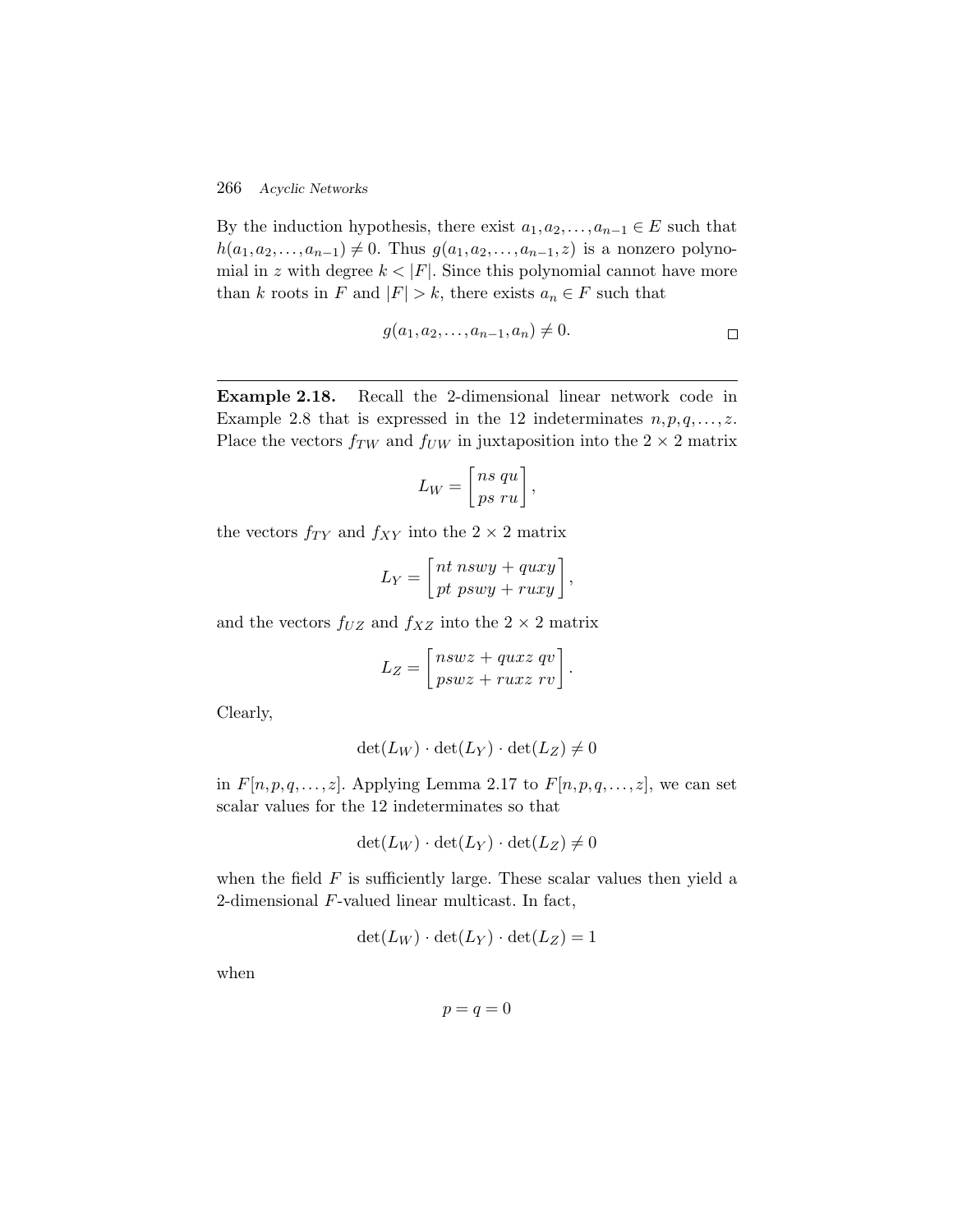$$
n = r = s = t = \dots = z = 1.
$$

Therefore, the 2-dimensional linear network code depicted in Figure 2.2 is a linear multicast, and this fact is regardless of the choice of the base field  $F$ .

**Algorithm 2.19. (Construction of a generic linear network code)** Let a positive integer  $\omega$  and an acyclic network with N channels be given. This algorithm constructs an  $\omega$ -dimensional F-valued linear network code when the field F contains more than  $\binom{N+\omega-1}{\omega-1}$  elements. The following procedure prescribes global encoding kernels that form a generic linear network code.

{

*// By definition, the global encoding kernels for the* ω *// imaginary channels form the standard basis of*  $F^{\omega}$ .

for (every channel  $e$  in the network except for the imaginary channels)

 $f_e$  = the zero vector;

*// This is just initialization.*

 $\frac{1}{s}$  *f<sub>e</sub>* will be updated in an upstream-to-downstream order. for (every node T, following an upstream-to-downstream order) {

for (every channel  $e \in Out(T)$ )

{

*// Adopt the abbreviation*  $V_T = \langle \{f_d : d \in \text{In}(T)\}\rangle$  *as before.* Choose a vector w in the space  $V_T$  such that  $w \notin \langle \{f_d : d \in \xi\} \rangle$ , where  $\xi$  is any collection of  $\omega - 1$  channels, including possibly imaginary channels in  $\text{In}(S)$  but excluding e, with  $V_T \not\subset \langle \{f_d : d \in \xi\} \rangle;$ 

*//* To see the existence of such a vector w, denote  $\dim(V_T)$ *// by* k. If  $\xi$  is any collection of  $\omega$  − 1 channels with  $V_T \nsubseteq$  $\ell$ //  $\langle \{f_d : d \in \xi\} \rangle$ , then dim( $V_T$ )  $\cap$   $\langle \{f_d : d \in \xi\} \rangle \leq k - 1$ . *// There are at most*  $\binom{N+\omega-1}{\omega-1}$  *such collections* ξ*. Thus,*  $/ / |V_T \cap (\cup_{\xi} \langle \{ f_d : d \in \xi \} \rangle)| \leq {N + \omega - 1 \choose \omega - 1} |F|^{k-1} < |F|^k = |V_T|.$ 

and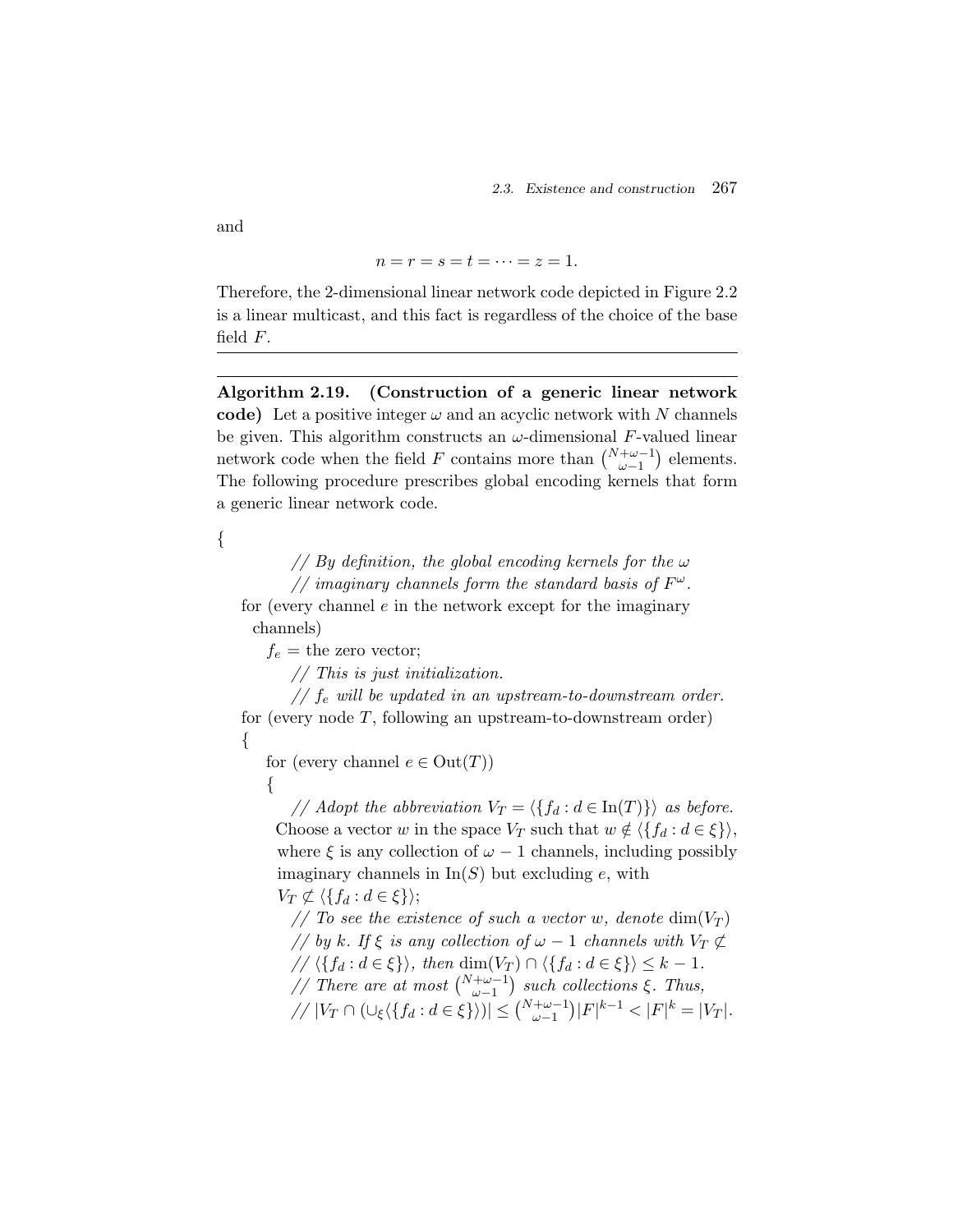$f_e = w;$ *// This is equivalent to choosing scalar values for local // encoding kernels*  $k_{d,e}$  *for all d such that*  $\sum_{d \in \text{In}(T)} k_{d,e} f_d \notin$  $// \langle \{f_d : d \in \xi\} \rangle$  for every collection  $\xi$  of channels with  $// V_T \not\subset \langle \{f_d : d \in \xi\} \rangle.$ } }

*Justification.* We need to show that the linear network code constructed by Algorithm 2.19 is indeed generic. Let  $\{e_1, e_2, \ldots, e_m\}$  be an arbitrary set of channels, excluding the imaginary channels in  $In(S)$ , where  $e_j \in$  $\mathrm{Out}(T_j)$  for all j. Assuming that  $V_{T_j} \not\subset \langle \{f_{e_k}:k\neq j\}\rangle$  for all j, we need to prove the linear independence among the vectors  $f_{e_1}, f_{e_2}, \ldots, f_{e_m}$ .

Without loss of generality, we may assume that  $f_{e_m}$  is the last updated global encoding kernel among  $f_{e_1}, f_{e_2}, \ldots, f_{e_m}$  in the algorithm, i.e.,  $e_m$  is last handled by the inner "for loop" among the channels  $e_1,e_2,\ldots,e_m$ . Our task is to prove  $(2.8)$  by induction on m, which is obviously true for  $m = 1$ . To prove (2.8) for  $m \geq 2$ , observe that if

$$
\langle \{ f_d : d \in \text{In}(T_j) \} \rangle \not\subset \langle \{ f_{e_k} : k \neq j, 1 \leq k \leq m \} \rangle \quad \text{for } 1 \leq j \leq m,
$$

then

}

$$
\langle \{ f_d : d \in \text{In}(T_j) \} \rangle \not\subset \langle \{ f_{e_k} : k \neq j, 1 \leq k \leq m - 1 \} \rangle
$$
  
for  $1 \leq j \leq m - 1$ .

By the induction hypothesis, the global encoding kernels  $f_{e_1}, f_{e_2}, \ldots$ ,  $f_{e_{m-1}}$  are linearly independent. Thus it suffices to show that  $f_{e_m}$  is linearly independent of  $f_{e_1}, f_{e_2}, \ldots, f_{e_{m-1}}$ .

Since

$$
V_{T_m} \not\subset \{f_{e_k} : 1 \le k \le m - 1\}
$$

and  $f_{e_1}, f_{e_2}, \ldots, f_{e_{m-1}}$  are assumed to be linearly independent, we have  $m-1<\omega$ , or  $m\leq\omega$ . If  $m=\omega$ ,  $\{e_1,e_2,\ldots,e_{m-1}\}$  is one of the collections  $\xi$  of  $\omega - 1$  channels considered in the inner loop of the algorithm. Then  $f_{e_m}$  is chosen such that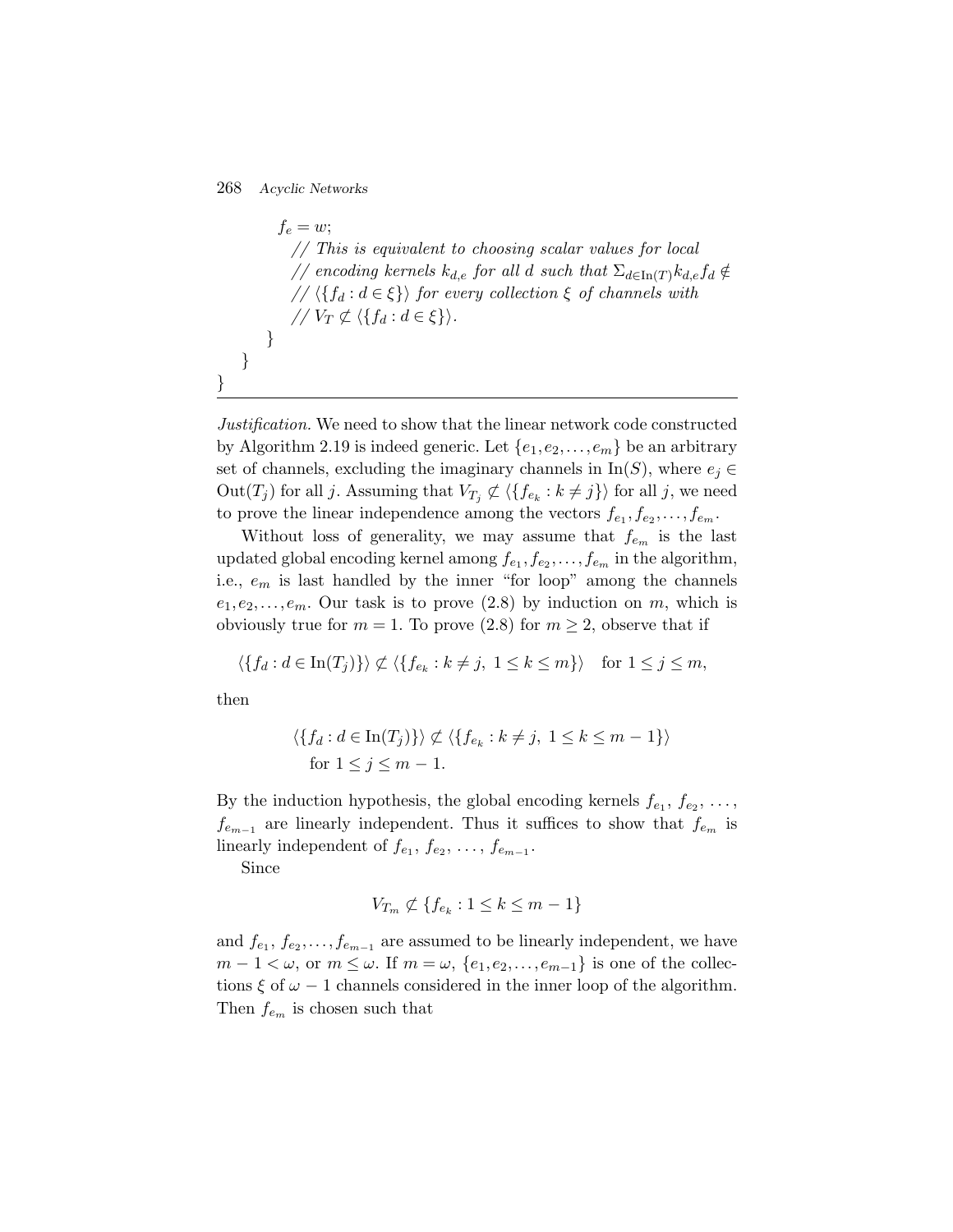$$
f_{e_m} \notin \langle \{f_{e_1}, f_{e_2}, \ldots, f_{e_{m-1}}\} \rangle,
$$

and hence  $f_{e_m}$  is linearly independent of  $f_{e_1}, f_{e_2}, \ldots, f_{e_{m-1}}$ .

If  $m \leq \omega - 1$ , let  $\zeta = \{e_1, e_2, \ldots, e_{m-1}\}$ , so that  $|\zeta| \leq \omega - 2$ . Subsequently, we shall expand  $\zeta$  iteratively so that it eventually contains  $\omega$  – 1 channels. Initially,  $\zeta$  satisfies the following conditions:

- 1. { $f_d : d \in \zeta$ } is a linearly independent set;
- 2.  $|\zeta| \leq \omega 1;$
- 3.  $V_{T_m} \not\subset \langle \{ f_d : d \in \zeta \} \rangle$ .

Since  $|\zeta| \leq \omega - 2$ , there exists two imaginary channels b and c in In(S) such that  $\{f_d : d \in \zeta\} \cup \{f_b, f_c\}$  is a linearly independent set. To see the existence of the channels  $b$  and  $c$ , recall that the global encoding kernels for the imaginary channels in  $\text{In}(S)$  form the natural basis for  $F^{\omega}$ . If for all imaginary channels  $b, \{f_d : d \in \zeta\} \cup \{f_b\}$  is a dependence set, then  $f_b \in \langle \{f_d : d \in \zeta\} \rangle$ , which implies  $F^{\omega} \subset \langle \{f_d : d \in \zeta\} \rangle$ , a contradiction because  $|\zeta| \leq \omega - 2 < \omega$ . Therefore, such an imaginary channel b exists. To see the existence of the channel c, we only need to replace  $\zeta$  in the above argument by  $\zeta \cup \{b\}$  and to note that  $|\zeta| \leq \omega - 1 < \omega$ .

Since  $\{f_d : d \in \zeta\} \cup \{f_b, f_c\}$  is a linearly independent set,

$$
\langle \{f_d : d \in \zeta\} \cup \{f_b\} \rangle \cap \langle \{f_d : d \in \zeta\} \cup \{f_c\} \rangle = \langle \{f_d : d \in \zeta\} \rangle.
$$

Then either

$$
V_{T_m} \not\subset \langle \{ f_d : d \in \zeta \} \cup \{ f_b \} \rangle
$$

or

$$
V_{T_m} \not\subset \langle \{ f_d : d \in \zeta \} \cup \{ f_c \} \rangle,
$$

otherwise

$$
V_{T_m} \subset \langle \{ f_d : d \in \zeta \} \rangle,
$$

a contradiction to our assumption. Now update  $\zeta$  by replacing it with  $\zeta \cup \{b\}$  or  $\zeta \cup \{c\}$  accordingly. Then the resulting  $\zeta$  contains one more channel than before, while it continues to satisfy the three properties it satisfies initially. Repeat this process until  $|\zeta| = \omega - 1$ , so that  $\zeta$  is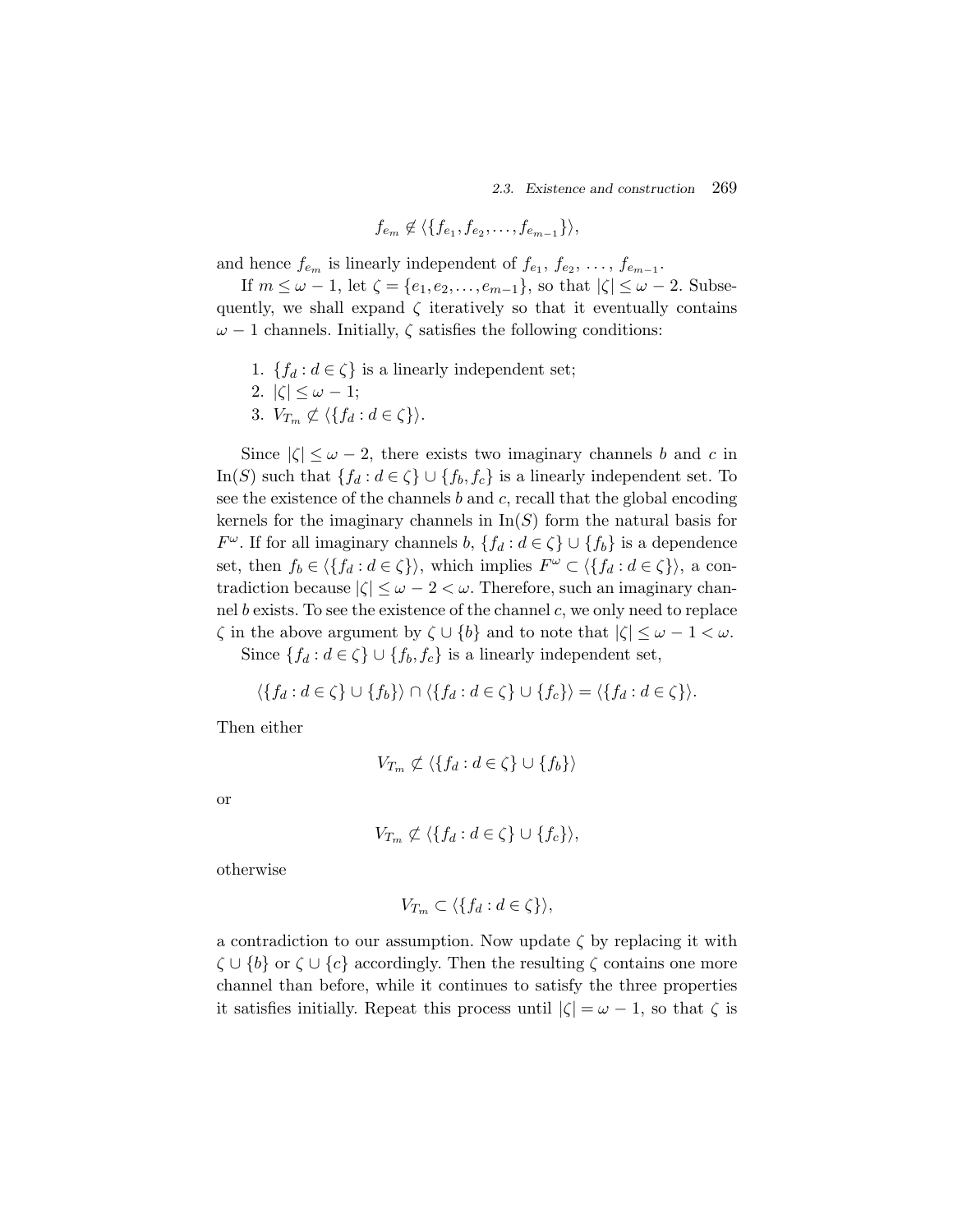one of the collections  $\xi$  of  $\omega - 1$  channels considered in the inner loop of the algorithm. For this collection  $\xi$ , the global encoding kernel  $f_{e_m}$ is chosen such that

$$
f_{e_m} \notin \langle \{ f_d : d \in \xi \} \rangle.
$$

As

$$
\{f_{e_1}, f_{e_2}, \dots, f_{e_{m-1}}\} \subset \xi,
$$

we conclude that  $\{f_{e_1},f_{e_2},\ldots,f_{e_m}\}\$  is an independent set. This complete the justification.

*Analysis of complexity.* For each channel e, the "for loop" in Algorithm 2.19 processes  $\binom{N+\omega-1}{\omega-1}$  collections of  $\omega-1$  channels. The processing includes the detection of those collections  $\xi$  with  $V_T \not\subset \langle \{f_d :$  $d \in \xi$ } and the calculation of the set  $V_T \setminus \cup_{\xi} \langle \{f_d : d \in \xi\} \rangle$ . This can be done by, for instance, Gaussian elimination. Throughout the algorithm, the total number of collections of  $\omega - 1$  channels processed is  $N\binom{N+\omega-1}{\omega-1}$ , a polynomial in N of degree  $\omega$ . Thus, for a fixed  $\omega$ , it is not hard to implement Algorithm 2.19 within a polynomial time in  $N$ . This is similar to the polynomial-time implementation of Algorithm 2.31 in the sequel for refined construction of a linear multicast.

**Remark 2.20.** In [158], nonlinear network codes for multicasting were considered, and it was shown that they can be constructed by a random procedure with high probability for large block lengths. The size of the base field of a linear network code corresponds to the block length of a nonlinear network code. It is not difficult to see from the lower bound on the required field size in Algorithm 2.19 that if a field much larger than sufficient is used, then a generic linear network code can be constructed with high probability by randomly choosing the global encoding kernels. See [176] for a similar result for the special case of linear multicast. The random coding scheme proposed therein has the advantage that code construction can be done independent of the network topology, making it potentially very useful when the network topology is unknown.

While random coding offers simple construction and more flexibility, a much larger base field is usually needed. In some applications, it is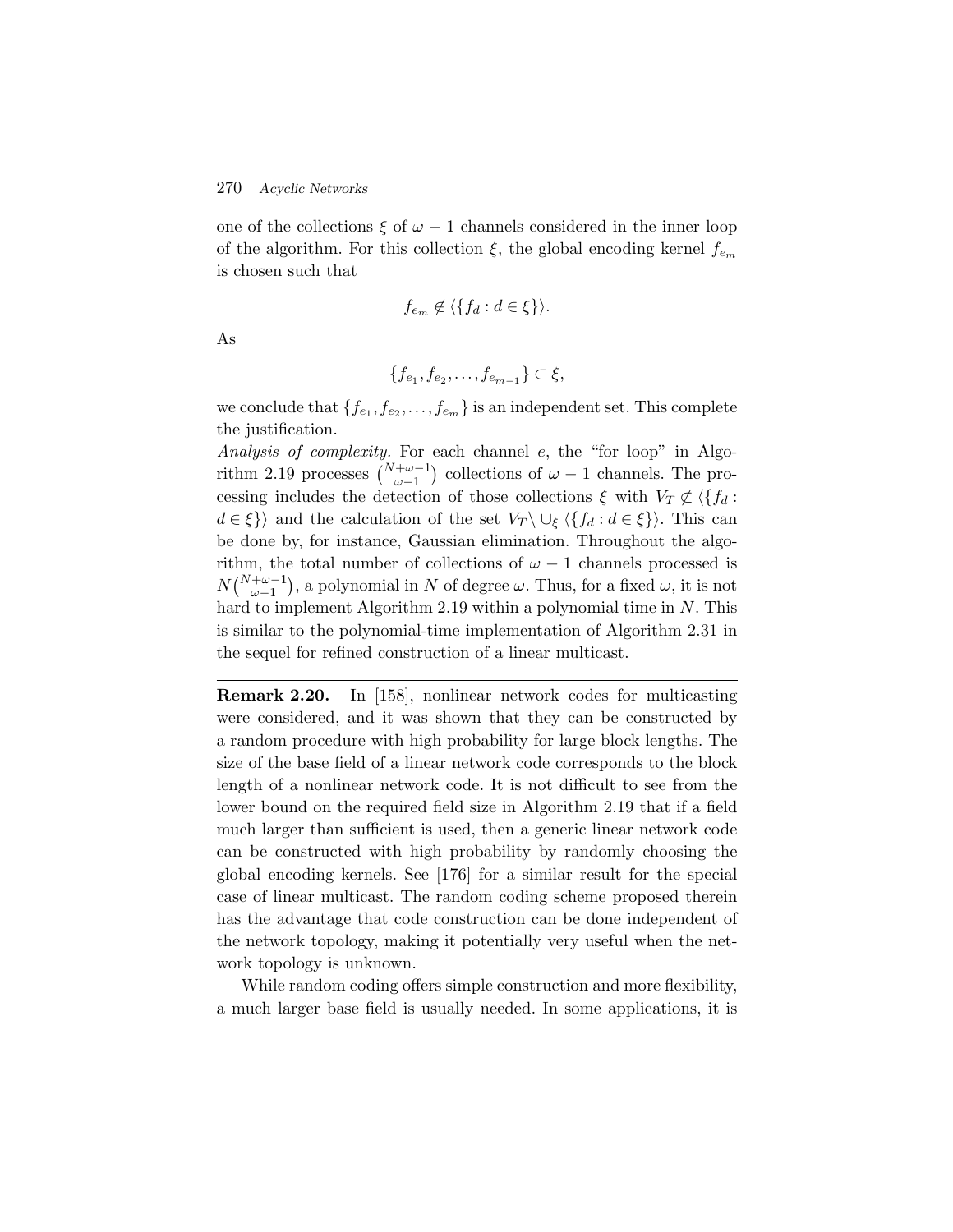necessary to verify that the code randomly constructed indeed possesses the desired properties. Such a task can be computationally non-trivial.

Algorithm 2.19 constitutes a constructive proof for the following theorem.

**Theorem 2.21.** Given a positive integer  $\omega$  and an acyclic network, there exists an  $\omega$ -dimensional  $F$ -valued generic linear network code for sufficiently large base field  $F$ .

**Corollary 2.22.** Given a positive integer  $\omega$  and an acyclic network, there exists an  $\omega$ -dimensional F-valued linear dispersion for sufficiently large base field F.

*Proof.* Theorem 2.29 in the sequel will assert that every generic linear network code is a linear dispersion.  $\Box$ 

**Corollary 2.23.** Given a positive integer  $\omega$  and an acyclic network, there exists an  $\omega$ -dimensional F-valued linear broadcast for sufficiently large base field F.

*Proof.*  $(2.7) \Rightarrow (2.6)$ .

 $\Box$ 

**Corollary 2.24.** Given a positive integer  $\omega$  and an acyclic network, there exists an  $\omega$ -dimensional F-valued linear multicast for sufficiently large base field F.

*Proof.*  $(2.6) \Rightarrow (2.5)$ .

Actually, Corollary 2.23 also implies Corollary 2.22 by the following argument. Let a positive integer  $\omega$  and an acyclic network be given. For every nonempty collection  $\wp$  of non-source nodes, install a new node  $T_{\varphi}$  and  $|\varphi|$  channels from every node  $T \in \varphi$  to this new node. This constructs a new acyclic network. A linear broadcast on the new network incorporates a linear dispersion on the original network.

 $\Box$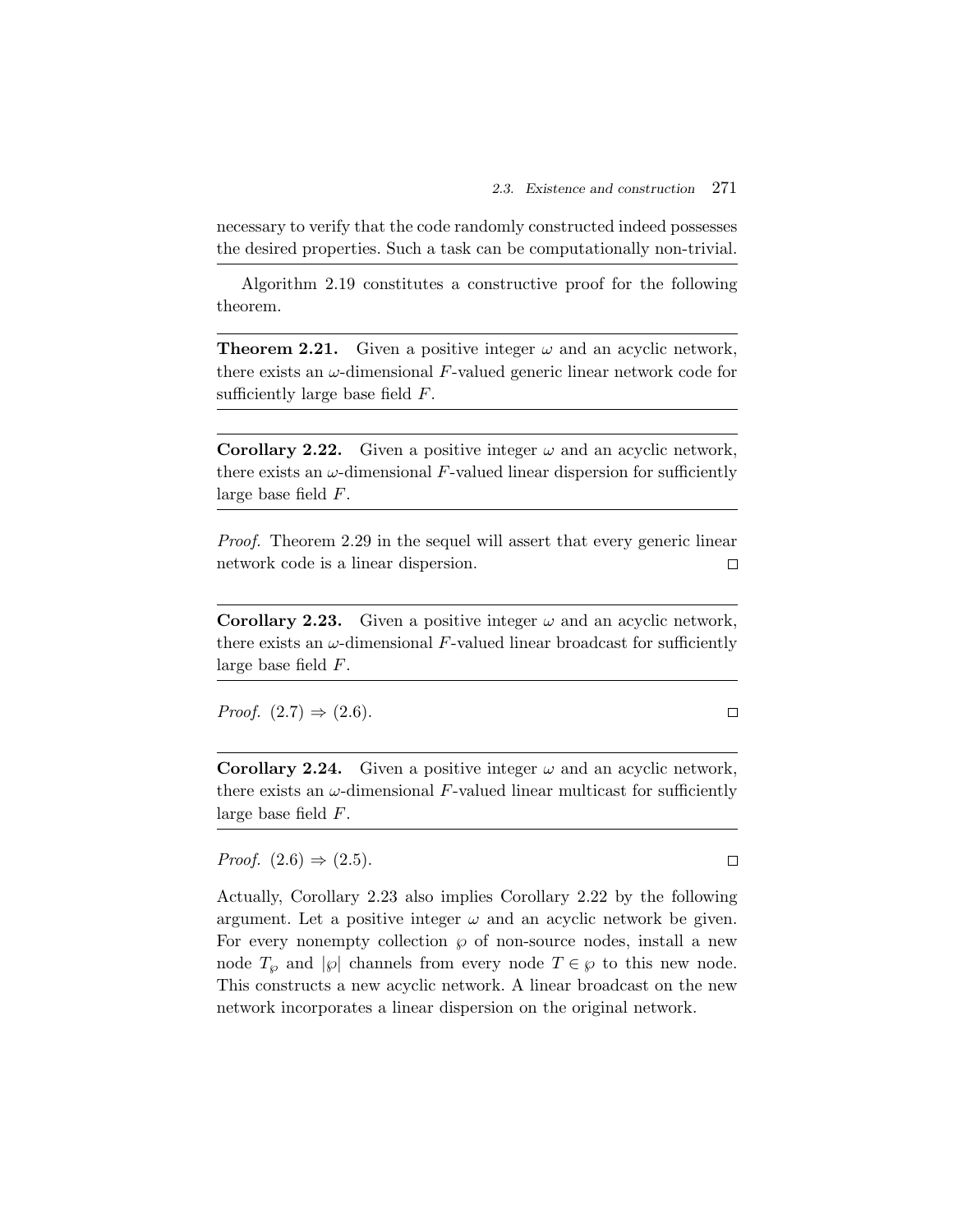Similarly, Corollary 2.24 implies Corollary 2.23 by the following argument. Let a positive integer  $\omega$  and an acyclic network be given. For every non-source node T, install a new node T' and  $\omega$  incoming channels to this new node,  $\min\{\omega,\maxflow(T)\}\$  of them from T and the remaining  $\omega$ -min $\{\omega, \text{maxflow}(T)\}\$ from S. This constructs a new acyclic network. A linear multicast on the new network then incorporates a linear broadcast on the original network.

The paper [184] gives a computationally less efficient version of Algorithm 2.19, Theorem 2.21, and also proves that every generic linear network code (therein called a "generic LCM") is a linear broadcast. The following alternative proof for Corollary 2.24 is adapted from the approach in [180].

*Alternative proof of Corollary 2.24.* Let a sequence of channels  $e_1,e_2,\ldots,e_m$ , where  $e_1 \in \text{In}(S)$  and  $(e_i,e_{i+1})$  is an adjacent pair for all j, be called a *path from*  $e_1$  to  $e_m$ . For a path  $P = (e_1, e_2, \ldots, e_m)$ , define

$$
K_P = \prod_{1 \le j < m} k_{e_j, e_{j+1}}.\tag{2.9}
$$

Calculating by (2.3) recursively from the upstream channels to the downstream channels, it is not hard to find that

(2.10) 
$$
f_e = \sum_{d \in \text{In}(S)} (\sum p_i \cdot a \text{ path from } d \text{ to } e^{K_p}) f_d
$$

for every channel e (see Example 2.25 below). Thus, every component of every global encoding kernel belongs to  $F[*]$ . The subsequent arguments in this proof actually depend only on this fact alone but not on the exact form of (2.10). Denote by  $F[*]$  the polynomial ring over the field F with all the  $k_{d,e}$  as indeterminates, where the total number of such indeterminates is equal to  $\Sigma_T |\text{In}(T)| \cdot |\text{Out}(T)|$ .

Let T be a non-source node with maxflow $(T) \geq \omega$ . Then, there exists  $\omega$  disjoint paths from the  $\omega$  imaginary channels to  $\omega$  distinct channels in In(T). Putting the global encoding kernels for these  $\omega$  channels of In(T) in juxtaposition to form an  $\omega \times \omega$  matrix  $L_T$ . Claim that

 $(2.11) \text{ det}(L_T) = 1$  for properly set scalar values of the indeterminates.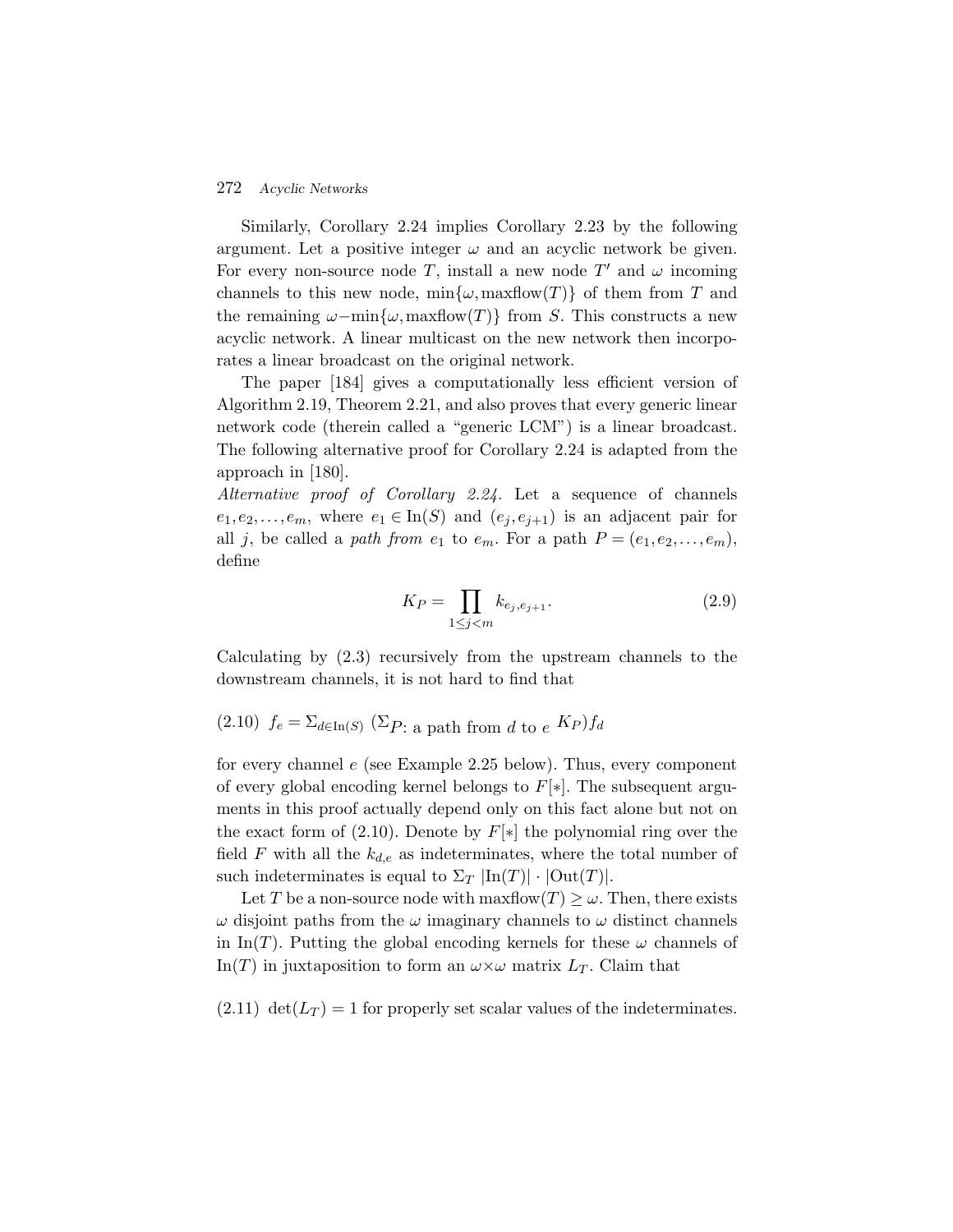To prove the claim, we set  $k_{d,e} = 1$  when both d and e belong to one of the  $\omega$  channel-disjoint paths with d immediately preceding e, and set  $k_{d,e} = 0$  otherwise. With such local encoding kernels, the symbols sent on the  $\omega$  imaginary channels at S are routed to the node T via the channel-disjoint paths. Thus the columns in  $L_T$  are simply global encoding kernels for the imaginary channels, which form the standard basis of the space  $F^{\omega}$ . Therefore,  $\det(L_T) = 1$ , verifying the claim (2.11).

Consequently,  $\det(L_T) \neq 0$  in  $F[*]$ , i.e.,  $\det(L_T)$  is a nonzero polynomial in the indeterminates  $k_{d,e}$ . This conclusion applies to every nonsource node T with maxflow $(T) \geq \omega$ . Thus

$$
\prod_{T:\max \text{flow}(T)\geq \omega} \det(L_T) \neq 0
$$

in  $F[*]$ . Applying Lemma 2.17 to  $F[*]$ , we can set scalar values for the indeterminates so that

$$
\prod_{T:\max \text{flow}(T)\geq \omega} \det(L_T) \neq 0
$$

when the field  $F$  is sufficiently large, which in turns implies that  $\det(L_T) \neq 0$  for all T such that maxflow $(T) \geq \omega$ . These scalar values then yield a linear network code that meets the requirement (2.5) for a linear multicast.

This proof provides an alternative way to construct a linear multicast, using Lemma 2.17 as a subroutine to search for scalars  $a_1, a_2, \ldots, a_n \in F$  such that  $g(a_1, a_2, \ldots, a_n) \neq 0$  whenever  $g(z_1,z_2,\ldots,z_n)$  is a nonzero polynomial over a sufficiently large field F. The straightforward implementation of this subroutine is exhaustive search.

We note that it is straightforward to strengthen this alternative proof for Corollary 2.23 and thereby extend the alternative construction to a linear broadcast.

**Example 2.25.** We now illustrate  $(2.10)$  in the above alternative proof of Corollary 2.24 with the 2-dimensional linear network code in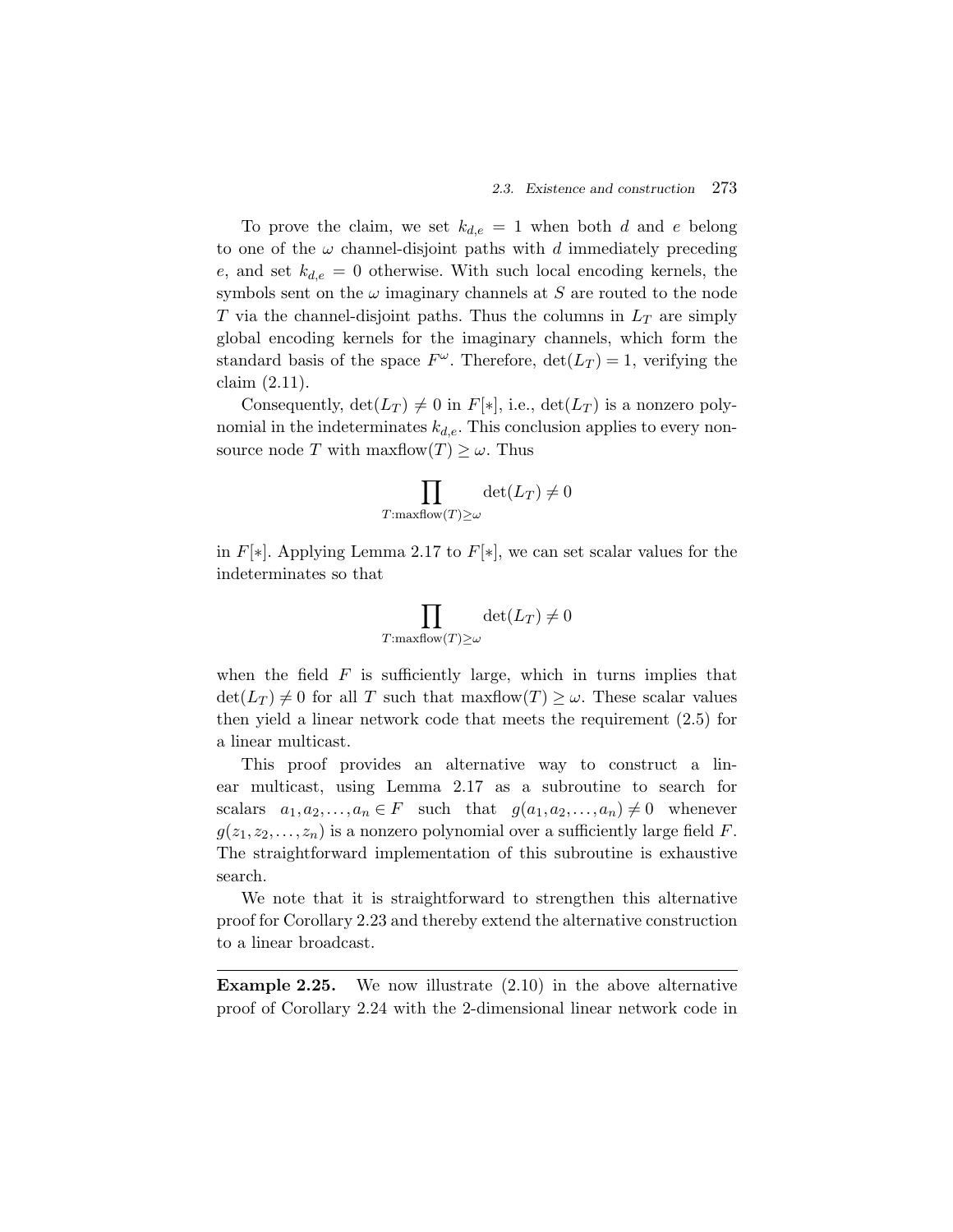Example 2.8 that is expressed in the 12 indeterminates  $n, p, q, \ldots, z$ . The local encoding kernels at the nodes are

$$
K_S = \begin{bmatrix} n & q \\ p & r \end{bmatrix}, \ K_T = \begin{bmatrix} s & t \end{bmatrix}, \ K_U = \begin{bmatrix} u & v \end{bmatrix},
$$

$$
K_W = \begin{bmatrix} w \\ x \end{bmatrix}, \ K_X = \begin{bmatrix} y & z \end{bmatrix}.
$$

Starting with  $f_{OS} = \begin{bmatrix} 1 \\ 0 \end{bmatrix}$ 0 and  $f_{OS'} = \begin{bmatrix} 0 \\ 1 \end{bmatrix}$ 1 , we can calculate the global encoding kernels by the formula (2.10). Take  $f_{XY}$  as the example. There are two paths from *OS* to *XY* and two from *OS*<sup> $\prime$ </sup> to XY. For these paths,

$$
K_p = \begin{cases} \n nswy \\ \n pswy \\ \n quxy \\ \n ruxy \n \end{cases}
$$
 when P is the path 
$$
\begin{cases} \n OS, ST, TW, WX, XY \\ \n OS, ST, TW, WX, XY \\ \n OS, SU, UW, WX, XY \\ \n OS', SU, UW, WX, XY. \n \end{cases}
$$

Thus

$$
f_{XY} = (nswy) f_{OS} + (pswy) f_{OS'} + (quxy) f_{OS} + (ruxy) f_{OS'} = \begin{bmatrix} nswy + quxy \\ pswy + ruxy \end{bmatrix},
$$

which is consistent with Example 2.8.

The existence of an  $\omega$ -dimensional F-valued generic linear network code for sufficiently large base field  $F$  has been proved in Theorem 2.21 by a construction algorithm, but the proof of the existence of a linear dispersion still hinges on Theorem 2.29 in the sequel, which asserts that every generic linear network code is a linear dispersion. The remainder of the section is dedicated to Theorem 2.29 and its proof. A weaker version of this theorem, namely that a generic linear network code is a linear multicast, was proved in [184].

**Notation.** Consider a network with  $\omega$  imaginary channels in In(S). For every set  $\wp$  of nodes in the network, denote by  $\text{cut}(\wp)$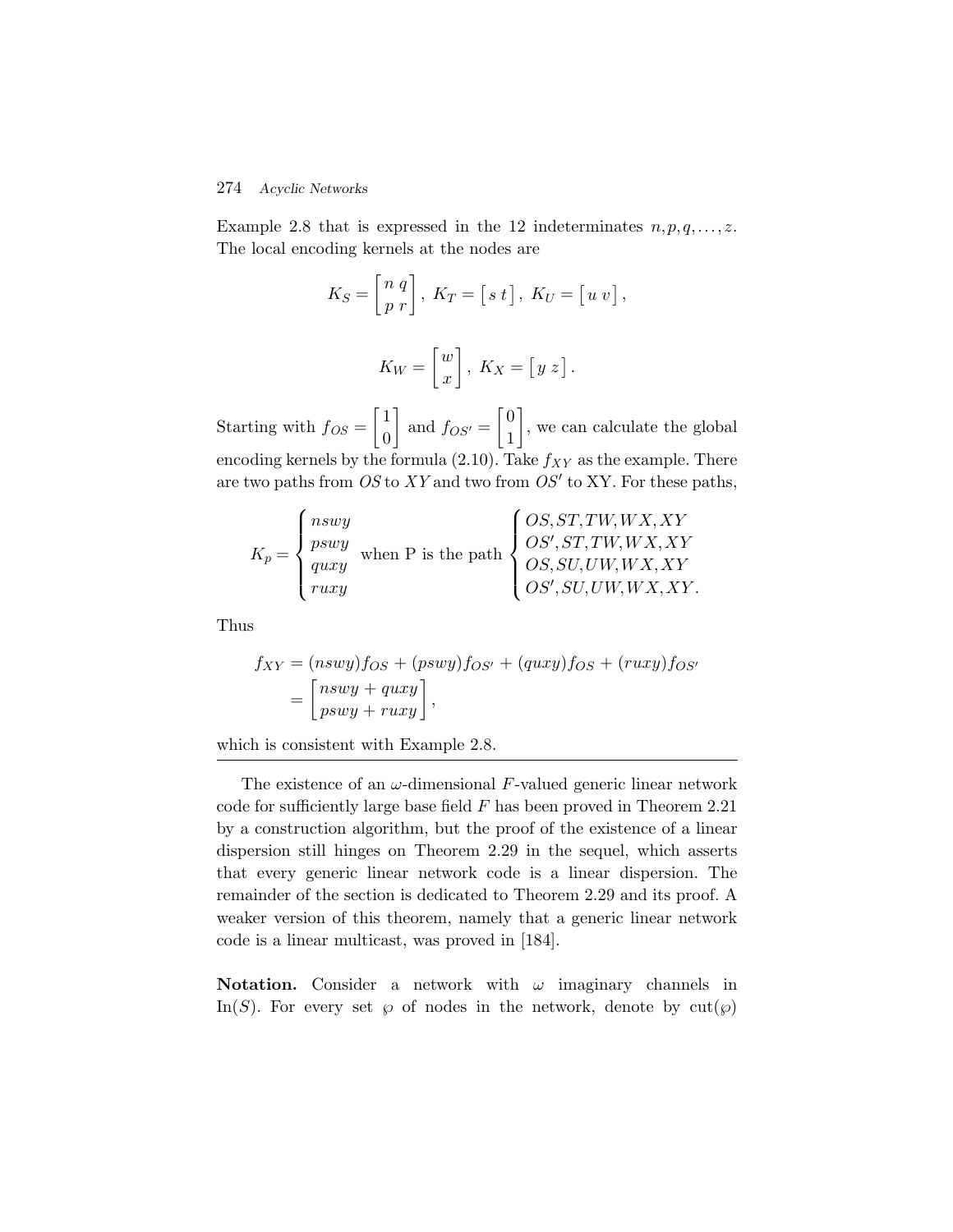the collection of channels that terminates at the nodes in  $\wp$  but do not originate from nodes in  $\varphi$ . In particular, cut( $\varphi$ ) includes all the imaginary channels when  $S \in \varphi$ .

**Example 2.26.** For the network in Figure 2.3,  $\text{cut}(\{U, X\}) =$  $\{SU,WX\}$  and  $cut(\{S, U, X, Y, Z\}) = \{OS, OS', WX, TY\}$ , where OS and  $OS'$  stand for the two imaginary channels.

**Lemma 2.27.** Let  $f_e$  denote the global encoding kernel for a channel  $e$  in an  $\omega$ -dimensional linear network code on an acyclic network. Then,

 $\langle \{f_e : e \in \text{cut}(\wp)\}\rangle = \langle \cup_{T \in \wp} V_T \rangle$ 

for every set  $\wp$  of non-source nodes, where  $V_T = \langle f_e : e \in \text{In}(T) \rangle$ .

*Proof.* First, note that

 $\langle \cup_{T \in \omega} V_T \rangle = \langle \{ f_e : e \text{ terminates at a node in } \varphi \} \rangle.$ 

We need to show the emptiness of the set

 $\Psi = \{c : f_c \notin \langle \{f_e : e \in \text{cut}(\wp)\}\rangle \text{ and } c \text{ terminates at a node in } \wp\}.$ 

Assuming the contrary that  $\Psi$  is nonempty, we shall derive a contradiction. Choose c to be a channel in  $\Psi$  that it is not at the downstream of any other channel in Ψ. Let  $c \in Out(U)$ . From the definition of a linear network code,  $f_c$  is a linear combination of vectors  $f_d, d \in \text{In}(U)$ . As  $f_c \notin \langle \{f_e : e \in \text{cut}(\wp)\}\rangle$ , there exists a channel  $d \in \text{In}(U)$  with  $f_d \notin \langle \{f_e : e \in \text{cut}(\wp)\}\rangle$ . As d is at the upstream of c, it cannot belong to the set  $\Psi$ . Thus d terminates at a node outside  $\wp$ . The terminal end  $U$  of  $d$  is the originating end of  $c$ . This makes  $c$  a channel in cut( $\varphi$ ), a contradiction to that  $f_c \notin \langle \{f_e : e \in \text{cut}(\varphi)\}\rangle$ .  $\Box$ 

**Lemma 2.28.** Let  $\wp$  be a collection of non-source nodes on an acyclic network with  $\omega$  imaginary channels. Then

 $\min\{\omega, \maxflow(\varphi)\} = \min_{\Im \supset \varphi} |\text{cut}(\Im)|.$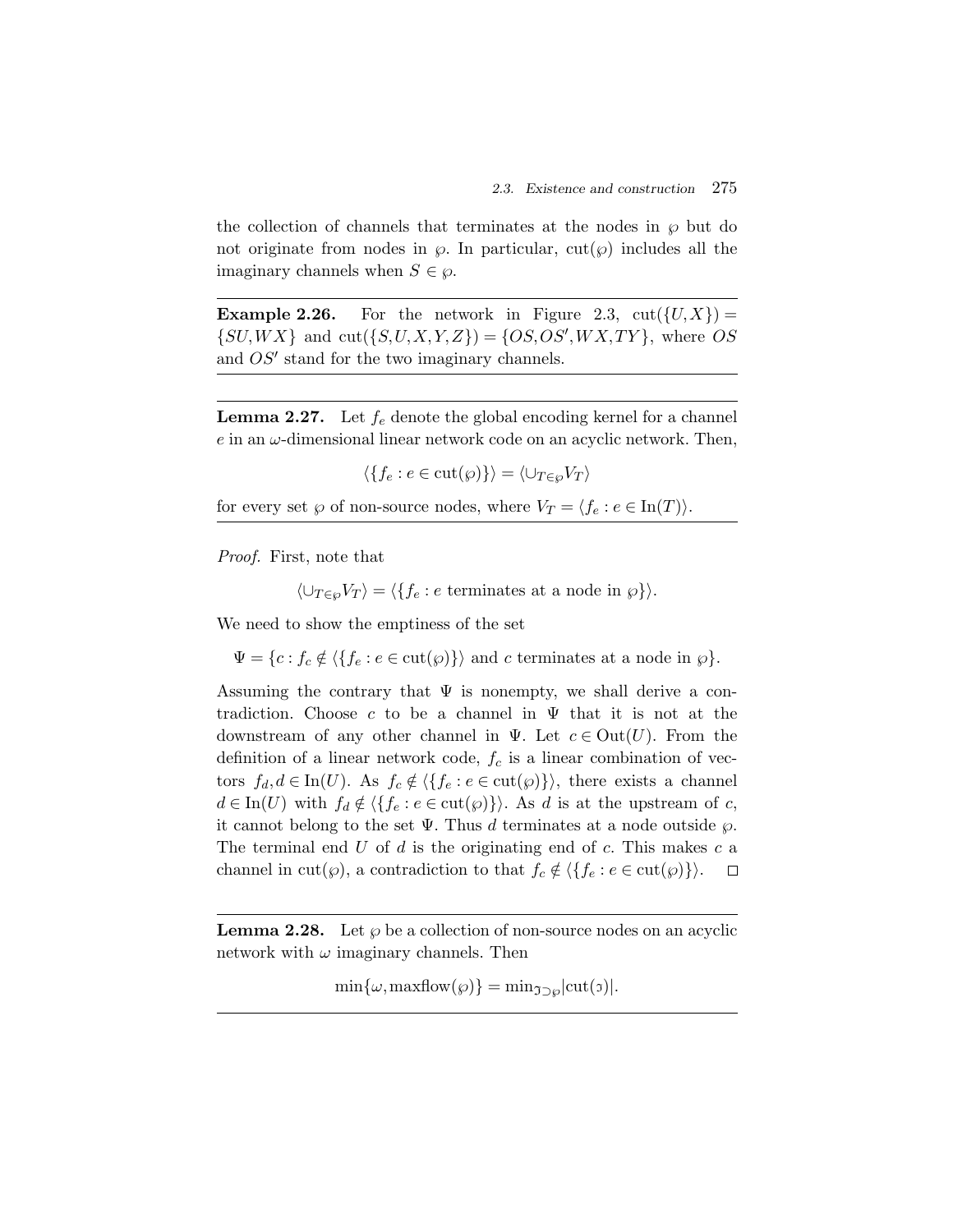*Proof.* The proof is by the standard version of the Max-flow Min-cut Theorem in the theory of network flow (see, e.g., [190]), which applies to a network with a source and a sink. Collapse the whole collection  $\varphi$  into a sink, and install an imaginary source at the upstream of S. Then the max-flow between this pair of source and sink is precisely  $\min{\{\omega, \text{maxflow}(\wp)\}}$  and the min-cut between this pair is precisely  $\min_{\mathfrak{I}\supset\varphi}|\text{cut}(\mathfrak{I})|.$  $\Box$ 

The above lemma equates min $\{\omega, \text{maxflow}(\wp)\}\$  with  $\min_{\mathfrak{I}\supset\omega}|\text{cut}(\mathfrak{I})|$ by identifying them as the *max-flow* and *min-cut*, respectively, in a network flow problem. The requirement (2.5) of a linear dispersion is to achieve the natural bound min $\{\omega, \text{maxflow}(\wp)\}\)$  on the information transmission rate from S to every group  $\wp$  of non-source nodes. The following theorem verifies this qualification for a generic linear network code.

**Theorem 2.29.** Every generic linear network code is a linear dispersion.

*Proof.* Let  $f_e$  denote the global encoding kernel for each channel  $e$  in an  $\omega$ -dimensional generic linear network code on an acyclic network. In view of Lemma 2.27, we adopt the abbreviation

$$
\mathrm{span}(\wp) = \langle f_e : e \in \mathrm{cut}(\wp) \rangle = \langle \cup_{T \in \wp} V_T \rangle
$$

for every set  $\wp$  of non-source nodes. Thus, for any set  $\mathfrak{I} \supset \wp$  ( $\mathfrak{I}$  may possibly contain  $S$ ), we find

$$
\mathrm{span}(\sigma) \supset \mathrm{span}(\wp),
$$

and therefore

$$
\dim(\mathrm{span}(\wp)) \leq \dim(\mathrm{span}(\sigma)) \leq |\mathrm{cut}(\sigma)|.
$$

In conclusion,

$$
\dim(\mathrm{span}(\wp)) \le \min_{\mathfrak{I} \supset \wp} |\mathrm{cut}(\mathfrak{I})|.
$$

Hence, according to Lemma 2.28,

$$
\dim(\text{span}(\wp)) \le \min_{\mathfrak{I} \supset \wp} |\text{cut}(\mathfrak{I})| = \min\{\omega, \maxflow(\wp)\} \le \omega. \tag{2.10}
$$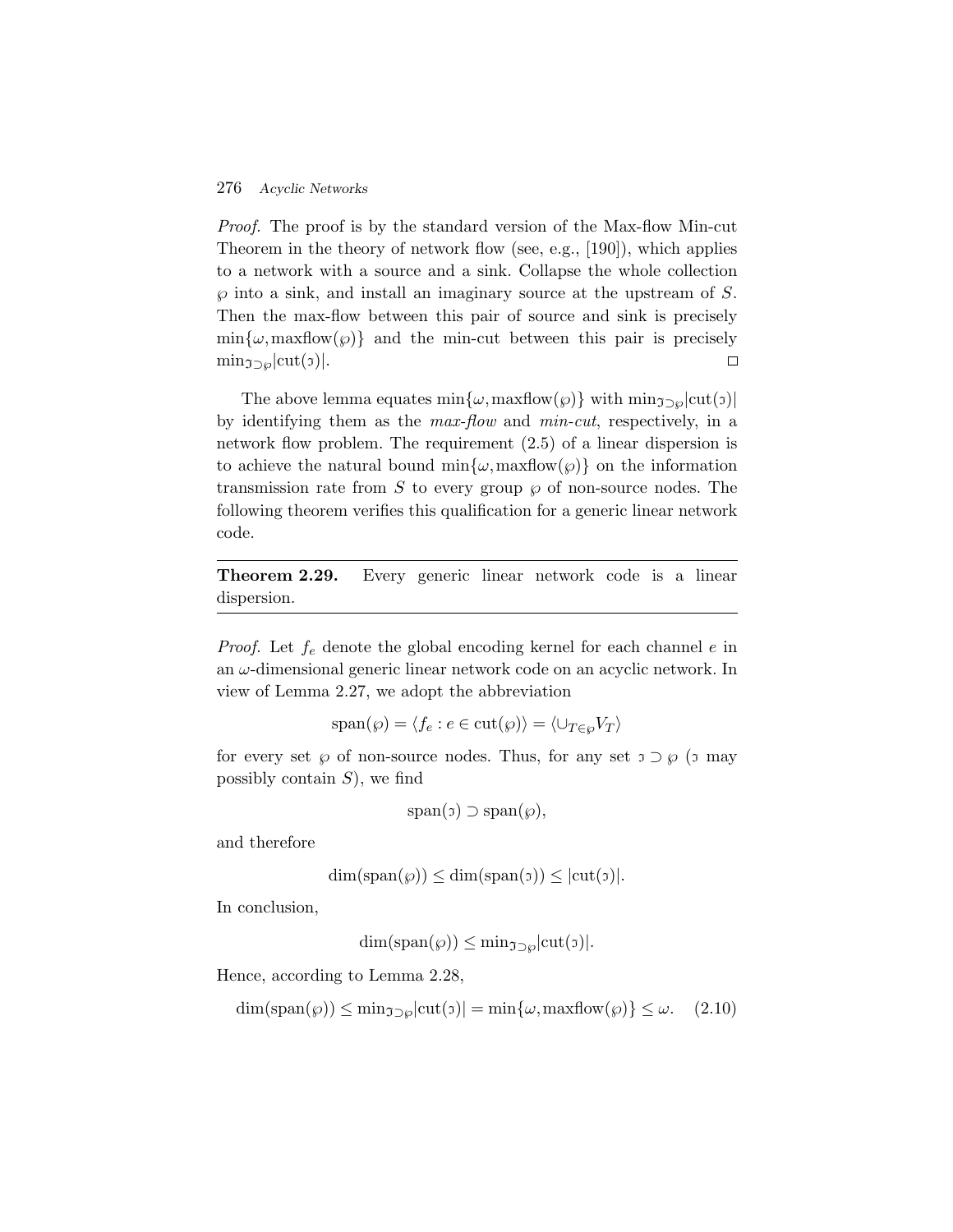In order for the given generic linear network code to be a linear dispersion, we need

$$
\dim(\text{span}(\wp)) = \min\{\omega, \text{maxflow}(\wp)\}\tag{2.11}
$$

for every set  $\wp$  of non-source nodes. From  $(2.10)$ , this is true if either

$$
\dim(\text{span}(\wp)) = \omega \tag{2.12}
$$

or

(2.13) There exists a set  $\tau \supset \varphi$  such that  $\dim(\text{span}(\varphi)) = |\text{cut}(\tau)|$ .

(Again,  $\sigma$  may contain S.) Thus, it remains to verify (2.13) under the assumption that

$$
\dim(\text{span}(\wp)) < \omega. \tag{2.14}
$$

This is by induction on the number of non-source nodes outside  $\wp$ . First, assume that this number is 0, i.e.,  $\varphi$  contains all non-source nodes. Then, because the linear network code is generic, from the remark following Definition 2.13, we see that  $\dim(\text{span}(\wp))$  is equal to either  $|cut(\sigma)|$  or  $|cut(\varphi \cup \{S\})|$  depending on whether  $|cut(\varphi)| \leq \omega$  or not. This establishes (2.13) by taking  $\sigma$  to be  $\wp$  or  $\wp \cup \{S\}.$ 

Next, suppose the number of non-source nodes outside  $\wp$  is nonzero. Consider any such node  $T$  and write

$$
\wp' = \wp \cup \{T\}.
$$

Then there exists a set  $\sigma' \supset \varphi'$  such that

$$
\dim(\text{span}(\wp')) = |\text{cut}(\mathfrak{z}')|,
$$

which can be seen as follows. If  $\dim(\text{span}(\wp')) = \omega$ , take  $\gamma'$  to be the set of all nodes, otherwise the existence of such a set  $\sigma'$  follows from the induction hypothesis. Now if

$$
\dim(\text{span}(\wp')) = \dim(\text{span}(\wp)),
$$

then  $(2.13)$  is verified by taking  $\sigma$  to be  $\sigma'$ . So, we shall assume that

$$
\dim(\text{span}(\wp')) > \dim(\text{span}(\wp))
$$

and hence

(2.15) There exists a channel  $d \in \text{In}(T)$  such that  $f_d \notin \text{span}(\wp)$ .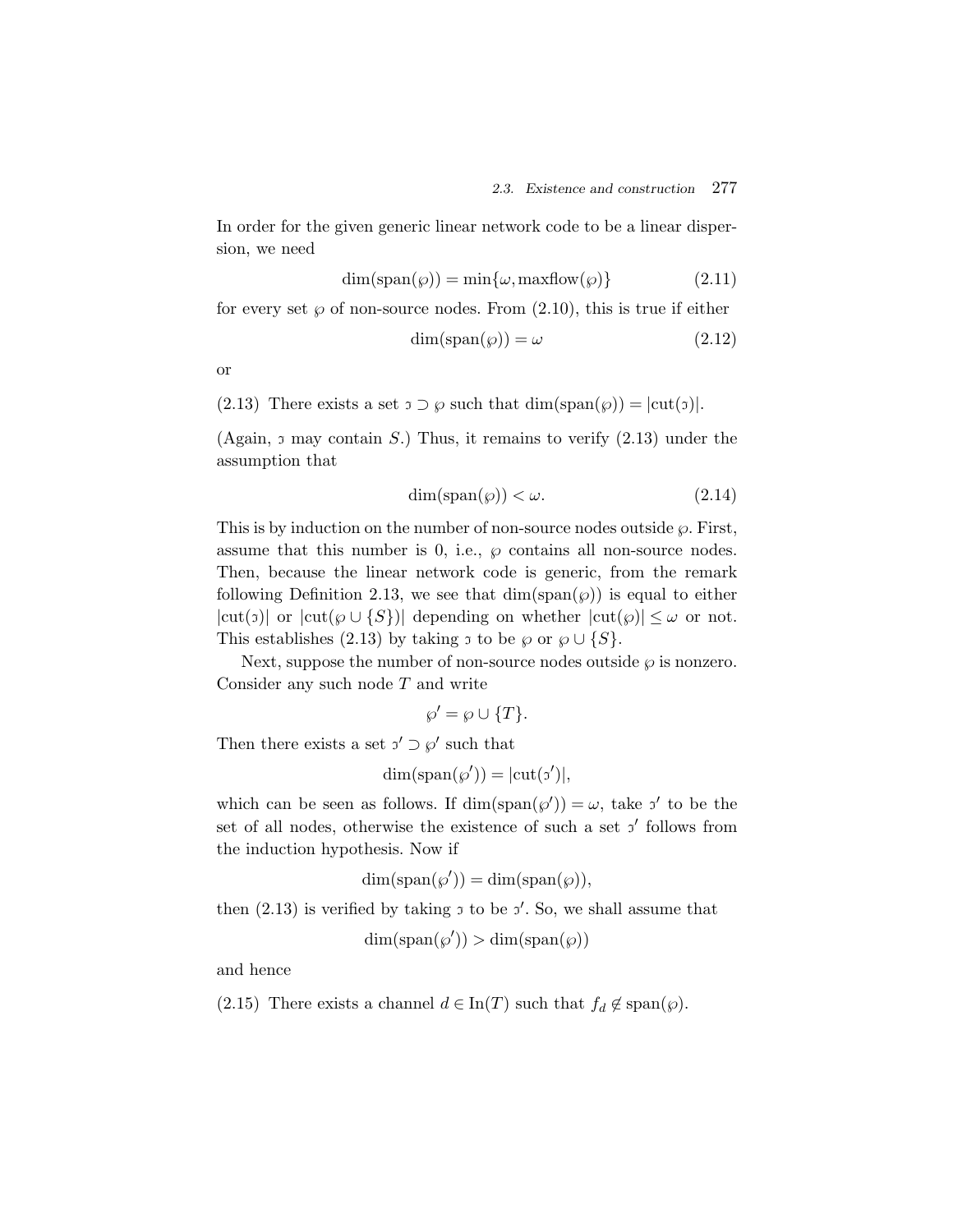The assumption (2.15) applies to every non-source node T outside  $\wp$ . Because of  $(2.14)$ , it applies as well to the case  $T = S$ . Thus  $(2.15)$ applies to every node T outside  $\wp$ . With this, we shall show that

$$
\dim(\text{span}(\wp)) = |\text{cut}(\wp)| \tag{2.16}
$$

which would imply  $(2.13)$  by taking  $\sigma$  to be  $\wp$ . Write

$$
cut(\wp) = \{e_1, e_2, \cdots, e_m\}
$$

with each  $e_j \in \text{Out}(T_j)$ . Taking  $T = T_j$  in (2.15), there exists a channel  $d \in \text{In}(T)$  such that  $f_d \notin \text{span}(\wp)$ . Thus

$$
\langle f_d : d \in \text{In}(T_j) \rangle \not\subset \text{span}(\wp) = \langle f_{e_k} : 1 \leq k \leq m \rangle
$$

for  $1 \leq j \leq m$ . Therefore,

$$
\langle f_d : d \in \text{In}(T_j) \rangle \not\subset \langle f_{e_k} : k \neq j \rangle
$$

since  $\{e_k : k \neq j\}$  is a subset of  $\{e_1, e_2, \dots, e_m\}$ . According to the requirement (2.8) for a generic linear network code, the vectors  $f_{e_1}, f_{e_2}, \cdots, f_{e_m}$  are linearly independent. This verifies (2.13).  $\Box$ 

### **2.4 Algorithm refinement for linear multicast**

When the base field is sufficiently large, Theorem 2.21 asserts the existence of a generic linear network code and the ensuing corollaries assert the existence of a linear dispersion, a linear broadcast, and a linear multicast. The root of all these existence results traces to Algorithm 2.19, which offers the threshold  $\binom{N+\omega-1}{\omega-1}$  on the sufficient size of the base field, where  $N$  is the number of channels in the network. It applies to the existence of a generic linear network code as well as the existence of a linear multicast. The lower the threshold, the stronger are the existence statements.

Generally speaking, the weaker the requirement on a class of special linear network codes, the smaller is the required size of the base field. The following is an example of an acyclic network where the requirement on the base field for a generic linear network code is more stringent than it is for a linear multicast.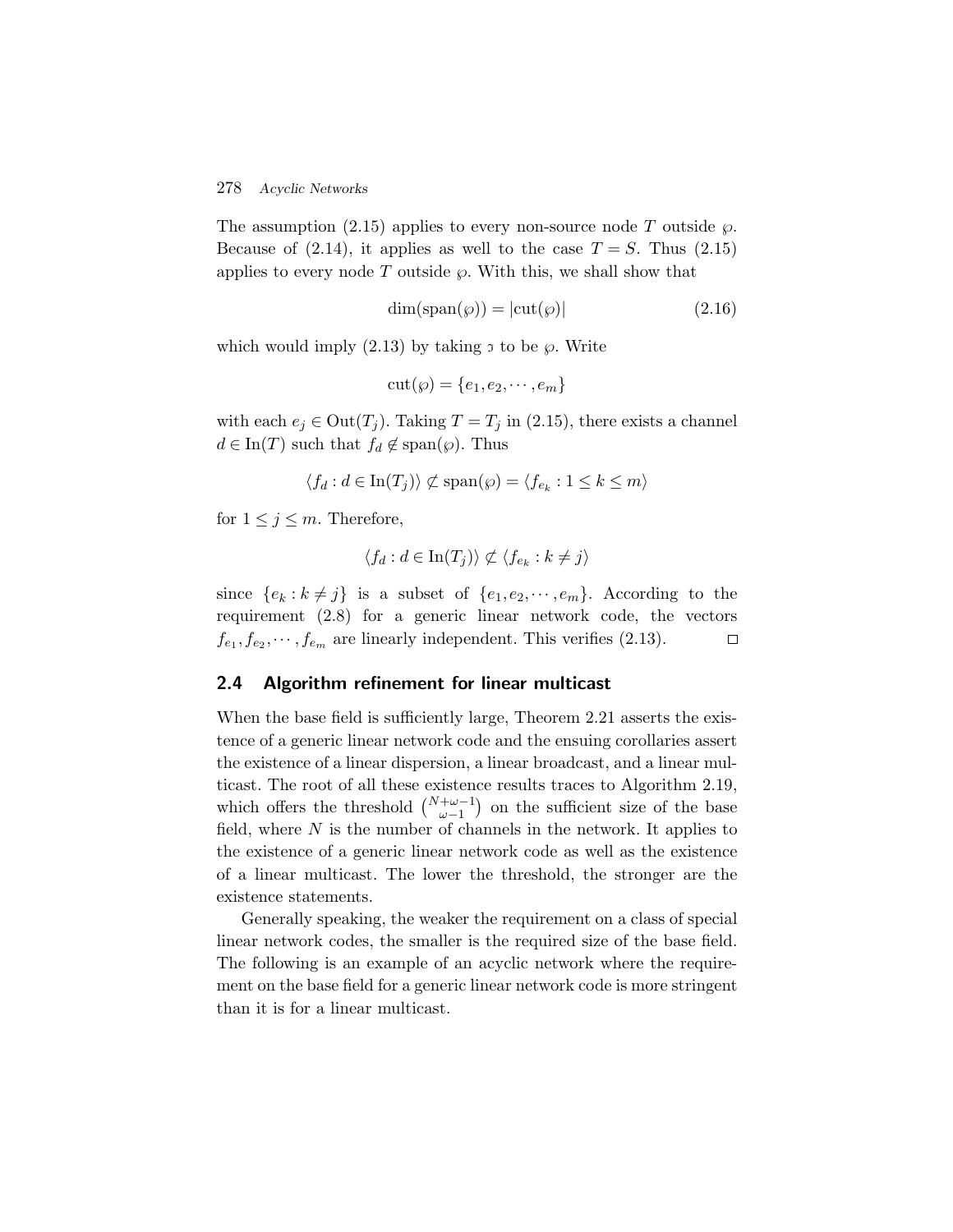

Fig. 2.7 A network on which a 2-dimensional binary linear multicast and a ternary generic linear network code exist, but not a binary generic linear network code.

**Example 2.30.** Figure 2.7 presents a 2-dimensional linear multicast on an acyclic network regardless of the choice of the base field. The linear multicast becomes a 2-dimensional ternary generic linear network code when the global encoding kernels for the two channels from  $S$  to Y are replaced by 1  $\bigg)$  and  $\bigg(\frac{1}{2}\bigg)$  . On the other hand, it is not hard to prove the nonexistence of a 2-dimensional binary generic linear network code on the same network.

The aforementioned threshold on the sufficient size of the base field is only a sufficient condition for existence but not a necessary one. Sometimes the existence is independent of the choice of the base field. For instance, Example 2.7 constructs a 2-dimensional linear multicast on the network in Figure 2.2 regardless of the choice of the base field. However, the choice of the base field and more generally the alphabet size plays an intriguing role. For instance, a multicast may exist on a network for a certain alphabet but not necessarily for some larger alphabets [165].

With respect to Algorithm 2.19, it is plausible that one can devise a computationally more efficient algorithm for constructing a code that is weaker than a generic linear network code. The following algorithm exemplifies a fine tuning of Algorithm 2.19 with an aim to lower the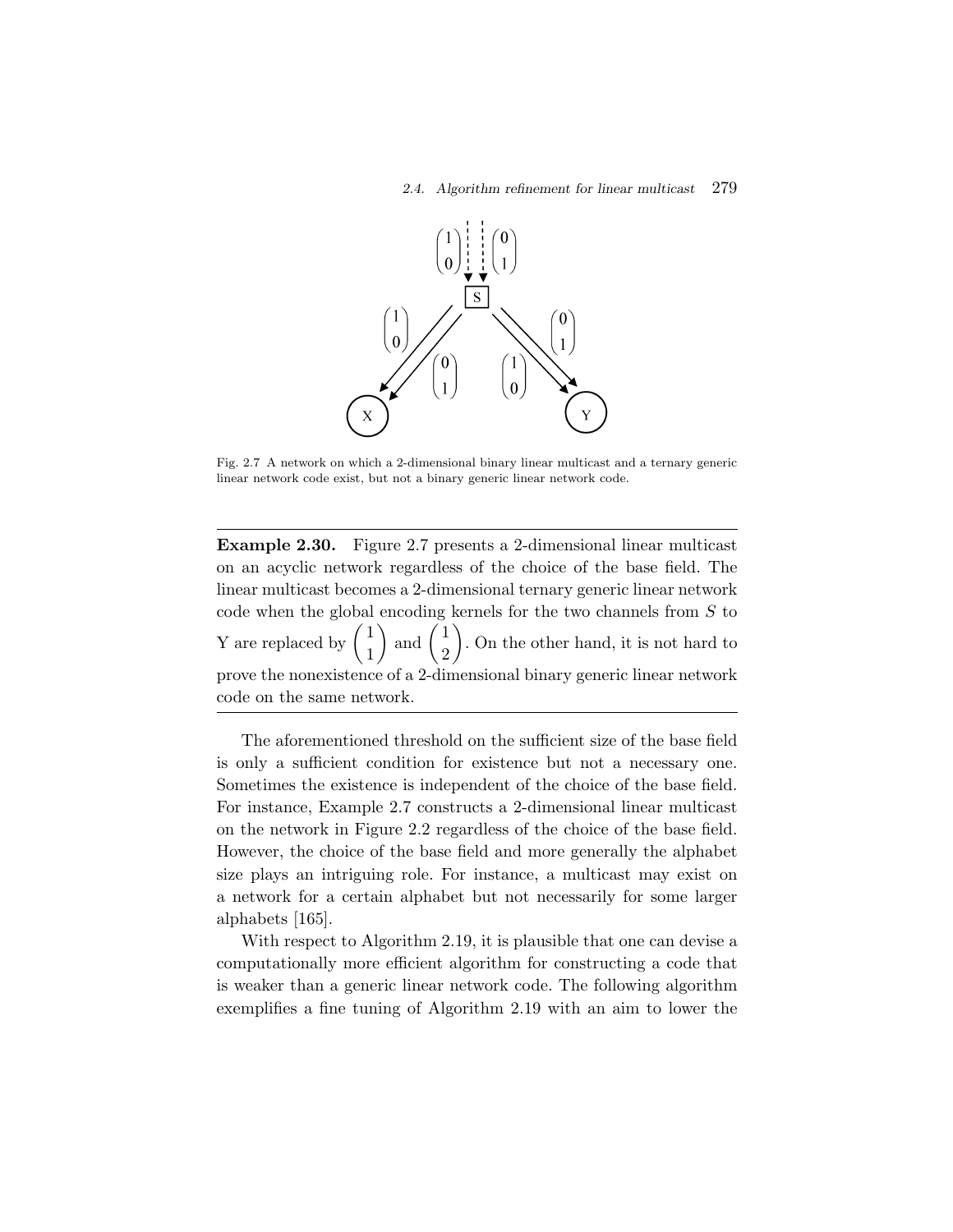computational complexity as well as the threshold on the sufficient size of the base field. This algorithm as presented is only for the construction of a linear multicast, but it can be adapted for the construction of a linear broadcast in a straightforward manner.

**Algorithm 2.31. (Construction of a linear multicast)** [179] The objective is to modify Algorithm 2.19 for efficient construction of a linear multicast. This algorithm constructs an  $\omega$ -dimensional F-valued linear multicast on an acyclic network when  $|F| > \eta$ , the number of non-source nodes T in the network with maxflow $(T) \geq \omega$ . Denote these  $\eta$  non-source nodes by  $T_1, T_2, \ldots, T_n$ .

A sequence of channels  $e_1, e_2, \ldots, e_l$  is called a *path* leading to a node  $T_q$  when  $e_1 \in \text{In}(S)$ ,  $e_l \in \text{In}(T_q)$ , and  $(e_j, e_{j+1})$  is an adjacent pair for all j. For each q,  $1 \leq q \leq \eta$ , there exist channel-disjoint paths  $P_{q,1},P_{q,2},\ldots,P_{q,\omega}$  leading to  $T_q$ . Altogether there are  $\eta\omega$  paths. Adopt the notation  $V_T = \langle \{f_d : d \in \text{In}(T)\}\rangle$  as before. The following procedure prescribes a global encoding kernel  $f_e$  for every channel e in the network such that  $\dim(V_{T_q}) = \omega$  for  $1 \leq q \leq \eta$ . {

*// By definition, the global encoding kernels for the* ω *// imaginary channels form the standard basis of*  $F^{\omega}$ . for (every channel  $e$  in the network)  $f_e$  = the zero vector; *// This is just initialization.* f<sup>e</sup> *will be updated in an*

*// upstream-to-downstream order.*

for  $(q = 1; q \leq \eta; q + +)$ 

for  $(i = 1; i \leq \omega; i + +)$ 

 $e_{q,i}$  = the imaginary channel initiating the path  $P_{q,i}$ ;

 $\frac{1}{2}$  *This is just initialization. Later*  $e_{q,i}$  *will be* 

```
// dynamically updated by moving down along the path
```
//  $P_{q,i}$  *until finally*  $e_{q,i}$  *becomes a channel in*  $\text{In}(T_q)$ *.* 

for (every node  $T$ , in any upstream-to-downstream order) {

for (every channel  $e \in Out(T)$ )

{

*// With respect to this channel* e*, define a "pair" as a*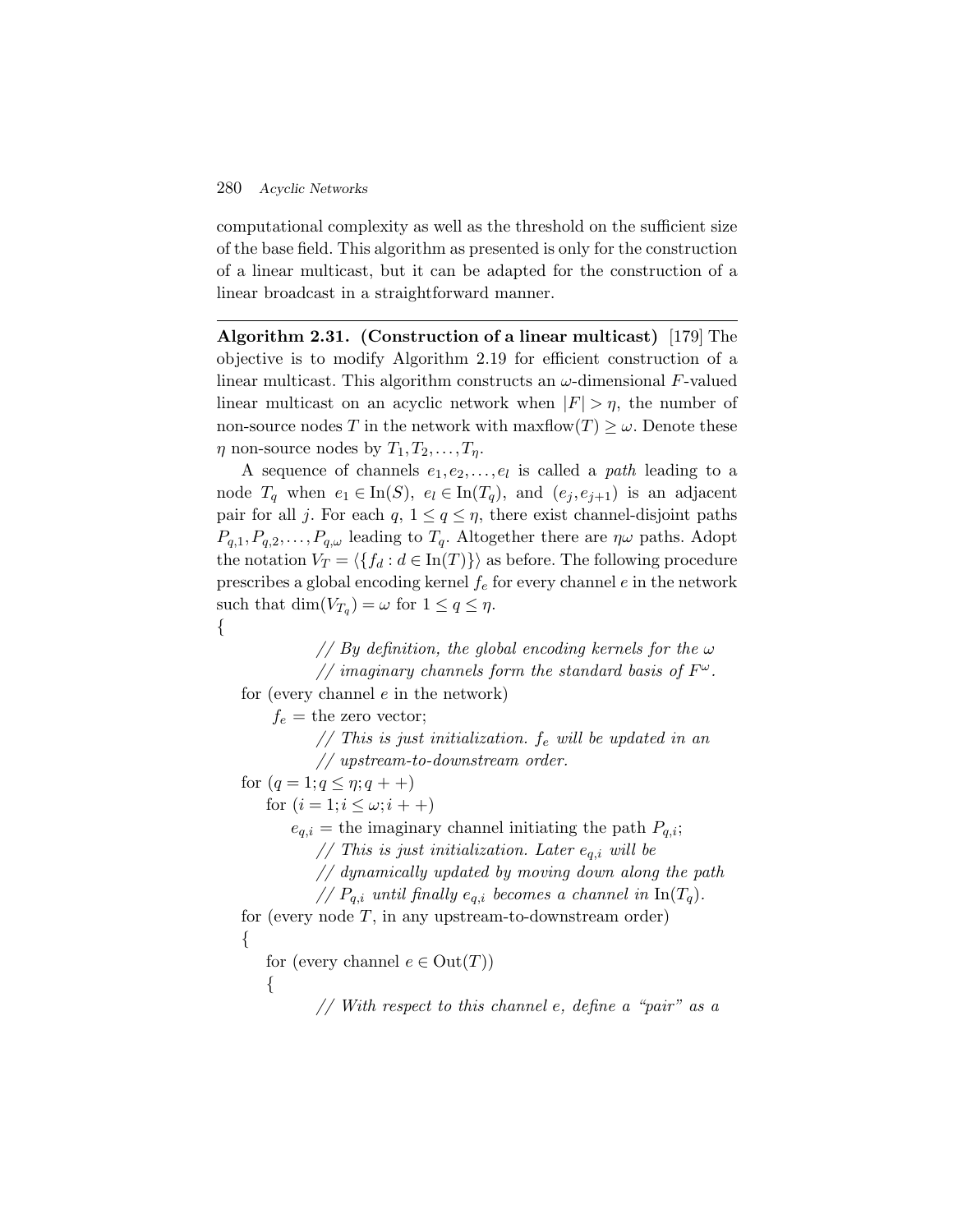*// pair* (q,i) *of indices such that the channel* e *is on the // path* Pq,i*. Note that for each* q*, there exists at most // one pair* (q,i)*. Thus, the number of pairs is at least 0 // and at most* η*. Since the nodes* T *are chosen in // an upstream-to-downstream manner, if* (q,i) *is a pair, // then*  $e_{q,i} \in \text{In}(T)$  *by induction, so that*  $f_{e_{q,i}} \in V_T$ *. For // reasons to be explained in the justification below,*  $\angle$  //  $f_{e_{q,i}} \notin \langle \{f_{e_{q,j}} : j \neq i\} \rangle$ , and therefore  $\mathcal{N}$   $f_{e_{q,i}} \in V_T \setminus \langle \{f_{e_{q,j}} : j \neq i\} \rangle$ . Choose a vector w in  $V_T$  such that  $w \notin \langle \{f_{e_{a,j}} : j \neq i\} \rangle$  for every pair  $(q,i)$ ; *// To see the existence of such a vector* w*, denote*  $\pi/(\dim(V_T) = k$ . Then,  $\dim(V_T \cap \langle \{f_{e_{a,i}} : j \neq i\} \rangle) \leq$ *//* k − 1 *for every pair* (q,i) *since*  $\frac{1}{\sqrt{f_{e_{q,i}}}} \in V_T \setminus \langle \{f_{e_{q,j}} : j \neq i\} \rangle$ . Thus *//*  $|V_T \cap (\bigcup_{(q,i): a \ pair} \langle \{f_{e_{q,j}} : j \neq i\} \rangle)|$  $1/2 \leq \eta |F|^{k-1} < |F|^k = |V_T|$ .  $f_e = w;$ *// This is equivalent to choosing scalar values for local // encoding kernels*  $k_{d,e}$  *for all*  $d \in \text{In}(T)$  *such that*  $\sqrt{\sum_{d \in \text{In}(T)} k_{d,e} f_d} \notin \langle \{f_{e_{q,j}} : j \neq i\} \rangle$  for every pair  $(q, i)$ . for (every pair  $(q,i)$ )  $e_{q,i} = e;$ } } }

*Justification.* For  $1 \le q \le \eta$  and  $1 \le i \le \omega$ , the channel  $e_{q,i}$  is on the path  $P_{q,i}$ . Initially  $e_{q,i}$  is an imaginary channel at S. Through dynamic updating it moves downstream along the path until finally reaching a channel in  $\text{In}(T_a)$ .

Fix an index q, where  $1 \le q \le \eta$ . Initially, the vectors  $f_{e_{q,1}}, f_{e_{q,2}}, \ldots$ ,  $f_{e_q,\omega}$  are linearly independent because they form the standard basis of  $F^{\omega}$ . At the end, they need to span the vector space  $V_{T_q}$ . Therefore, in order for the eventually constructed linear network code to qualify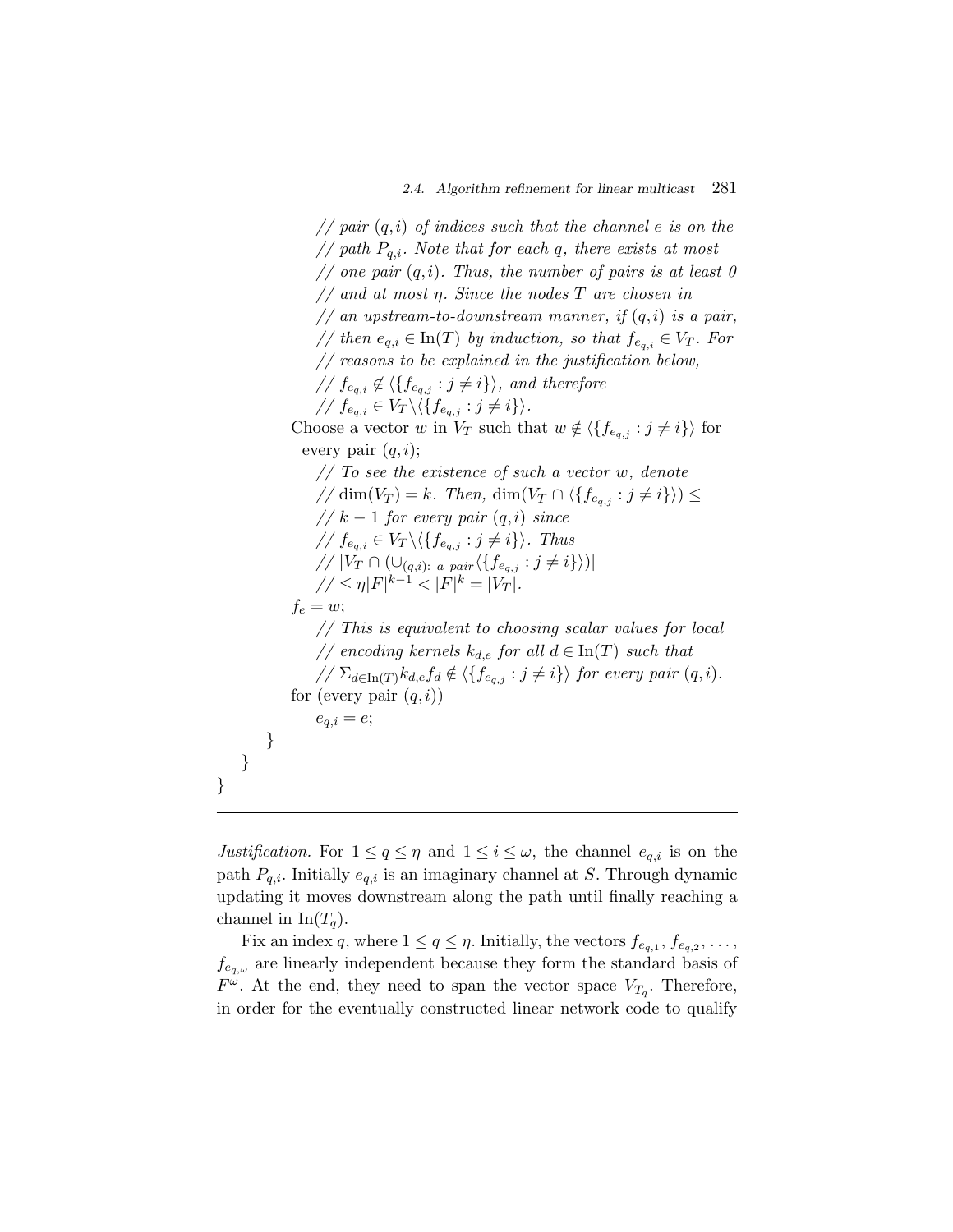as a linear multicast, it suffices to show the preservation of the linear independence among  $f_{e_q,1}, f_{e_q,2}, \ldots, f_{e_q,\omega}$  throughout the algorithm.

Fix a node  $X_i$  and a channel  $e \in Out(X_i)$ . We need to show the preservation in the generic step of the algorithm for each channel e in the "for loop." The algorithm defines a "pair" as a pair  $(q, i)$  of indices such that the channel e is on the path  $P_{q,i}$ . When no  $(q,i)$  is a pair for  $1 \leq i \leq \omega$ , the channels  $e_{q,1}, e_{q,2}, \ldots, e_{q,\omega}$  are not changed in the generic step; neither are the vectors  $f_{e_{q,1}}, f_{e_{q,2}}, \ldots, f_{e_{q,\omega}}$ . So we may assume the existence of a pair  $(q,i)$  for some i. The only change among the channels  $e_{q,1},e_{q,2},\ldots,e_{q,\omega}$  is that  $e_{q,i}$  becomes e. Meanwhile, the only change among the vectors  $f_{e_{q,1}}, f_{e_{q,2}}, \ldots, f_{e_{q,\omega}}$  is that  $f_{e_{q,i}}$  becomes a vector  $w \notin \langle \{f_{e_{q,j}} : j \neq i\} \rangle$ . This preserves the linear independence among  $f_{e_{q,1}}, f_{e_{q,2}}, \ldots, f_{e_{q,\omega}}$  as desired.

*Analysis of complexity.* Let N be the number of channels in the network as in Algorithm 2.19. In Algorithm 2.31, the generic step for each channel e in the "for loop" processes at most  $\eta$  pairs, where the processing of a pair is analogous to the processing of a collection  $\xi$  of channels in Algorithm 2.19. Throughout Algorithm 2.31, at most  $N\eta$ such collections of channels are processed. From this, it is not hard to implement Algorithm 2.31 within a polynomial time in N for a fixed  $\omega$ . The computational details can be found in [179]. It is straightforward to extend Algorithm 2.31 for the construction of a linear broadcast in similar polynomial time.

### **2.5 Static network codes**

So far, a linear network code has been defined on a network with a fixed network topology. In some applications, the configuration of a communication network may vary from time to time due to traffic congestion, link failure, etc. The problem of a linear multicast under such circumstances was first considered in [180].

**Convention.** A *configuration*  $\varepsilon$  of a network is a mapping from the set of channels in the network to the set  $\{0,1\}$ . Channels in  $\varepsilon^{-1}(0)$ are *idle* channels with respect to this configuration, and the subnetwork resulting from the deletion of idle channels will be called the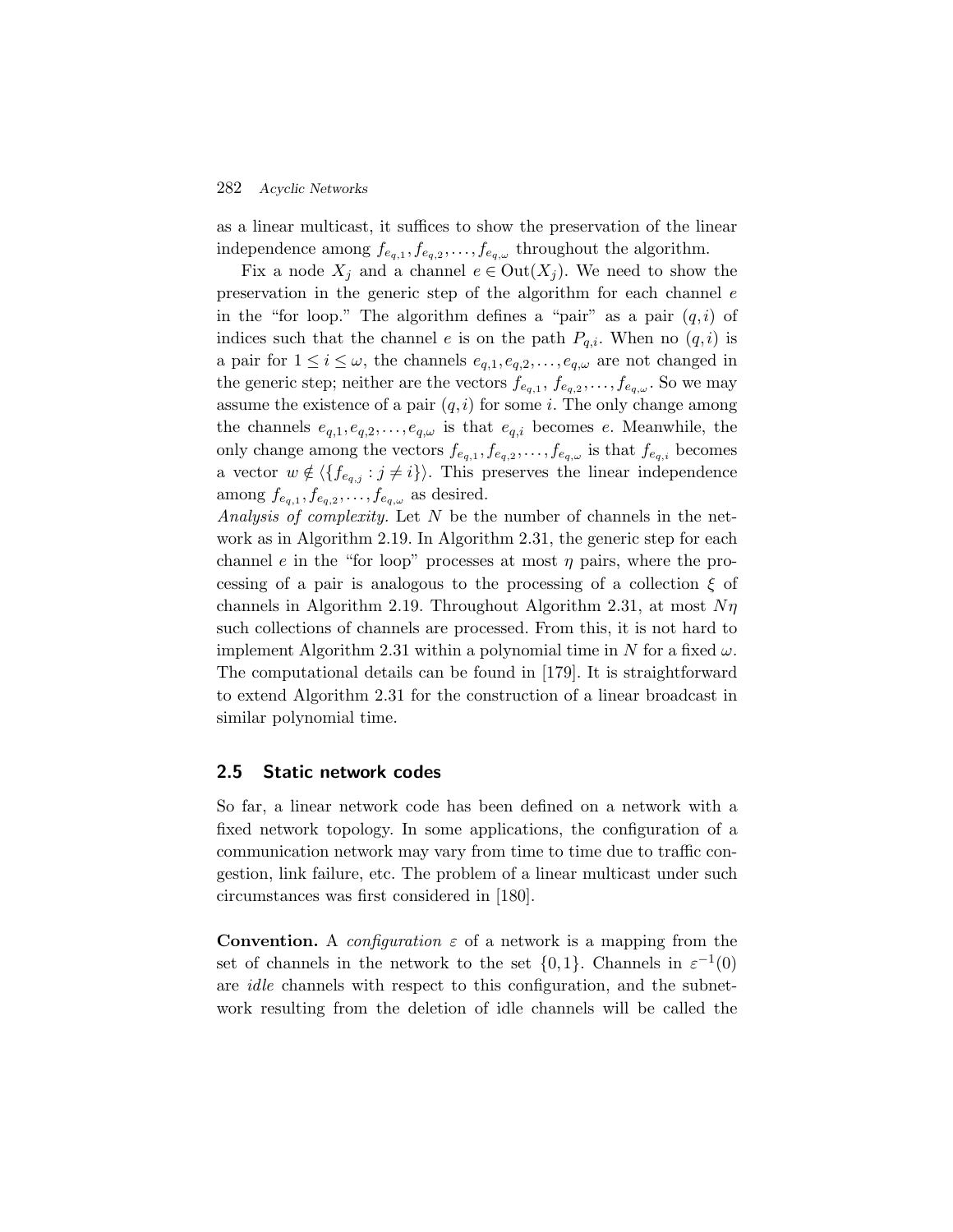$\varepsilon$ -subnetwork. The maximum flow from  $S$  to a non-source node  $T$  over the  $\varepsilon$ -subnetwork is denoted as maxflow $\varepsilon(T)$ . Similarly, the maximum flow from S to a collection  $\wp$  of non-source nodes over the  $\varepsilon$ -subnetwork is denoted as  $\maxflow_{\varepsilon}(\varphi)$ .

**Definition 2.32.** Let F be a finite field and  $\omega$  a positive integer. Let  $k_{d,e}$  be the local encoding kernel for each adjacent pair  $(d,e)$  in an  $\omega$ dimensional F-valued linear network code on an acyclic communication network. The ε-*global encoding kernel* for the channel e, denoted by  $f_{e,\varepsilon}$ , is the  $\omega$ -dimensional column vector calculated recursively in an upstream-to-downstream order by:

(2.17)  $f_{e,\varepsilon} = \varepsilon(e) \sum_{d \in \text{In}(T)} k_{d,e} f_{d,\varepsilon}$  for  $e \in \text{Out}(T)$ .

(2.18) The  $\varepsilon$ -global encoding kernels for the  $\omega$  imaginary channels are independent of  $\varepsilon$  and form the natural basis of the space  $F^{\omega}$ .

Note that in the above definition, the local encoding kernels  $k_{de}$ are not changed with  $\varepsilon$ . Given the local encoding kernels, the  $\varepsilon$ -global encoding kernels can be calculated recursively by (2.17), while (2.18) serves as the boundary conditions. Let the source generate a message x in the form of an  $\omega$ -dimensional row vector when the prevailing configuration is  $\varepsilon$ . A node T receives the symbols  $x \cdot f_{d,\varepsilon}$ ,  $d \in \text{In}(T)$ , from which it calculates the symbol  $x \cdot f_{e,\varepsilon}$  to be sent on each channel  $e \in Out(T)$  via the linear formula

$$
x \cdot f_{e,\varepsilon} = \varepsilon(e) \Sigma_{d \in \text{In}(T)} k_{d,e}(x \cdot f_{d,\varepsilon}).
$$

In particular, a channel e with  $\varepsilon(e) = 0$  has  $f_{e,\varepsilon} = 0$  according to (2.17) and transmits the symbol  $x \cdot f_{e,\varepsilon} = 0$ . In a real network, a failed channel does not transmit the symbol 0. Rather, whenever a symbol is not received on an input channel, the symbol is regarded as being 0.

**Definition 2.33.** Following the notation of Definition 2.32 and adopting the abbreviation  $V_{T,\varepsilon} = \langle \{f_{d,\varepsilon} : d \in \text{In}(T)\} \rangle$ , the  $\omega$ -dimensional F-valued linear network code qualifies as an *static linear multicast*, *static linear broadcast*, *static linear dispersion*, and *static generic linear*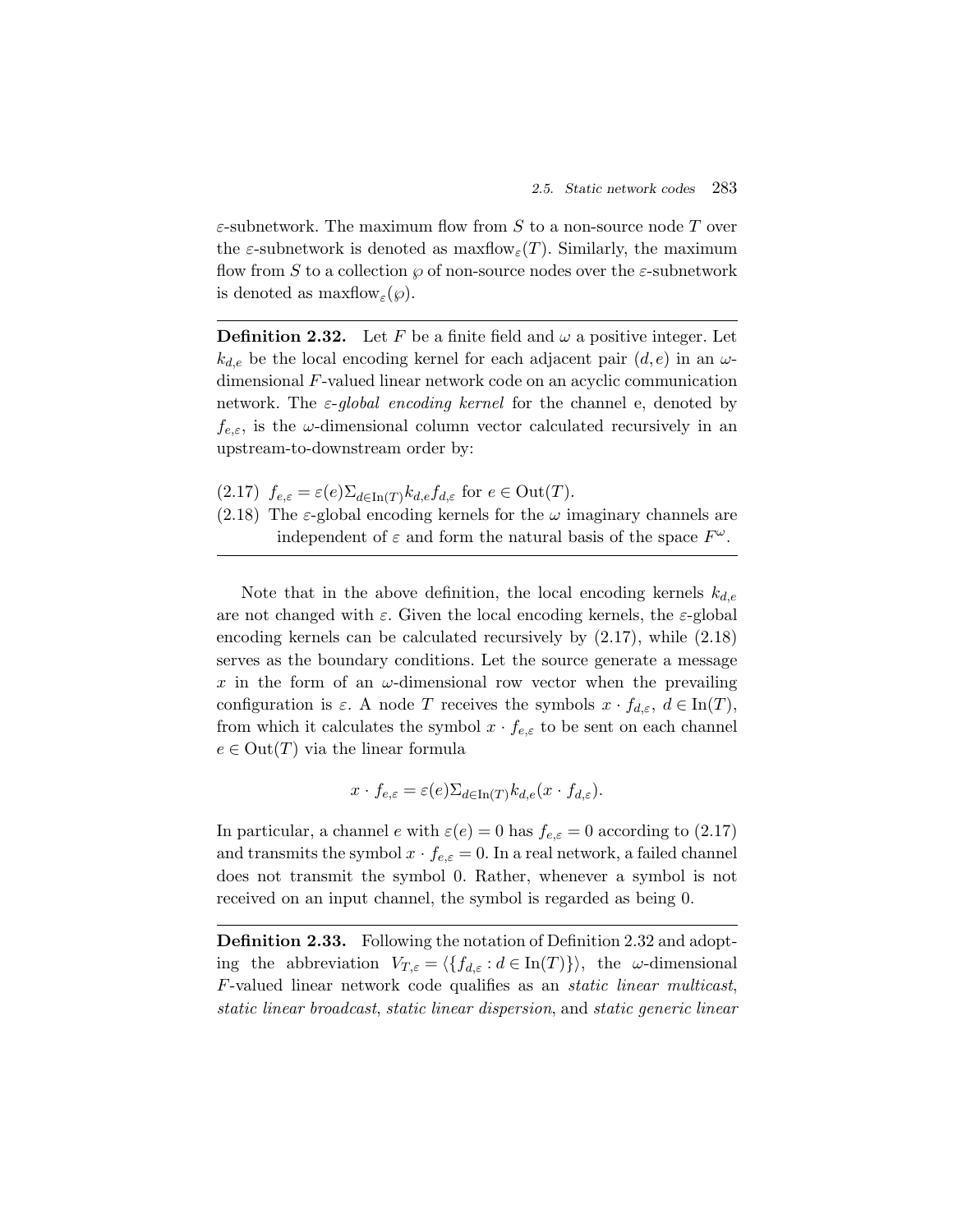*network code*, respectively, if the following statements hold:

- (2.19) dim( $V_{T,\varepsilon}$ ) =  $\omega$  for every configuration  $\varepsilon$  and every non-source node T with maxflow $\epsilon(T) \geq \omega$ .
- (2.20) dim $(V_{T,\varepsilon}) = \min\{\omega, \maxflow_{\varepsilon}(T)\}\)$  for every configuration  $\varepsilon$  and every non-source node T.
- $(2.21)$  dim $(\langle \bigcup_{T \in \varnothing} V_{T,\varepsilon} \rangle) = \min{\{\omega, \maxflow_{\varepsilon}(\varphi)\}}$  for every configuration  $\varepsilon$  and every collection  $\wp$  of non-source nodes.
- (2.22) Let  $\varepsilon$  be a configuration and  $\{e_1, e_2,...,e_m\}$  a set of channels, where each  $e_j \in \text{Out}(T_j) \cap \varepsilon^{-1}(1)$ . Then, the vectors  $f_{e_1,\varepsilon},f_{e_2,\varepsilon},\ldots,f_{e_m,\varepsilon}$  are linearly independent (and hence  $m\leq\omega$ ) provided that  $V_{T_j,\varepsilon} \not\subset \langle \{f_{e_k,\varepsilon}:k\neq j\} \rangle$  for all j.

The adjective "static" in the terms above stresses the fact that, while the configuration  $\varepsilon$  varies, the local encoding kernels remain unchanged. The advantage of using a static linear dispersion, broadcast, or multicast in case of link failure is that the local operation at any node in the network is affected only at the minimum level. Each receiving node in the network, however, needs to know the configuration  $\varepsilon$  before decoding can be done correctly. In real implementation, this information can be provided by a separate signaling network. In the absence of such a network, training methods for conveying this information to the receiving nodes have been proposed in [167].

**Example 2.34.** A 2-dimensional GF(5)-valued linear network code on the network in Figure 2.8 is prescribed by the following local encoding kernels at the nodes:

$$
K_S = \begin{bmatrix} 1 & 0 & 1 \\ 0 & 1 & 1 \end{bmatrix} \text{ and } K_X = \begin{bmatrix} 1 & 3 \\ 3 & 2 \\ 1 & 1 \end{bmatrix}
$$

Claim that this is a static generic linear network code. Denote the three channels in  $\text{In}(X)$  by c, d and e and the two in  $\text{Out}(X)$  by g and h. The vectors  $f_{q,\varepsilon}$  and  $f_{h,\varepsilon}$  for all possible configurations  $\varepsilon$  are tabulated in Table 2.1, from which it is straightforward to verify the condition (2.22).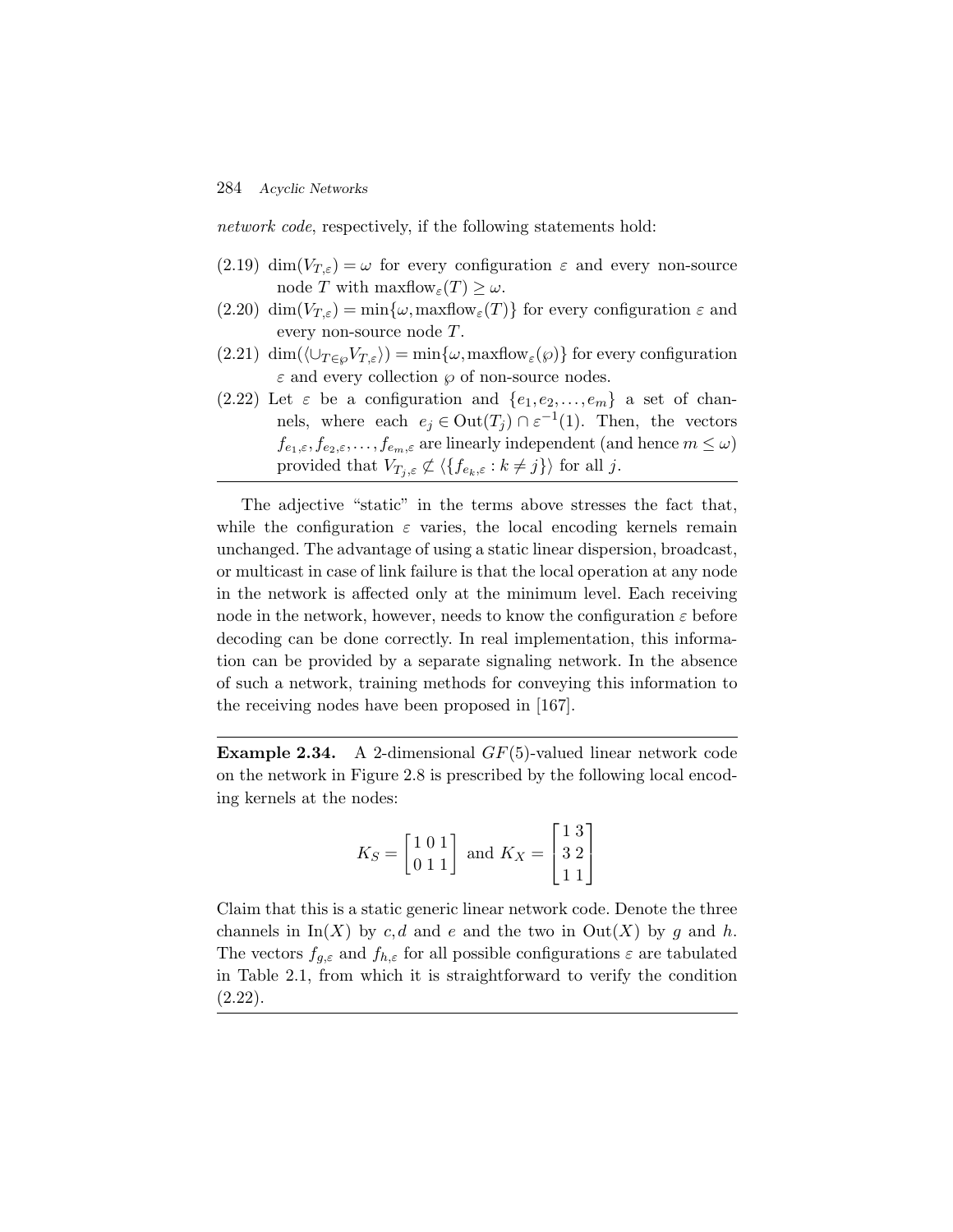

Fig. 2.8 A 2-dimensional GF(5)-valued static generic linear network code.

Table 2.1 The vectors  $f_{g,\varepsilon}$  and  $f_{h,\varepsilon}$  for all possible configurations  $\varepsilon$  in Example 2.34.

| $\varepsilon(c)$ |                                                                                                                                                                                                                                                                                                                                                                                                                                                                |  |  |  |
|------------------|----------------------------------------------------------------------------------------------------------------------------------------------------------------------------------------------------------------------------------------------------------------------------------------------------------------------------------------------------------------------------------------------------------------------------------------------------------------|--|--|--|
| $\varepsilon(d)$ |                                                                                                                                                                                                                                                                                                                                                                                                                                                                |  |  |  |
| $\varepsilon(e)$ |                                                                                                                                                                                                                                                                                                                                                                                                                                                                |  |  |  |
|                  | $f_{g,\varepsilon}$ $\varepsilon(g)\begin{bmatrix}1\\1\end{bmatrix}$ $\varepsilon(g)\begin{bmatrix}0\\3\end{bmatrix}$ $\varepsilon(g)\begin{bmatrix}1\\4\end{bmatrix}$ $\varepsilon(g)\begin{bmatrix}1\\0\end{bmatrix}$ $\varepsilon(g)\begin{bmatrix}2\\1\end{bmatrix}$ $\varepsilon(g)\begin{bmatrix}1\\3\end{bmatrix}$ $\varepsilon(g)\begin{bmatrix}2\\4\end{bmatrix}$                                                                                     |  |  |  |
|                  | $f_{h,\varepsilon} \quad \  \varepsilon(h) \begin{bmatrix} 1 \\ 1 \end{bmatrix} \quad \  \varepsilon(h) \begin{bmatrix} 0 \\ 2 \end{bmatrix} \quad \  \varepsilon(h) \begin{bmatrix} 1 \\ 3 \end{bmatrix} \quad \  \varepsilon(h) \begin{bmatrix} 3 \\ 0 \end{bmatrix} \quad \  \varepsilon(h) \begin{bmatrix} 4 \\ 1 \end{bmatrix} \quad \  \varepsilon(h) \begin{bmatrix} 3 \\ 2 \end{bmatrix} \quad \  \varepsilon(h) \begin{bmatrix} 4 \\ 3 \end{bmatrix}$ |  |  |  |

The following is an example of a generic linear network code that does not qualify for a static linear multicast.

**Example 2.35.** On the network in Figure 2.8, a 2-dimensional  $GF(5)$ -valued generic linear network is prescribed by the following local encoding kernels at the nodes:

$$
K_S = \begin{bmatrix} 1 & 0 & 1 \\ 0 & 1 & 1 \end{bmatrix} \quad \text{and} \quad K_X = \begin{bmatrix} 2 & 1 \\ 1 & 2 \\ 0 & 0 \end{bmatrix}
$$

For the configuration  $\varepsilon$  such that

$$
\varepsilon(c) = 0
$$
 and  $\varepsilon(d) = \varepsilon(e) = 1$ ,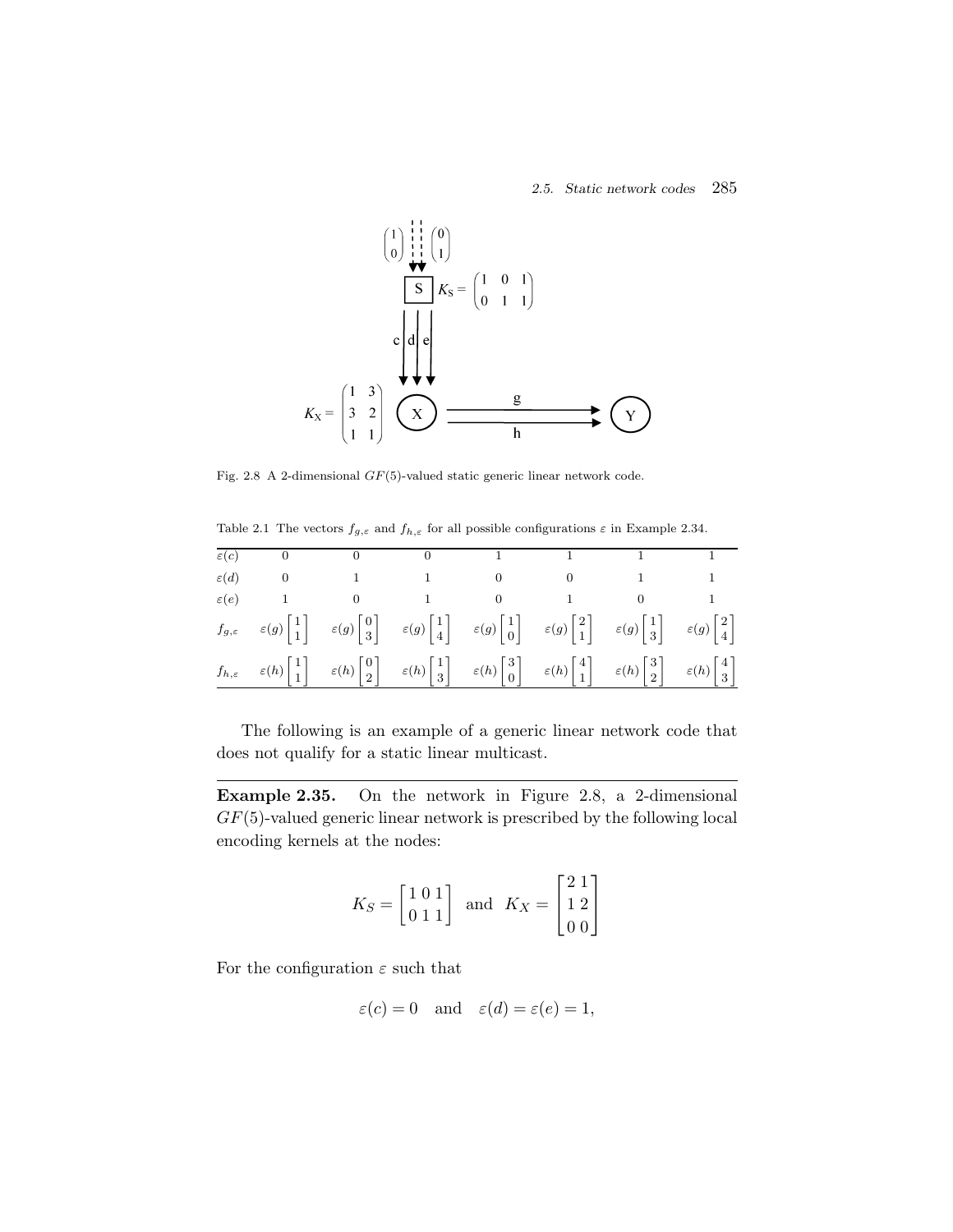we have the  $\varepsilon$ -global encoding kernels  $f_{g,\varepsilon} = \begin{bmatrix} 0 \\ 1 \end{bmatrix}$ 1 and  $f_{h,\varepsilon} = \begin{bmatrix} 0 \\ 2 \end{bmatrix}$ 2 | and hence dim( $V_{Y,\varepsilon}$ ) = 1. On the other hand maxflow $_{\varepsilon}(Y) = 2$ , and hence this generic linear network code is not a static linear multicast.

Recall that in Algorithm 2.19 for the construction of a generic linear network code, the key step chooses for a channel  $e \in Out(T)$  a vector in  $V_T = \langle \{f_d : d \in \text{In}(T)\}\rangle$  to be the global encoding kernel  $f_e$ such that  $f_e \notin \langle \{f_c : c \in \xi\} \rangle$ , where  $\xi$  is any collection of  $\omega - 1$  channels as prescribed with  $V_T \not\subset \langle \{f_c : c \in \xi\} \rangle$ . This is equivalent to choosing scalar values for local encoding kernels  $k_{d,e}$  for all  $d \in \text{In}(T)$  such that  $\Sigma_{d\in\text{In}(T)}k_{d,e}f_{d}\notin \langle\{f_{c}:c\in \xi\}\rangle$ . Algorithm 2.19 is adapted below for the construction of a static generic linear network code.

**Algorithm 2.36. (Construction of a static generic linear network code)** Given a positive integer  $\omega$  and an acyclic network with N channels, the following procedure constructs an  $\omega$ -dimensional  $F$ -valued static generic linear network code when the field  $F$  contains more than  $2^N {N+\omega-1 \choose \omega-1}$  elements. Write  $V_{T,\varepsilon} = \langle \{f_{d,\varepsilon} : d \in \text{In}(T)\} \rangle$ . The key step in the construction will be to choose scalar values for the local encoding kernels  $k_{d,e}$  such that  $\Sigma_{d\in\text{In}(T)} k_{d,e} f_{d,\varepsilon} \notin \langle \{f_{c,\varepsilon} : c \in \xi\} \rangle$  for every configuration  $\varepsilon$  and every collection  $\xi$  of  $\omega - 1$  channels, including possibly the imaginary channels in In(S), with  $V_{T,\varepsilon} \not\subset \langle \{f_{c,\varepsilon}: c \in \xi\} \rangle$ . Then,  $f_{e,\varepsilon}$  will be set as  $f_{e,\varepsilon} = \varepsilon(e) \sum_{d \in \text{In}(T)} k_{d,e} f_{d,\varepsilon}$ . {

> *// By definition, the global encoding kernels for the* ω *// imaginary channels form the standard basis of*  $F^{\omega}$ .

for (every channel e)

for (every configuration  $\varepsilon$ )

 $f_{e,\varepsilon} =$  the zero vector;

*// Initialization.*

for (every node  $T$ , following an upstream-to-downstream order) {

for (every channel  $e \in Out(T)$ )

 $\{$ 

Choose scalar values for  $k_{d,e}$  for all  $d \in T$  such that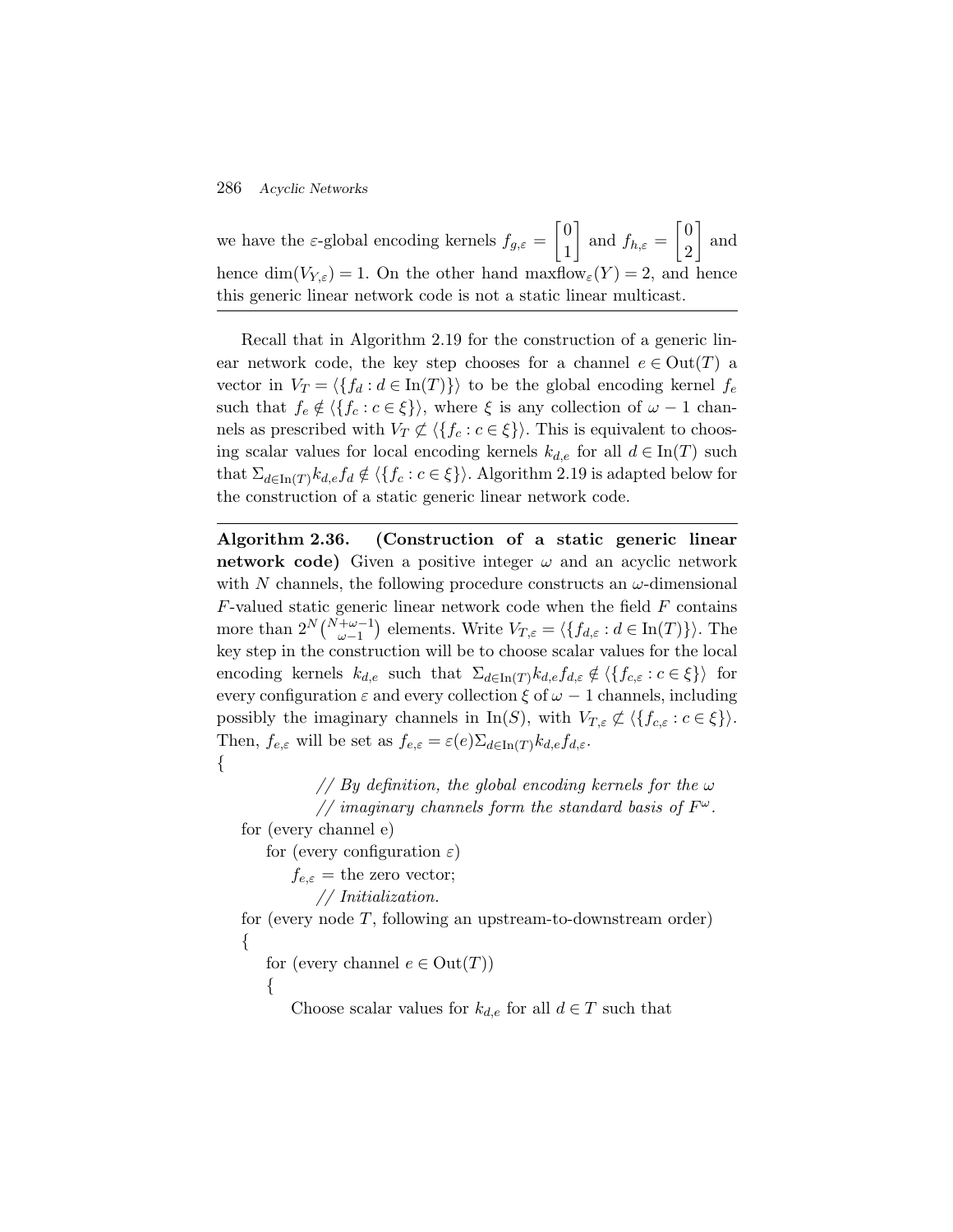$\Sigma_{d\in\text{In}(T)}k_{d,e}f_d \notin \langle \{f_{c,\varepsilon}:c\in\xi\}\rangle$  for every configuration  $\varepsilon$ and every collection  $\xi$  of channels with  $V_{T,\varepsilon} \not\subset \langle \{f_{c,\varepsilon} :$  $c \in \xi\}$ ; *// To see the existence of such values*  $k_{d,e}$ , let  $\dim(V_{T,\varepsilon})$ *//* = m*. For any collection* ξ *of channels with*  $\mathcal{N}(V_{T,\varepsilon} \not\subset \langle \{f_{c,\varepsilon} : c \in \xi\} \rangle,$  the space  $V_{T,\varepsilon} \cap \langle \{f_{c,\varepsilon} : c \in \xi\} \rangle$ *// is less than* m*-dimensional. Consider the linear // mapping from*  $F^{|{\rm In}(T)|}$  *onto*  $F^{\omega}$  *via*  $// [k_{d,e}]_{d \in \text{In}(T)} \mapsto \sum_{d \in \text{In}(T)} k_{d,e} f_{d,\varepsilon}$ . The nullity of this *// linear mapping is*  $|{\rm In}(T)| - m$ *. Hence the pre-image // of the space*  $V_{T,\varepsilon} \cap \langle \{f_{c,\varepsilon} : c \in \xi\} \rangle$  *is less than //* |In(T)|*-dimensional. Thus the pre-image of*  $\text{supp}(\bigvee_{\varepsilon,\xi} (V_{T,\varepsilon} \cap \langle \{f_{c,\varepsilon} : c \in \xi\} \rangle)$  *contains at most //*  $2^{N} \binom{N+\omega-1}{\omega-1}$  *F*|<sup>|In(T)|−1</sup> *elements, which are fewer* // than  $|F|^{\text{In}(T)}$  if  $|F| > 2^N {N + \omega - 1 \choose \omega - 1}$ . for (every configuration  $\varepsilon$ )  $f_{e,\varepsilon} = \varepsilon(e) \sum_{d \in \text{In}(T)} k_{d,e} f_{d,\varepsilon};$ } } }

*Justification.* The explanation for the code constructed by Algorithm 2.36 being a static generic network code is exactly the same as that given in the justification of Algorithm 2.19. The details are omitted.

Algorithm 2.36 constitutes a constructive proof for the following theorem.

**Theorem 2.37.** Given a positive integer  $\omega$  and an acyclic network, there exists an  $\omega$ -dimensional F-valued static generic linear network code when the field  $F$  is sufficiently large.

**Corollary 2.38.** Given a positive integer  $\omega$  and an acyclic network, there exists an  $\omega$ -dimensional F-valued static linear dispersion when the field  $F$  is sufficiently large.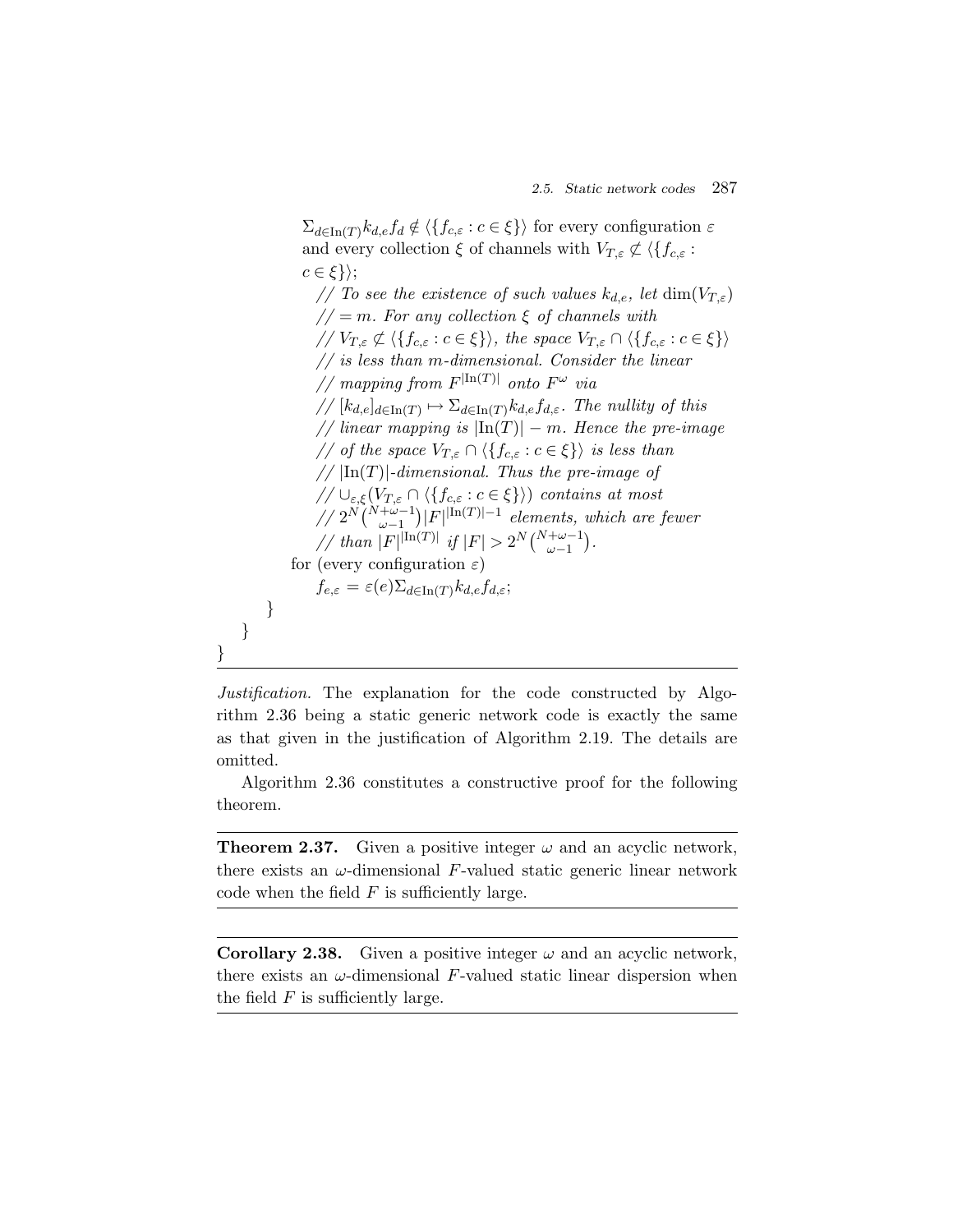**Corollary 2.39.** Given a positive integer  $\omega$  and an acyclic network, there exists an  $\omega$ -dimensional F-valued static linear broadcast when the field  $F$  is sufficiently large.

**Corollary 2.40.** Given a positive integer  $\omega$  and an acyclic network, there exists an  $\omega$ -dimensional F-valued static linear multicast when the field  $F$  is sufficiently large.

The original proof of Corollary 2.40, given in [180], was by extending the alternative proof of Corollary 2.24 in the preceding section. This, together with Lemma 2.17, provides another construction algorithm for a static linear multicast when the base field is sufficiently large. In fact, this algorithm can be extended to the construction of a static linear broadcast.

The requirements (2.19) through (2.21) in Definition 2.32 refer to all the  $2^n$  possible configurations. Conceivably, a practical application may deal with only a certain collection  $\{\varepsilon_1, \varepsilon_2, \ldots, \varepsilon_{\kappa}\}\$  of configurations in order to provide link contingency, network security, network expandability, transmission redundancy, alternate routing upon congestion, etc. We may define, for instance, an  $\{\varepsilon_1, \varepsilon_2, \ldots, \varepsilon_{\kappa}\}\)$ -static linear *multicast* and an  $\{\varepsilon_1, \varepsilon_2, \ldots, \varepsilon_{\kappa}\}\$ -*static linear broadcast* by replacing the conditions (2.19) and (2.20) respectively by

- (2.23) dim $(V_{T,\varepsilon}) = \omega$  for every configuration  $\varepsilon \in {\varepsilon_1, \varepsilon_2, ..., \varepsilon_{\kappa}}$  and every non-source node T with  $\maxflow_{\varepsilon}(T) \geq \omega$ .
- (2.24) dim $(V_{T,\varepsilon}) = \min\{\omega, \maxflow_{\varepsilon}(T)\}\)$  for every configuration  $\varepsilon \in$  $\{\varepsilon_1,\varepsilon_2,\ldots,\varepsilon_{\kappa}\}\$ and every non-source node T.

Recall that Algorithm 2.19 is converted into Algorithm 2.36 by modifying the key step in the former. In a similar fashion, Algorithm 2.31 can be adapted for the construction of an  $\{\varepsilon_1, \varepsilon_2, \ldots, \varepsilon_{\kappa}\}\)$ -static linear multicast or linear broadcast. This will lower the threshold on the sufficient size of the base field as well as the computational complexity. In fact, the computation can be in polynomial time with respect to  $\kappa N$ , where N is the number of channels in the network.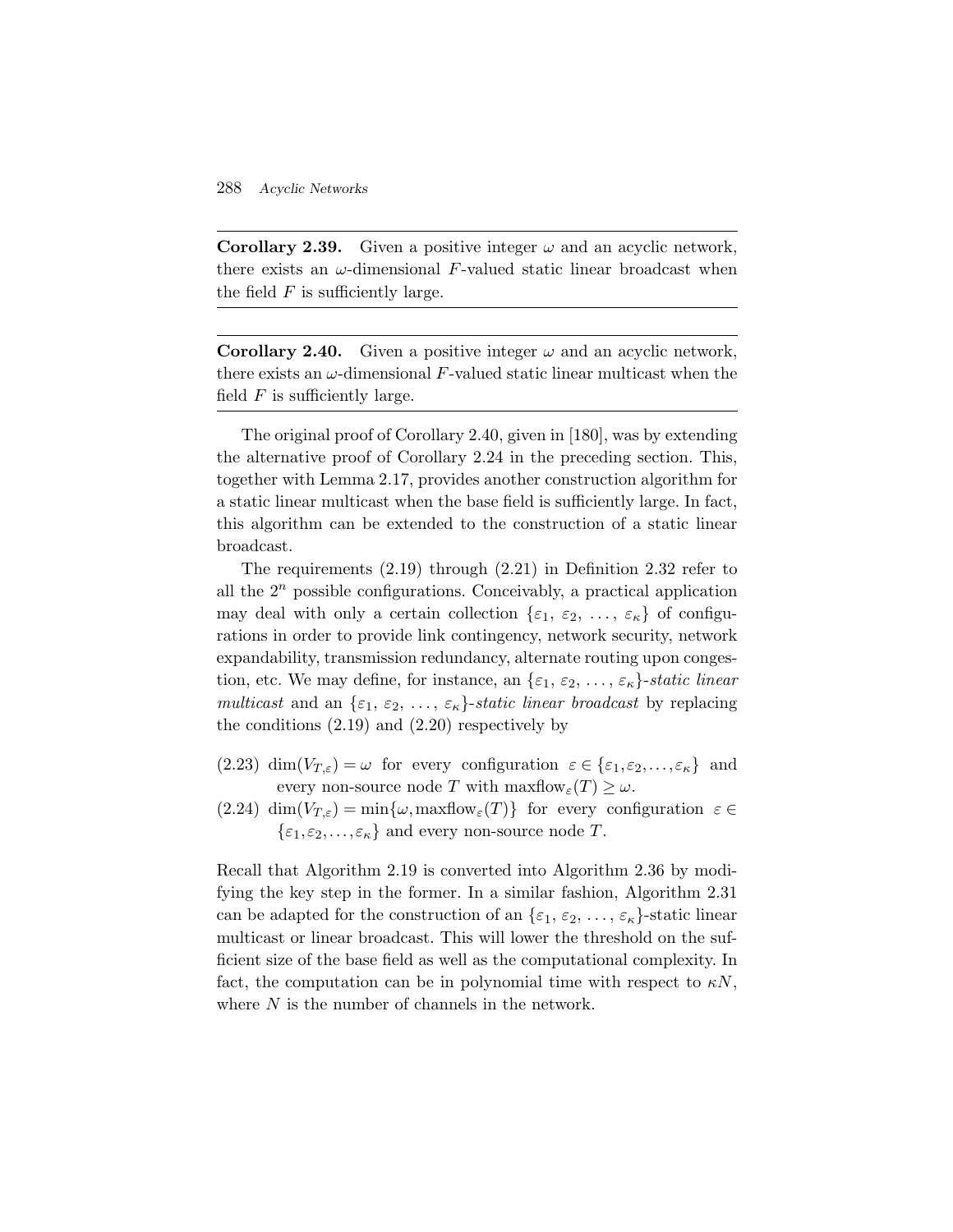# **3**

## **Cyclic Networks**

A communication network is said to be *cyclic* when it contains at least one directed cycle. The present section, mainly based on [182], deals with network coding for a whole pipeline of messages over a cyclic network.

One problem with applying the local description of a linear network code (Definition 2.4) and the global description (Definition 2.5) to a cyclic network is in their different treatments of each individual message in the pipeline generated by the source node. When the communication network is acyclic, operation at all nodes can be synchronized so that each message is individually encoded and propagated from the upstream nodes to the downstream nodes. That is, the processing of each message is independent of the sequential messages in the pipeline. In this way, the network coding problem is independent of the propagation delay, which may include transmission delay over the channels as well as processing delay at the nodes. Over a cyclic network, however, the global encoding kernels for all channels could be simultaneously implemented only under the ideal assumption of delay-free communications, which is of course unrealistic. The propagation and encoding of sequential messages can potentially convolve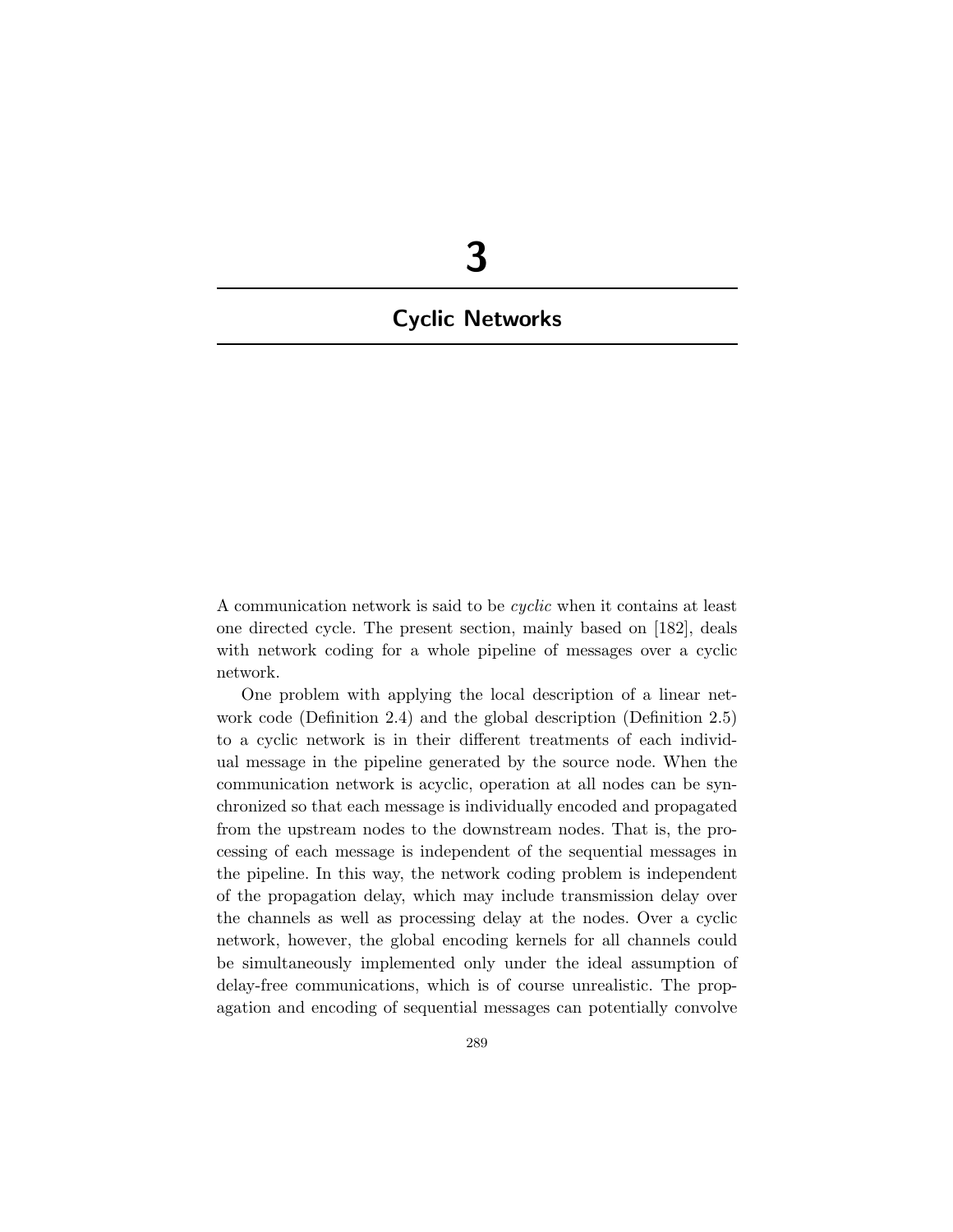together. Thus the amount of delay incurred in transmission and processing becomes part of the consideration in network coding. That is, the time dimension is an essential part of the transmission medium over a cyclic network. Another problem is the non-equivalence between Definition 2.4 and Definition 2.5 over a cyclic network, as we shall see in the next section.

### **3.1 Non-equivalence between local and global descriptions of a linear network code over a delay-free cyclic network**

Definition 2.4 for the local description and Definition 2.5 for the global description of a linear network code are equivalent over an acyclic network, because given the local encoding kernels, the global encoding kernels can be calculated recursively in any upstream-to-downstream order. In other words, the equation (2.3) has a unique solution for the global encoding kernels in terms of the local encoding kernels, while (2.4) serves as the boundary conditions. If these descriptions are applied to a cyclic network, certain logical problems are expected to arise.

First, let  $f_d$  denote the global encoding kernel for a channel d. Then for every collection  $\wp$  of non-source nodes in the network, it is only natural that

$$
\langle \{ f_d : d \in \text{In}(T) \text{ for some } T \in \wp \} \rangle = \langle \{ f_e : e \in \text{cut}(\wp) \} \rangle.
$$

However, Definition 2.5 does not always imply this equality over a cyclic network. Second, given the local encoding kernels, there may exist none or one or more solutions for the global encoding kernels. Below we give one example with a unique solution, one with no solution, and one with multiple solutions.

**Example 3.1.** Recall the network in Figure 1.2(b) which depicts the conversation between two sources over a communication network. An equivalent representation of this network obtained by creating a single source node that generates both  $b_1$  and  $b_2$  and appending two imaginary incoming channels to the source node is shown in Figure 3.1. Let ST precede  $VT$  in the ordering among the channels. Similarly, let  $ST'$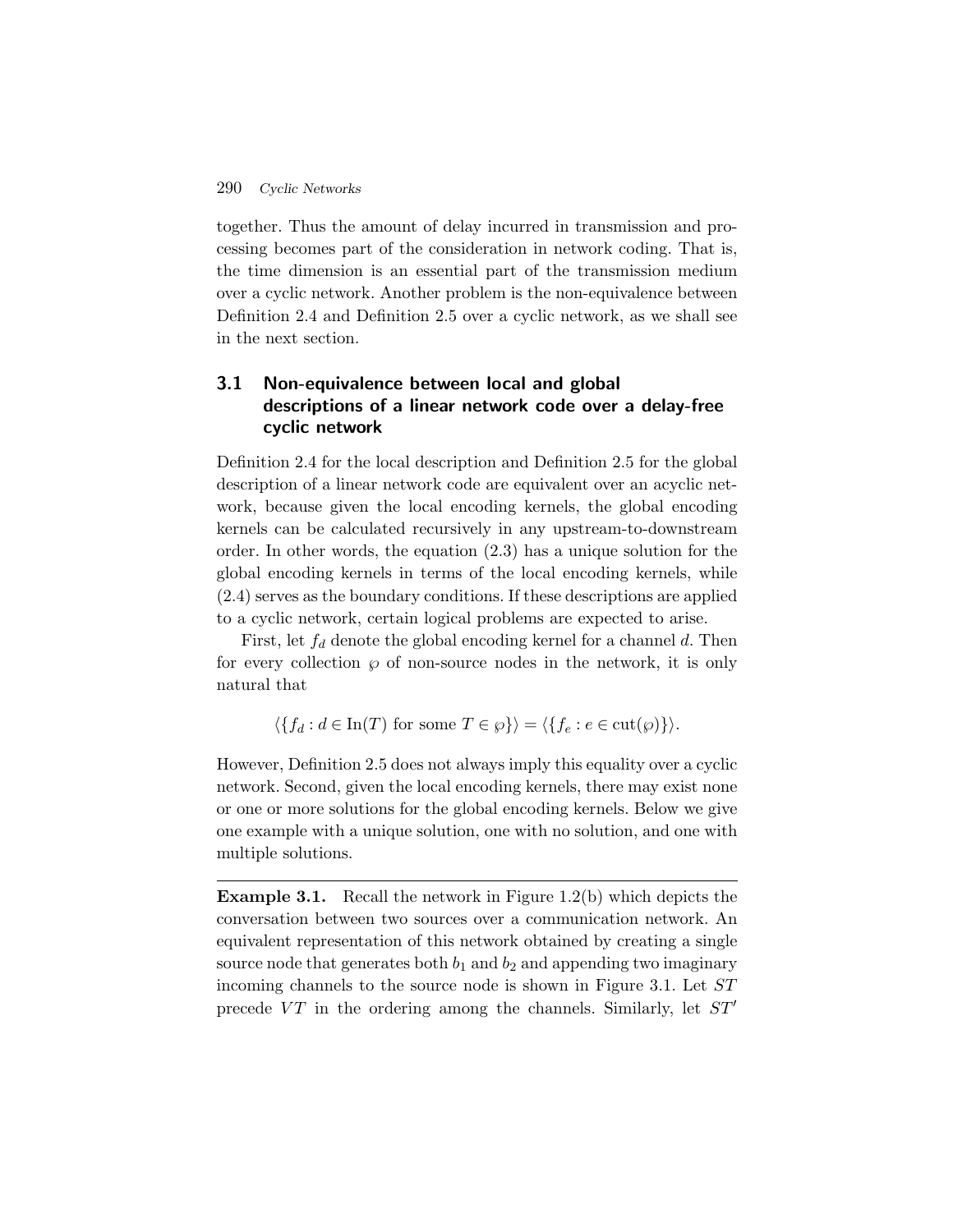### *3.1. Non-equivalence between local and global descriptions* 291



Fig. 3.1 A 2-dimensional linear broadcast on a cyclic network.

precede  $VT'$ . Given the local encoding kernels

$$
K_S = \begin{bmatrix} 1 & 0 \\ 0 & 1 \end{bmatrix}, K_T = K_{T'} = \begin{bmatrix} 1 \\ 0 \end{bmatrix}, K_U = \begin{bmatrix} 1 \\ 1 \end{bmatrix}, K_V = \begin{bmatrix} 1 & 1 \end{bmatrix},
$$

the equation (2.3) yields the following unique solution for the global encoding kernels:

$$
f_{ST} = f_{TU} = \begin{bmatrix} 1 \\ 0 \end{bmatrix}, \ f_{ST'} = f_{T'U} = \begin{bmatrix} 0 \\ 1 \end{bmatrix}
$$

$$
f_{UV} = f_{VT} = f_{VT'} = \begin{bmatrix} 1 \\ 1 \end{bmatrix}.
$$

These encoding kernels are shown in Figure 3.1 and in fact, define a 2-dimensional linear broadcast regardless of the choice of the base field.

**Example 3.2.** A randomly prescribed set of local encoding kernels at the nodes on a cyclic network is unlikely to be compatible with any global encoding kernels. In Figure 3.2(a), a local encoding kernel  $K_T$ is prescribed at each node  $T$  in a cyclic network. Had there existed a global encoding kernel  $f_e$  for each channel e, the requirement  $(2.3)$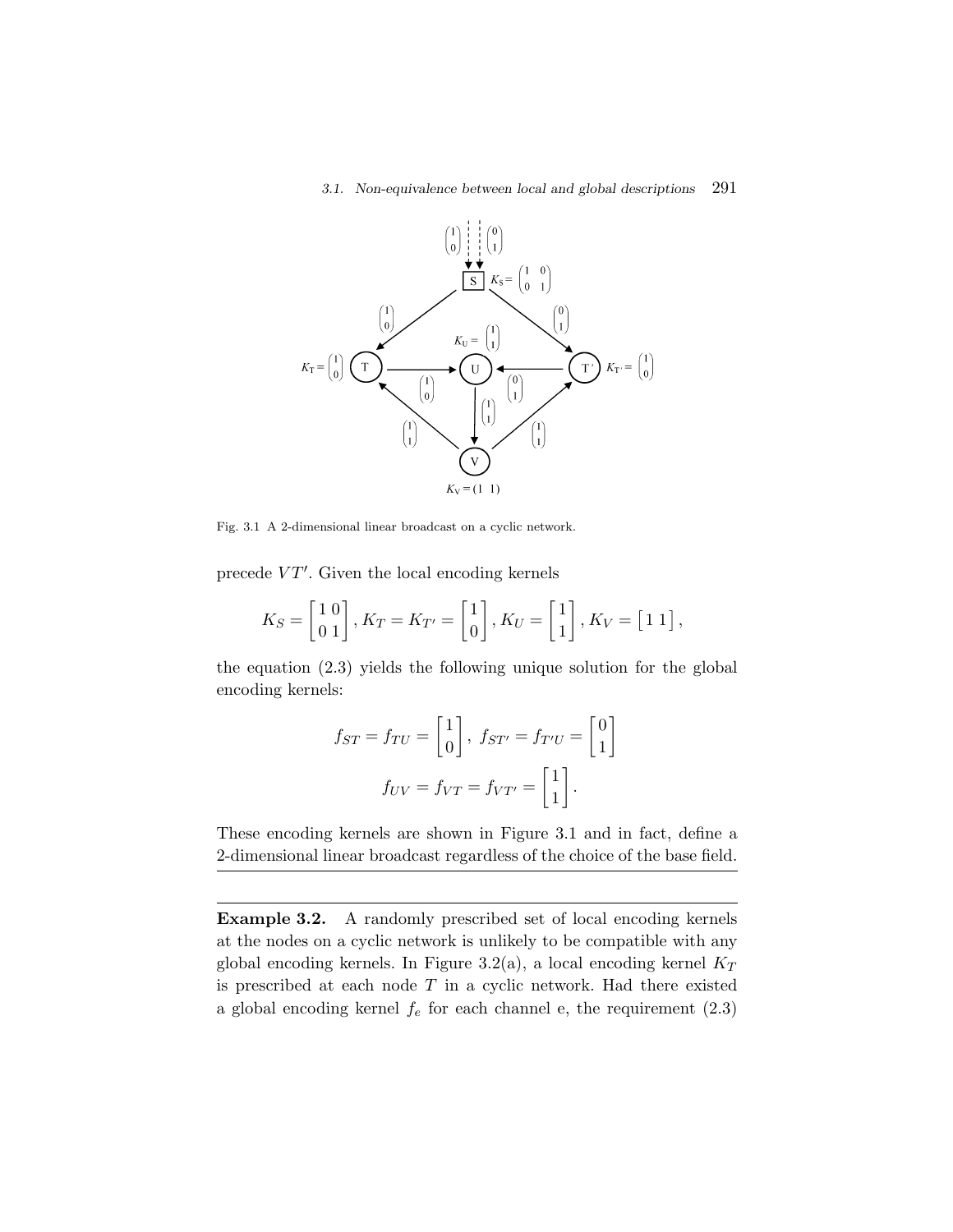

Fig. 3.2 (a) The requirement on the global encoding kernels that are compatible with the prescribed local encoding kernels and (b) the scalar value  $x \cdot f_e$  that would be carried by each channel  $e$  had the global encoding kernels existed.

would imply the equations

$$
f_{XY} = \begin{bmatrix} 1 \\ 0 \end{bmatrix} + f_{WX}, \ f_{YW} = \begin{bmatrix} 0 \\ 1 \end{bmatrix} + f_{XY}, \ f_{WX} = f_{YW},
$$

which sum up to a contradiction.

The nonexistence of compatible global encoding kernels can also be interpreted in terms of message transmission. Let  $S$  generate the message  $x = (a, b) \in F^2$ . The intended symbol for the transmission over each channel e is  $x \cdot f_e$  as shown in Figure 3.2(b). In particular, the symbols  $p = x \cdot f_{XY}$ ,  $q = x \cdot f_{YW}$ , and  $r = x \cdot f_{WX}$  are correlated by

$$
p = a + r
$$
  
\n
$$
q = b + p,
$$
  
\n
$$
r = q.
$$

These equalities imply that  $a + b = 0$ , a contradiction to the independence between the two components  $a$  and  $b$  of a generic message.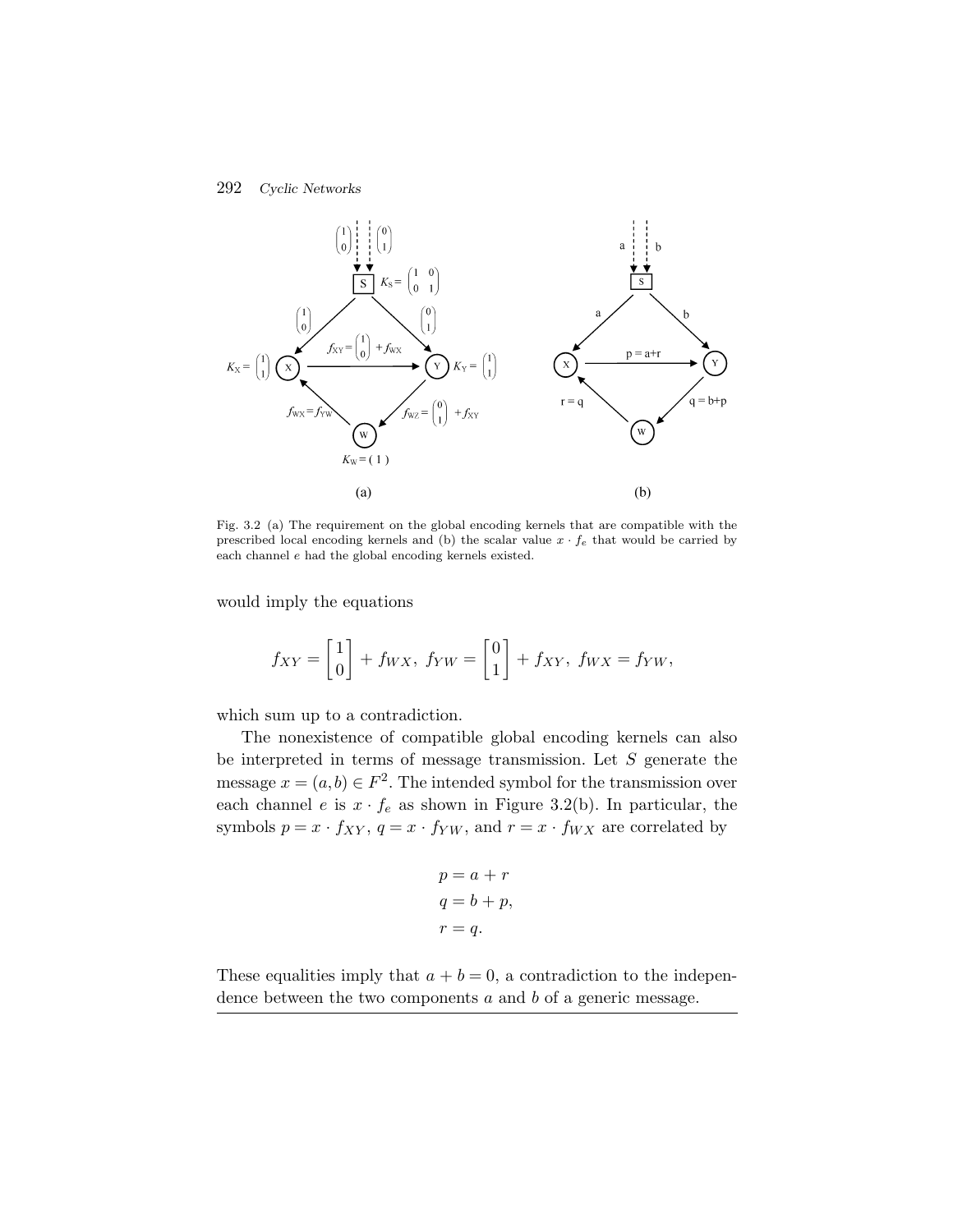**Example 3.3.** Let F be a field extension of GF(2). Consider the same prescription of local encoding kernels at nodes as in Example 3.2 except that  $K_S = \begin{bmatrix} 1 & 1 \\ 0 & 0 \end{bmatrix}$ . The following three sets of global encoding kernels meet the requirement (2.3) in the definition of a linear network code:

$$
f_{SX} = f_{SY} = \begin{bmatrix} 1 \\ 0 \end{bmatrix}, f_{XY} = \begin{bmatrix} 0 \\ 0 \end{bmatrix}, f_{YW} = f_{WX} = \begin{bmatrix} 1 \\ 0 \end{bmatrix};
$$
  
\n
$$
f_{SX} = f_{SY} = \begin{bmatrix} 1 \\ 0 \end{bmatrix}, f_{XY} = \begin{bmatrix} 1 \\ 0 \end{bmatrix}, f_{YW} = f_{WX} = \begin{bmatrix} 0 \\ 0 \end{bmatrix};
$$
  
\n
$$
f_{SX} = f_{SY} = \begin{bmatrix} 1 \\ 0 \end{bmatrix}, f_{XY} = \begin{bmatrix} 0 \\ 1 \end{bmatrix}, f_{YW} = f_{WX} = \begin{bmatrix} 1 \\ 1 \end{bmatrix}.
$$

### **3.2 Convolutional network code**

Let every channel in a network carry a scalar value in every time slot. For both physical feasibility and mathematical logic, we need a certain assumption on the transmission/processing delay to ensure a nonzero delay when a message is propagated around any cycle in the network. Both [184] and [180] simply assume a negligible transmission delay and a unit-time delay in the node processing, and a communication network under this assumption can be called a *unit-delay network*. In this expository text, we shall again consider only unit-delay networks in order to simplify the notation in mathematical formulation and proofs. The results to be developed in this section, although discussed in the context of cyclic networks, apply equally well to acyclic networks.

As a time-multiplexed network in the combined time-space domain, a unit-delay network can be unfolded with respect to the time dimension into an indefinitely long network called a *trellis network*. Corresponding to a physical node  $X$ , there is a sequence of nodes  $X_0, X_1, X_2, \ldots$  in the trellis network. A channel in the trellis network represents a physical channel e only for a particular time slot  $t \geq 0$ , and is thereby identified by the pair  $(e, t)$ . When e is from the node X to the node Y, the channel  $(e, t)$  is then from the node  $X_t$  to the node  $Y_{t+1}$ . The trellis network is acyclic regardless of the topology of the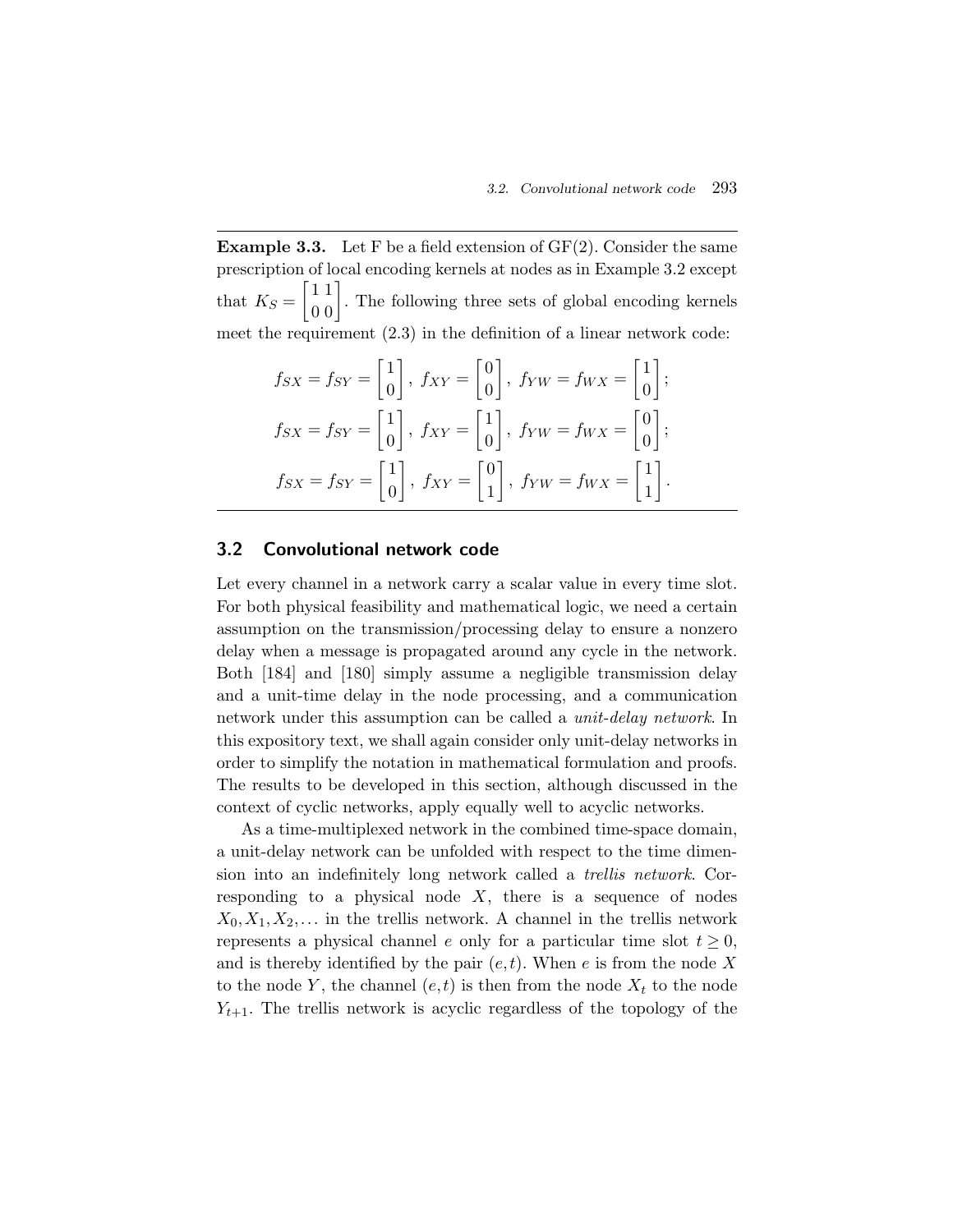

Fig. 3.3 Message transmission via a convolutional network code on a cyclic network means the pipelining of sequential symbols through every channel. The transmission media in the time-space domain can be unfolded with respect to the time dimension into an indefinitely long "trellis network."

physical network, and the upstream-to-downstream order in the trellis network is along the forward direction of time.

**Example 3.4.** Based on the local encoding kernels on the network in Figure 3.2, every channel  $(e, t)$ ,  $t = 0, 1, 2, \ldots$  in the corresponding trellis network in Figure 3.3 carries a scalar value. For instance, the channels  $(XY,t)$ ,  $t \geq 0$  carry the successive scalar values  $0, 0, a_0, a_1, a_2 + b_0, a_0 + a_3 + b_1, a_1 + a_4 + b_2, a_2 + a_5 + b_0 + b_3, \ldots$ Such a code is called a convolutional code (over the network) to be formally defined in Definition 3.5.

Given a field F, functions of the form  $p(z)/(1 + zq(z))$ , where  $p(z)$ and  $q(z)$  are polynomials, are expandable into power series at  $z = 0$ . Rational functions of this form may be called "rational power series." They constitute an *integral domain*<sup>1</sup>, which will be denoted by  $F\langle z \rangle$ . The integral domain of all power series over  $F$  is conventionally denoted by  $F[[z]]$ . Thus  $F\langle z \rangle$  is a subdomain of  $F[[z]]$ .

<sup>&</sup>lt;sup>1</sup>An integral domain is a commutative ring with unity  $1 \neq 0$  and containing no divisors of 0. See for example [172].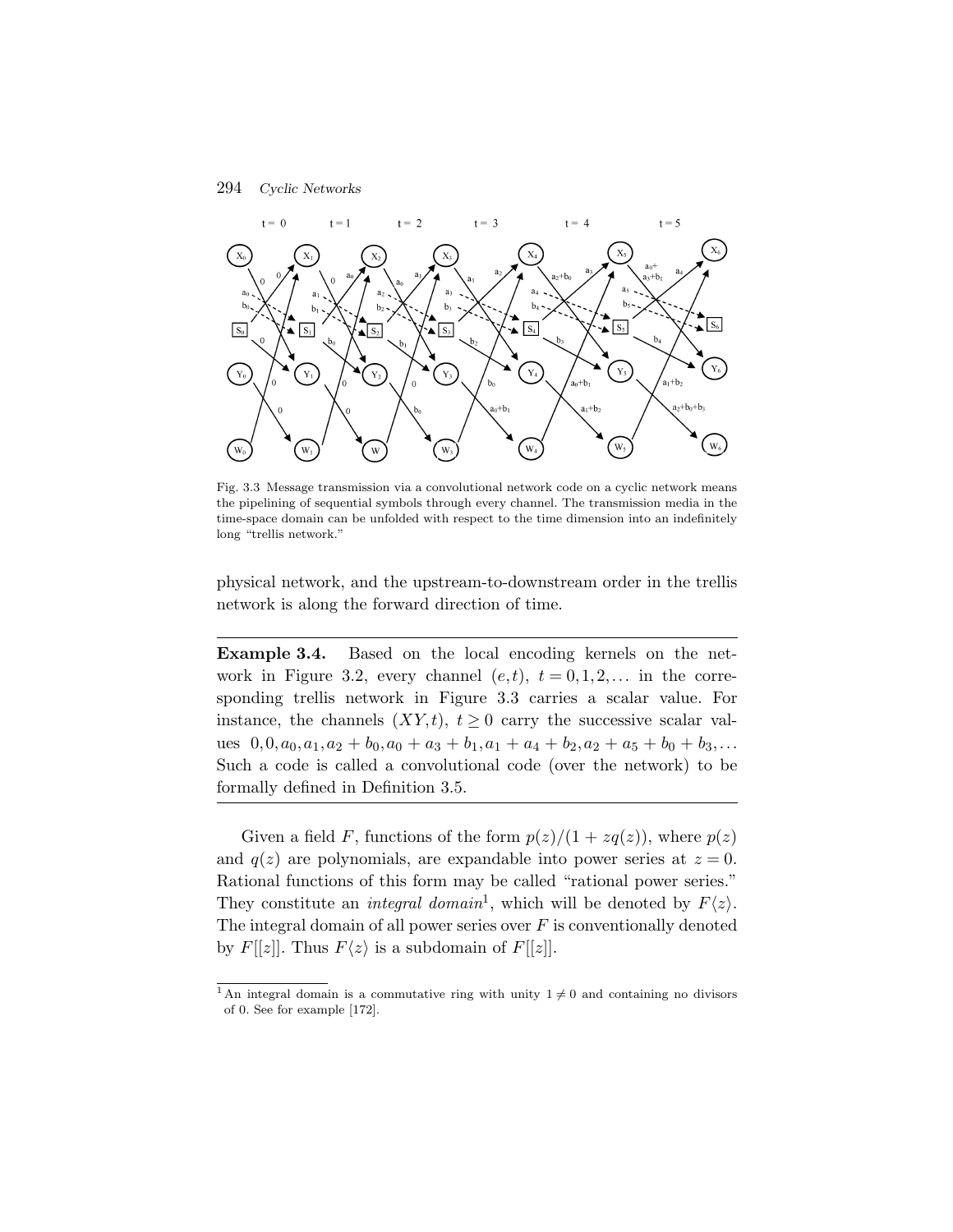Let the channel e carry the scalar value  $c_t \in F$  for each  $t \geq 0$ . A succinct mathematical expression for a scalar sequence  $(c_0, c_1, \ldots, c_t, \ldots)$ is the z-transform  $\sum_{t\geq 0} c_t z^t \in F[[z]]$ , where the power t of the dummy variable z represents discrete time. The pipelining of scalars over a time-multiplexed channel can thus be regarded as the transmission of a power series over the channel. For example, the transmission of a scalar value on the channel  $(XY,t)$  for each  $t \geq 0$  in the trellis network of Figure 3.3 translates into the transmission of the power series

$$
a_0 z^2 + a_1 z^3 + (a_2 + b_0) z^4 + (a_0 + a_3 + b_1) z^5 + (a_1 + a_4 + b_2) z^6
$$
  
+
$$
(a_2 + a_5 + b_0 + b_3) z^7 + \cdots
$$
 (3.1)

over the channel XY in the network in Figure 3.2.

**Definition 3.5.** Let F be a finite field and  $\omega$  a positive integer. An ω-dimensional F-valued *convolutional network code* on a unit-delay network consists of an element  $k_{d,e}(z) \in F\langle z \rangle$  for every adjacent pair  $(d,e)$ in the network as well as an  $\omega$ -dimensional column vector  $f_e(z)$  over  $F\langle z \rangle$  for every channel e such that:

- $(3.1)$   $f_e(z) = z \sum_{d \in In(T)} k_{d,e}(z) f_d(z)$  for  $e \in Out(T)$ .
- (3.2) The vectors  $f_e(z)$  for the imaginary channels e, i.e., those  $\omega$  channels in  $\text{In}(S)$ , consist of scalar components that form the natural basis of the vector space  $F^{\omega}$ .

The vector  $f_e(z)$  is called the *global encoding kernel* for the channel  $e$ and  $k_e(z)$  is called the *local encoding kernel* for the adjacent pair  $(d, e)$ . The local encoding kernel at the node T refers to the  $\left|\text{In}(T)\right| \times \left|\text{Out}(T)\right|$ matrix  $K_T(z)=[k_{d,e}(z)]_{d\in In(T),e\in Out(T)}$ .

This notion of a *convolutional network code* is a refinement of a "time-invariant linear-code multicast (TILCM)" in [LYC03]. The equation in  $(3.1)$  is the time-multiplexed version of  $(2.3)$ , and the factor z in it indicates a unit-time delay in node processing. In other words, the filters in data processing for the calculation of  $f_e(z)$  are  $zk_{d,e}(z)$  for all channels  $d \in \text{In}(T)$ . Write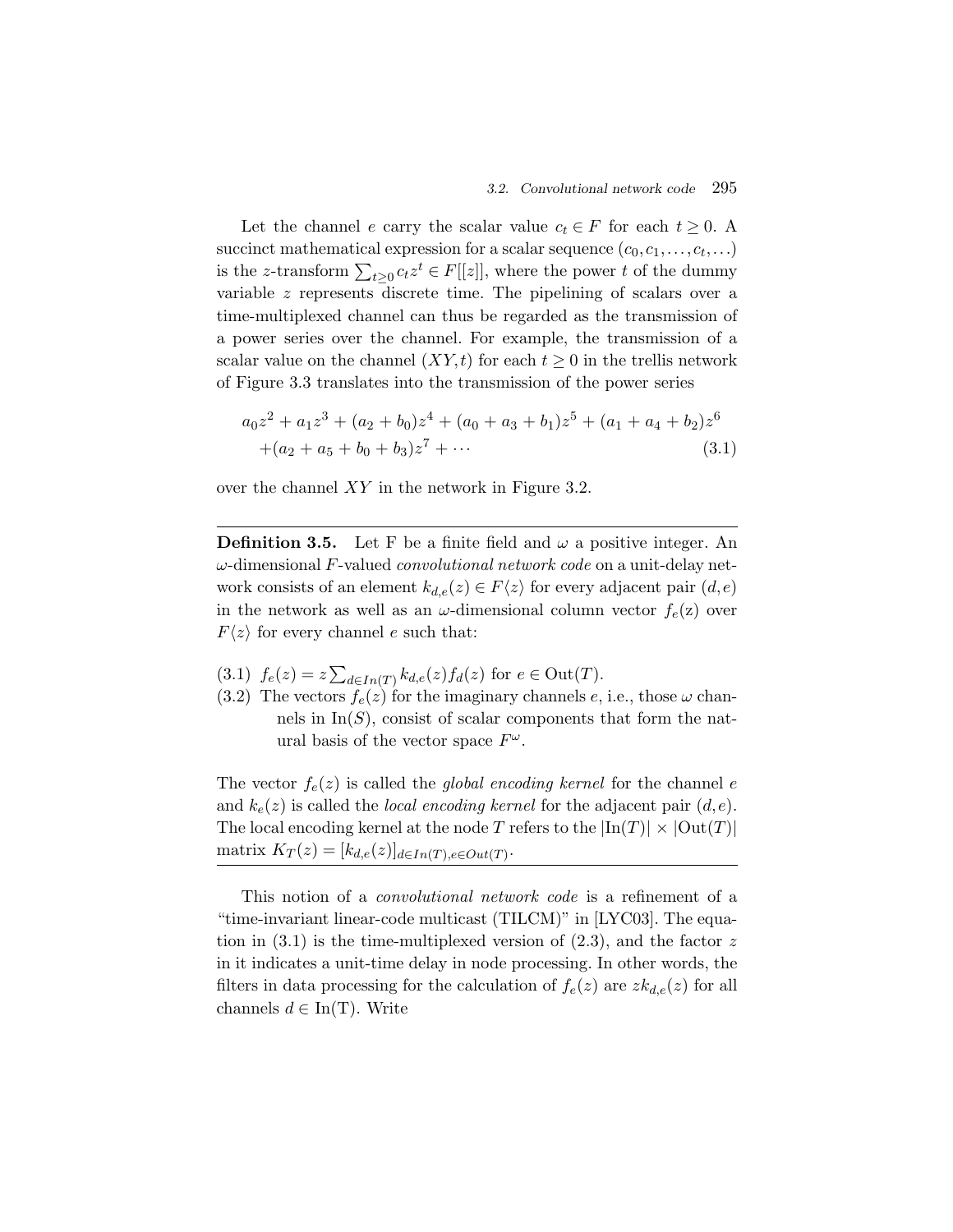$$
f_e(z) = \sum_{t \ge 0} f_{e,t} z^t
$$

and

$$
k_{d,e}(z) = \sum_{t \ge 0} k_{d,e,t} z^t,
$$

where each  $f_{e,t}$  and  $k_{d,e,t}$  are  $\omega$ -dimensional column vectors in  $F^{\omega}$ . The convolutional equation (3.1) can be further rewritten as

$$
f_{e,t} = \sum_{d \in \text{In}(T)} \left( \sum_{0 \le u < t} k_{d,e,u} f_{d,t-1-u} \right) \quad \text{for all } t \ge 0,\tag{3.3}
$$

with the boundary conditions provided by (3.2):

- The vectors  $f_{e,0}$  for the imaginary channels  $e$  form the natural basis of the vector space  $F^{\omega}$  over F.
- $f_{e,t}$  is the zero vector for all  $t > 0$  when e is one of the imaginary channels.

Note that for  $t = 0$ , the summation in (3.3) is empty, and  $f_{e,0}$  is taken to be zero by convention. With these boundary conditions, the global encoding kernels can be recursively calculated from the local encoding kernels through (3.3), where the recursive procedure follows the forward direction of time. This is equivalent to a linear network code on the indefinitely long trellis network, which is an acyclic network.

**Example 3.6.** In Figure 3.2, let the  $\omega = 2$  imaginary channels be denoted as  $OS$  and  $OS'$ . Let  $SX$  precede  $WX$  in the ordering among the channels, and similarly let  $SY$  precede  $XY$ . A convolutional network code is specified by the prescription of a local encoding kernel at every node:

$$
K_S(z) = \begin{bmatrix} 1 & 0 \\ 0 & 1 \end{bmatrix}, \ K_X(z) = K_Y(z) = \begin{bmatrix} 1 \\ 1 \end{bmatrix}, \ K_W(z) = \begin{bmatrix} 1 \end{bmatrix},
$$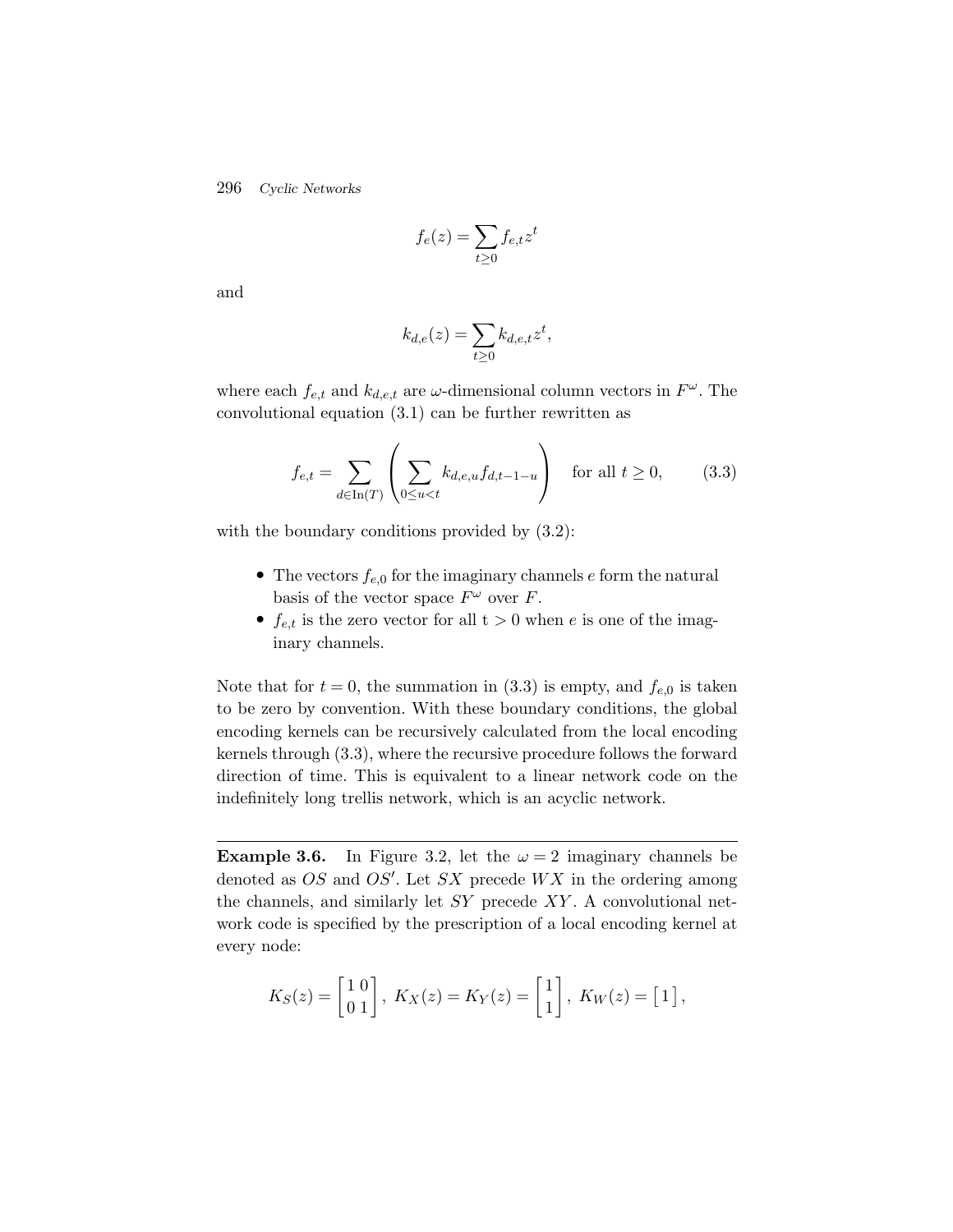and a global encoding kernel for every channel:

$$
f_{OS}(z) = \begin{bmatrix} 1 \\ 0 \end{bmatrix}, f_{OS'}(z) = \begin{bmatrix} 0 \\ 1 \end{bmatrix}
$$
  
\n
$$
f_{SX}(z) = z \begin{bmatrix} 1 & 0 \\ 0 & 1 \end{bmatrix} \cdot \begin{bmatrix} 1 \\ 0 \end{bmatrix} = \begin{bmatrix} z \\ 0 \end{bmatrix}
$$
  
\n
$$
f_{SY}(z) = z \begin{bmatrix} 1 & 0 \\ 0 & 1 \end{bmatrix} \cdot \begin{bmatrix} 0 \\ 1 \end{bmatrix} = \begin{bmatrix} 0 \\ z \end{bmatrix}
$$
  
\n
$$
f_{XY}(z) = \begin{bmatrix} z^2/(1-z^3) \\ z^4/(1-z^3) \end{bmatrix}, f_{YW}(z) = \begin{bmatrix} z^3/(1-z^3) \\ z^2/(1-z^3) \end{bmatrix}
$$
  
\n
$$
f_{WX}(z) = \begin{bmatrix} z^4/(1-z^3) \\ z^3/(1-z^3) \end{bmatrix},
$$

where the last three global encoding kernels have been solved from the following equations:

$$
f_{XY}(z) = z [f_{SX}(z) f_{WX}(z)] \cdot \begin{bmatrix} 1 \\ 1 \end{bmatrix} = z^2 \begin{bmatrix} 1 \\ 0 \end{bmatrix} + z f_{WX}(z)
$$

$$
f_{YW}(z) = z [f_{SY}(z) f_{XY}(z)] \cdot \begin{bmatrix} 1 \\ 1 \end{bmatrix} = z^2 \begin{bmatrix} 0 \\ 1 \end{bmatrix} + z f_{XY}(z)
$$

$$
f_{WX}(z) = z(f_{YW}(z)) \cdot \begin{bmatrix} 1 \\ 1 \end{bmatrix} = z f_{YW}(z).
$$

These local and global encoding kernels of a 2-dimensional convolutional network code are summarized in Figure 3.4. They correspond to the encoding kernels of a 2-dimensional linear network code over the trellis network.

Represent the message generated at the source node  $S$  at the time slot t, where  $t \geq 0$ , by the  $\omega$ -dimensional row vector  $x_t \in F^{\omega}$ . Equivalently,  $S$  generates the message pipeline represented by the  $z$ -transform

$$
x(z) = \sum_{t \ge 0} x_t z^t,
$$

which is an  $\omega$ -dimensional row vector over  $F[[z]]$ . In real applications,  $x(z)$  is always a polynomial because of the finite length of the message pipeline. Through a convolutional network code, each channel e carries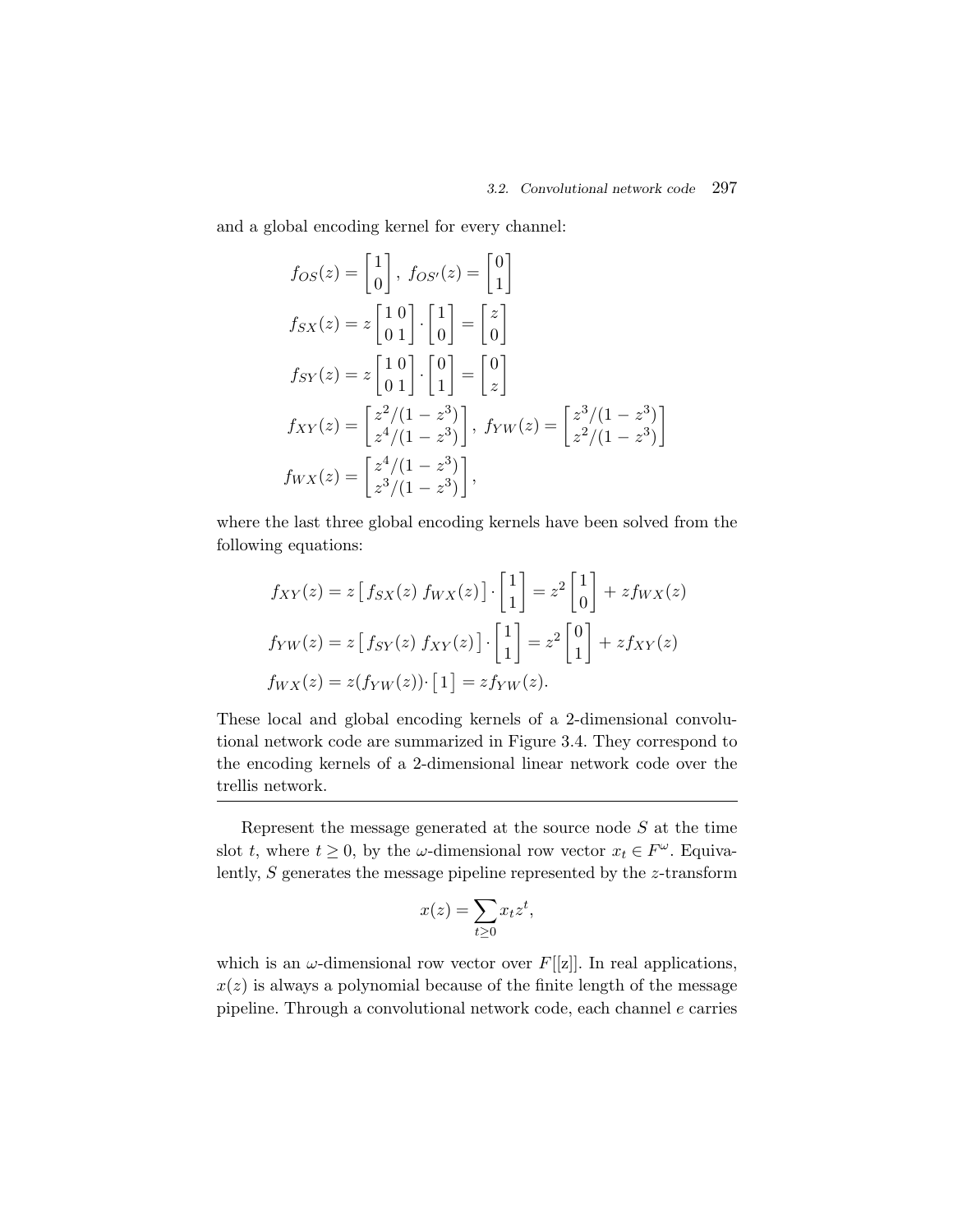

Fig. 3.4 A convolutional network code on a cyclic network that can be unfolded with respect to the time dimension into the linear network code on the trellis.

the power series  $x(z) \cdot f_e(z)$ . Write

$$
m_{e,t} = \sum_{0 \le u \le t} x_u f_{e,t-u},
$$

so that

$$
x(z) \cdot f_e(z) = \sum_{t \ge 0} m_{e,t} z^t.
$$

For  $e \in Out(T)$ , the equation (3.1) yields

$$
x(z) \cdot f_e(z) = z \sum_{d \in \text{In}(T)} k_{d,e}(z) (x(z) \cdot f_d(z)), \tag{3.4}
$$

or equivalently, in time domain,

$$
m_{e,t} = \sum_{d \in \text{In}(T)} \left( \sum_{0 \le u < t} k_{d,e,u} m_{d,t-1-u} \right). \tag{3.5}
$$

A node  $T$  calculates the scalar value  $m_{e,t}$  for sending onto each outgoing channel  $e$  at time  $t$  from the accumulative information it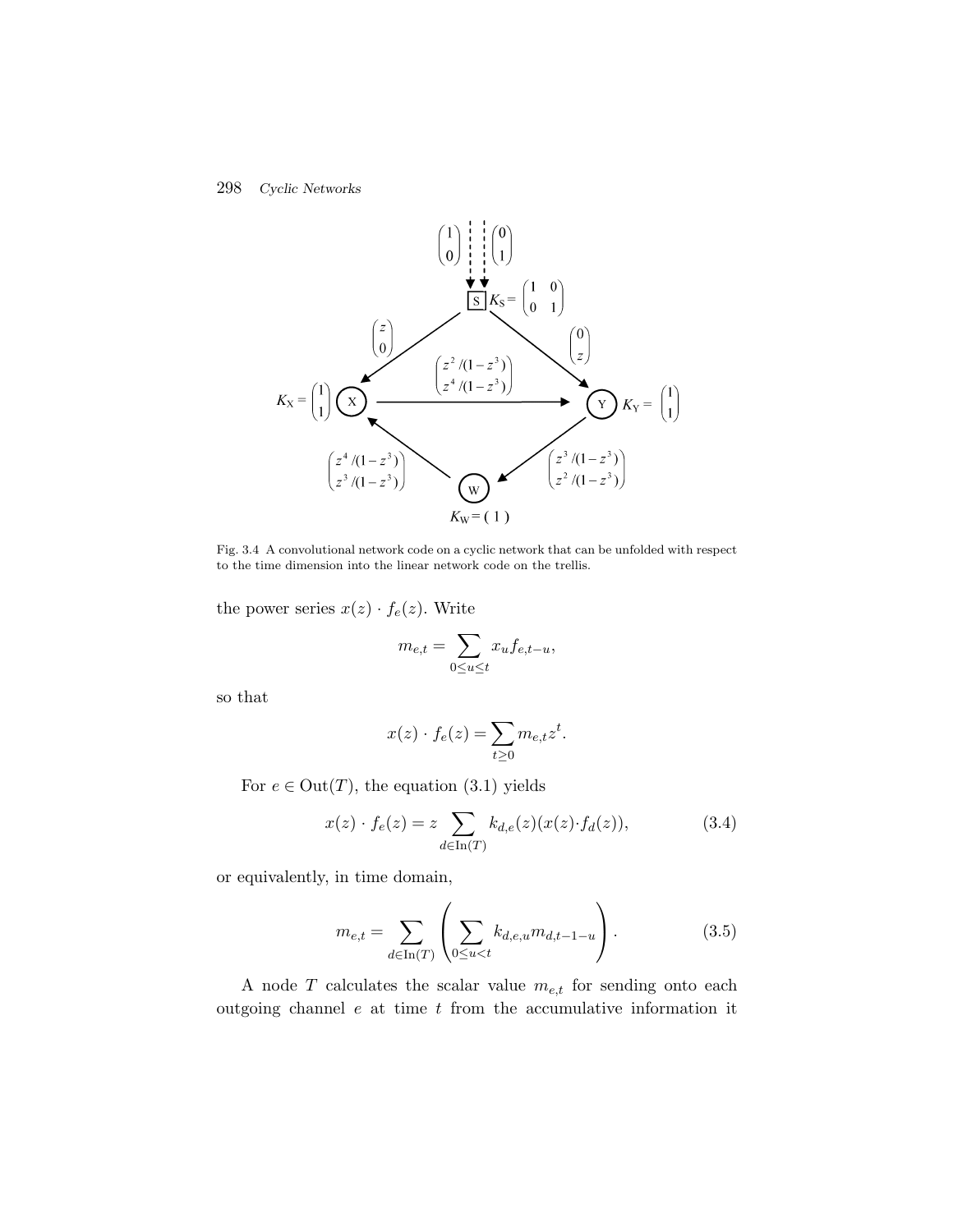has received from all the incoming channels up to the end of the time slot  $t - 1$ . The accumulative information includes the sequence  $m_{d,0},m_{d,1},\ldots,m_{d,t-1}$  for each incoming channel d. The calculation is by the convolution (3.5) which can be implemented by circuitry in the causal manner, because the local encoding kernels in Definition 3.5 as well as the components of the global encoding kernels belong to  $F\langle z \rangle$ .

**Example 3.7.** Consider the convolutional network code in Example 3.6. When the source pipelines the message

$$
x(z) = \left[ \sum_{t \ge 0} a_t z^t \sum_{t \ge 0} b_t z^t \right],
$$

the five channels in the network carry the following power series, respectively:

$$
x(z) \cdot f_{SX}(z) = \sum_{t\geq 0} a_t z^{t+1}
$$
  
\n
$$
x(z) \cdot f_{SY}(z) = \left( \sum_{t\geq 0} a_t z^{t+2} + \sum_{t\geq 0} b_t z^{t+4} \right) / (1 - z^3)
$$
  
\n
$$
= \left( \sum_{t\geq 0} a_t z^{t+2} + \sum_{t\geq 0} b_t z^{t+4} \right) \sum_{t\geq 0} z^{3t}
$$
  
\n
$$
= a_0 z^2 + a_1 z^3 + (a_2 + b_0) z^4 + (a_0 + a_3 + b_1) z^5
$$
  
\n
$$
+ (a_1 + a_4 + b_2) z^6 + (a_2 + a_5 + b_0 + b_3) z^7 + \cdots
$$
  
\n
$$
x(z) \cdot f_{YW}(z) = \left( \sum_{t\geq 0} a_t z^{t+3} + \sum_{t\geq 0} b_t z^{t+2} \right) / (1 - z^3)
$$
  
\n
$$
x(z) \cdot f_{WX}(z) = \left( \sum_{t\geq 0} a_t z^{t+4} + \sum_{t\geq 0} b_t z^{t+3} \right) / (1 - z^3).
$$

At each time slot  $t \geq 0$ , the source generates a message  $x_t = [a_t, b_t]$ . Thus, the channel SX carries the scalar 0 at time 0 and the scalar  $a_{t-1}$ at time  $t > 0$ . Similarly, the channel SY carries the scalar 0 at time 0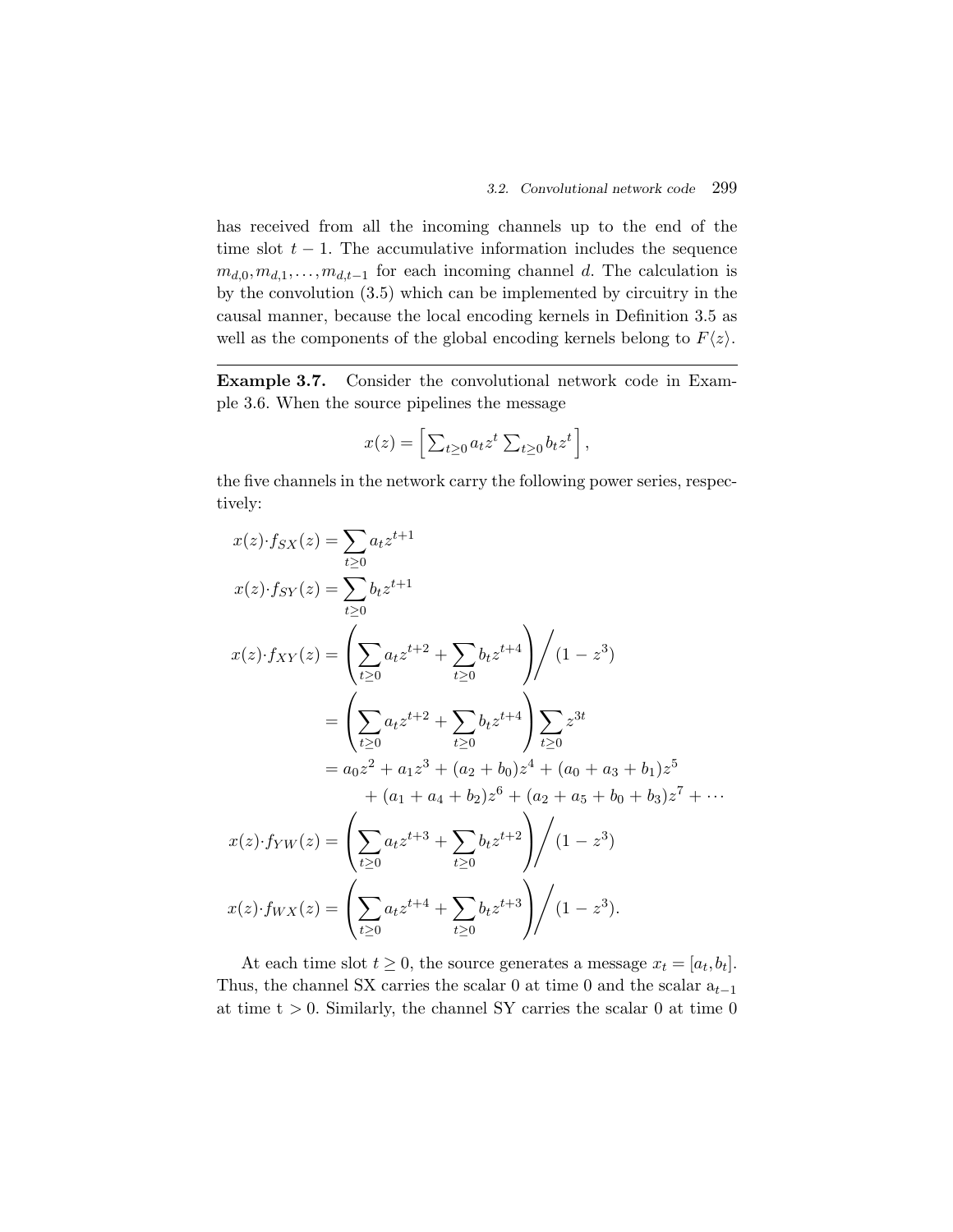and the scalar  $b_{t-1}$  at time t > 0. For every channel e, write

$$
\left(\sum_{t\geq 0} x_t z^t\right) \cdot f_e(z) = \sum_{t\geq 0} m_{e,t} z^t
$$

as before. The actual encoding process at the node X is as follows. At the end of the time slot  $t - 1$ , the node X has received the sequence  $m_{d,0},m_{d,1},\ldots,m_{d,t-1}$  for  $d = SX$  and WX. Accordingly, the channel  $XY$  at time  $t > 0$  transmits the scalar value

$$
m_{XY,t} = \sum_{0 \le u < t} k_{SX,XY,u} m_{SX,t-1-u} + \sum_{0 \le u < t} k_{WX,XY,u} m_{WX,t-1-u}
$$
  
=  $m_{SX,t-1} + m_{WX,t-1},$ 

with the convention that  $m_{e,t} = 0$  for all channels e and  $t < 0$ . Similarly,

$$
m_{YW,t} = m_{SY,t-1} + m_{XY,t-1}
$$

and

$$
m_{WX,t} = m_{YW,t-1}
$$

for  $t \geq 0$ . (Note that  $m_{XY,0} = m_{YW,0} = m_{WX,0} = 0$ .) The values  $m_{XY,t}$ ,  $m_{YW,t}$ , and  $m_{WX,t}$  for  $t = 0, 1, 2, 3, \ldots$  can be calculated recursively by these formulas, and they are shown in the trellis network in Figure 3.3 for small values of  $t$ . For instance, the channel  $XY$  carries the scalar values

$$
m_{XY,0} = 0, \ m_{XY,1} = 0, \ m_{XY,2} = a_0, \ m_{XY,3} = a_1, \ m_{XY,4} = a_2 + b_0, \ m_{XY,5} = a_0 + a_3 + b_1, \dots
$$

in the initial time slots. The z-transform of this sequence is

$$
x(z) \cdot f_{XY}(z) = \left(\sum_{t \ge 0} a_t z^{t+2} + \sum_{t \ge 0} b_t z^{t+4}\right) / (1 - z^3)
$$

as calculated in the above. The encoding formulas in this example are especially simple, and the convolution in (3.5) is rendered trivial. Because all the local encoding kernels are scalars, the encoder at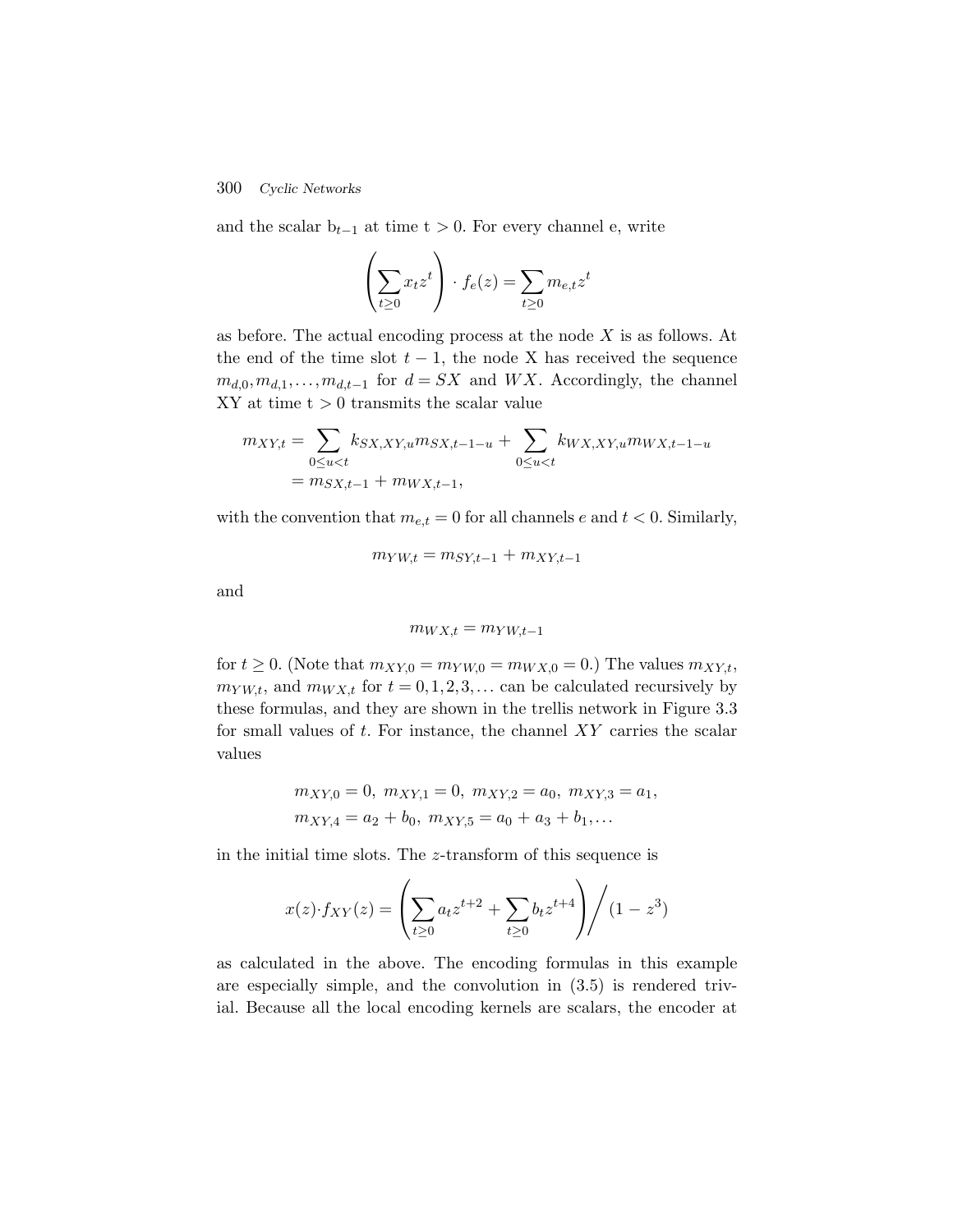a node does not require the memory of any previously received information other than the scalar value that has just arrived from each incoming channel. However, the scalar local encoding kernels do not offer similar advantage to the decoding process at the receiving nodes. This will be further discussed in the next example.

**Example 3.8.** Figure 3.5 presents another 2-dimensional convolutional network code on the same cyclic network. The salient characteristic of this convolutional network code is that every component of the global encoding kernel for every channel is simply a power of z. This simplicity renders decoding at every receiving nodes almost effortless. On the other hand, the encoders at the nodes in this case are only slightly more complicated than those in the preceding example. Thus, in terms of the total complexity of encoding and decoding, the present convolutional network code is more desirable.

Again, let the source generate a message  $x_t = [a_t, b_t]$  at each time slot  $t \geq 0$ . Thus, the channel SX carries the scalar 0 at time 0 and the scalar  $a_{t-1}$  at time  $t > 0$ . Similarly, the channel SY carries the scalar 0



Fig. 3.5 When every component of the global encoding kernel for every channel is simply a power of  $z$ , the decoding of the convolutional network code at every receiving node is almost effortless.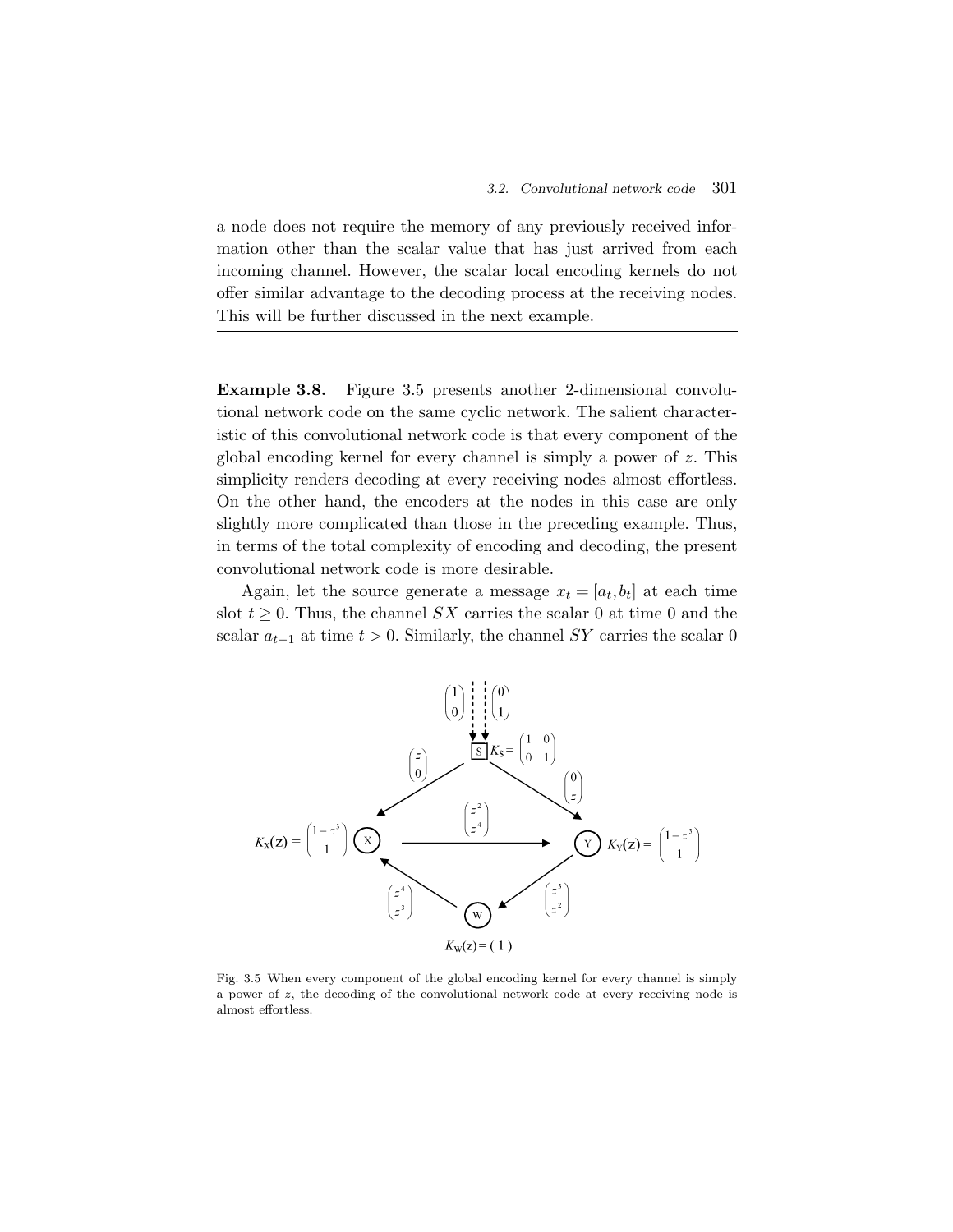at time 0 and the scalar  $b_{t-1}$  at time  $t > 0$ . For every channel e, write

$$
\left(\sum_{t\geq 0} x_t z^t\right) \cdot f_e(z) = \sum_{t\geq 0} m_{e,t} z^t
$$

as before. At the end of the time slot  $t-1$ , the node T has received the sequence  $m_{d,0}, m_{d,1}, \ldots, m_{d,t-1}$  for  $d = SX$  and  $WX$ . Accordingly, the channel  $XY$  at time  $t > 0$  transmits the value

$$
m_{XY,t} = \sum_{0 \le u < t} k_{SX,XY,u} m_{SX,t-1-u} + \sum_{0 \le u < t} k_{WX,XY,u} m_{WX,t-1-u}.
$$

In this case,  $k_{SX,XY,0} = k_{WX,XY,0} = 1, k_{WX,XY,u} = 0$  for all  $u > 0$ ,  $k_{SX,XY,3} = -1$ , and  $k_{SX,XY,u} = 0$  for all  $u \neq 0$  or 3. Thus,

$$
m_{XY,t} = m_{SX,t-1} - m_{SX,t-4} + m_{WX,t-1},
$$

with the convention that  $m_{e,t} = 0$  for all channels e and  $t < 0$ . Similarly,

$$
m_{YW,t} = m_{SY,t-1} - m_{SY,t-4} + m_{XY,t-1}
$$

and

$$
m_{WX,t}=m_{YW,t-1}\,
$$

for  $t > 0$ . The values  $m_{XY,t}$ ,  $m_{YW,t}$ , and  $m_{WX,t}$  for  $t = 0,1,2,3,...$  can be calculated by these formulas, and they are shown in the trellis network in Figure 3.6 for small values of t.

Take the channel  $XY$  as an example. The encoder for this channel is to implement the arithmetic of

$$
m_{XY,t} = m_{SX,t-1} - m_{SX,t-4} + m_{WX,t-1}
$$
  
=  $a_{t-2} - a_{t-5} + (a_{t-5} + b_{t-4})$   
=  $a_{t-2} + b_{t-4}$ ,

which incorporates both the local encoding kernels  $k_{SX,XY}(z)$  and  $k_{WX,XY}(z)$ . This only requires the simple circuitry in Figure 3.7, where an element labeled "z" is for a unit-time delay.

A convolutional network code over a unit-delay network can be viewed as a linear time-invariant (LTI) system defined by the local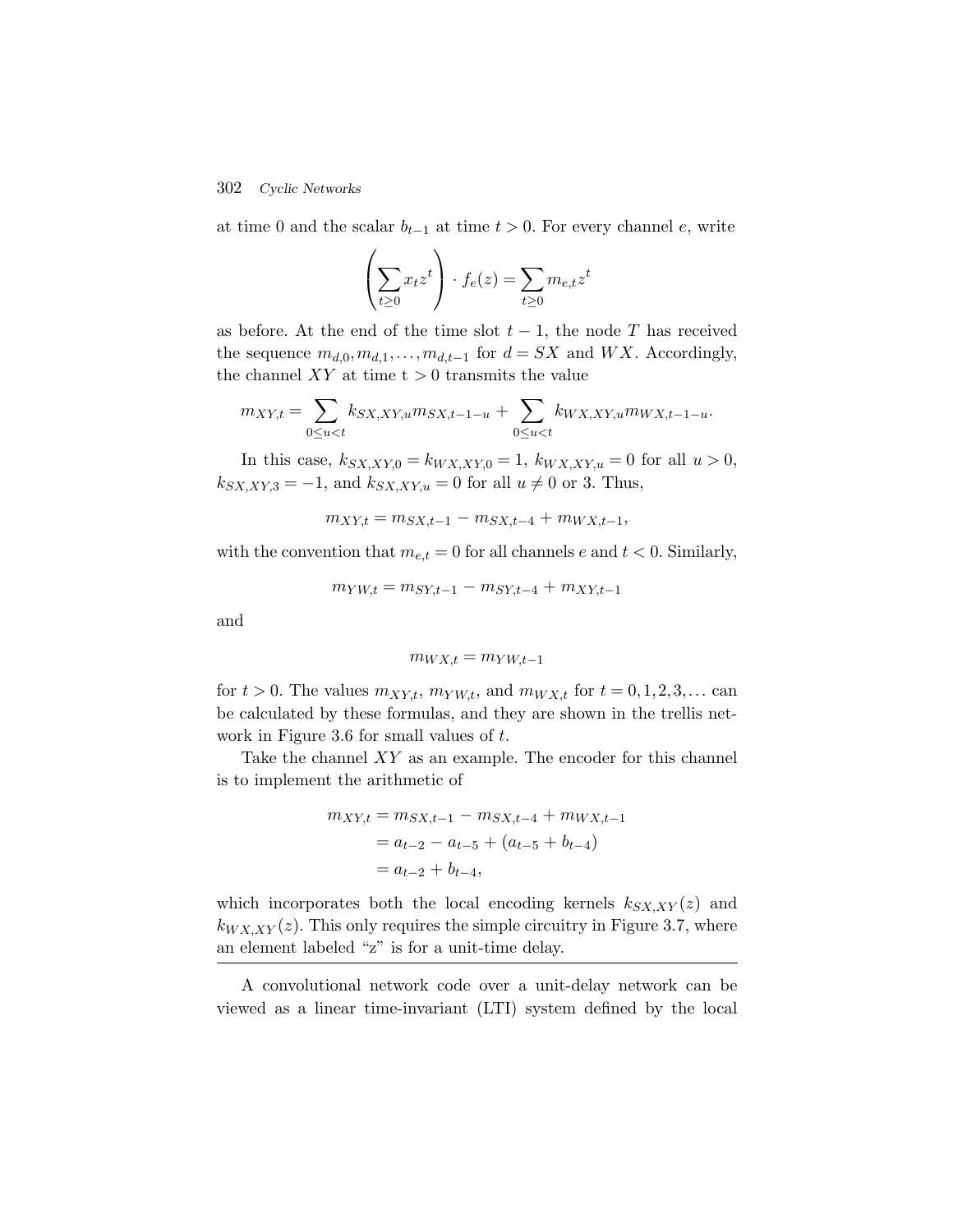*3.2. Convolutional network code* 303



Fig. 3.6 Message transmission via a linear network code on a cyclic network means the pipelining of sequential symbols through every channel. The transmission media in the time-space domain is an indefinitely long "trellis network," where every channel carried a scalar value at each time slot.

From node S  
\nFrom node Z  
\n
$$
a_{t-2}
$$
\n
$$
a_{t-3}
$$
\n
$$
a_{t-3}
$$
\n
$$
a_{t-4}
$$
\n
$$
a_{t-2}
$$
\n
$$
a_{t-2} + a_{t-5} + b_{t-4}
$$
\n
$$
a_{t-2} + b_{t-4}
$$
\n
$$
a_{t-2} + b_{t-4}
$$
\nTo node Y

Fig. 3.7 Circuitry for the encoding at the node X for the convolutional network code in Figure 3.5, where an element labeled "z" is for a unit-time delay.

encoding kernels, which therefore uniquely determine the global encoding kernels. More explicitly, given  $k_{d,e}(z) \in F\langle z \rangle$  for all adjacent pairs  $(d,e)$ , there exists a unique solution to (3.1) and (3.2) for  $f_e(z)$  for all channels e. The following theorem further gives a simple close-form formula for  $f_e(z)$  and shows that the entries in  $f_e(z)$  indeed belong to  $F\langle z \rangle$ , i.e.,  $f_e(z)$  is a rational power series, a requirement by Definition 3.5 for an F-valued convolutional network code.

**Theorem 3.9.** Let F be a finite field and  $\omega$  a positive integer. Let  $k_{d,e}(z) \in F\langle z \rangle$  be given for every adjacent pair  $(d,e)$  on a unit-delay network. Then there exists a unique  $\omega$ -dimensional F-valued convolutional network code with  $k_{d,e}(z)$  as the local encoding kernel for every  $(d,e)$ .

*Proof.* Let N be the number of channels in the network, not counting the imaginary channels in In(S). Given an  $\omega$ -dimensional vector  $g_e(z)$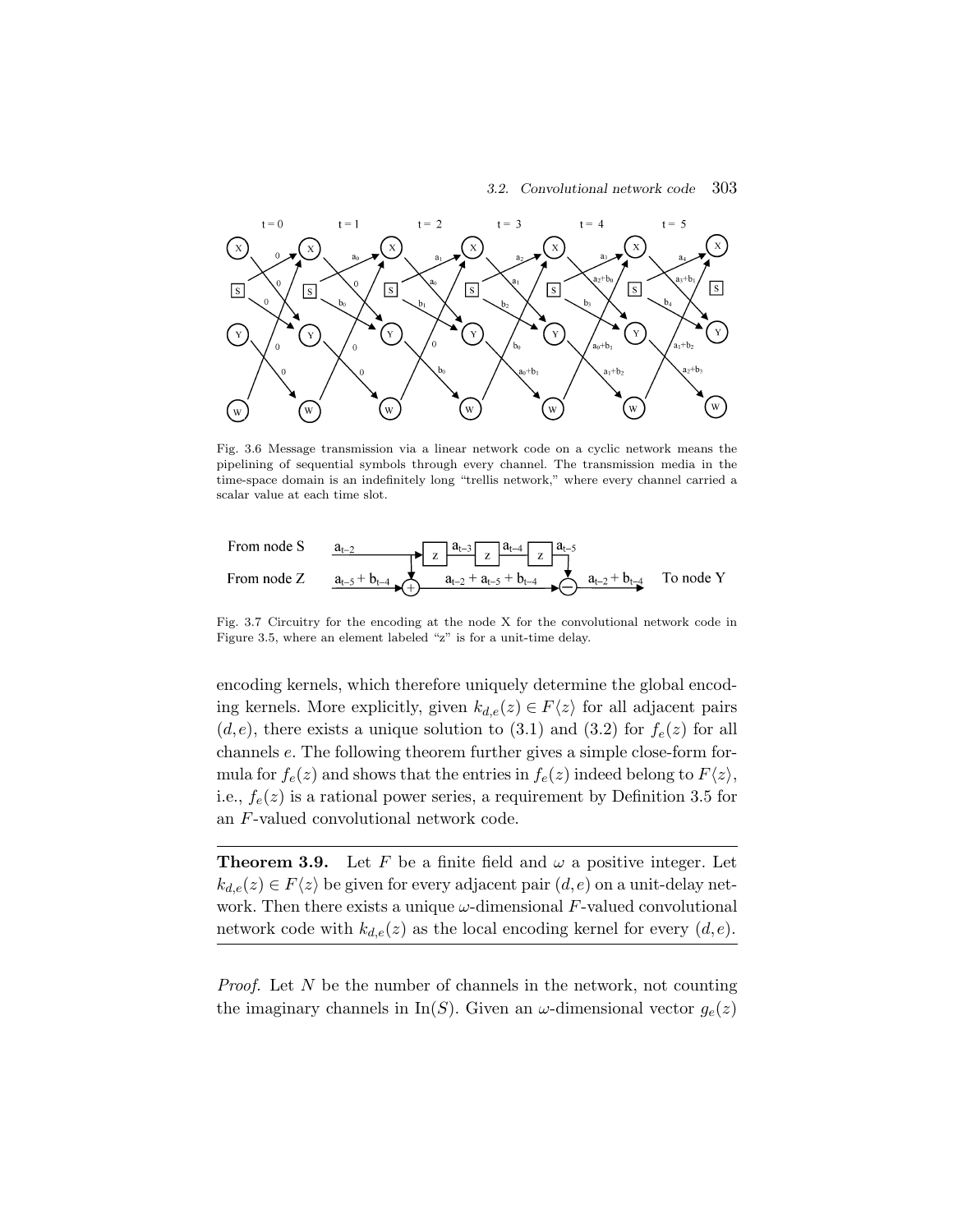for every channel e, we shall adopt the notation  $[g_e(z)]$  for the  $\omega \times N$ matrix that puts the vectors  $g_e(z)$  in juxtaposition. Let  $H_S(z)$  denote the particular  $\omega \times N$  matrix  $[g_e(z)]$  such that, when  $e \in Out(S), g_e(z)$ is composed of the given  $k_{d,e}(z)$  for all the imaginary channels d and otherwise  $g_e(z)$  is the zero vector. In other words,  $H_S(z)$  is formed by appending  $N - |Out(S)|$  columns of zeroes to the local encoding kernel  $K_S(z)$  at the node S, which is an  $\omega \times |\text{Out}(S)|$  matrix.

Let  $[k_{d,e}(z)]$  denote the  $N \times N$  matrix in which both the rows and columns are indexed by the channels and the  $(d, e)$ -th entry is equal to the given  $k_{d,e}(z)$  if  $(d,e)$  is an adjacent pair, and is equal to zero otherwise. In order to have an  $\omega$ -dimensional F-valued convolutional network code with  $k_{d,e}(z)$  as the local encoding kernels, the concomitant global encoding kernels  $f_e(z)$  must meet the requirements (3.1) and (3.2), which can be translated into the matrix equation

$$
[f_e(z)] = z[f_e(z)] \cdot [k_{d,e}(z)] + zH_S(z),
$$

or equivalently,

$$
[f_e(z)] \cdot (I_N - z[k_{d,e}(z)]) = zH_S(z), \tag{3.6}
$$

where is  $I_N$  the  $N \times N$  identity matrix. Clearly,  $\det(I_N - z[k_{d,e}(z)])$  is of the form  $1 + zq(z)$ , where  $q(z) \in F\langle z \rangle$ . Hence,  $\det(I_N - z[k_{d,e}(z)])$  is invertible inside  $F\langle z \rangle$ . The unique solution of (3.6) for  $[f_e(z)]$  is given by

$$
[f_e(z)] = z \det(I_N - z[k_{d,e}(z)])^{-1} H_S(z) \cdot A(z), \qquad (3.7)
$$

where  $A(z)$  denotes the adjoint matrix of  $I_N - z[k_{d,e}(z)]$ . Thus  $[f_e(z)]$ is a matrix over  $F\langle z \rangle$ . With the two matrices  $[k_{d,e}(z)]$  and  $H_S(z)$  representing the given local encoding kernels and the matrix  $[f_e(z)]$  representing the global encoding kernels, (3.7) is a close-form expression of the latter in terms of the former.  $\Box$ 

In retrospect, Definition 3.5 may be regarded as the "global description" of a convolutional network over a unit-delay network, while Theorem 3.9 allows a "local description" by specifying only the local encoding kernels.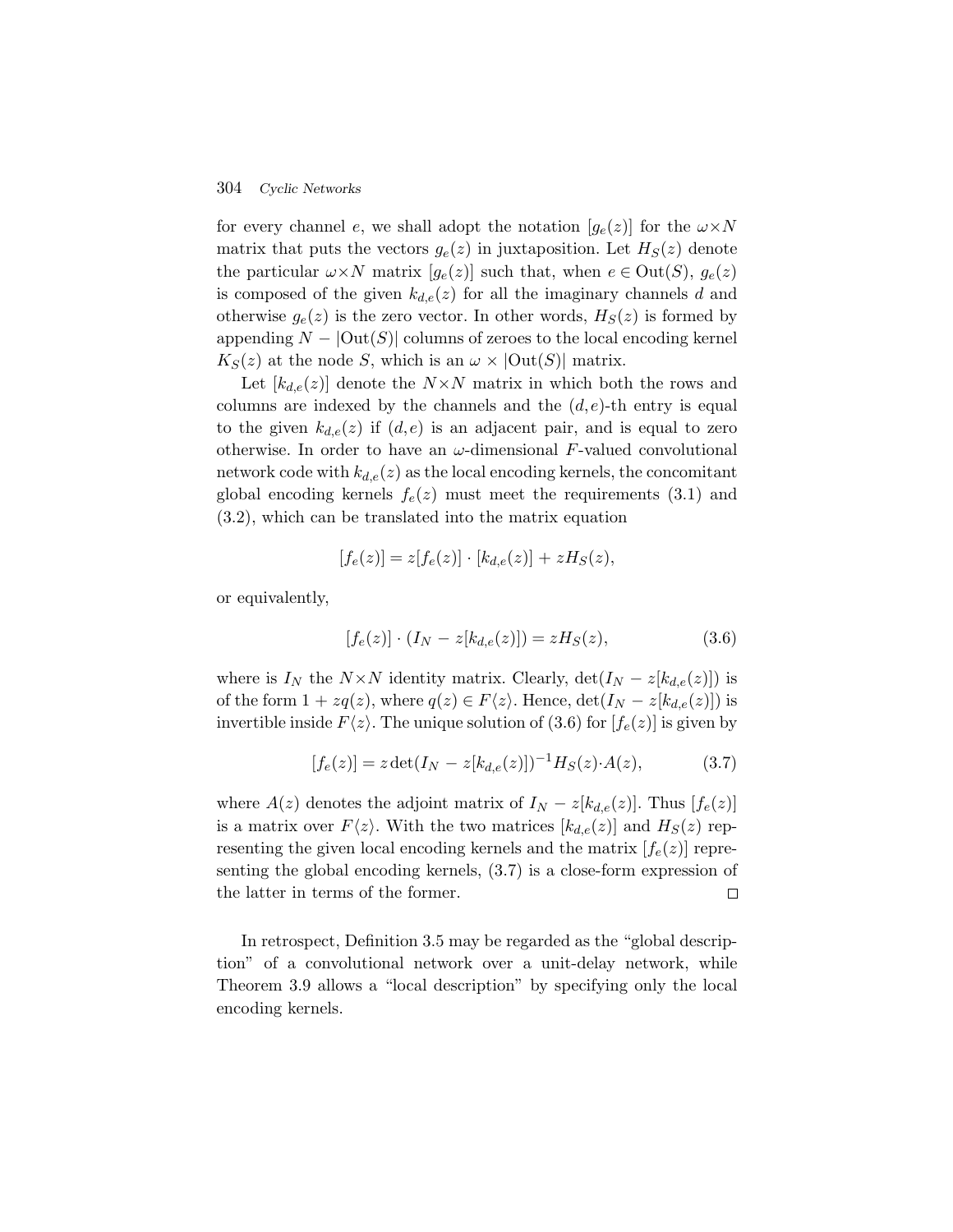# **3.3 Decoding of convolutional network code**

In this section, we define a *convolutional multicast*, the counterpart of a *linear multicast* defined in Section 2, for a unit-delay cyclic network. The existence of a convolutional multicast is also established.

**Definition 3.10.** Let  $f_e(z)$  be the global encoding kernel for each channel e in an  $\omega$ -dimensional F-valued convolutional network code over a unit-delay network. At every node T, let  $[f_e(z)]_{e \in In(T)}$  denote the  $\omega \times \text{In}(T)$  matrix that puts vectors  $f_e(z)$ ,  $e \in \text{In}(T)$ , in juxtaposition. Then the convolutional network code qualifies as an  $\omega$ -dimensional *convolutional multicast* if

(3.8) For every non-source node T with maxflow(T)  $\geq \omega$ , there exists an  $|\text{In}(T)| \times \omega$  matrix  $D_T(z)$  over  $F\langle z \rangle$  and a positive integer  $\tau$  such that  $[f_e(z)]_{e \in In(T)} \cdot D_T(z) = z^{\tau} I_{\omega}$ , where  $\tau$  depends on the node T and  $I_{\omega}$  is the  $\omega \times \omega$  identity matrix.

The matrix  $D_T(z)$  are called the *decoding kernel* and the *decoding delay* at the node  $T$ , respectively.

Let the source node S generate the message pipeline  $x(z) =$  $\sum_{t\geq 0} x_t z^t$ , where  $x_t$  is an  $\omega$ -dimensional row vector in  $F^{\omega}$ , so that  $x(z)$ is an  $\omega$ -dimensional row vector over  $F[[z]]$ . Through the convolutional network code, a channel e carries the power series  $x(z) \cdot f_e(z)$ . The power series  $x(z) \cdot f_e(z)$  received by a node T from all the incoming channels e form the  $\ln(T)$ -dimensional row vector  $x(z) \cdot [f_e(z)]_{e \in In(T)}$ over  $F[[z]]$ . When the convolutional network code is a convolutional multicast, the node T then uses the decoding kernel  $D_T(z)$  to calculate

$$
(x(z)\cdot [f_e(z)]_{e\in In(T)})\cdot D_T(z)=x(z)\cdot ([f_e(z)]_{e\in In(T)}\cdot D_T(z))=z^{\tau}x(z).
$$

The  $\omega$ -dimensional row vector  $z^{\tau}x(z)$  of power series represents the message pipeline generated by S after a delay of  $\tau$  unit times. Note that  $\tau > 0$  because the message pipeline  $x(z)$  is delayed by one unit time at the source node S.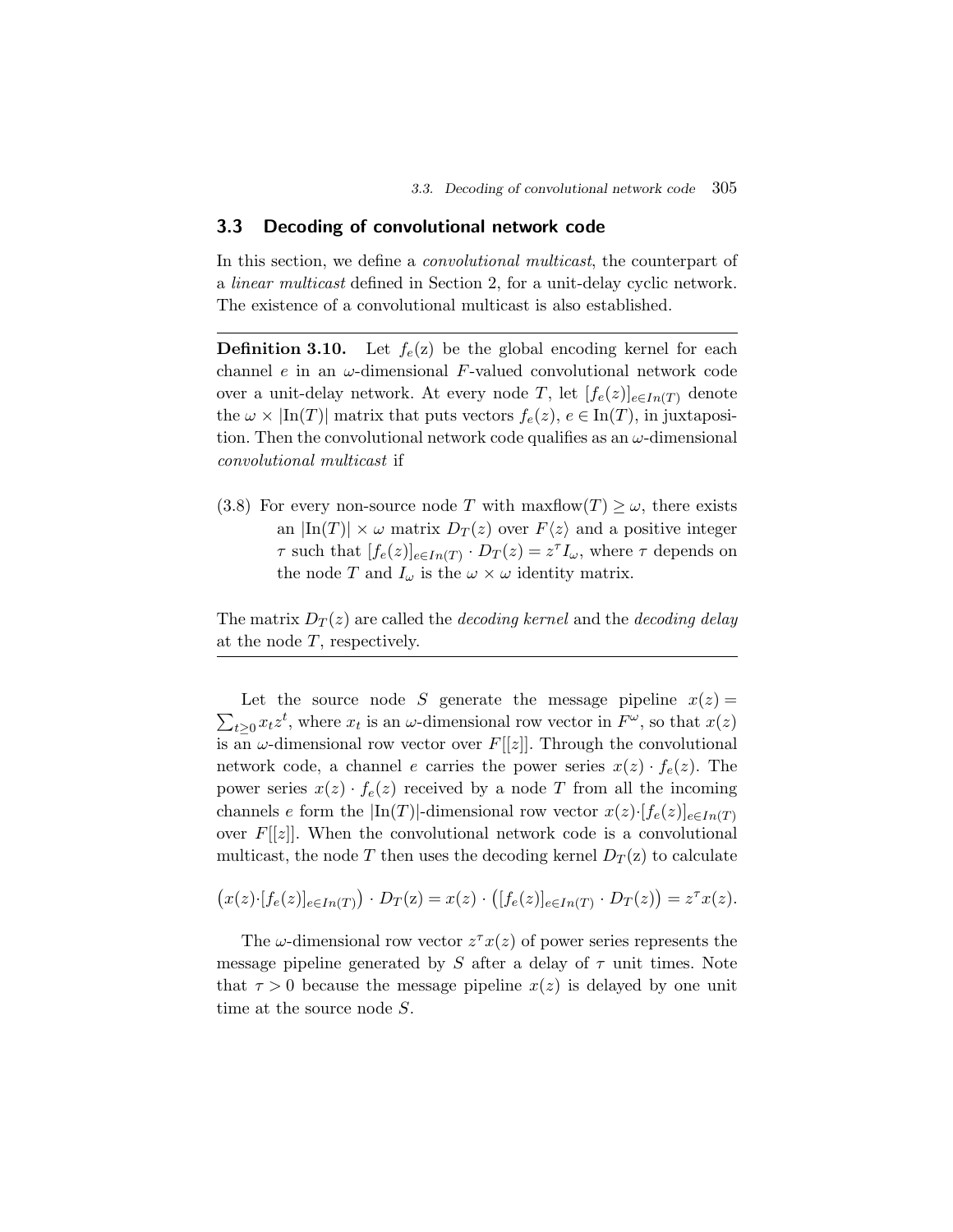### 306 *Cyclic Networks*

The above discussion is illustrated by the two examples below, where we again let the source node  $S$  generate the message pipeline

$$
x(z) = \left[ \sum_{t \geq 0} a_t z^t \sum_{t \geq 0} b_t z^t \right].
$$

**Example 3.11.** Consider the node X in the network in Figure 3.4. We have

$$
[f_e(z)]_{e \in \text{In}(X)} = \begin{bmatrix} z \ z^4/(1-z^3) \\ 0 \ z^3/(1-z^3) \end{bmatrix}.
$$

Let

$$
D_X(z) = \begin{bmatrix} z^2 & -z^3 \\ 0 & 1-z^3 \end{bmatrix}.
$$

Then

$$
[f_e(z)]_{e \in In(X)} \cdot D_T(z) = z^3 I_2,
$$

where  $I_2$  denotes the  $2 \times 2$  identity matrix. From the channels  $SX$  and  $WX$ , the node  $X$  receives the row vector

$$
x(z) \cdot [f_e(z)]_{e \in In(X)} = \left[ \sum_{t \ge 0} a_t z^{t+1} \sum_{t \ge 0} \frac{a_t z^{t+4} + b_t z^{t+3}}{1 - z^3} \right]
$$

and decodes the message pipeline as

$$
z^{3}x(z) = \left[\sum_{t\geq 0} a_{t} z^{t+1} \sum_{t\geq 0} \frac{a_{t} z^{t+4} + b_{t} z^{t+3}}{1-z^{3}}\right] \cdot \left[\begin{array}{cc} z^{2} & -z^{3} \\ 0 & 1-z^{3} \end{array}\right].
$$

Decoding at the node  $Y$  is similar. Thus, the 2-dimensional convolutional network code in this case is a convolutional multicast.

**Example 3.12.** The 2-dimensional convolutional network code in Figure 3.5 is also a convolutional multicast. Take the decoding at the node  $X$  as an example. We have

$$
[f_e(z)]_{e \in In(X)} = \begin{bmatrix} z & z^4 \\ 0 & z^3 \end{bmatrix}.
$$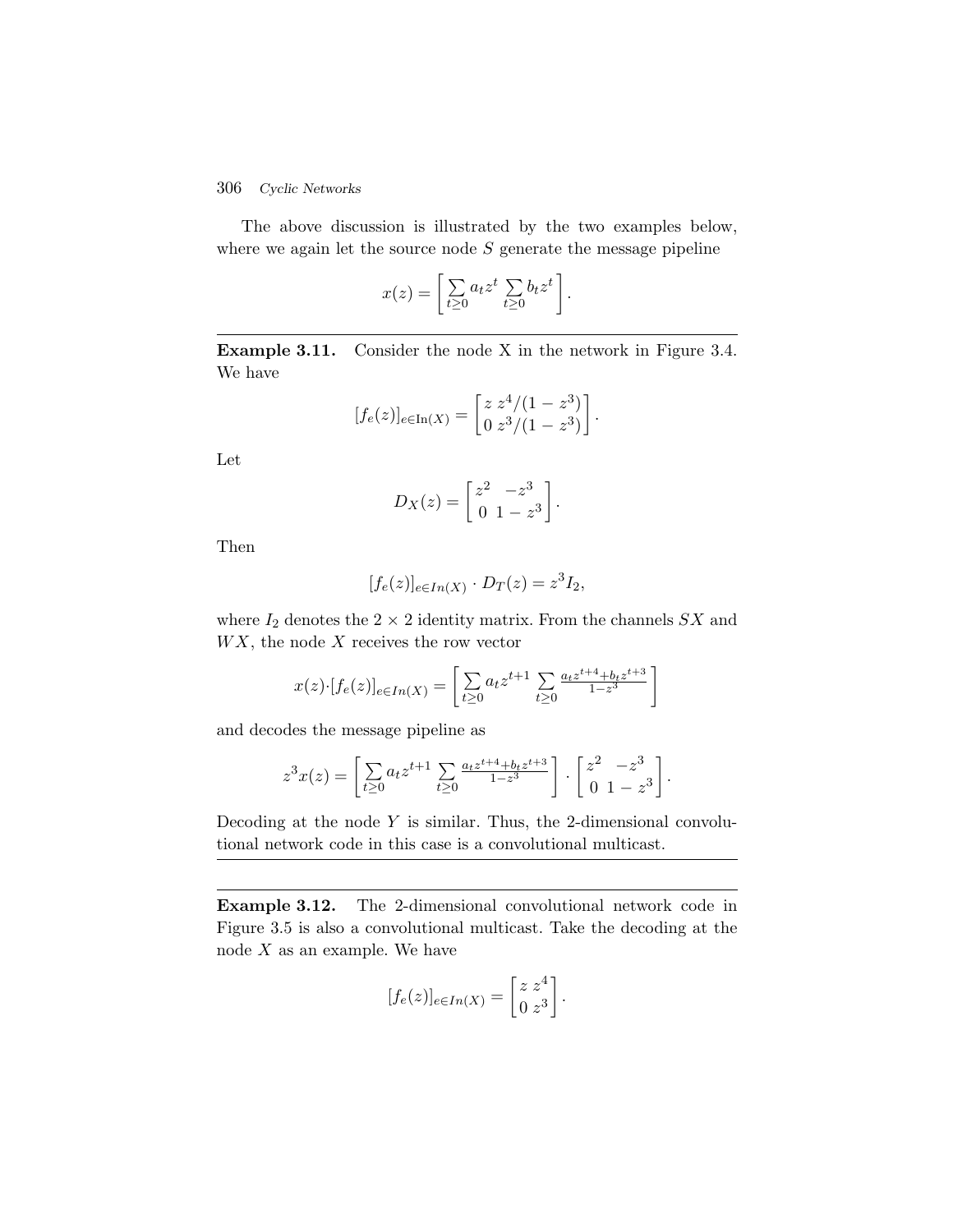Let

$$
D_X(z) = \begin{bmatrix} z^2 - z^3 \\ 0 & 1 \end{bmatrix}.
$$

Then

$$
[f_e(z)]_{e \in In(X)} \cdot D_X(z) = z^3 I_2.
$$

From the channels  $SX$  and  $WX$ , the node X receives the row vector  $x(z) \cdot [f_e(z)]_{e \in \text{In}(X)}$  and decodes the message pipeline as

$$
z^{3}x(z) = x(z) \cdot [f_{e}(z)]_{e \in In(X)} \cdot \begin{bmatrix} z^{2} - z^{3} \\ 0 & 1 \end{bmatrix}
$$
  
=  $\begin{bmatrix} \sum_{t \geq 0} a_{t} z^{t+1} \sum_{t \geq 0} (a_{t} z^{t+4} + b_{t} z^{t+3}) \end{bmatrix} \cdot \begin{bmatrix} z^{2} - z^{3} \\ 0 & 1 \end{bmatrix}.$ 

Having formulated a convolutional multicast, the natural concern is its existence. Toward proving the existence of a convolutional multicast, we first observe that Lemma 2.17 can be strengthened as follows with essentially no change in the proof.

**Lemma 3.13.** Let  $g(y_1, y_2, \ldots, y_m)$  be a nonzero polynomial with coefficients in a field  $G$ . For any subset  $E$  of  $G$ , if  $|E|$  is greater than the degree of g in every  $y_j$ , then there exist  $a_1, a_2, \ldots, a_m \in E$  such that  $g(a_1, a_2,..., a_m) \neq 0$ . The values  $a_1, a_2,..., a_m$  can be found by exhaustive search in  $E$  provided that  $E$  is finite. If  $E$  is infinite, simply replace  $E$  by a sufficiently large finite subset of  $E$ .

**Theorem 3.14.** Given a unit-delay network, a finite field F, and a positive integer  $\omega$ , there exists an  $\omega$ -dimensional F-valued convolutional multicast. Furthermore, if E is a sufficiently large subset of  $F\langle z \rangle$ , then the local encoding kernels of the convolutional multicast can be chosen to take values from E.

*Proof.* From Theorem 3.9, a set of arbitrarily given local encoding kernels uniquely determines a convolutional network code on a unitdelay network. Following the proof of that theorem, the global encoding kernels  $f_e(z)$  concomitant to the given local encoding kernels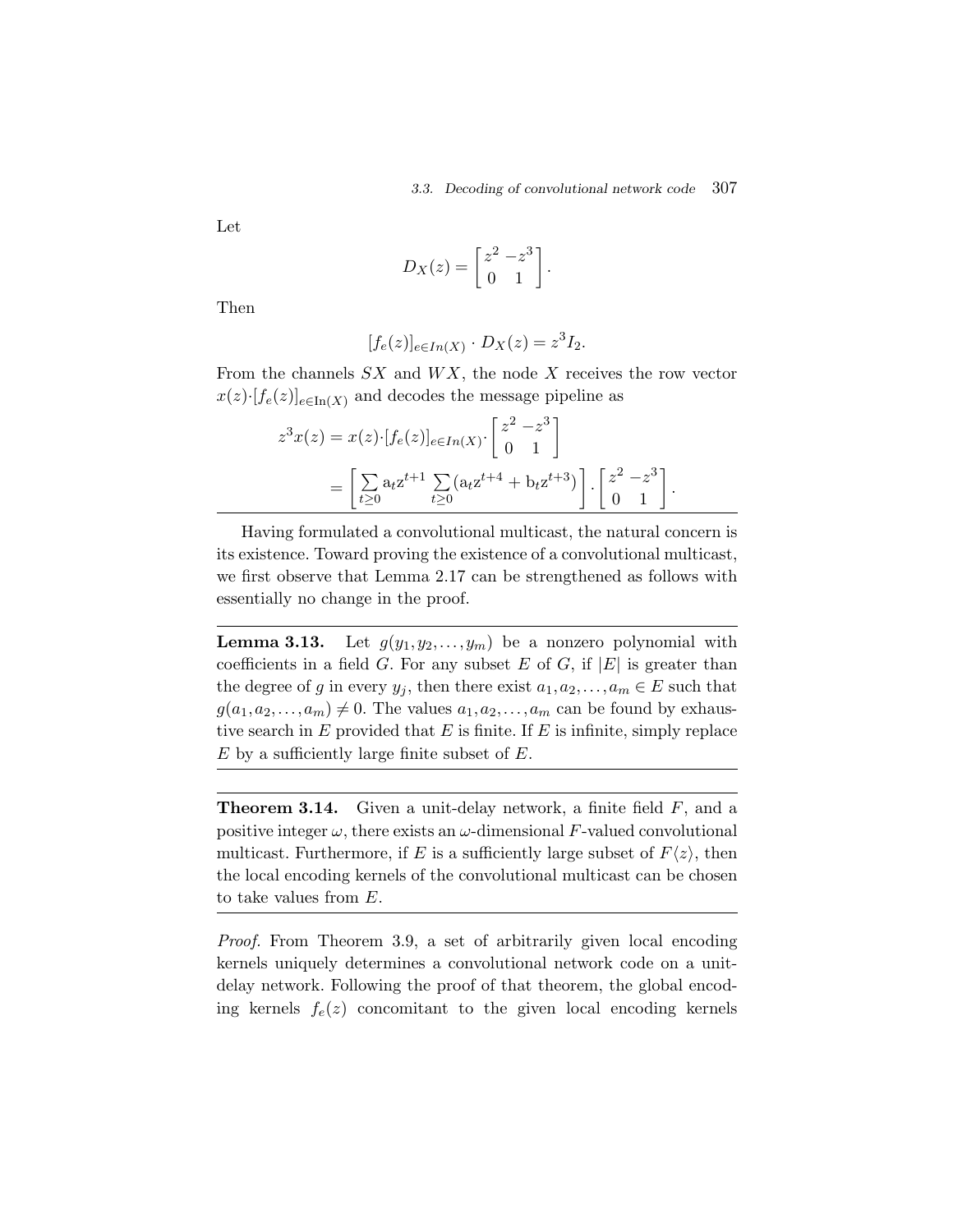308 *Cyclic Networks*

 $k_{d,e}(z) \in F\langle z \rangle$  are calculate by (3.7). We shall show that the global encoding kernels  $f_e(z)$  meet the requirement (3.8) for a convolutional multicast when  $k_{d,e}(z)$  are appropriately chosen.

Restate (3.7) as

$$
\det(I_n - z[k_{d,e}(z)))[f_e(z)] = zH_S(z) \cdot A(z). \tag{3.9}
$$

We now treat the local encoding kernels  $k_{d,e}(z)$  as  $\sum_{T} |In(T)| \cdot$  $|Out(T)|$  indeterminates. Thus all the entries in the  $\omega \times N$  matrix  $zH_S(z) \cdot A(z)$ , as well as  $\det(I_N - z[k_{d,e}(z)])$ , are polynomials in these indeterminates over the integral domain  $F\langle z \rangle$ . Denote by  $(F\langle z \rangle)[*]$  the polynomial ring in these indeterminates over  $F\langle z \rangle$ .

Let T be a non-source node with maxflow $(T) \geq \omega$ . Then there exist  $\omega$  disjoint paths starting at the  $\omega$  imaginary channels and ending at  $\omega$ distinct channels in In(T), respectively. Let  $L_T(z)$  be the  $\omega \times \omega$  matrix that puts the global encoding kernels of these  $\omega$  channels in juxtaposition. Thus  $L_T(Z)$  is an  $\omega \times \omega$  matrix over  $(F\langle z \rangle)[*]$ . Claim that:

$$
\det(L_T(z)) \neq 0 \in (F\langle z \rangle)[*].\tag{3.10}
$$

Toward proving this claim, it suffices to show that  $\det(L_T(z)) \neq 0 \in$  $F\langle z \rangle$  when evaluated at some particular values of the indeterminates  $k_{d,e}(z)$ . Arguing similarly as in the alternative proof of Corollary 2.24, we set the indeterminates  $k_{d,e}(z)$  to 1 for all adjacent pairs  $(d,e)$  along any one of the  $\omega$  disjoint paths and to 0 otherwise. Then the matrix  $L_T(z)$  becomes diagonal with all the diagonal entries being powers of z. Hence  $\det(L_T(z))$  also becomes a power of z. This proves the claim.

The statement  $(3.10)$  applies to every non-source node T with maxflow $(T) \geq \omega$ . Thus

 $(3.11)$   $\prod_{T:\text{maxflow}(T)\geq\omega} \det(L_T(z)) \neq 0$  in  $(F\langle z \rangle)[*]$ .

Apply Lemma 3.13 to  $G = F(z)$ , where  $F(z)$  is the conventional notation for the field of rational functions over  $F$ . We can choose a value  $a_{d,e}(z) \in E \subset F\langle z \rangle \subset F(z)$  for each of the indeterminates  $k_{d,e}(z)$  so that

 $(3.12)$   $\prod_{T:\text{maxflow}(T)\geq\omega} \det(L_T(z)) \neq 0$  in  $(F\langle z\rangle)[*]$  when evaluated at  $k_{d,e}(z) = a_{d,e}(z)$  for all  $(d,e)$ .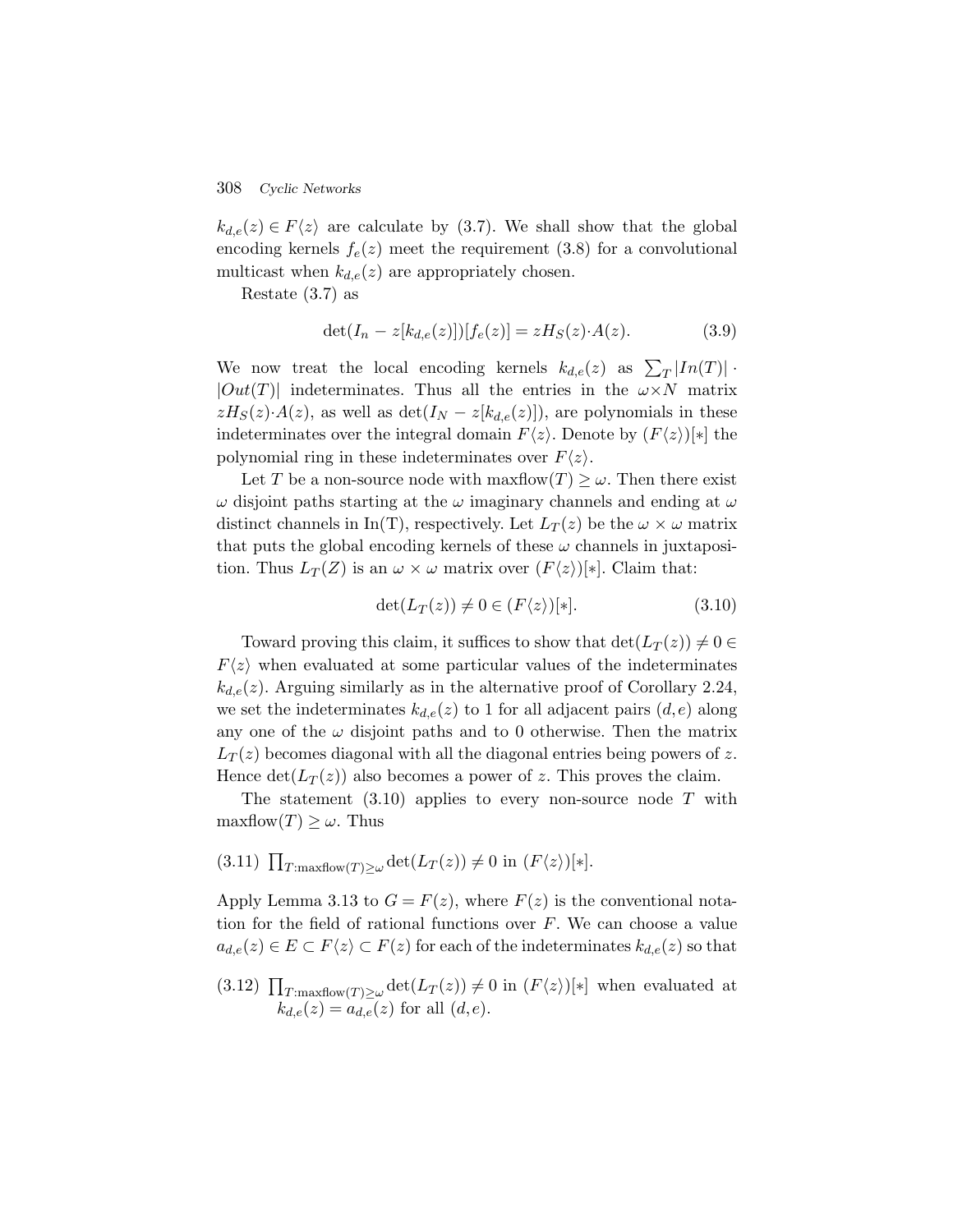As the integral domain  $F\langle z \rangle$  is infinite, this statement applies in particular to the case where  $E = F\langle z \rangle$ .

From now on, the local encoding kernel  $k_{d,e}(z)$  will be fixed at the appropriately chosen value  $a_{d,e}(z)$  for all  $(d,e)$ . Denote by  $J_T(z)$  the adjoint matrix of  $L_T(z)$ . Without loss of generality, we shall assume that  $L_T(z)$  consists of the first  $\omega$  columns of  $[f_e(z)]_{e \in In(T)}$ . From (3.12),  $L_T(z)$  is a nonsingular matrix over  $F\langle z \rangle$ . Therefore, we can write

$$
\det(L_T(z)) = z^t(1 + zq(z))/p(z),
$$

where  $\tau$  is some positive integer, and  $p(z)$  and  $q(z)$  are polynomials over F. Take the  $\omega \times \omega$  matrix  $[p(z)/(1 + zq(z))]J_T(z)$  and append to it  $|\text{In}(T)| - \omega$  rows of zeroes to form an  $|\text{In}(T)| \times \omega$  matrix  $D_T(z)$ . Then,

$$
[f_e(z)]_{e \in In(T)} \cdot D_T(z) = [p(z)/(1 + zq(z))]L_T(z) \cdot J_T(z)
$$
  

$$
= [p(z)/(1 + zq(z))]det(L_T(z))I_{\omega}
$$
  

$$
= z^T I_{\omega},
$$

where  $I_{\omega}$  denotes the  $\omega \times \omega$  identity matrix. Thus the matrix  $D_T(z)$ meets the requirement (3.8) for a convolutional multicast.  $\Box$ 

When  $F$  is a sufficiently large finite field, this theorem can be applied with  $E = F$  so that the local encoding kernels of the convolutional multicast can be chosen to be scalars. This special case is the convolutional counterpart to Corollary 2.24 on the existence of a linear multicast over an acyclic network. In this case, the local encoding kernels can be found by exhaustive search over  $F$ . This result was first established in [180].

More generally, by virtue of Lemma 3.13, the same exhaustive search applies to any large enough subset E of  $F\langle z \rangle$ . For example, F can be  $GF(2)$  and E can be the set of all binary polynomials up to a sufficiently large degree. More explicit and efficient construction of a convolutional multicast over the integral domain of binary rational power series have been reported in [168][171][169].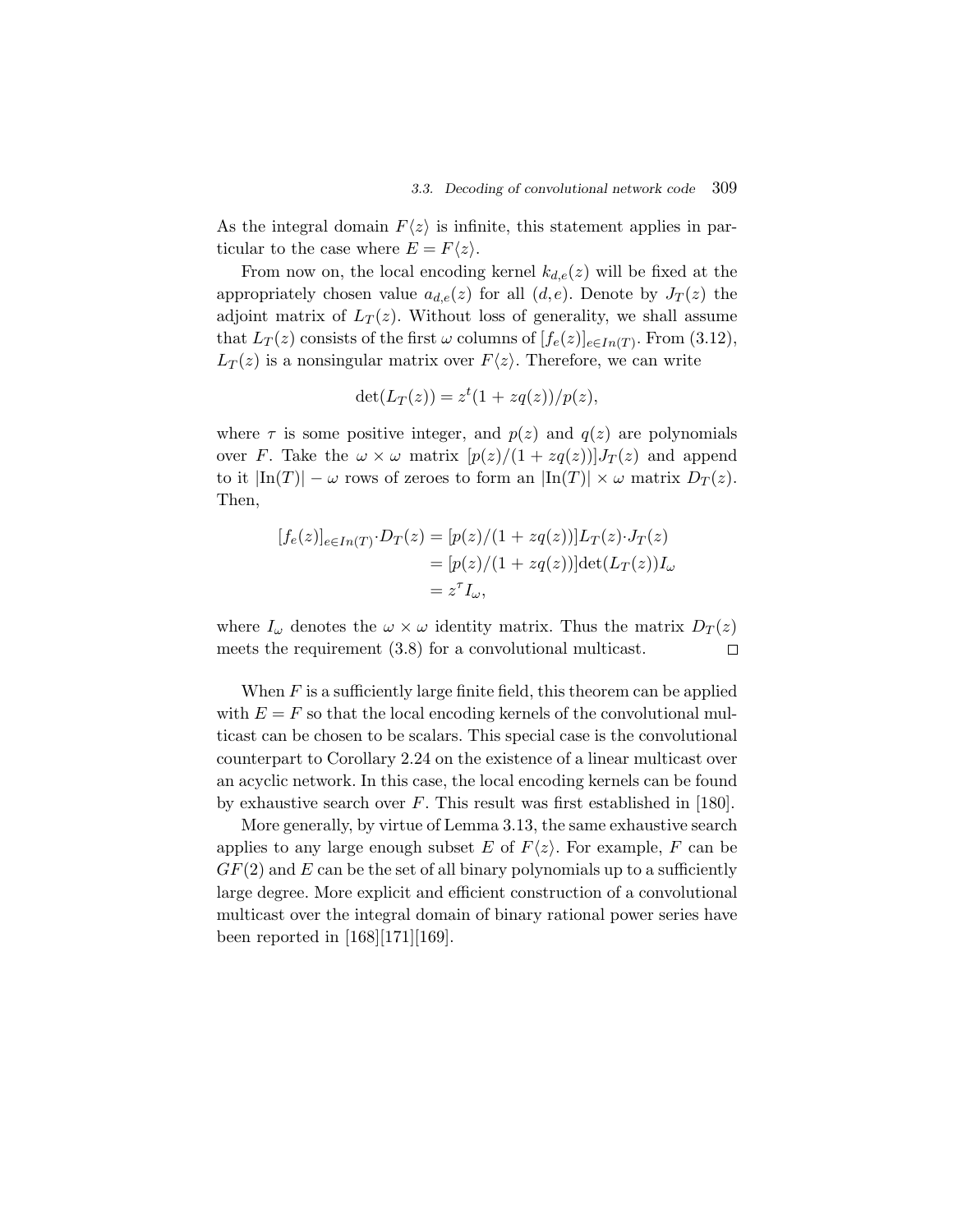# **4**

# **Network Coding and Algebraic Coding**

Algebraic coding theory deals with the design of error-correcting/ erasure channel codes using algebraic tools for reliable transmission of information across noisy channels. As we shall see in this section, there is much relation between network coding theory and algebraic coding theory, and in fact, algebraic coding can be viewed as an instance of network coding. For comprehensive treatments of algebraic coding theory, we refer the reader to  $[160][186][161][196]$ .

# **4.1 The combination network**

Consider a classical  $(n, k)$  linear block code with *generator matrix*  $G$ , where G is a  $k \times n$  matrix over some base field F. As discussed in the remark following Definition 2.5, the global encoding kernels are analogous to the columns of the generator matrix of a classical linear block code. It is therefore natural to formulate an  $(n, k)$  linear block code as a linear network code on the network in Figure 4.1. In this network, a channel connects the source node  $S$  to each of the  $n$  nonsource node. Throughout this section, we shall assume that there are  $k$  imaginary channels at the the source node, i.e., the dimension of the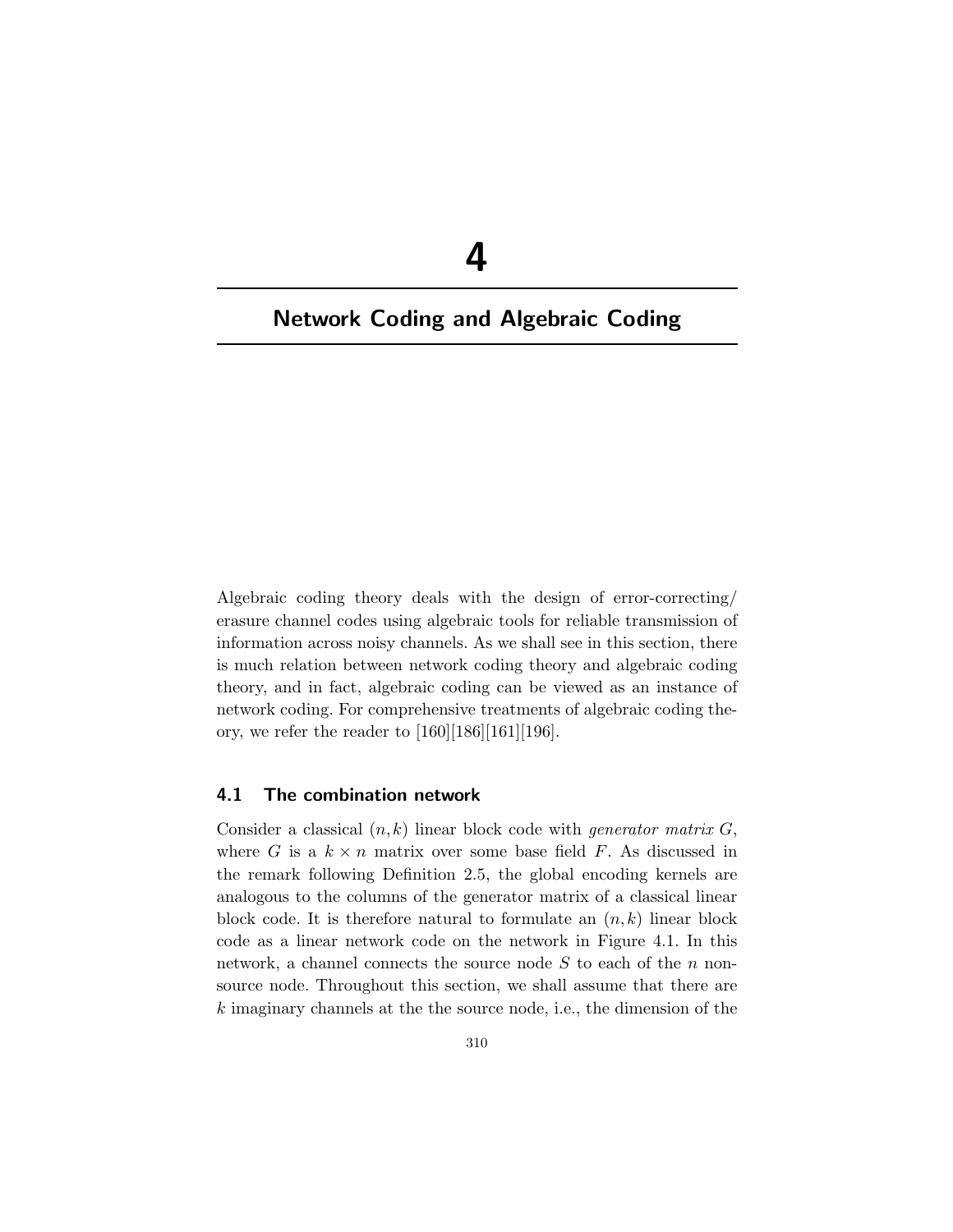

Fig. 4.1 A network representation of a classical linear block code.

network code is  $k$ . The linear network code is specified by taking the global encoding kernels of the n edges in  $Out(S)$  to be the columns of G, or equivalently, by taking  $K_S$ , the local encoding kernel of the source node  $S$ , to be  $G$ . Traditionally, the columns of the generator matrix G are indexed in "time." In the network coding formulation, however, they are indexed in "space." It is readily seen that the symbols received by the non-source nodes in Figure 4.1 constitute the codeword of the classical linear block code.

The above formulation is nothing but just another way to describe a classical linear block code. In order to gain further insight into the relation between network coding and algebraic coding, we consider the network in Figure 4.2, which is an extension of the network in Figure 4.1. In this network, the top two layers are exactly as the network in Figure 4.1. The bottom layer consists of  $\binom{n}{r}$  nodes, each connecting to a distinct subset of  $r$  nodes on the middle layer. We call this network an  $\binom{n}{r}$  *combination network*, or simply an  $\binom{n}{r}$  network, where  $1 \leq r \leq n$ .

# **4.2 The Singleton bound and MDS codes**

Consider a classical (n, k) linear block code with *minimum distance* d and regard it as a linear network code on the  $\binom{n}{n-d+1}$  network. In this network, the assignment of global encoding kernels for the channels between the first layer and the second layer is the same as in Figure 4.1. For each node on middle layer, since there is only one input channel,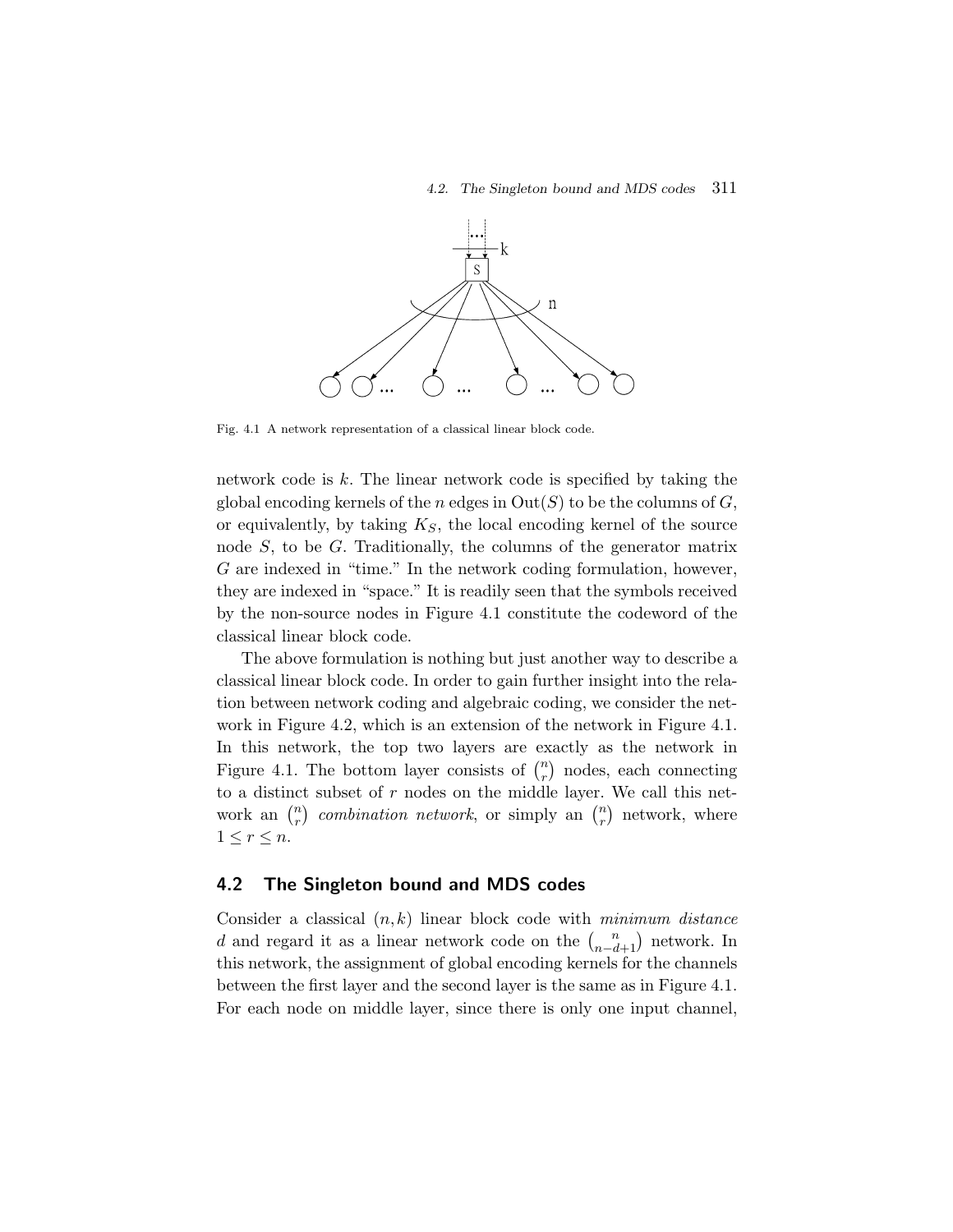### 312 *Network Coding and Algebraic Coding*



Fig. 4.2 An  $\binom{n}{r}$  combination network.

we assume without loss of generality that the global encoding kernel of all the output channels are the same as that of the input channel.

Since the  $(n, k)$  code has minimum distance d, by accessing a subset of  $n - d + 1$  of the nodes on the middle layer (corresponding to  $d - 1$ ) erasures), each node  $T$  on the bottom layer can decode the message  $x$ generated at the source node uniquely, where  $x$  consists of  $k$  symbols from  $F$ . Then by the Max-flow Min-cut theorem,

$$
\max \text{flow}(T) \ge k. \tag{4.1}
$$

Since

$$
\maxflow(T) = n - d + 1,
$$

it follows that

$$
k \le n - d + 1,
$$

or

$$
d \le n - k + 1,\tag{4.2}
$$

which is precisely the Singleton bound [194] for classical linear block code. Thus the Singleton bound is a special case of the Max-flow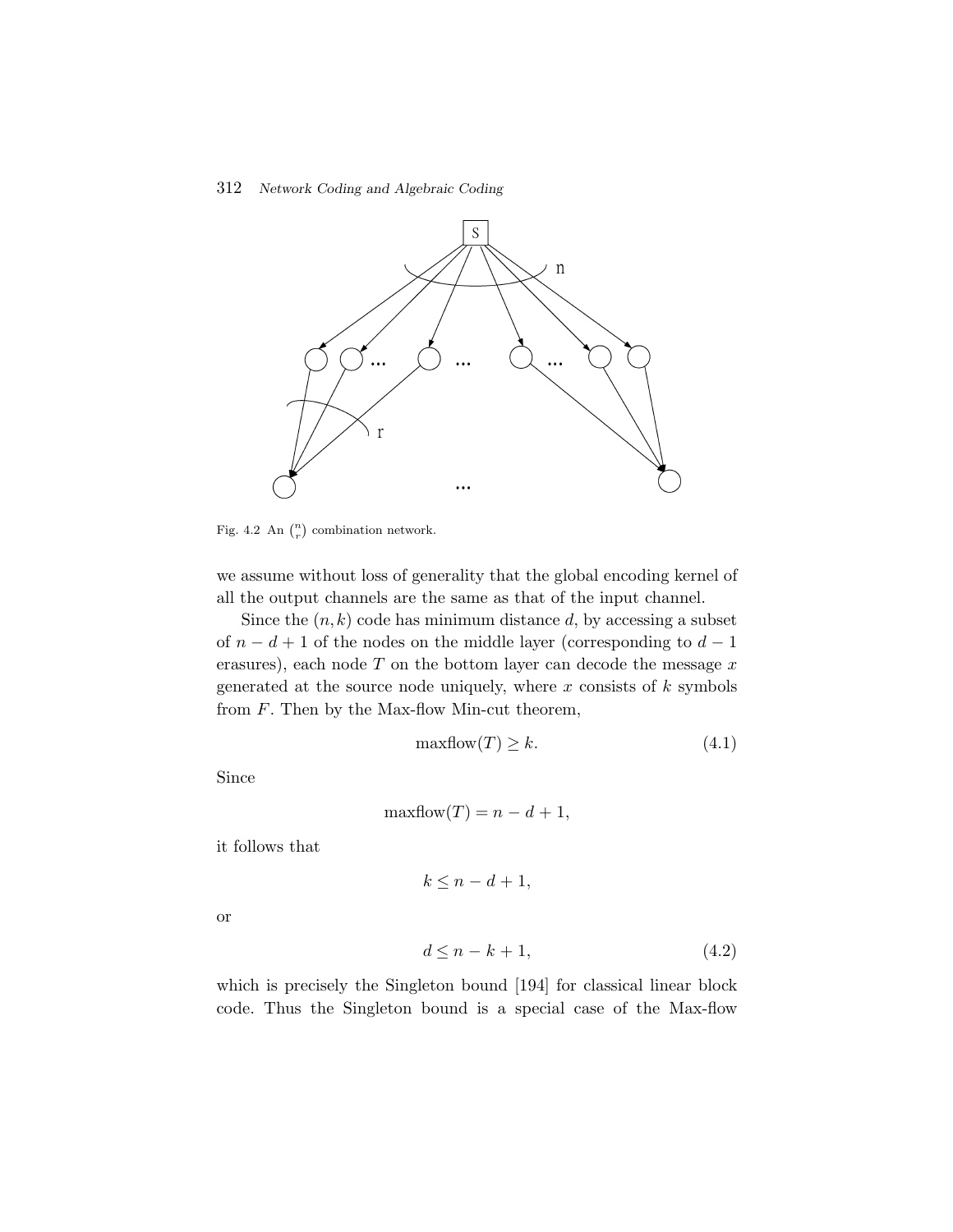Min-cut theorem. Moreover, by (4.1), the non-source nodes in the network with maximum flow at least equal to k are simply all the nodes on the bottom layer, and each of them can decode the message  $x$ . Hence, we conclude that an  $(n, k)$  classical linear block code with minimum distance d is a k-dimensional linear multicast on the  $\binom{n}{n-d+1}$  network.

More generally, an  $(n, k)$  classical linear block code with minimum distance d is a k-dimensional linear multicast on the  $\binom{n}{r}$  network for all  $r \geq n - d + 1$ . The proof is straightforward (we already have shown it for  $r = n - d + 1$ ). On the other hand, it is readily seen that a *k*-dimensional linear multicast on the  $\binom{n}{r}$  network, where  $r \geq k$ , is an  $(n, k)$  classical linear block code with minimum distance d such that

$$
d \ge n - r + 1.
$$

A classical linear block code achieving tightness in the Singleton bound is called a *maximum distance separation* (MDS) code [194]. From the foregoing, the Singleton bound is a special case of the Maxflow Min-cut theorem. Since a linear multicast, broadcast, or dispersion achieves tightness in the Max-flow Min-cut theorem to different extents, they can all be regarded as network generalizations of an MDS code. The existence of MDS codes corresponds, in the more general paradigm of network coding, to the existence of linear multicasts, linear broadcasts, linear dispersions, and generic linear network codes, which have been discussed in great detail in Section 2.

# **4.3 Network erasure/error correction and error detection**

Consider the network in Figure 4.3, which is the setup of a classical point-to-point communication system. A message of  $k$  symbols is generated at the node  $S$  and is to be transmitted to the node  $T$  via n channels, where  $n \geq k$ . For a linear network code on this network to be qualified as a static linear multicast, if no more than  $(n - k)$  channels are removed (so that  $\maxflow(T) \geq k$ ), the message x can be decoded at the node T. Equivalently, a static linear multicast on this network can be described as a classical  $(n, k)$  linear block code that can correct  $(n - k)$  erasures. Therefore, a static linear multicast can be viewed as a network generalization of a classical erasure-correcting code.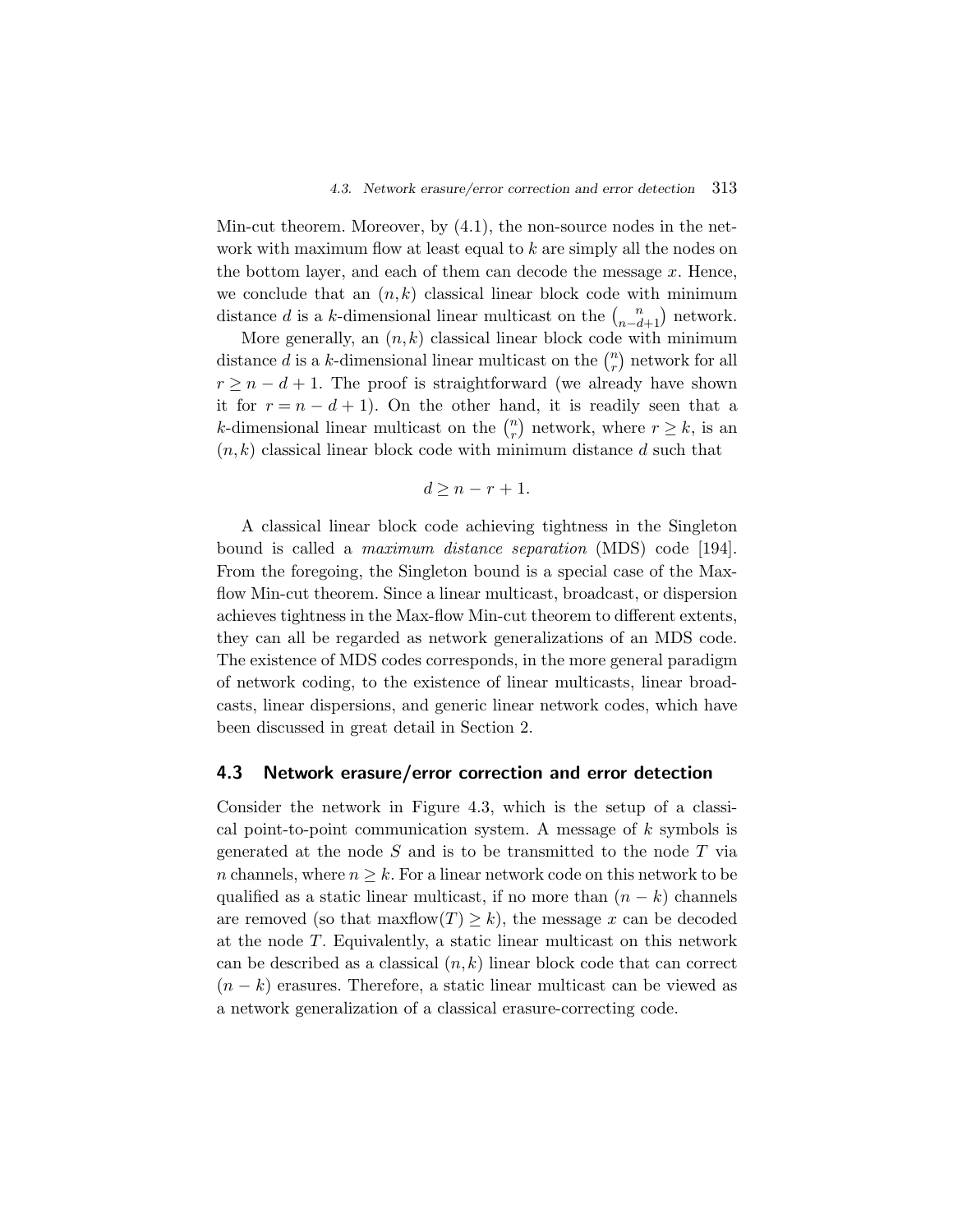### 314 *Network Coding and Algebraic Coding*



Fig. 4.3 A classical point-to-point communication system.

It is evident that a linear multicast on the network in Figure 4.2 is a static linear multicast on the network in Figure 4.3, and vice versa. An  $(n, k)$  MDS code, whose minimum distance is  $(n - k + 1)$ , can correct up to  $(n - k)$  erasures. So it is readily seen that an  $(n, k)$  MDS code is a static linear multicast on the network in Figure 4.3. Thus a static linear multicast can also be viewed as a network generalization of an MDS code.

A static linear multicast, broadcast, or dispersion is a network code designed for erasure correction in a point-to-point network. In the same spirit, a network code can also be designed for error detection or error correction. For the former, the use of random error detection codes for robust network communications has been investigated in [177]. For the latter, network generalizations of the Hamming bound, the Singleton bound, and the Gilbert-Varshamov bound for classical error-correcting codes have been obtained in [164][200][163]. Some basic properties and the constructions of network error-correcting codes have been studied in [203].

### **4.4 Further remarks**

A primary example of an MDS code is the Reed-Solomon code [192]. The construction of a Reed-Solomon code is based on the Vandermonde matrix, which has the form

$$
\begin{bmatrix} 1 & 1 & \cdots & 1 \\ \alpha_1 & \alpha_2 & \cdots & \alpha_k \\ \alpha_1^2 & \alpha_2^2 & \cdots & \alpha_k^2 \\ \vdots & \vdots & \ddots & \vdots \\ \alpha_1^{k-1} & \alpha_2^{k-1} & \cdots & \alpha_k^{k-1} \end{bmatrix},
$$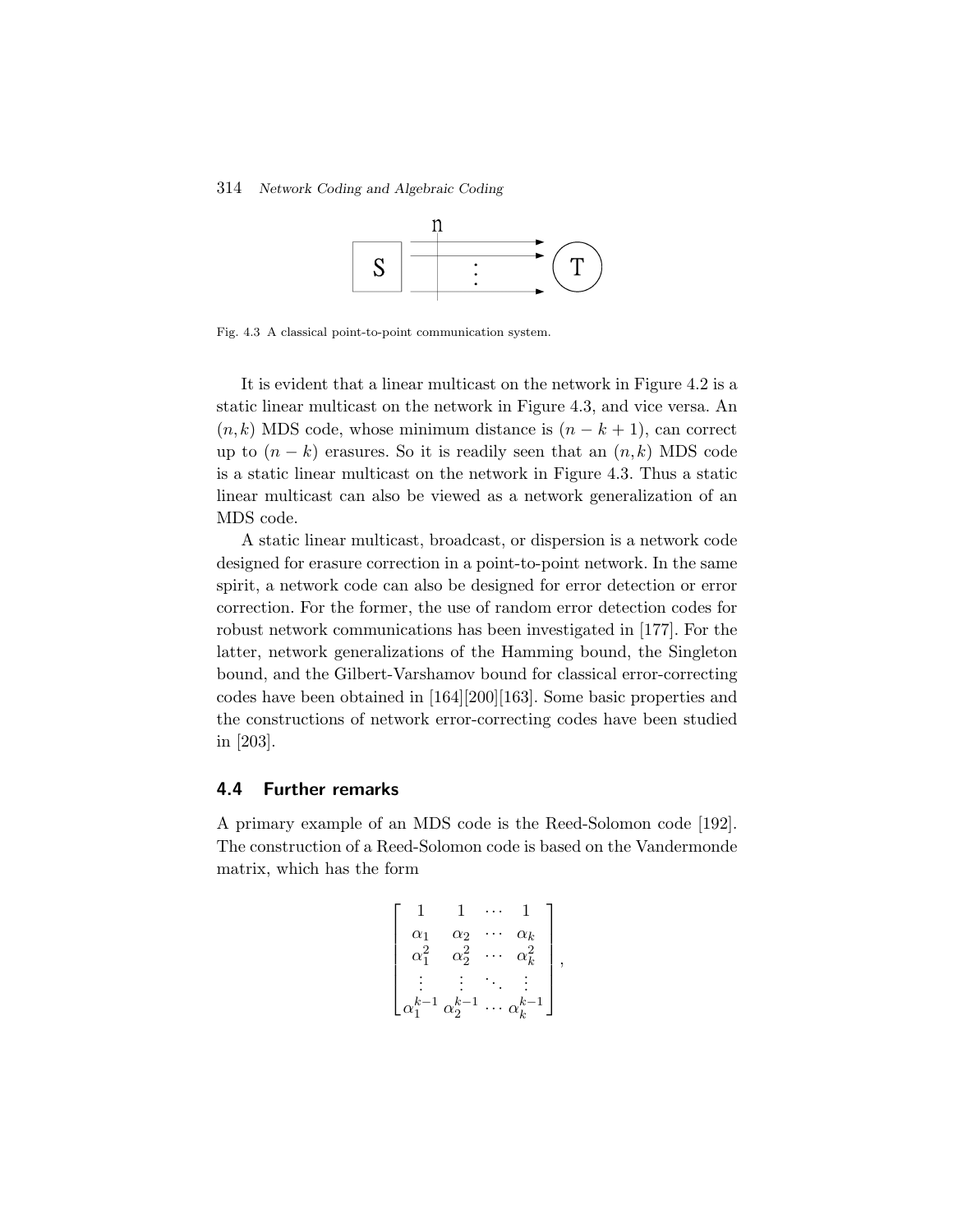where  $k \geq 1$  and  $\alpha_i$ ,  $1 \leq i \leq k$  are distinct elements in some field F (in our context  $F$  is taken to be a finite field). The essential properties of the Vandermonde matrix in the context of algebraic coding are that i) each column has exactly the same form and is parametrized by one field element; ii) its determinant is always nonzero. By appending columns of the same form parametrized by distinct field elements to a Vandermonde matrix, the generator matrix of a Reed-Solomon code is obtained.

The constructions of linear multicast, linear broadcast, linear dispersion, and generic linear network code may be regarded as extensions of the kind of matrix construction rendered by the Vandermonde matrix. However, although the constructions of these network codes are explicit as discussed in Section 2, they are not in closed-form as the Vandermonde matrix.

Fountain codes [162][189], a class of randomly generated rateless erasure codes, are finding applications in robust network communications. They guarantee near-optimal bandwidth consumption as well as very efficient decoding with high probability. The random linear network codes discussed in [188][173][187] may be regarded as a kind of generalization of fountain codes, except that very efficient decoding algorithms do not exist for such codes. The main distinction between these codes and fountain codes is that a fountain code may encode only at the source node, while a network code may encode at every node in the network<sup>1</sup>.

<sup>&</sup>lt;sup>1</sup> In the setting of a fountain code, the communication network between the source node and a receiving node is basically modeled as a classical point-to-point communication system as in Figure 4.3.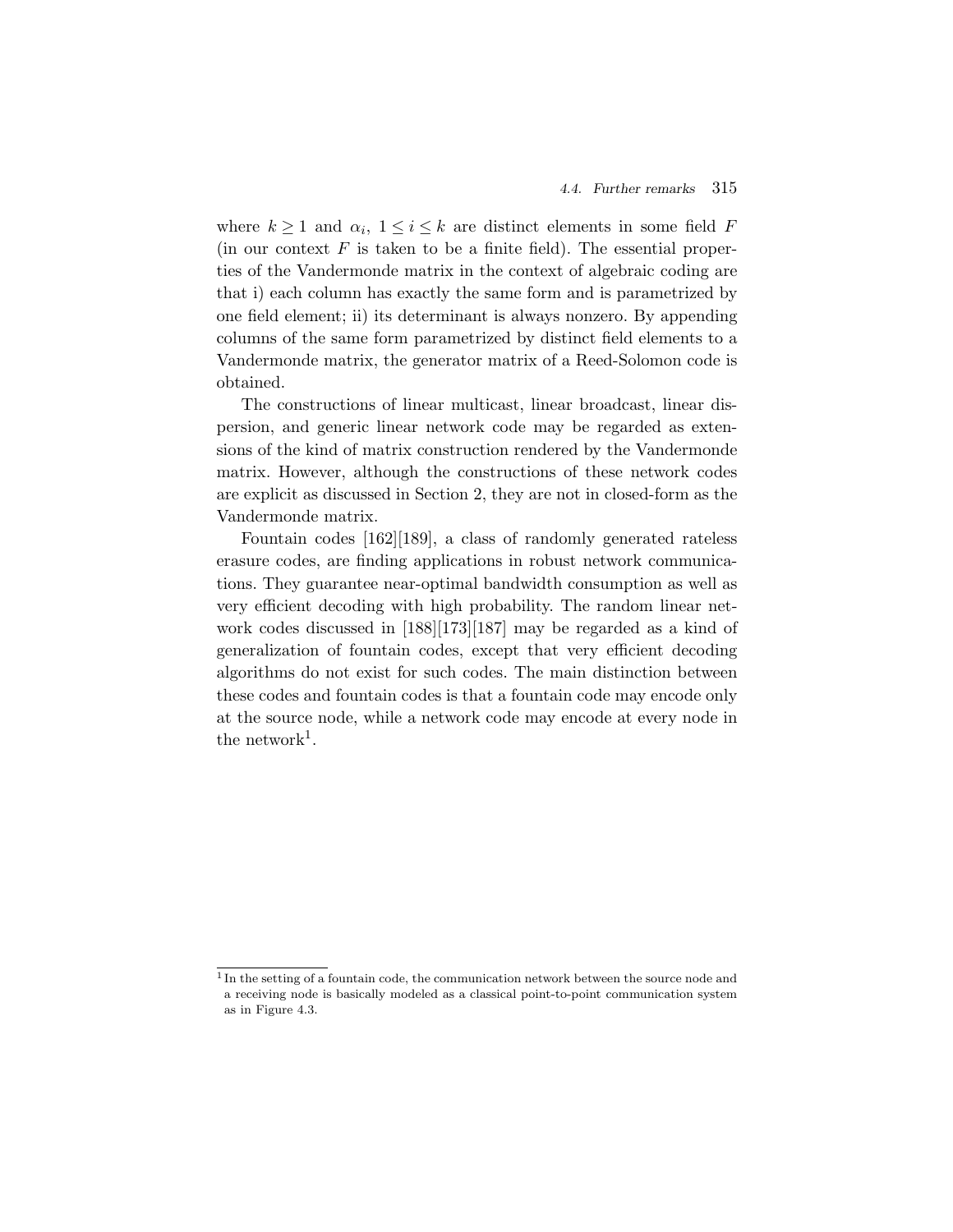# **Acknowledgements**

The authors would like to thank Chung Ping Kwong and David Tse for the useful discussions, and Siu-Wai Ho for converting part of the manuscript from Word to LATEX. They also would like to thank Ken Zeger for clarifying their results in [166]. The work of Raymond Yeung and Bob Li were partially supported by grants from the Research Grant Council of the Hong Kong Special Administrative Region, China (RGC Ref. No. CUHK4214/03E and 414005).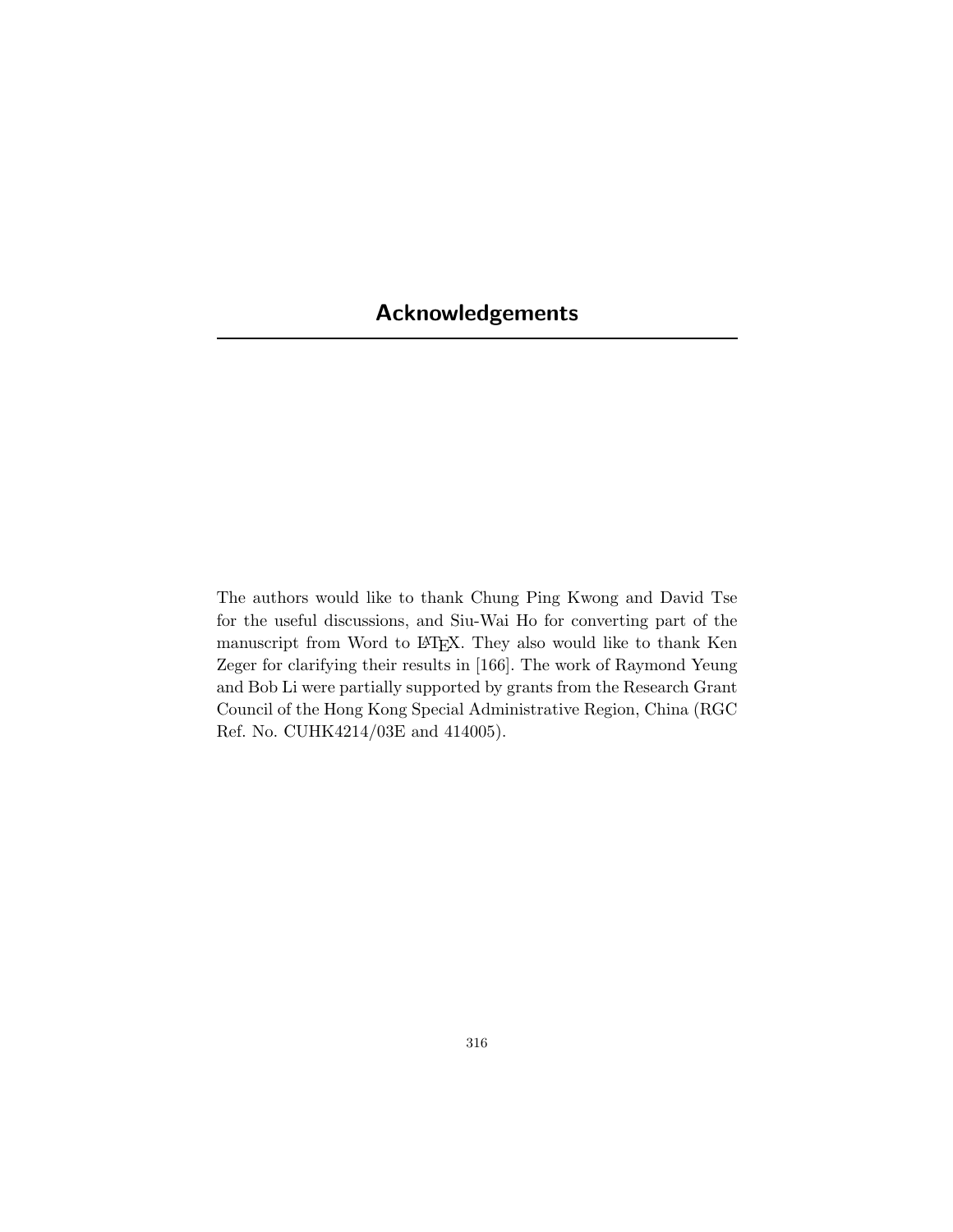# **Literature Survey**

- [1] R. W. Yeung, "Multilevel diversity coding with distortion," IEEE Trans. Inform. Theory, IT-41: 412-422, 1995.
- [2] K. P. Hau, "Multilevel diversity coding with independent data streams," M.Phil. thesis, The Chinese University of Hong Kong, Jun. 1995.
- [3] J. R. Roche, R. W. Yeung, and K. P. Hau, "Symmetrical multilevel diversity coding," IEEE Trans. Inform. Theory, IT-43: 1059-1064, 1997.
- [4] R. Ahlswede, N. Cai, and R. W. Yeung, "Network information flow theory," 1998 IEEE International Symposium on Information Theory, MIT, Aug 16-21, 1998.
- [5] S.-Y. R. Li and R. W. Yeung, "Network multicast flow via linear coding," International Symposium on Operations Research and its Applications (ISORA 98), Kunming, China, pp. 197-211, Aug 1998.
- [6] R. W. Yeung and Z. Zhang, "On symmetrical multilevel diversity coding," IEEE Trans. Inform. Theory, IT-45: 609-621, 1999.
- [7] R. W. Yeung and Z. Zhang, "Distributed source coding for satellite communications," IEEE Trans. Inform. Theory, IT-45: 1111-1120, 1999.
- [8] S.-Y. R. Li and R. W. Yeung, "Single-source network information flow," 1999 IEEE Information Theory Workshop, Metsovo, Greece, Jun 27-Jul 1, 1999.
- [9] R. Ahlswede, N. Cai, S.-Y. R. Li, and R. W. Yeung, "Network information flow," IEEE Trans. Inform. Theory, IT-46: 1204-1216, 2000.
- [10] R. Koetter and M. Medard, "An algebraic approach to network coding and robust networks," 2001 IEEE International Symposium on Information Theory, Washington, DC, Jun 24-29, 2001.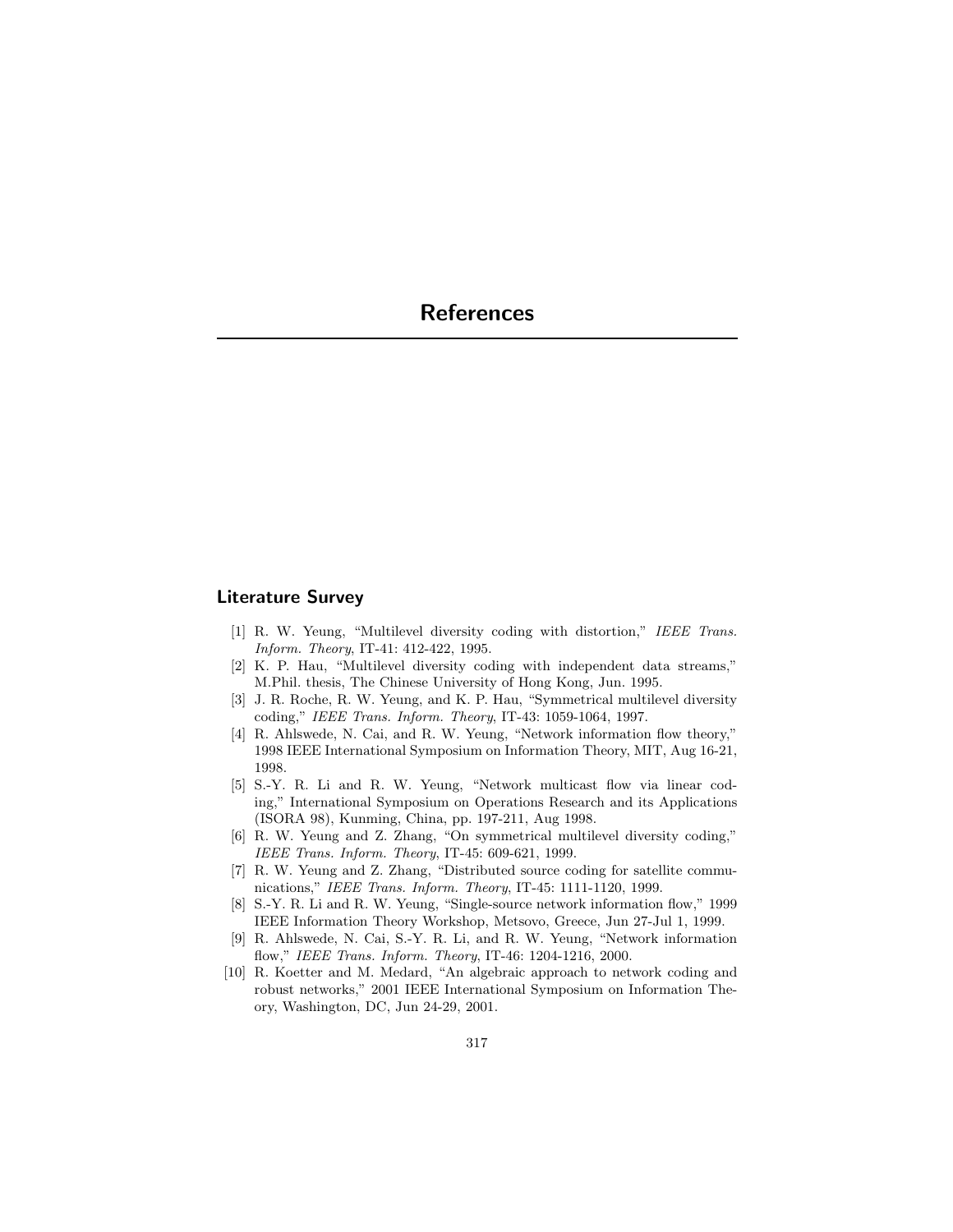- [11] T. Ho, M. Medard and R. Koetter, "A coding view of network recovery and managment for single receiver communication," 2002 Conference on Information Science and Systems, Princeton University, Mar 20-22, 2002.
- [12] R. Koetter and M. Medard, "Beyond Routing: An algebraic approach to network coding," INFOCOM 2002, New York, NY, USA, Jun 23-27, 2002.
- [13] S. Borade, "Network information flow: Limits and achievability," 2002 IEEE International Symposium on Information Theory, Lausanne, Switzerland, Jun 30-Jul 5, 2002.
- [14] N. Cai and R. W. Yeung, "Secure network coding," 2002 IEEE International Symposium on Information Theory, Lausanne, Switzerland, Jun 30-Jul 5, 2002.
- [15] N. Cai and R. W. Yeung, "Network coding and error correction," 2002 IEEE Information Theory Workshop, Bangalore, India, Oct 20-25, 2002.
- [16] S.-Y. R. Li, R. W. Yeung and N. Cai, "Linear network coding," IEEE Trans. Inform. Theory, IT-49: 371-381, 2003.
- [17] M. Effros, M. Medard, T. Ho, S. Ray, D. Karger, R. Koetter, "Linear network codes: A unified framework for source, channel, and network coding," DIMACS workshop on Network Information Theory, Mar 2003.
- [18] T. Ho, M. Medard, and R. Koetter, "An information theoretic view of network management," INFOCOM 2003, San Francisco, CA, USA, Mar 30 - Apr 3, 2003.
- [19] E. Erez and M. Feder, "Capacity region and network codes for two receivers multicast with private and common data," Workshop on Coding, Cryptography and Combinatorics, 2003.
- [20] T. Noguchi, T. Matsuda, M. Yamamoto, "Performance evaluation of new multicast architecture with network coding," IEICE Trans. Comm., vol. E86-B, 1788-1795, 2003.
- [21] P. Sanders, S. Egner, and L. Tolhuizen, "Polynomial time algorithms for network information flow," 15th ACM Symposium on Parallelism in Algorithms and Architectures, San Diego, CA, Jun 7-9, 2003.
- [22] T. Ho, D. Karger, M. Medard, and R. Koetter, "Network coding from a network flow perspective," 2003 IEEE International Symposium on Information Theory, Yokohama, Japan, Jun 29-Jul 4, 2003.
- [23] T. Ho, R. Koetter, M. Medard, D. Karger, and M. Effros, "The benefits of coding over routing in a randomized setting," 2003 IEEE International Symposium on Information Theory, Yokohama, Japan, Jun 29-Jul 4, 2003.
- [24] P. A. Chou, Y. Wu, and K. Jain, "Practical network coding," 41st Annual Allerton Conference on Communication, Control, and Computing, Monticello, IL, Oct 2003.
- [25] E.Erez and M. Feder, "On codes for network multicast," 41st Annual Allerton Conference on Communication, Control, and Computing, Monticello, IL, Oct 2003.
- [26] M. Feder, D. Ron, A. Tavory, "Bounds on linear codes for network multicast," Electronic Colloquium on Computational Complexity (ECCC) 10(033): (2003).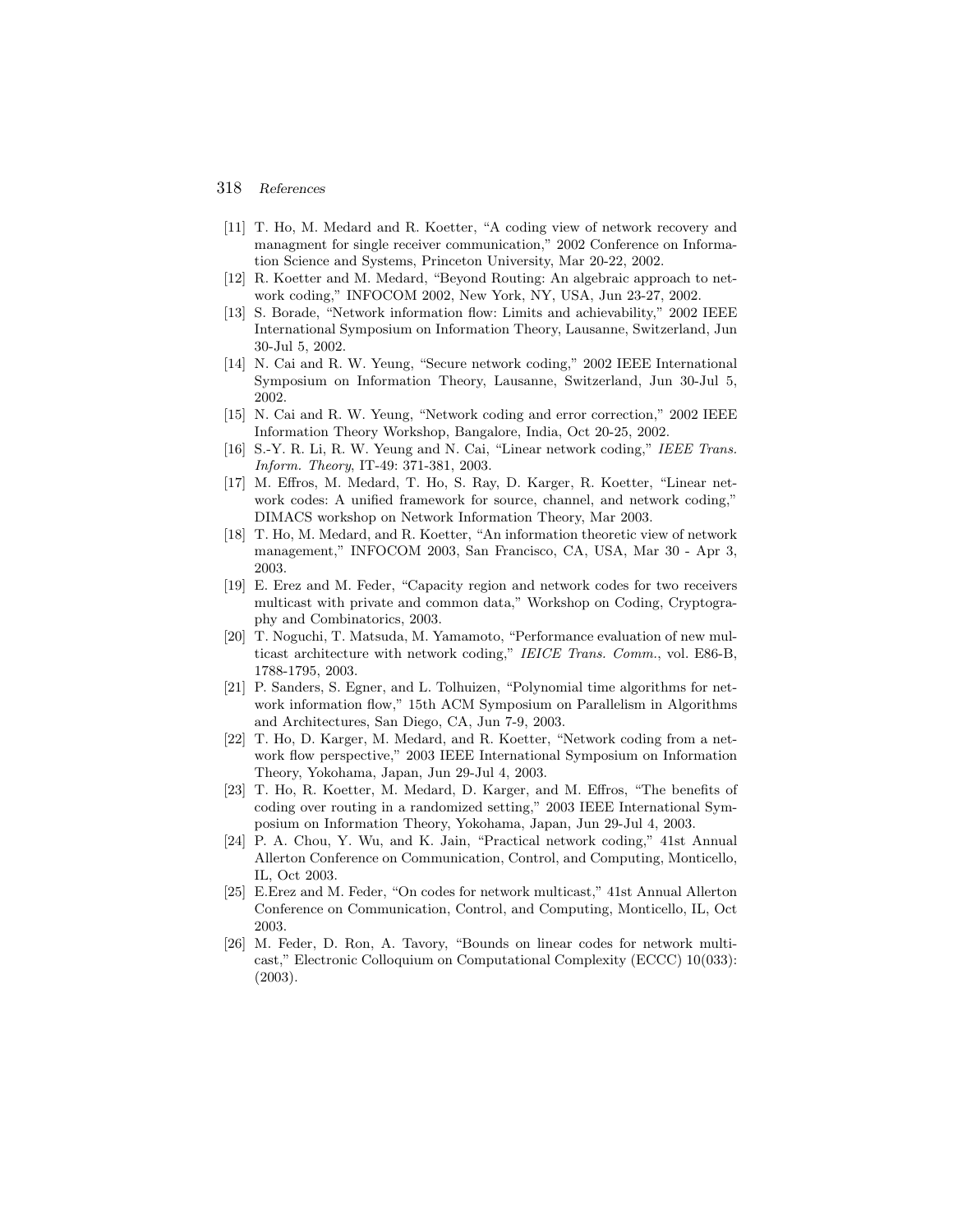- [27] T. Ho, M. Medard, J. Shi, M. Effros, and D. R. Karger, "On randomized network coding," 41st Annual Allerton Conference on Communication Control and Computing, Monticello, IL, Oct 2003.
- [28] R. Koetter and M. Médard, "An algebraic approach to network coding," IEEE/ACM Trans. Networking, vol. 11, 782-795, 2003.
- [29] A. Rasala-Lehman and E. Lehman, "Complexity classification of network information flow problems," 41st Annual Allerton Conference on Communication Control and Computing, Monticello, IL, Oct 2003.
- [30] M. Medard, M. Effros, T. Ho, and D. Karger, "On coding for non-multicast networks," 41st Annual Allerton Conference on Communication Control and Computing, Monticello, IL, Oct 2003.
- [31] A. Ramamoorthy, J. Shi, and R. Wesel, "On the capacity of network coding for wireless networks," 41st Annual Allerton Conference on Communication Control and Computing, Monticello, IL, Oct 2003.
- [32] P. Sanders, S. Egner, and L. Tolhuizen, "Polynomial time algorithms for the construction of multicast network codes," 41st Annual Allerton Conference on Communication Control and Computing, Monticello, IL, Oct 2003.
- [33] S. Riis, "Linear versus non-linear Boolean functions in Network Flow," preprint, Nov 2003.
- [34] L. Song, R. W. Yeung and N. Cai, "Zero-error network coding for acyclic networks," IEEE Trans. Inform. Theory, IT-49: 3129-3139, 2003.
- [35] A. Lehman and E. Lehman "Complexity classification of network information flow problems," ACM-SIAM Symposium on Discrete Algorithms, New Orleans, LA, Jan 11-13, 2004.
- [36] Y. Zhu, B. Li, J. Guo, "Multicast with network coding in application-layer overlay networks," IEEE J. Selected Areas Comm. (special issue on Service Overlay Networks), vol. 22, 107-120, 2004.
- [37] K. Jain, "Security based on network topology against the wiretapping attack," IEEE Wireless Comm., 68-71, Feb 2004.
- [38] S. Deb, C. Choute, M. Medard, and R. Koetter, "Data harvesting: A random coding approach to rapid dissemination and efficient storage of data," IEEE INFOCOM 2005, Miami, FL, USA, Mar 13-17, 2005.
- [39] R. Dougherty, C. Freiling, and K. Zeger, "Linearity and solvability in multicast networks," 38th Annual Conference on Information Sciences and Systems, Princeton, NJ, Mar 17-19, 2004.
- [40] C. Fragouli, E. Soljanin, A. Shokrollahi, "Network coding as a coloring problem," 38th Annual Conference on Information Sciences and Systems, Princeton, NJ, Mar 17-19, 2004.
- [41] T. Ho, M. Medard, M. Effros, R. Koetter, "Network coding for correlated sources," 38th Annual Conference on Information Sciences and Systems, Princeton, NJ, Mar 17-19, 2004.
- [42] Z. Li, B. Li, "Network coding in undirected networks," 38th Annual Conference on Information Sciences and Systems, Princeton, NJ, Mar 17-19, 2004.
- [43] D. S. Lun, N. Ratnakar, R. Koetter, M. Medard, E. Ahmed, and H. Lee, "Achieving minimum-cost Multicast: A decentralized approach based on network coding," IEEE INFOCOM 2005, Miami, FL, USA, Mar 13-17, 2005.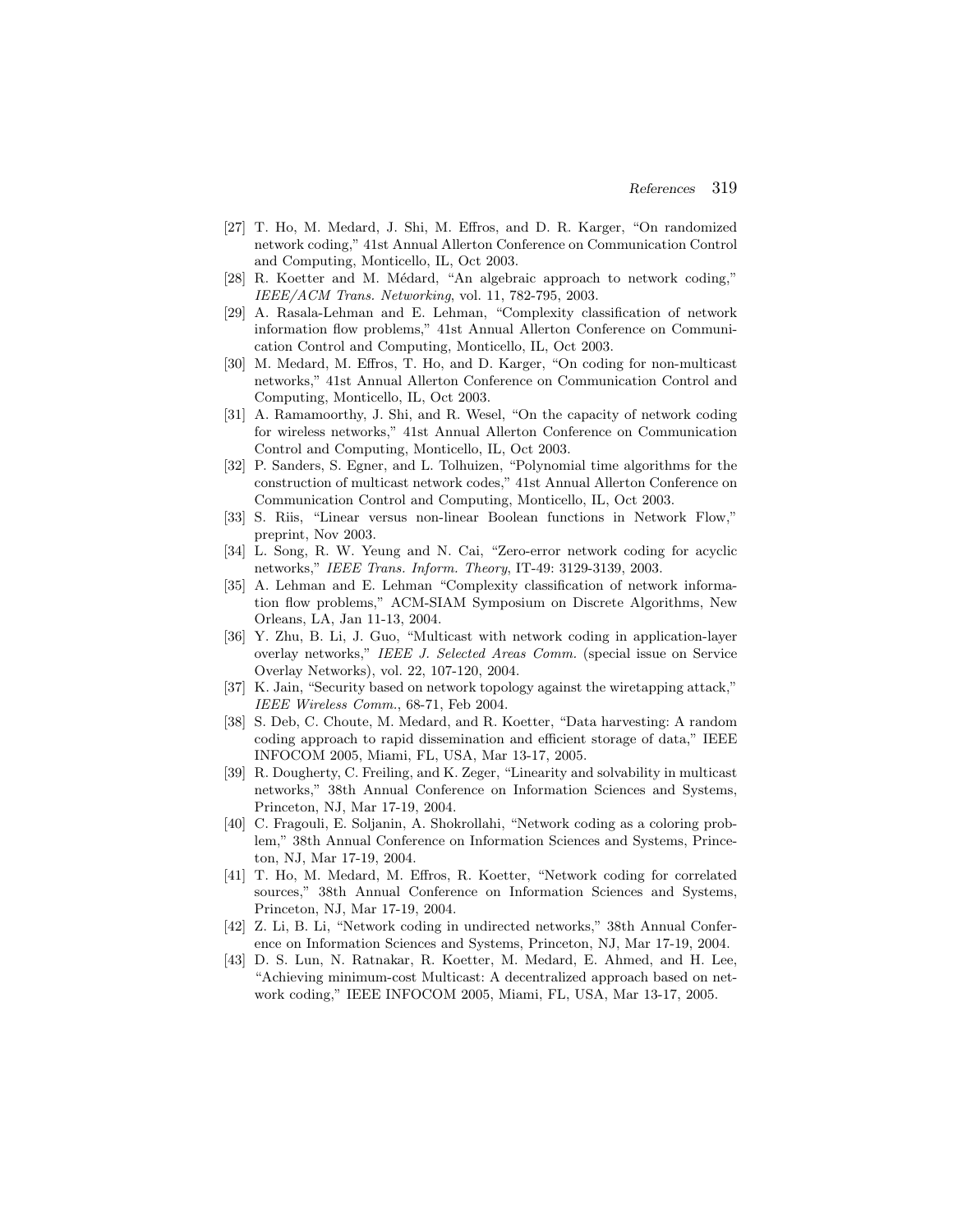- [44] Y. Wu, P. A. Chou, Q. Zhang, K. Jain, W. Zhu, and S.-Y. Kung, "Achievable throughput for multiple multicast sessions in wireless ad hoc networks," submitted to IEEE Globecom 2004.
- [45] S. Deb and M. Medard, "Algebraic Gossip: A network coding approach to optimal multiple rumor mongering," preprint.
- [46] D. Lun, M. Medard, T. Ho, and R. Koetter, "Network coding with a cost criterion," MIT LIDS TECHNICAL REPORT P-2584, Apr 2004.
- [47] Z. Li, B. Li, D. Jiang, and L. C. Lau, "On achieving optimal end-to-end throughput in data networks: Theoretical and empirical studies," Technical Report, University of Toronto, May 2004.
- [48] S. Che and X. Wang, "Network coding in wireless network," 16th International Conference on Computer Communication, China, 2004.
- [49] E. Erez and M. Feder, "Convolutional network codes," 2004 IEEE International Symposium on Information Theory, Chicago, IL, Jun 27-Jul 2, 2004.
- [50] C. Fragouli and E. Soljanin, "Required alphabet size for linear network coding," 2004 IEEE International Symposium on Information Theory, Chicago, IL, USA, Jun 27 -Jul 2.
- [51] C. Fragouli and E. Soljanin, "A connection between network coding and convolutional codes," IEEE International Conference on Communications, Paris, France, Jun 20-24, 2004.
- [52] T. Ho, B. Leong, M. Medard, R.Koetter, Y. Chang, and M. Effros, "On the utility of network coding in dynamic environments," International Workshop on Wireless Ad-hoc Networks (IWWAN), University of Oulu, Finland, May 31-Jun 3, 2004.
- [53] T. Ho, B. Leong, R. Koetter, M. Medard, M. Effros, and D. R. Karger, "Byzantine modification detection in multicast networks using randomized network coding," 2004 IEEE International Symposium on Information Theory, Chicago, IL, Jun 27-Jul 2, 2004.
- [54] G. Kramer and S. A. Savari, "Cut sets and information flow in networks of two-way channels," 2004 IEEE International Symposium on Information Theory, Chicago, IL, Jun 27-Jul 2, 2004.
- [55] C. K. Ngai and R.W. Yeung, "Multisource network coding with two sinks," International Conference on Communications, Circuits and Systems (ICC-CAS), Chengdu, China, Jun 27-29, 2004.
- [56] Y. Wu, P. A. Chou, K. Jain, "A comparison of network coding and tree packing," 2004 IEEE International Symposium on Information Theory, Chicago, IL, Jun 27-Jul 2, 2004.
- [57] Y. Cui, Y. Xue, and K. Nahrstedt, "Optimal distributed multicast routing using network coding: Theory and applications," preprint UIUCDCS-R-2004- 2473, University of Illinois, Urbana-Champaign, Aug 2004.
- [58] Y. Wu, P. A. Chou, and S.-Y. Kung, "Information exchange in wireless networks with network coding and physical-layer broadcast," Microsoft Technical Report, MSR-TR-2004-78, Aug 2004.
- [59] J. Feldman, T. Malkin, C. Stein, and R. A. Servedio, "On the capacity of secure network coding," 42nd Annual Allerton Conference on Communication, Control, and Computing, Sept 29-Oct 1, 2004.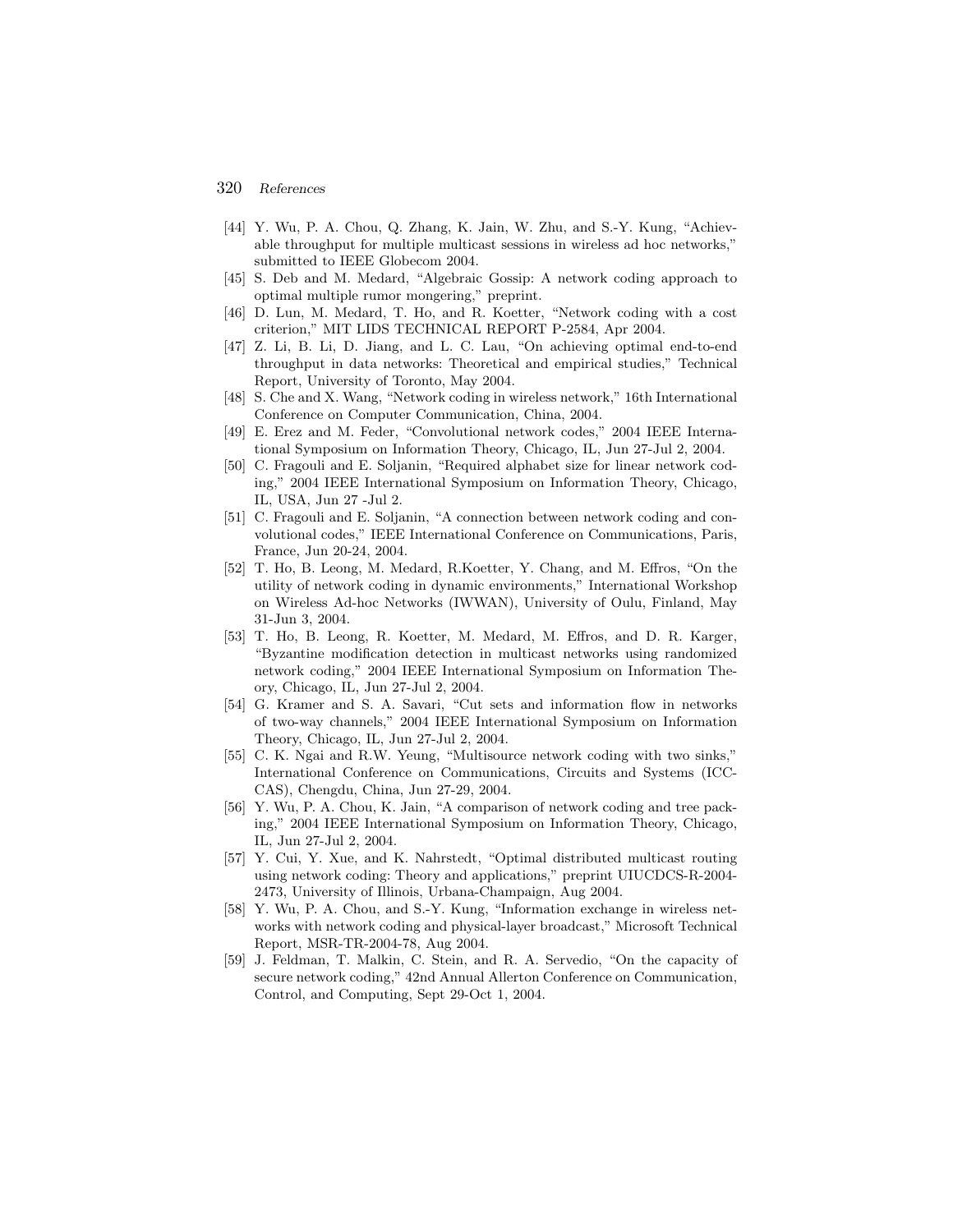- [60] C. Fragouli and E. Soljanin, "On average throughput benefit for network coding," 42nd Annual Allerton Conference on Communication, Control, and Computing, Sept 29-Oct 1, 2004.
- [61] N. Harvey, R. Kleinberg, and A. Lehman, "Comparing network coding with multicommodity flow for the k-pairs communication problem," MIT LCS Technical Report 964, Sept 28, 2004.
- [62] S. Jaggi, M. Effros T. C. Ho, and M. Medard, "On linear network coding," 42nd Annual Allerton Conference on Communication, Control, and Computing, Sept 29-Oct 1, 2004.
- [63] D. S. Lun, M. Medard, and M. Effros, "On coding for reliable communication over packet networks," 42nd Annual Allerton Conference on Communication, Control, and Computing, Sept 29-Oct 1, 2004.
- [64] A. Ramamoorthy, K. Jain, P. A. Chou, and M. Effros, "Separating distributed source coding from network coding," 42nd Annual Allerton Conference on Communication, Control, and Computing, Sept 29-Oct 1, 2004.
- [65] Y. Wu , K. Jain, and S.-Y. Kung, "A unification of Edmonds' graph theorem and Ahlswede et al's network coding theorem," 42nd Annual Allerton Conference on Communication, Control, and Computing, Sept 29-Oct 1, 2004.
- [66] A. Argawal and M. Charikar, "On the advantage of network coding for improving network throughput," 2004 IEEE Information Theory Workshop, San Antonio, Oct 25-29, 2004.
- [67] R. Dougherty, C. Freiling, and K. Zeger, "Linearity and solvability in multicast networks," IEEE Trans. Inform. Theory, IT-50: 2243-2256, 2004.
- [68] C. Fragouli and E. Soljanin, "Decentralized network coding," 2004 IEEE Information Theory Workshop, San Antonio, Oct 25-29, 2004.
- [69] J. Han and P. H. Siegel, "Reducing acyclic network coding problems to singletransmitter-single-demand form," 42nd Allerton Conference on Communication, Control, and Computing, Monticello, IL, Spet 29-Oct 1, 2004.
- [70] D. S. Lun, M. Medard, T. Ho , and R. Koetter, "Network coding with a cost criterion," International Symposium on Information Theory and its Applications, Parma, Italy, Oct 10-13, 2004.
- [71] C. K. Ngai and R. W. Yeung, "Network coding gain of combination networks," 2004 IEEE Information Theory Workshop, San Antonio, Oct 25-29, 2004.
- [72] D. Tuninetti and C. Fragouli, "Processing along the way: Forwarding vs. Coding," International Symposium on Information Theory and its Applications, Parma, Italy, Oct 10-13, 2004.
- [73] Y. Wu, P. A. Chou, and S.-Y. Kung, "Minimum-energy multicast in mobile ad hoc networks using network coding," 2004 IEEE Information Theory Workshop, San Antonio, Oct 25-29, 2004.
- [74] R. W. Yeung, "Two approaches to quantifying the bandwidth advantage of network coding," presented at 2004 IEEE Information Theory Workshop, San Antonio, Oct 25-29, 2004.
- [75] S. C. Zhang, I. Koprulu, R. Koetter, and D. L. Jones, "Feasibility analysis of stochastic sensor networks," IEEE International Conference on Sensor and Ad hoc Communications and Networks, Santa Clara, CA, USA, Oct 4-7, 2004.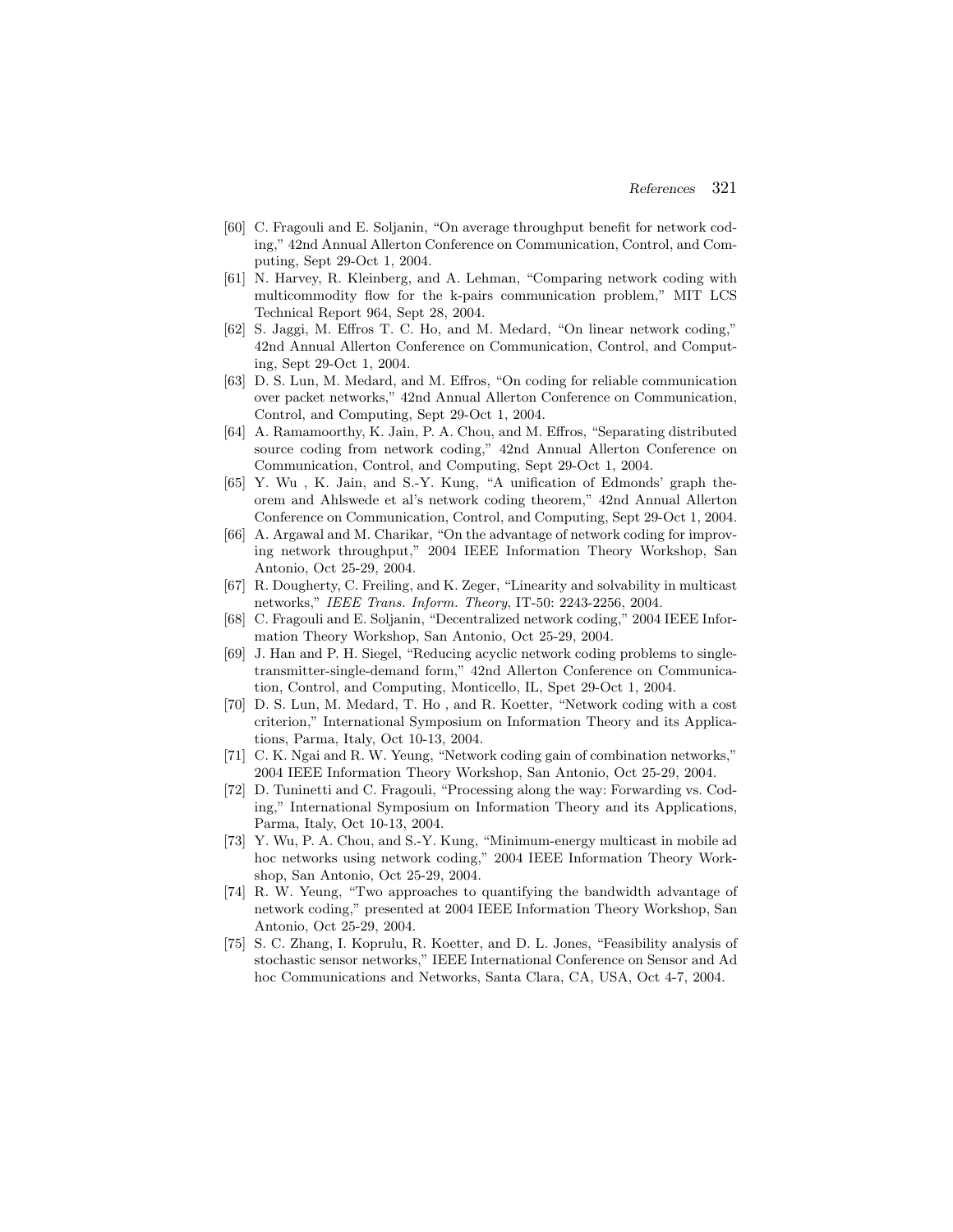- [76] N. Harvey, D. Karger, and K. Murota, "Deterministic network coding by matrix completion," ACM-SIAM Symposium on Discrete Algorithms (SODA), Vancouver, British Columbia, Canada, Jan 23-25, 2005.
- [77] M. Langberg, A. Sprintson and J. Bruck, "The encoding complexity of network coding," ETR063, California Institute of Technology.
- [78] A. R. Lehman and E. Lehman, "Network coding: Does the model need tuning?" ACM-SIAM Symposium on Discrete Algorithms (SODA), Vancouver, British Columbia, Canada, Jan 23-25, 2005.
- [79] Y. Wu, P. A. Chou, Q. Zhang, K. Jain, W. Zhu, and S.-Y. Kung, "Network planning in wireless ad hoc networks: a cross-layer approach," IEEE J. Selected Areas Comm. (Special Issue on Wireless Ad Hoc Networks), vol. 23, 136-150, 2005.
- [80] A. Rasala-Lehman, "Network coding," Ph.D. thesis, Massachusetts Institute of Technology, Department of Electrical Engineering and Computer Science, Feb 2005.
- [81] X. B. Liang, "Matrix games in the multicast networks: Maximum information flows with network switching," revised version (original version: Mar 2005), preprint.
- [82] Y. Wu, P. A. Chou, S.-Y. Kung, "Information exchange in wireless networks with network coding and physical-layer broadcast," 2005 Conference on Information Science and Systems, Johns Hopkins University, Mar 16-18, 2005.
- [83] Y. Wu and S.-Y. Kung, "Reduced-complexity network coding for multicasting over ad hoc networks," IEEE International Conference on Acoustics, Speech, and Signal Processing (ICASSP), Philadelphia, PA, USA, Mar 18-23, 2005.
- [84] S. Acedański, S. Deb, M. Medard, and R. Koetter, "How good is random linear coding based distributed networked storage?" NetCod 2005, Riva del Garda, Italy, Apr 7, 2005.
- [85] K. Bhattad and K. R. Nayayanan, "Weakly secure network coding," NetCod 2005, Riva del Garda, Italy, Apr 7, 2005.
- [86] T. Coleman, M. Medard, and M. Effros, "Practical universal decoding for combined routing and compression in network coding," NetCod 2005, Riva del Garda, Italy, Apr 7, 2005.
- [87] A. G. Dimakis, V. Prabhakaran, and K. Ramchandran, "Ubiquitous access to distributed data in large-scale sensor networks through decentralized erasure codes," The Fourth International Symposium on Information Processing in Sensor Networks (IPSN'05), UCLA, Los Angeles, CA, Apr 25-27, 2005.
- [88] E. Erez and M. Feder, "Convolutional network codes for cyclic networks," NetCod 2005, Riva del Garda, Italy, Apr 7, 2005.
- [89] T. Ho, B. Leong, R. Koetter, M. Medard, "Distributed asynchronous algorithms for multicast network coding," NetCod 2005, Riva del Garda, Italy, Apr 7, 2005.
- [90] T. Ho, M. Medard, and R. Koetter, "An information theoretic view of network management," IEEE Trans. Inform. Theory, IT-51: 1295-1312, 2005.
- [91] R. Khalili and K. Salamatian, "On the capacity of multiple input erasure relay channels," NetCod 2005, Riva del Garda, Italy, Apr 7, 2005.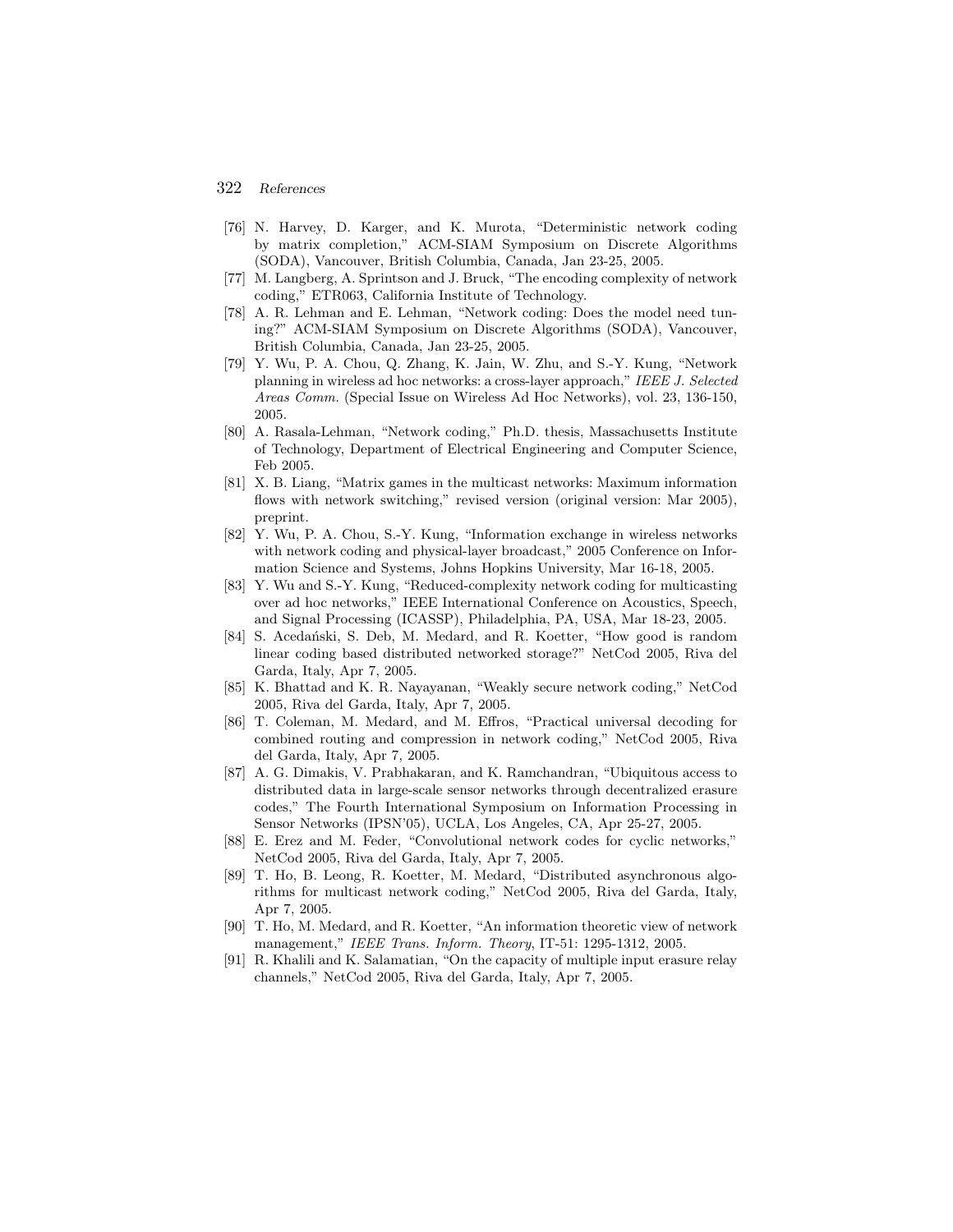- [92] D. S. Lun, M. Medard, D. Karger, "On the dynamic multicast problem for coded networks," NetCod 2005, Riva del Garda, Italy, Apr 7, 2005.
- [93] D. Petrović, K. Ramchandran, and J. Rabaey, "Overcoming untuned radios in wireless networks with network coding," NetCod 2005, Riva del Garda, Italy, Apr 7, 2005.
- [94] N. Ratnakar and G. Kramer, "The multicast capacity of acyclic, deterministic, relay networks with no interference," NetCod 2005, Riva del Garda, Italy, Apr 7, 2005.
- [95] S. Riis and R. Alswede, "Problems in network coding and error correcting codes," NetCod 2005, Riva del Garda, Italy, Apr 7, 2005.
- [96] Y. Sagduyu and A. Ephremides, "Joint scheduling and wireless network coding," NetCod 2005, Riva del Garda, Italy, Apr 7, 2005.
- [97] J. Widmer, C. Fragouli, and J.-Y. Le Boudec, "Energy-efficient broadcasting in wireless ad-hoc networks," NetCod 2005, Riva del Garda, Italy, Apr 7, 2005.
- [98] Y. Wu, V. Stankovic, Z. Xiong, and S.-Y. Kung, "On practical design for joint distributed source and network coding," NetCod 2005, Riva del Garda, Italy, Apr 7, 2005.
- [99] X. Yan, J. Yang, and Z. Zhang, "An improved outer bound for multisource multisink network coding," NetCod 2005, Riva del Garda, Italy, Apr 7, 2005.
- [100] C. Gkantsidis and P. R. Rodriguez, "Network coding for large scale content distribution," IEEE INFOCOM 2005, Miami, FL, Mar 13-17, 2005.
- [101] S. Jaggi, P. Sanders, P. A. Chou, M. Effros, S. Egner, K. Jain, and L. Tolhuizen, "Polynomial time algorithms for multicast network code construction," IEEE Trans. Inform. Theory, IT 51: 1973-1982, 2005.
- [102] Y. Wu, M. Chiang, and S.-Y. Kung, "Distributed utility maximization for network coding based multicasting: a critical cut approach," submitted to IEEE INFOCOM 2006.
- [103] Y. Wu and S.-Y. Kung, "Distributed utility maximization for network coding based multicasting: a shorted path approach," submitted to IEEE INFOCOM 2006.
- [104] K. K. Chi and X. M. Wang, "Analysis of network error correction based on network coding," IEE Proc. Commun., vol. 152, No. 4, 393-396, 2005.
- [105] R. Dougherty, C. Freiling, and K. Zeger, "Insufficiency of linear coding in network information flow," IEEE Trans. Inform. Theory, IT-51: 2745-2759, 2005.
- [106] H. Wang, P. Fan, and Z. Cao, "On the statistical properties of maximum flows based on random graphs," IEEE 2005 International Symposium on Microwave, Antenna, Propagation and EMC Technologies for Wireless Communications, Beijing, China, Aug 8-12, 2005.
- [107] J. Widmer and J.-Y. Le Boudec, "Network coding for efficient communication in extreme networks," Workshop on Delay Tolerant Networking and Related Topics (WDTN-05), Philadelphia, PA, USA, Aug 22-26, 2005.
- [108] X. Bao and J. (T). Li, "Matching code-on-graph with network-on-graph: Adaptive network coding for wireless relay networks," 43rd Allerton Conference on Communication, Control, and Computing, Monticello, IL, Sept 28-30, 2005.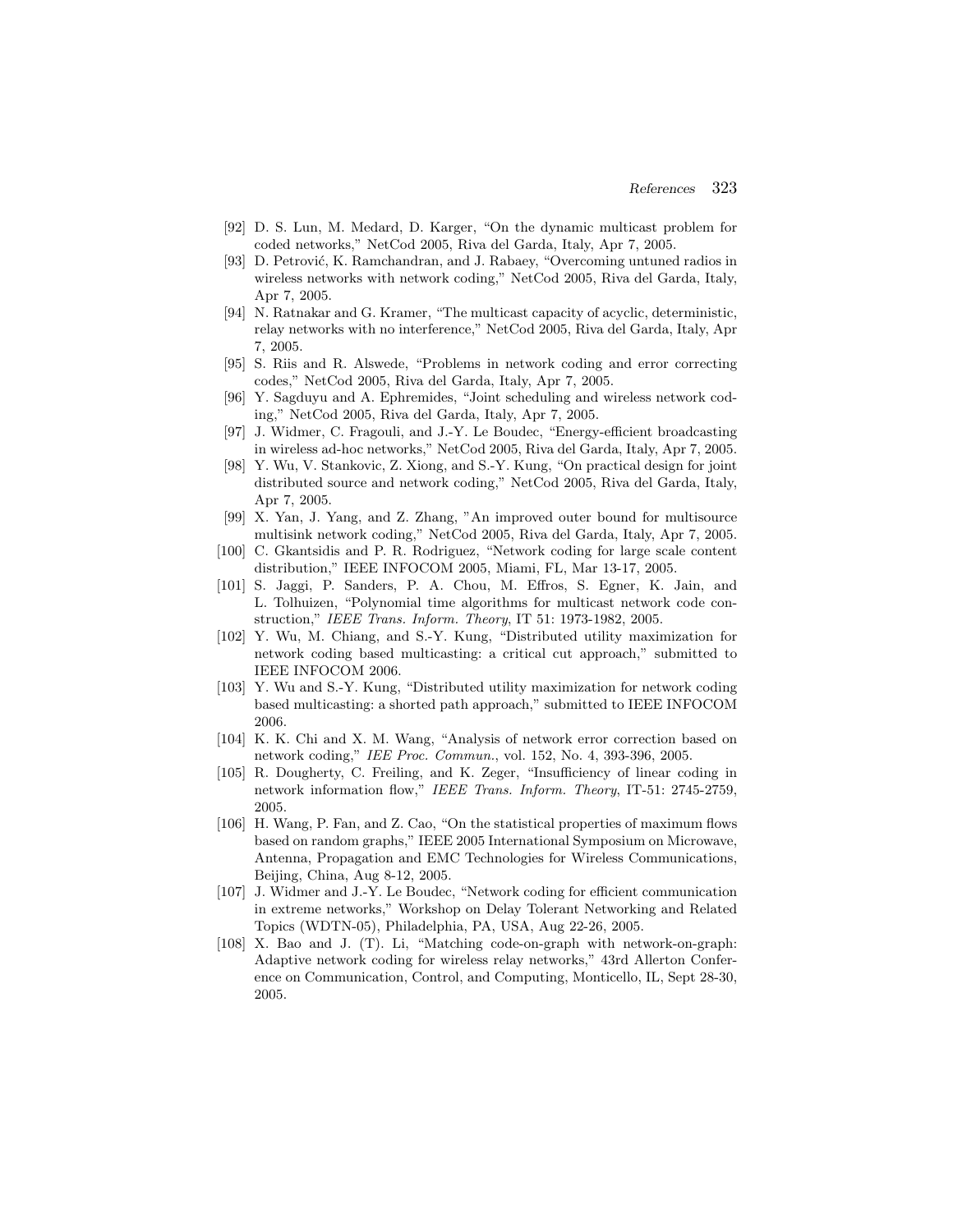- [109] K. Bhattad, N. Ratnakar, R. Koetter, and K. R. Narayanan, "Minimal network coding for multicast," 2005 IEEE International Symposium on Information Theory, Adelaide, Australia, Sept 4-9, 2005.
- [110] Y. Cassuto and J. Bruck, "Network coding for nonuniform demands," 2005 IEEE International Symposium on Information Theory, Adelaide, Australia, Sept 4-9, 2005.
- [111] T. H. Chan, "On the optimality of group network codes," 2005 IEEE International Symposium on Information Theory, Adelaide, Australia, Sept 4-9, 2005.
- [112] C. Chekuri, C. Fragouli, and E. Soljanin, "On average throughput and alphabet size in network coding," 2005 IEEE International Symposium on Information Theory, Adelaide, Australia, Sept 4-9, 2005.
- [113] S. Deb, M. Medard, and C. Choute, "On random network coding based information dissemination," 2005 IEEE International Symposium on Information Theory, Adelaide, Australia, Sept 4-9, 2005.
- [114] R. Dougherty, C. Freiling, and K. Zeger, "Insufficiency of linear coding in network information flow," 2005 IEEE International Symposium on Information Theory, Adelaide, Australia, Sept 4-9, 2005.
- [115] R. Dougherty and K. Zeger, "Nonreversibility of multiple unicast networks," 43rd Allerton Conference on Communication, Control, and Computing, Monticello, IL, Sept 28-30, 2005.
- [116] E. Erez and M. Feder, "Efficient network codes for cyclic networks," 2005 IEEE International Symposium on Information Theory, Adelaide, Australia, Sept 4-9, 2005.
- [117] C. Fragouli and A. Markopoulou, "A network coding approach to network monitoring," 43rd Allerton Conference on Communication, Control, and Computing, Monticello, IL, Sept 28-30, 2005.
- [118] N. Harvey and R. Kleinberg, "Tighter cut-based bounds for k-pairs communication problems," 43rd Allerton Conference on Communication, Control, and Computing, Monticello, IL, Sept 28-30, 2005.
- [119] C. Hausl, F. Schreckenbach, I. Oikonomidis, and G. Bauch, "Iterative network and channel decoding on a Tanner graph," 43rd Allerton Conference on Communication, Control, and Computing, Monticello, IL, Sept 28-30, 2005.
- [120] T. Ho, B. Leong, Y.-H. Chang, Y. Wen, and R. Koetter, "Network monitoring in multicast networks using network coding," 2005 IEEE International Symposium on Information Theory, Adelaide, Australia, Sept 4-9, 2005.
- [121] T. Ho and H. Viswanathan, "Dynamic algorithms for multicast with intrasession network coding," 43rd Allerton Conference on Communication, Control, and Computing, Monticello, IL, Sept 28-30, 2005.
- [122] K. Jain, "On the power (saving) of network coding," 43rd Allerton Conference on Communication, Control, and Computing, Monticello, IL, Sept 28-30, 2005.
- [123] S. Katti, D. Katabi, W. Hu, and R. Hariharan, "The importance of being opportunistic: Practical network coding for wireless environments," 43rd Allerton Conference on Communication, Control, and Computing, Monticello, IL, Sept 28-30, 2005.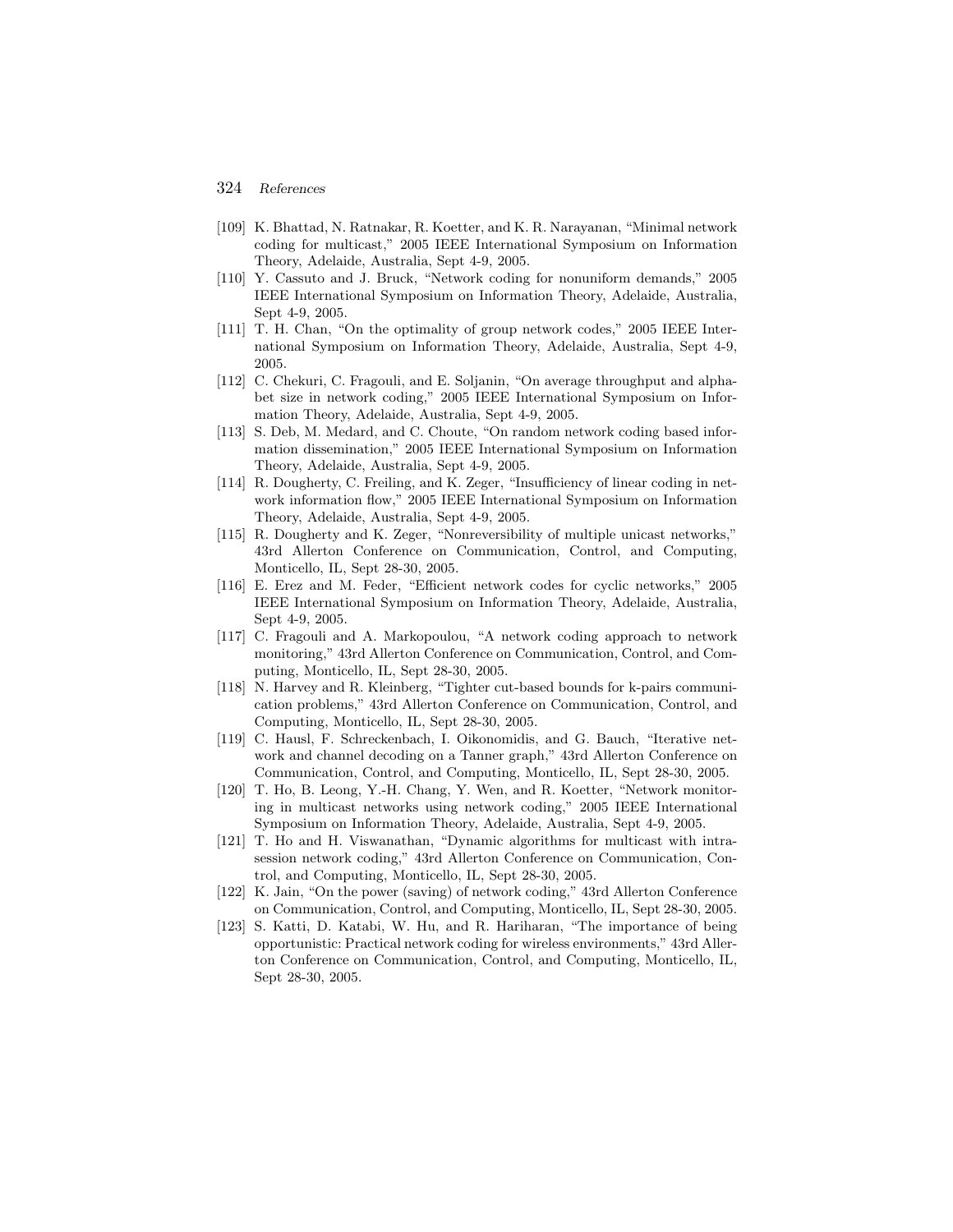- [124] G. Kramer and S. Savari, "Progressive d-separating edge set bounds on network coding rates," 2005 IEEE International Symposium on Information Theory, Adelaide, Australia, Sept 4-9, 2005.
- [125] M. Langberg, A. Sprintson, and J. Bruck, "The encoding complexity of network coding," 2005 IEEE International Symposium on Information Theory, Adelaide, Australia, Sept 4-9, 2005.
- [126] A. Lee and M. Medard, "Simplified random network codes for multicast networks," 2005 IEEE International Symposium on Information Theory, Adelaide, Australia, Sept 4-9, 2005.
- [127] S.-Y. R. Li, N. Cai, and R. W. Yeung, "On theory of linear network coding," 2005 IEEE International Symposium on Information Theory, Adelaide, Australia, Sept 4-9, 2005.
- [128] R. W. Yeung and S-Y. R. Li, "Polynomial time construction of generic linear network codes," 43rd Allerton Conference on Communication, Control, and Computing, Monticello, IL, Sept 28-30, 2005.
- [129] D. Lun, M. Medard, R. Koetter, and M. Effros, "Further results on coding for reliable communication over packet networks," 2005 IEEE International Symposium on Information Theory, Adelaide, Australia, Sept 4-9, 2005.
- [130] N. Ratnakar and G. Kramer, "On the separation of channel and network coding in Aref networks," 2005 IEEE International Symposium on Information Theory, Adelaide, Australia, Sept 4-9, 2005.
- [131] Y. Sagduyu and A. Ephremides, "Crosslayer design for distributed MAC and network coding in wireless ad hoc networks," 2005 IEEE International Symposium on Information Theory, Adelaide, Australia, Sept 4-9, 2005.
- [132] X. Wu, B. Ma, and N. Sarshar, "Rainbow network problems and multiple description coding," 2005 IEEE International Symposium on Information Theory, Adelaide, Australia, Sept 4-9, 2005.
- [133] Y. Xi and E. M. Yeh, "Distributed algorithms for minimum cost multicast with network coding," 43rd Allerton Conference on Communication, Control, and Computing, Monticello, IL, Sept 28-30, 2005.
- [134] K. Cai and P. Fan, "An algebraic approach to link failures based on network coding," submitted to IEEE Trans. Inform. Theory.
- [135] N. Cai and R. W. Yeung, "The Singleton bound for network error-correcting codes," 4th International Symposium on Turbo Codes and Related Topics, Munich, Germany, Apr 3-7, 2006.
- [136] Y. Ma, W. Li, P. Fan, and X. Liu, "Queuing model and delay analysis on network coding," International Symposium on Communications and Information Technologies 2005, Beijing, China, Oct 12-14, 2005.
- [137] R. W. Yeung, "Avalanche: A network coding analysis," preprint.
- [138] Y. Wu, P. A. Chou, and S.-Y. Kung, "Minimum-energy multicast in mobile ad hoc networks using network coding," IEEE Trans. Comm., vol. 53, 1906-1918, 2005.
- [139] P. Fan, "Upper bounds on the encoding complexity of network coding with acyclic underlying graphs," preprint.
- [140] J. Barros and S. D. Servetto, "Network Information Flow with Correlated Sources," IEEE Trans. Inform. Theory, IT-52: 155-170, 2006.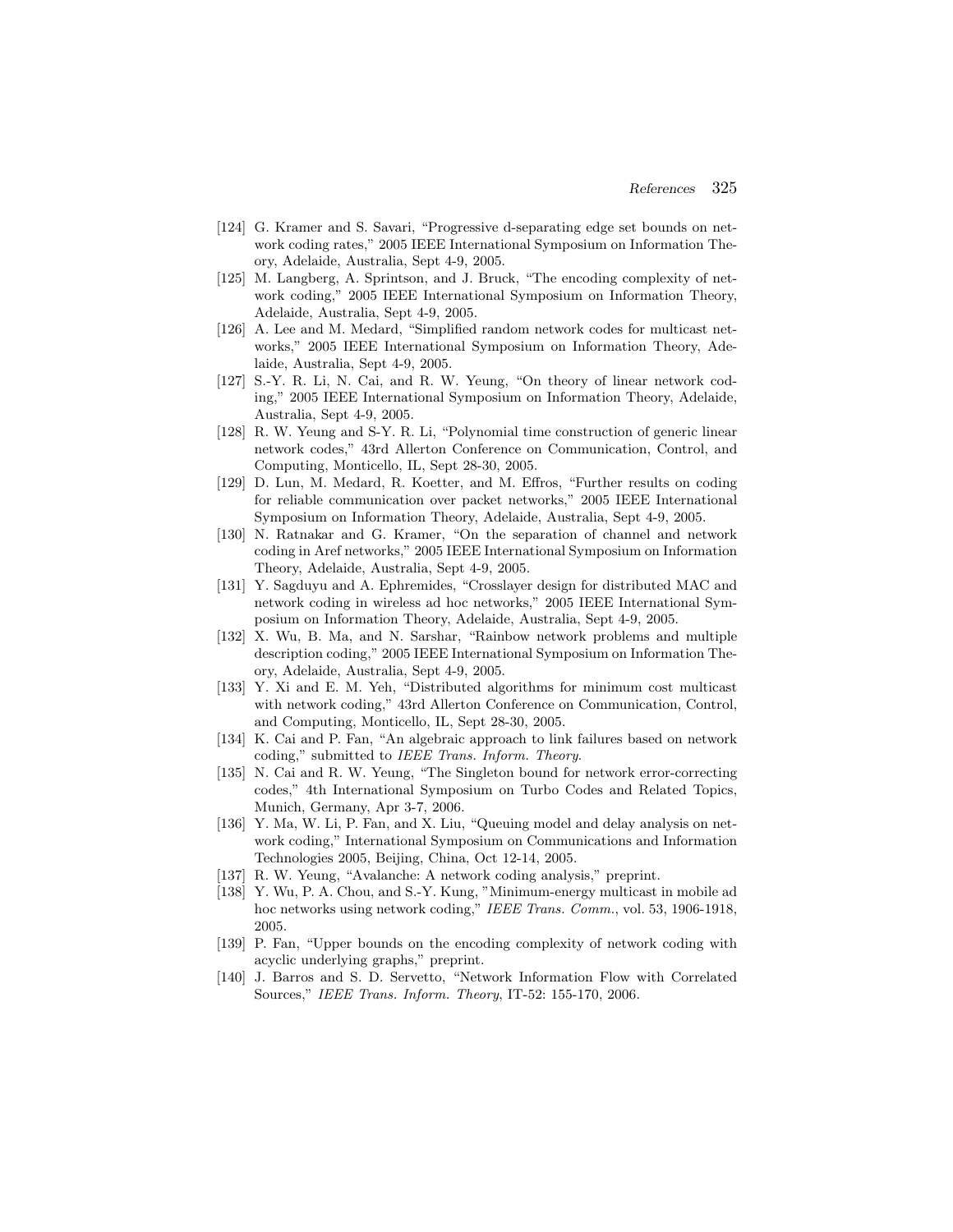- 326 *References*
- [141] Y. Wu, "Network coding for multicasting," Ph.D. Dissertation, Dept. of Electrical Engineering, Princeton University, Nov 2005.
- [142] J. Cannons, R. Dougherty, C. Freiling, and K. Zeger, "Network Routing Capacity," IEEE Trans. Inform. Theory, IT-52: 777-788, 2006.
- [143] C. Fragouli and E. Soljanin, "Information flow decomposition for network coding," IEEE Trans. Inform. Theory, IT-52: 829-848, 2006.
- [144] A. L. Toledo and X. Wang, "Efficient multipath in sensor networks using diffusion and network coding," 40th Annual Conference on Information Sciences and Systems, Princeton University, NJ, USA, Mar 22-24, 2006.
- [145] R. Dougherty, C. Freiling, and K. Zeger, "Unachievability of network coding capacity," to appear in IEEE Trans. Inform. Theory and IEEE/ACM Trans. Networking (joint special issue on Networking and Information Theory).
- [146] R. Dougherty, C. Freiling, and K. Zeger, "Matroids, networks, and non-Shannon information inequalities," submitted to IEEE Trans. Inform. Theory.
- [147] N. J. A. Harvey, R. Kleinberg and A. R. Lehman, "On the capacity of information networks," to appear in IEEE Trans. Inform. Theory and IEEE/ACM Trans. Networking (joint special issue on Networking and Information Theory).
- [148] T. Ho, R. Koetter, M. Medard, M. Effros, J. Shi, and D. Karger, "Toward a random operation of networks," submitted to IEEE Trans. Inform. Theory.
- [149] S. Riis, "Reversible and irreversible information networks" submitted.
- [150] L. Song, R. W. Yeung and N. Cai, "A separation theorem for single-source network coding," to appear in IEEE Trans. Inform. Theory.
- [151] X. Yan, J. Yang, and Z. Zhang, "An outer bound for multi-source multi-sink network coding with minimum cost consideration," to appear in IEEE Trans. Inform. Theory and IEEE/ACM Trans. Networking (joint special issue on Networking and Information Theory).
- [152] R. W. Yeung and N. Cai, "Network error correction, Part I, Basic concepts and upper bounds," to appear in Communications in Information and Systems.
- [153] N. Cai and R. W. Yeung, "Network error correction, Part II: Lower bounds," to appear in Communications in Information and Systems.
- [154] S.-Y. R. Li and R. W. Yeung, "On the theory of linear network coding," submitted to IEEE Trans. Inform. Theory.
- [155] S.-Y. R. Li and R. W. Yeung, "On convolutional network coding," submitted to IEEE Trans. Inform. Theory.
- [156] Z. Zhang, "Network error correction coding in packetized networks," submitted to IEEE Trans. Inform. Theory.

### **References cited in text**

- [157] "Network Coding Homepage," http://www.networkcoding.info.
- [158] R. Ahlswede, N. Cai, S.-Y. R. Li, and R. W. Yeung, "Network information flow," IEEE Trans. Inform. Theory, vol. IT-46, pp. 1204–1216, 2000.
- [159] A. Argawal and M. Charikar, "On the advantage of network coding for improving network throughput," in 2004 IEEE Information Theory Workshop, (San Antonio), October 25–29, 2004.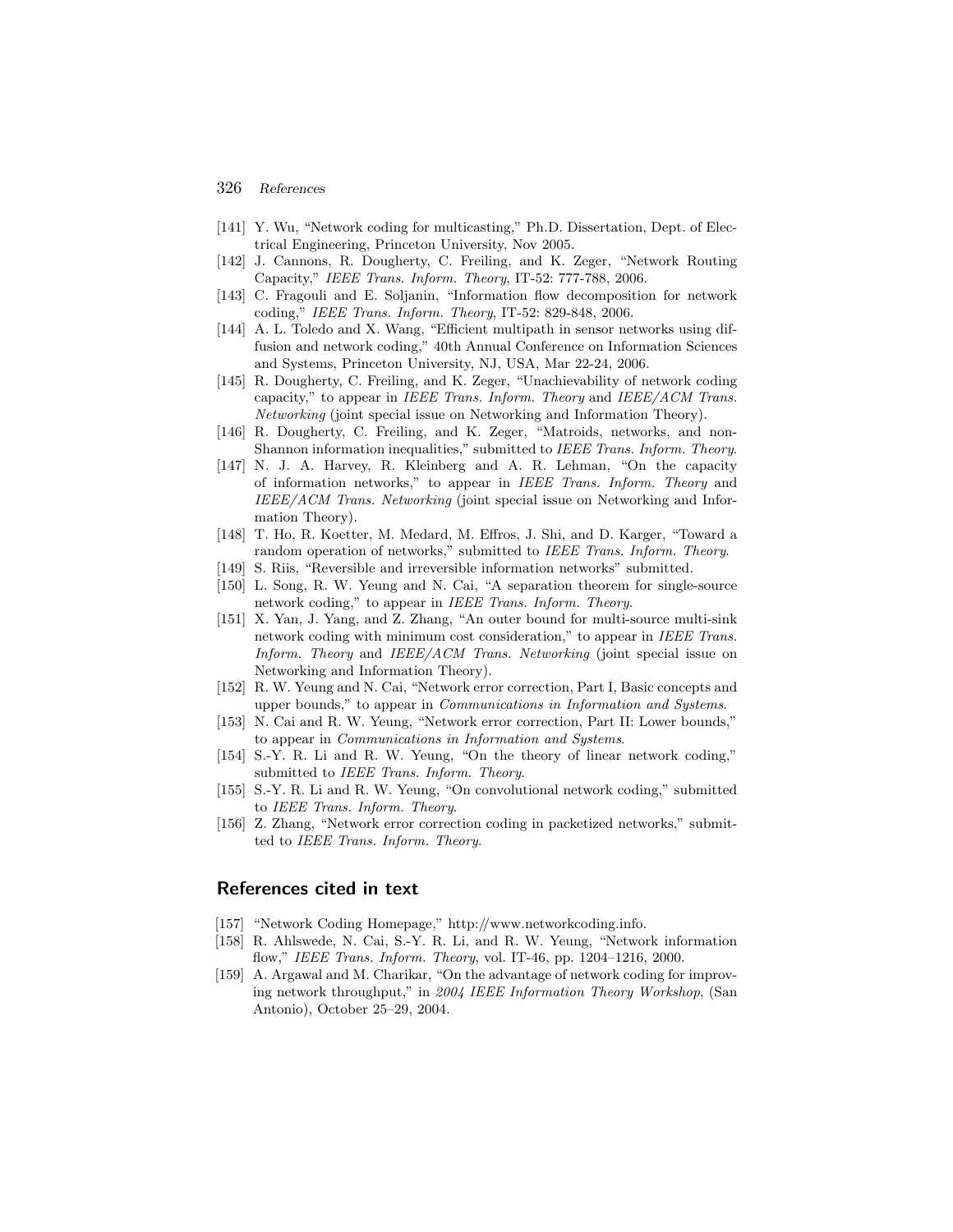- [160] E. R. Berlekamp, "Block coding for the binary symmetric channel with noiseless, delayless feedback," in Error Correcting Codes, (H. B. Mann, ed.), (Wiley, New York), 1968.
- [161] R. E. Blahut, *Theory and practice of error control codes.* 1983.
- [162] J. Byers, M. Luby, and M. Mitzenmacher, "A digital foundation approach to asynchronous reliable multicast," IEEE J. Selected Areas Comm., vol. 20, pp. 1528–1540, (A preliminary versin appeared in ACM SIGCOMM '98.), 2002.
- [163] N. Cai and R. W. Yeung, "Network error correction, Part II: Lower bounds," to appear in Communications in Information and Systems.
- [164] N. Cai and R. W. Yeung, "Secure network coding," in 2002 IEEE International Symposium on Information Theory, (Lausanne, Switzerland), June 30–July 5 2002.
- [165] R. Dougherty, C. Freiling, and K. Zeger, "Linearity and solvability in multicast networks," in 38th Annual Conference on Information Sciences and Systems, (Princeton, NJ), March 17–19 2004.
- [166] R. Dougherty, C. Freiling, and K. Zeger, "Insufficiency of linear coding in network information flow," IEEE Trans. Inform. Theory, vol. IT-51, pp. 2745– 2759, 2005.
- [167] E. Erez and M. Feder, "Capacity region and network codes for two receivers multicast with private and common data," in Workshop on Coding, Cryptography and Combinatorics, 2003.
- [168] E. Erez and M. Feder, "Convolutional network codes," in 2004 IEEE International Symposium on Information Theory, (Chicago, IL), June 27–July 2 2004.
- [169] E. Erez and M. Feder, "Convolutional network codes for cyclic networks," in NetCod 2005, (Riva del Garda, Italy), April 7, 2005.
- [170] C. Fragouli, J.-Y. L. Boudec, and J. Widmer, "Network Coding: An Instant Primer," http://algo.epfl.ch/christin/primer.ps.
- [171] C. Fragouli and E. Soljanin, "A connection between network coding and convolutional codes," in IEEE International Conference on Communications, (Paris, France), pp. 20–24, June 2004.
- [172] J. B. Fraleigh, A first course in abstract algebra. 7th ed., 2003.
- [173] C. Gkantsidis and P. R. Rodriguez, "Network coding for large scale content distribution," in *IEEE INFOCOM 2005*, (Miami, FL), March 13–17, 2005.
- [174] K. P. Hau, Multilevel diversity coding with independent data streams. June 1995. M.Phil. thesis, The Chinese University of Hong Kong.
- [175] S. Haykin, "Communications Systems," Wiley, 2001.
- [176] T. Ho, R. Koetter, M. Medard, D. Karger, and M. Effros, "The benefits of coding over routing in a randomized setting," in 2003 IEEE International Symposium on Information Theory, (Yokohama, Japan), June 29–July 4 2003.
- [177] T. Ho, B. Leong, R. Koetter, M. Medard, M. Effros, and D. R. Karger, "Byzantine modification detection in multicast networks using randomized network coding," in 2004 IEEE International Symposium on Information Theory, (Chicago, IL), June 27–July 2 2004.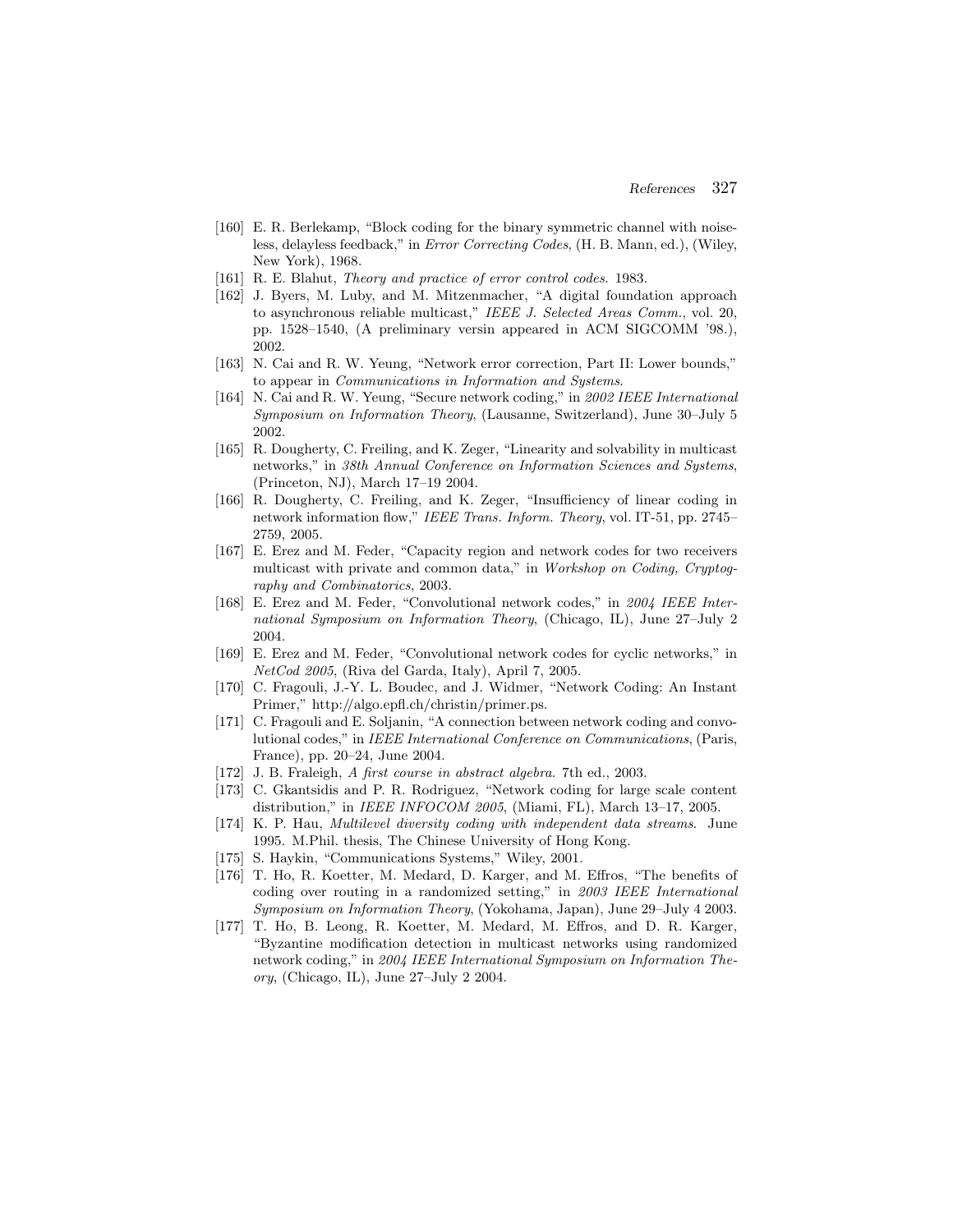- [178] C. Intanagonwiwat, R. Govindan, and D. Estrin, "Directed diffusion: A scalable and robust communication paradigm for sensor networks," in 6th Annual International Conference on Mobile Computing and Networking (Mobicom 2000), (Boston, MA, USA), August 6–11 2000.
- [179] S. Jaggi, P. Sanders, P. A. Chou, M. Effros, S. Egner, K. Jain, and L. Tolhuizen, "Polynomial time algorithms for multicast network code construction," IEEE Trans. Inform. Theory, vol. IT-51, pp. 1973–1982, 2005.
- [180] R. Koetter and M. Médard, "An algebraic approach to network coding," IEEE/ACM Trans. Networking, vol. 11, pp. 782–795, 2003.
- [181] G. Kramer and S. A. Savari, "Cut sets and information flow in networks of two-way channels," in 2004 IEEE International Symposium on Information Theory, (Chicago, IL), June 27–July 2 2004.
- [182] S.-Y. R. Li and R. W. Yeung, "On Convolutional Network Coding," submitted to IEEE Trans. Inform. Theory.
- [183] S.-Y. R. Li and R. W. Yeung, "On the Theory of Linear Network Coding," submitted to IEEE Trans. Inform. Theory.
- [184] S.-Y. R. Li, R. W. Yeung, and N. Cai, "Linear network coding," IEEE Trans. Inform. Theory, vol. IT-49, pp. 371–381, 2003.
- [185] Z. Li and B. Li, "Network coding in undirected networks," in 38th Annual Conference on Information Sciences and Systems, (Princeton, NJ), March 17– 19 2004.
- [186] S. Lin and D. J. Costello Jr., Error control coding: Fundamentals and applications. 1983.
- [187] D. Lun, M. Medard, R. Koetter, and M. Effros, "Further results on coding for reliable communication over packet networks," in 2005 IEEE International Symposium on Information Theory, (Adelaide, Australia), September 4–9 2005.
- [188] D. S. Lun, M. Medard, and M. Effros, "On coding for reliable communication over packet networks," in 42nd Annual Allerton Conference on Communication, Control, and Computing, September 29–October 1, 2004.
- [189] M. Mitzenmacher, "Digital fountain: A survey and look forward," in 2004 IEEE Information Theory Workshop, (San Antonio, TX), October 24–29 2004.
- [190] C. H. Papadimitriou and K. Steiglitz, Combinatorial optimization: Algorithms and complexity. 1982.
- [191] A. Rasala-Lehman, Network coding. Massachusetts Institute of Technology, Department of Electrical Engineering and Computer Science, February 2005.
- [192] I. S. Reed and G. Solomon, "Polynomial codes over certain finite fields," SIAM Journal Appl. Math., vol. 8, pp. 300–304, 1960.
- [193] J. R. Roche, R. W. Yeung, and K. P. Hau, "Symmetrical multilevel diversity coding," IEEE Trans. Inform. Theory, vol. IT-43, pp. 1059–1064, 1997.
- [194] R. C. Singleton, "Maximum distance Q-nary codes," IEEE Trans. Inform. Theory, vol. IT-10, pp. 116–118, 1964.
- [195] A. L. Toledo and X. Wang, "Efficient multipath in sensor networks using diffusion and network coding," in 40th Annual Conference on Information Sciences and Systems, (Princeton University, NJ, USA), March 22–24 2006.